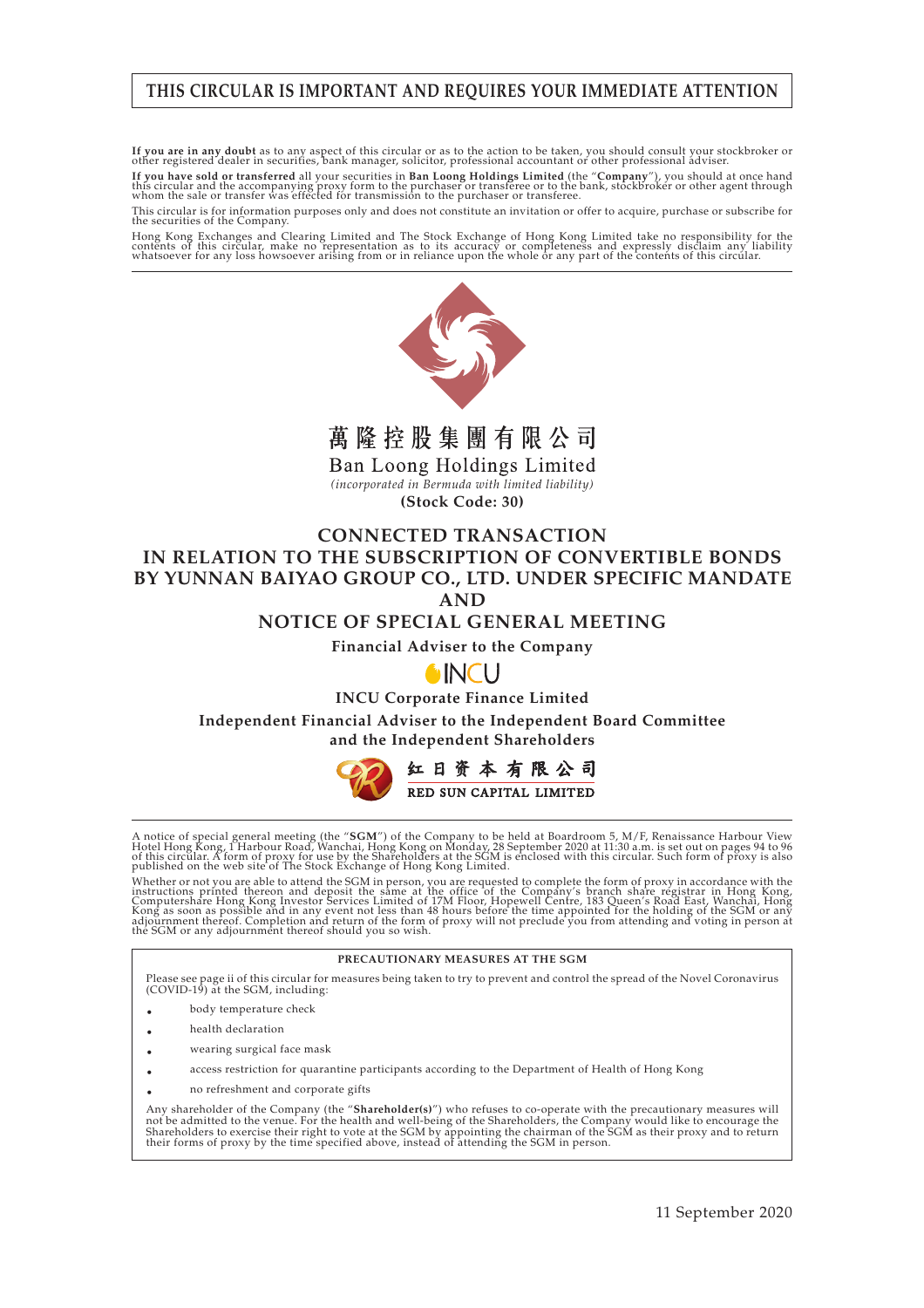#### **FORWARD-LOOKING STATEMENTS**

All statements in this circular other than statements of historical fact are forward-looking statements. In some cases, forward-looking statements may be identified by the use of words such as "might", "may", "could", "would", "will", "expect", "intend", "estimate", "anticipate", "believe", "plan", "seek", "continue", "illustration", "projection" or similar expressions and the negative thereof. Forward-looking statements in this circular include, without limitation, statements in respect of the Group's business strategies, service offerings, market position, competition, financial prospects, performance, liquidity and capital resources, as well as statements regarding trends in the relevant industries and markets in which the Group operates, technological advances, financial and economic developments, legal and regulatory changes and their interpretation and enforcement.

The forward-looking statements in this circular are based on management's present expectations about future events. Management's present expectations reflect numerous assumptions regarding the Group's strategy, operations, industry, developments in the credit and other financial markets and trading environment. By their nature, they are subject to known and unknown risks and uncertainties, which could cause actual results and future events to differ materially from those implied or expressed by forward-looking statements. Should one or more of these risks or uncertainties materialize, or should any assumptions underlying forward-looking statements prove to be incorrect, the Group's actual results could differ materially from those expressed or implied by forward-looking statements. Additional risks not known to the Group or that the Group does not currently consider material could also cause the events and trends discussed in this circular not to occur, and the estimates, illustrations and projections of financial performance not to be realized.

Prospective investors are cautioned that forward-looking statements speak only as at the date of publication of this circular. Except as required by applicable law, the Group does not undertake, and expressly disclaims, any duty to revise any forward-looking statement in this circular, be it as a result of new information, future events or otherwise.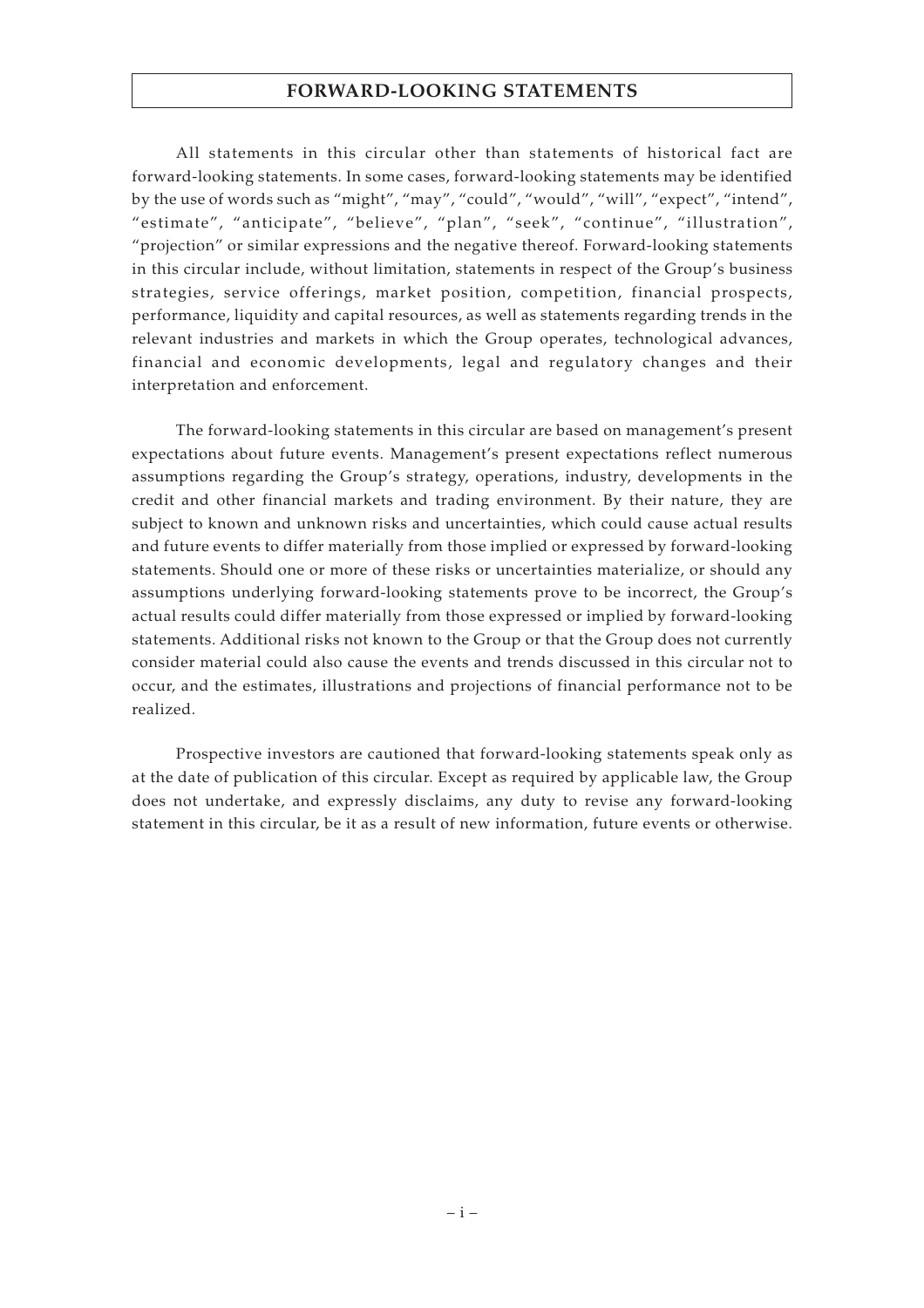## **PRECAUTIONARY MEASURES AT THE SGM**

In view of the ongoing Novel Coronavirus (COVID-19) epidemic, the Company will implement the following preventive measures at the SGM to protect attending Shareholders, staff and other stakeholders from the risk of infection:

- (i) Compulsory body temperature checks will be conducted on every attendee at the entrance of the SGM venue. Any person with a body temperature of over 37.4 degrees Celsius may be denied entry into the SGM venue or be required to leave the SGM venue.
- (ii) All attendees may be asked whether (a) he/she travels outside of Hong Kong within the 14-day period immediately before the SGM; and (b) he/she is subject to any Hong Kong Government prescribed quarantine. Anyone who responds positively to any of these questions may be denied entry into the meeting venue or be required to leave the meeting venue.
- (iii) The Company encourages attendees to wear surgical face masks inside the SGM venue at all times, and to maintain a safe distance between seats.
- (iv) No refreshments will be served and there will be no corporate gifts.

To the extent permitted under law, the Company reserves the right to deny entry into the SGM venue or require any person to leave the SGM venue in order to ensure the safety of the attendees at the SGM.

In the interest of all stakeholders' health and safety and consistent with recent COVID-19 guidelines issued by the Government of Hong Kong (available at www.chp.gov.hk/en/features/102742.html), the Company reminds all Shareholders that physical attendance in person at the SGM is not necessary for the purpose of exercising voting rights. As an alternative, by using forms of proxy with voting instructions inserted, Shareholders may appoint the chairman of the SGM as their proxy to vote on the relevant resolutions at the SGM instead of attending the SGM in person.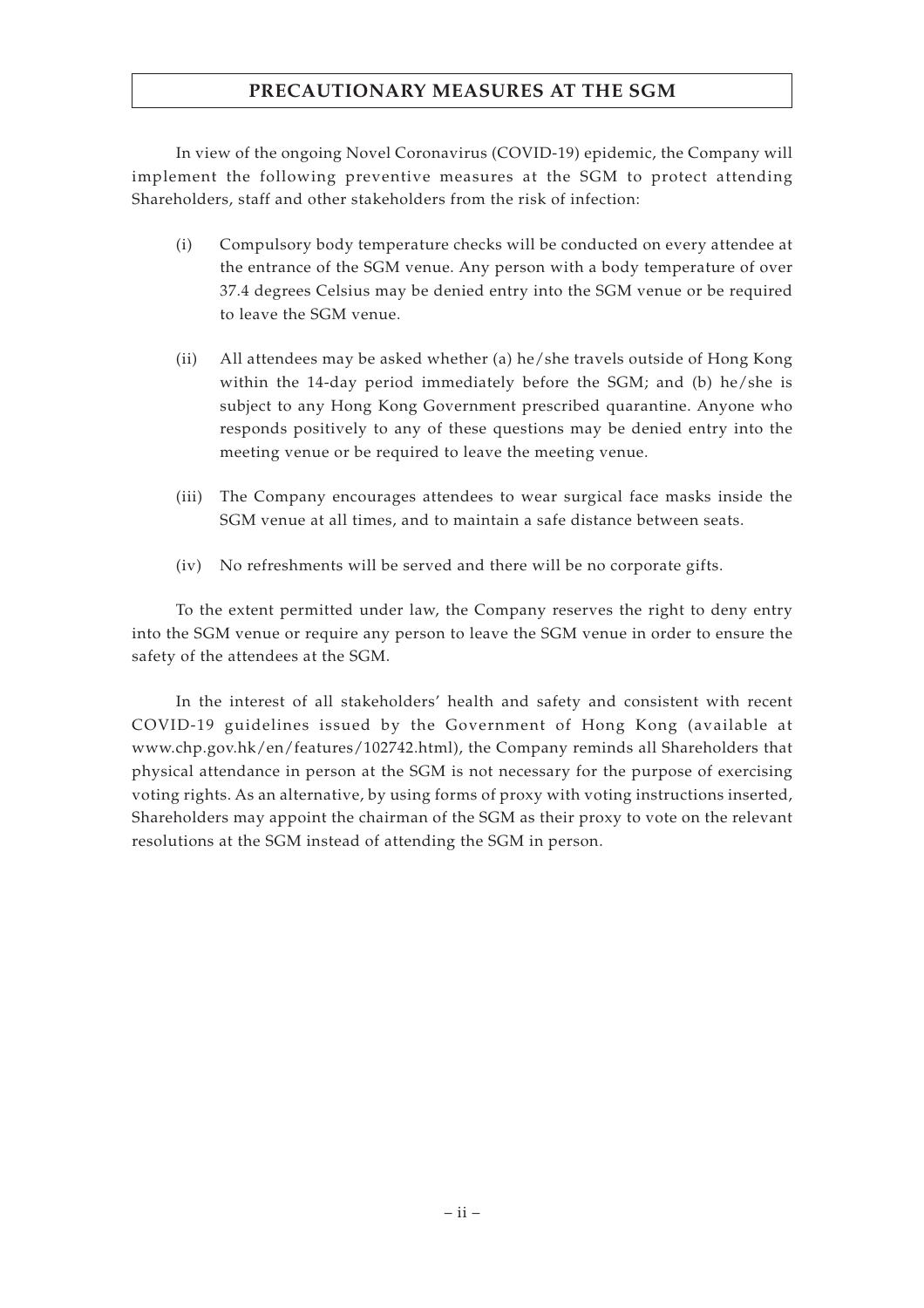# **CONTENTS**

## *Page*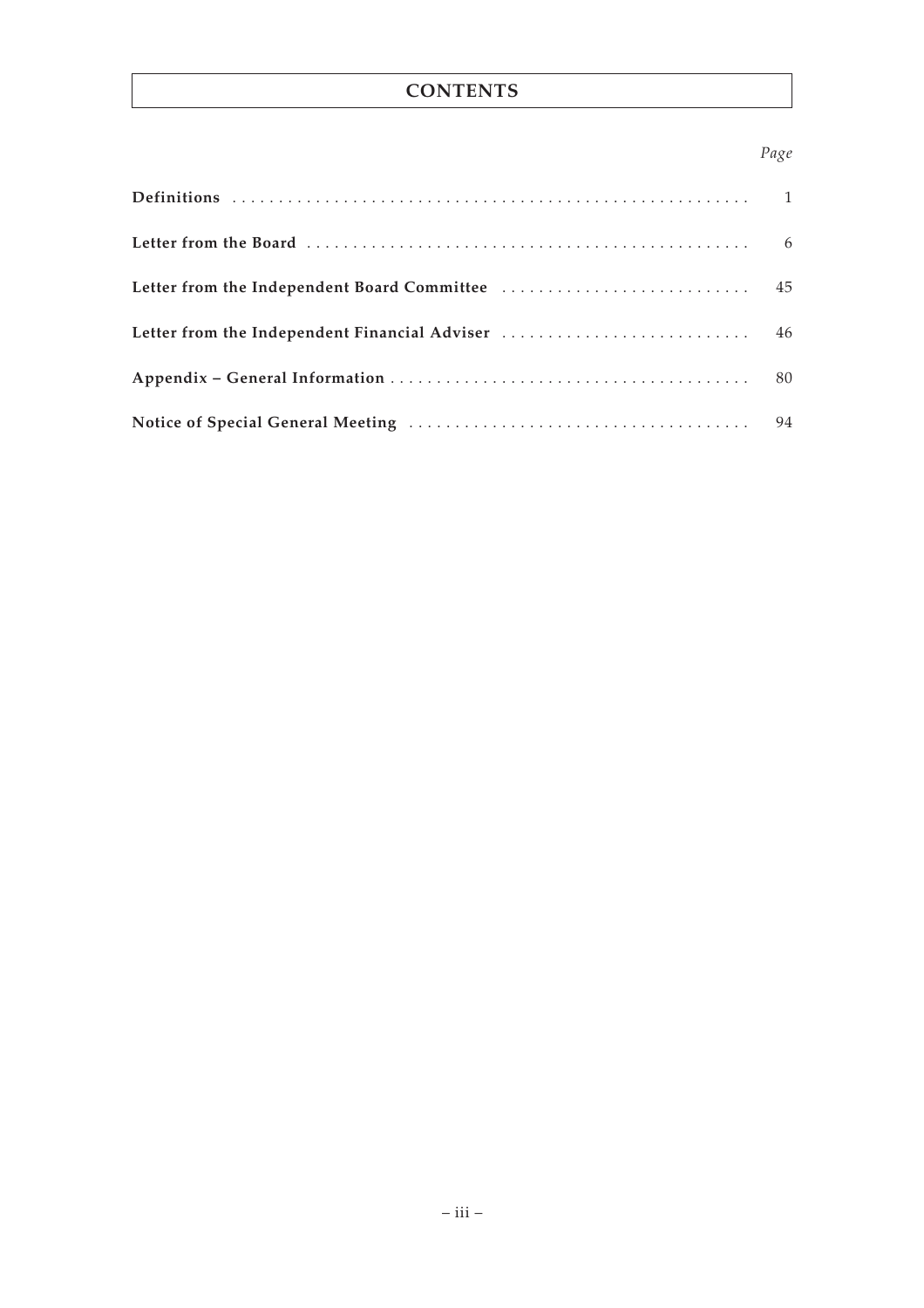*In this circular, unless the context otherwise requires, the following expressions shall have the following meanings:*

| "Announcements"                         | the Company's announcements dated 14 October 2019,<br>4 November 2019, 18 November 2019, 2 December 2019,<br>16 December 2019, 31 December 2019, 31 January 2020,<br>14 February 2020, 28 February 2020, 31 March 2020,<br>3 May 2020, 31 July 2020, 31 August 2020 and 10<br>September 2020 in relation to the Subscription |
|-----------------------------------------|------------------------------------------------------------------------------------------------------------------------------------------------------------------------------------------------------------------------------------------------------------------------------------------------------------------------------|
| "associate(s)"                          | having the meaning ascribed thereto under the<br><b>Listing Rules</b>                                                                                                                                                                                                                                                        |
| "Ban Loong Hemp Technology"             | Ban Loong Hemp Technology Limited (萬隆漢麻科技<br>有限公司), a company incorporated in Hong Kong<br>with limited liability, a direct wholly-owned<br>subsidiary of the Company and a member of the<br>Group                                                                                                                           |
| "Board"                                 | the board of Directors                                                                                                                                                                                                                                                                                                       |
| "Business $Day(s)$ "                    | any day(s) (other than a Saturday or Sunday or public<br>holiday) on which licensed banks in Hong Kong are<br>generally open for normal banking business                                                                                                                                                                     |
| $^{\prime\prime}$ CBD $^{\prime\prime}$ | cannabidiol                                                                                                                                                                                                                                                                                                                  |
| "Company"                               | Ban Loong Holdings Limited, a<br>company<br>incorporated in Bermuda with limited liability and<br>the shares of which are listed on the Main Board of the<br>Stock Exchange with stock code: 30                                                                                                                              |
| "Completion"                            | the completion of the Subscription                                                                                                                                                                                                                                                                                           |
| "Conditions"                            | the conditions precedent to Completion, as more<br>particularly set out in the paragraph headed<br>"Conditions" of this circular                                                                                                                                                                                             |
| "connected person(s)"                   | having the meaning ascribed thereto under the<br><b>Listing Rules</b>                                                                                                                                                                                                                                                        |
| "Conversion Shares"                     | the Shares to be allotted and issued by the Company<br>upon the exercise of the conversion rights attaching to<br>the Convertible Bonds                                                                                                                                                                                      |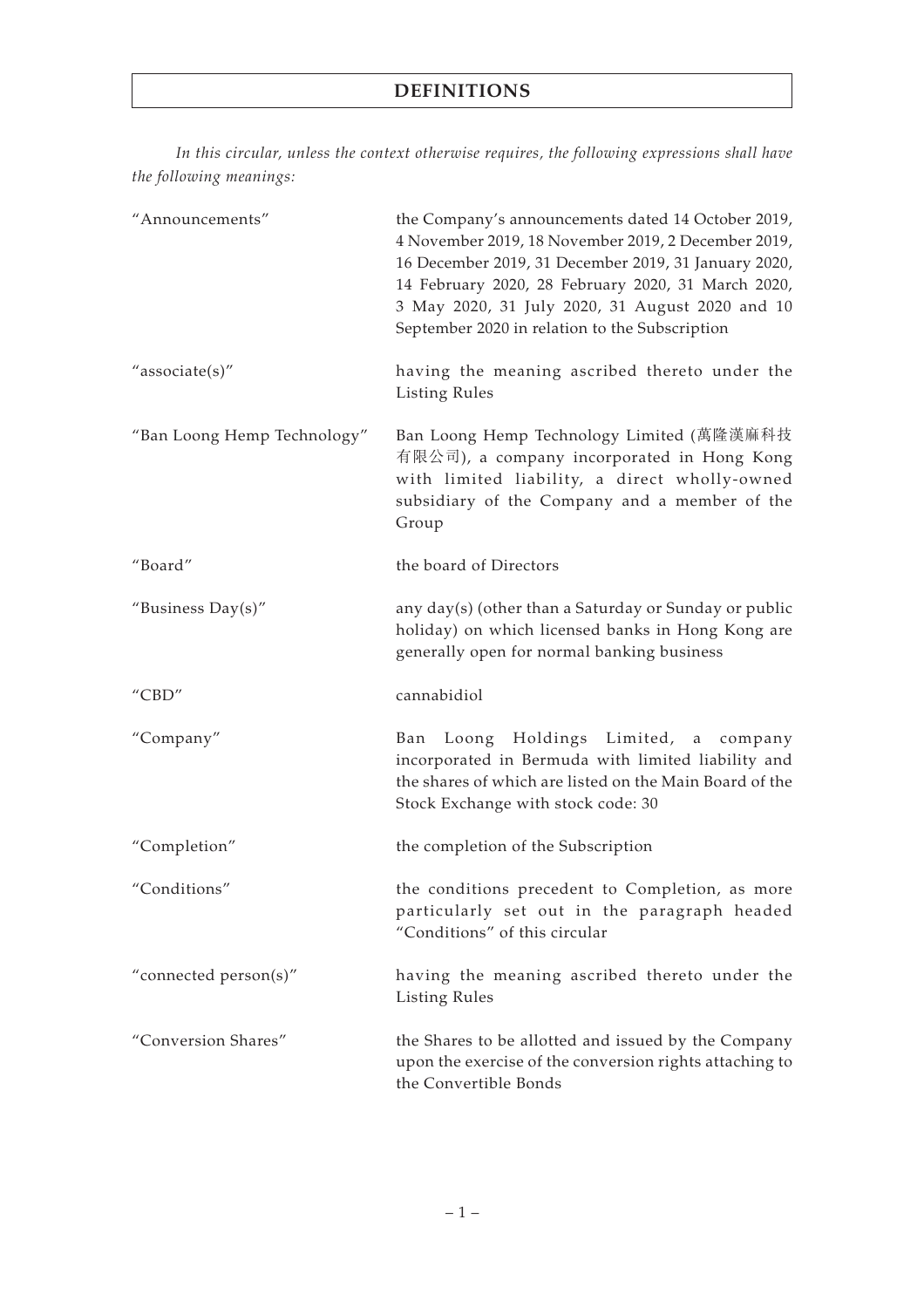| "Convertible Bonds"                                        | the convertible bonds to be issued by the Company to<br>Yunnan Baiyao Group in the aggregate principal<br>amount of HK\$500,000,000 pursuant to the<br>Subscription                                                                                                                                                                                               |
|------------------------------------------------------------|-------------------------------------------------------------------------------------------------------------------------------------------------------------------------------------------------------------------------------------------------------------------------------------------------------------------------------------------------------------------|
| "Director(s)"                                              | the director(s) of the Company                                                                                                                                                                                                                                                                                                                                    |
| "F&S" or "Frost & Sullivan"                                | Frost & Sullivan International Limited, a market<br>research consultant who is an Independent Third<br>Party                                                                                                                                                                                                                                                      |
| "F&S Report"                                               | the industry report prepared by F&S titled "Global<br>Cannabidiol Market Study" dated 11 September 2020,<br>on (i) the Global CBD market and (ii) the CBD markets<br>in the PRC, Japan and the United States                                                                                                                                                      |
| "Group"                                                    | collectively, the Company and its subsidiaries                                                                                                                                                                                                                                                                                                                    |
| "HK\$"                                                     | Hong Kong dollars, the lawful currency of Hong<br>Kong                                                                                                                                                                                                                                                                                                            |
| "Hong Kong"                                                | the Hong Kong Special Administrative Region of the<br>PRC                                                                                                                                                                                                                                                                                                         |
| "Independent Board<br>Committee"                           | the independent board committee of the Company<br>comprising all the independent non-executive<br>Directors, namely, Mr. Jiang Zhi, Mr. Leung Ka Kui,<br>Johnny and Ms. Wong Chui San, Susan, which was<br>established to make a recommendation regarding the<br>terms of the Subscription                                                                        |
| "Independent Financial<br>Adviser" or "Red Sun<br>Capital" | Red Sun Capital Limited, a corporation licensed to<br>carry out type 1 (dealing in securities) and type 6<br>(advising on corporate finance) regulated activities<br>under the SFO, being the independent financial<br>adviser appointed to advise the Independent Board<br>Committee and the Independent Shareholders<br>regarding the terms of the Subscription |
| "Independent Shareholders"                                 | Shareholders other than (a) Yunnan Baiyao Group and<br>its associates, and (b) any other Shareholders who are<br>required by the Listing Rules to abstain from voting in<br>respect of the resolution(s) relating to the<br>Subscription and the Specific Mandate at the SGM                                                                                      |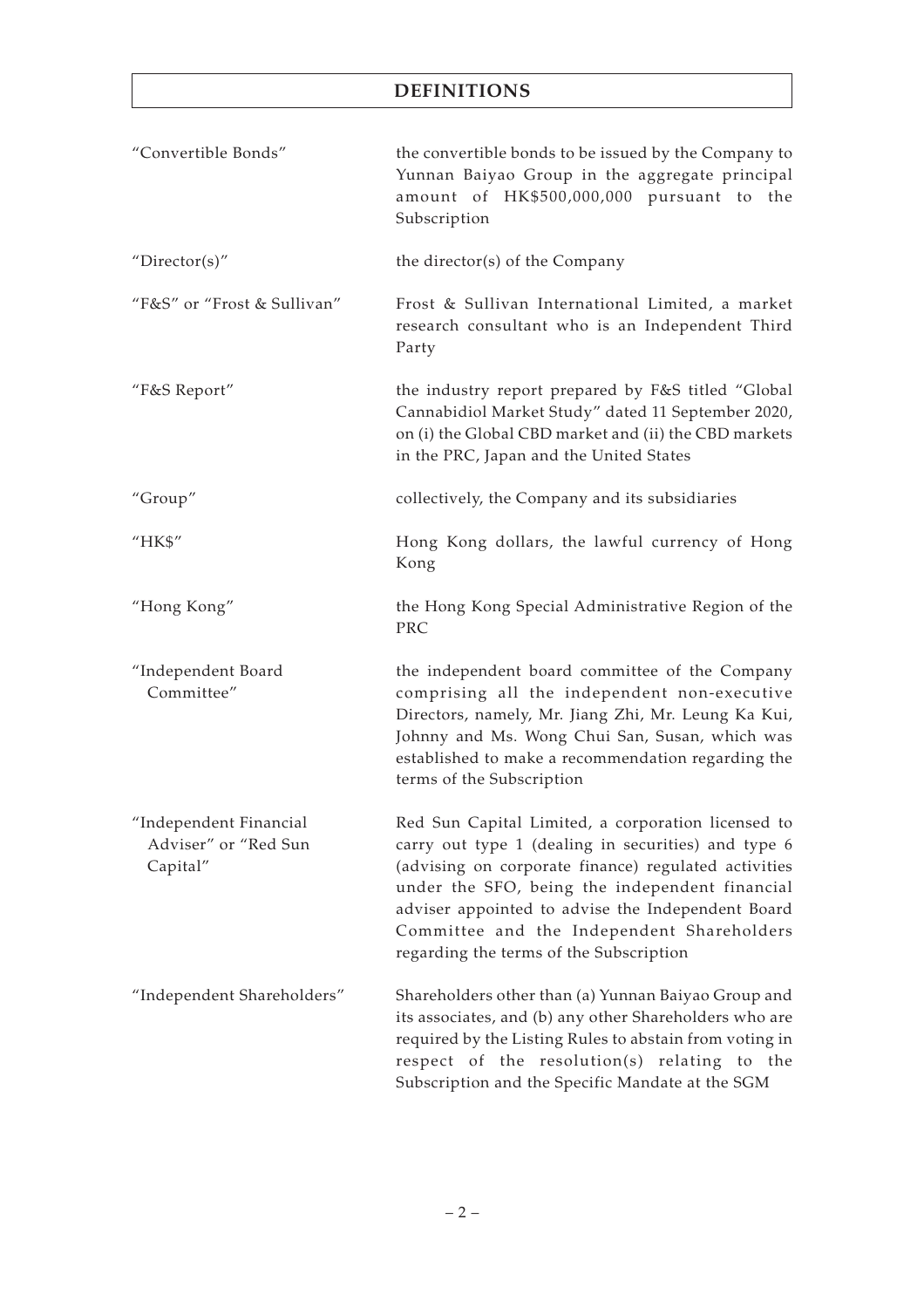| "Independent Third Party(ies)" | an individual(s) or a company(ies) who or which<br>is/are not connected with (within the meaning of the<br>Listing Rules) any Director, chief executive or<br>substantial shareholders (within the meaning of the<br>Listing Rules) of the Company, its subsidiaries or any<br>of their respective associates                                                                                                                                              |
|--------------------------------|------------------------------------------------------------------------------------------------------------------------------------------------------------------------------------------------------------------------------------------------------------------------------------------------------------------------------------------------------------------------------------------------------------------------------------------------------------|
| "Latest Practicable Date"      | 9 September 2020, being the latest practicable date<br>prior to the printing of this circular for the purpose of<br>ascertaining certain information for inclusion in this<br>circular                                                                                                                                                                                                                                                                     |
| "Listing Rules"                | the Rules Governing the Listing of Securities on the<br>Stock Exchange                                                                                                                                                                                                                                                                                                                                                                                     |
| "PRC" or "China"               | The People's Republic of China                                                                                                                                                                                                                                                                                                                                                                                                                             |
| " $SFO"$                       | the Securities and Futures Ordinance, Chapter 571 of<br>the Laws of Hong Kong                                                                                                                                                                                                                                                                                                                                                                              |
| " $SGM"$                       | a special general meeting of the Company to be<br>convened and held at Boardroom 5, M/F, Renaissance<br>Harbour View Hotel Hong Kong, 1 Harbour Road,<br>Wanchai, Hong Kong on Monday, 28 September 2020<br>at 11:30 a.m. for the purpose of approving, amongst<br>other things, the Subscription and the transactions<br>contemplated thereunder, including the issue of the<br>Convertible Bonds and the Conversion Shares under<br>the Specific Mandate |
| "Share $(s)$ "                 | ordinary share(s) of HK\$0.01 each in the share capital<br>of the Company                                                                                                                                                                                                                                                                                                                                                                                  |
| "Shareholder(s)"               | holder(s) of the Share(s)                                                                                                                                                                                                                                                                                                                                                                                                                                  |
| "Specialist Consultancy"       | a consultancy firm headquartered in California, the<br>United States specialized in hemp cultivation and<br>extraction and the distribution channels in North<br>America, which was engaged by the Company in<br>February 2019 to advise the Company on the CBD<br>project                                                                                                                                                                                 |
| "Specific Mandate"             | the authority to be sought from the Independent<br>Shareholders at the SGM to authorize the Directors to<br>issue the Convertible Bonds under the Subscription<br>and to allot and issue the Conversion Shares upon the<br>exercise of the conversion rights attaching thereto                                                                                                                                                                             |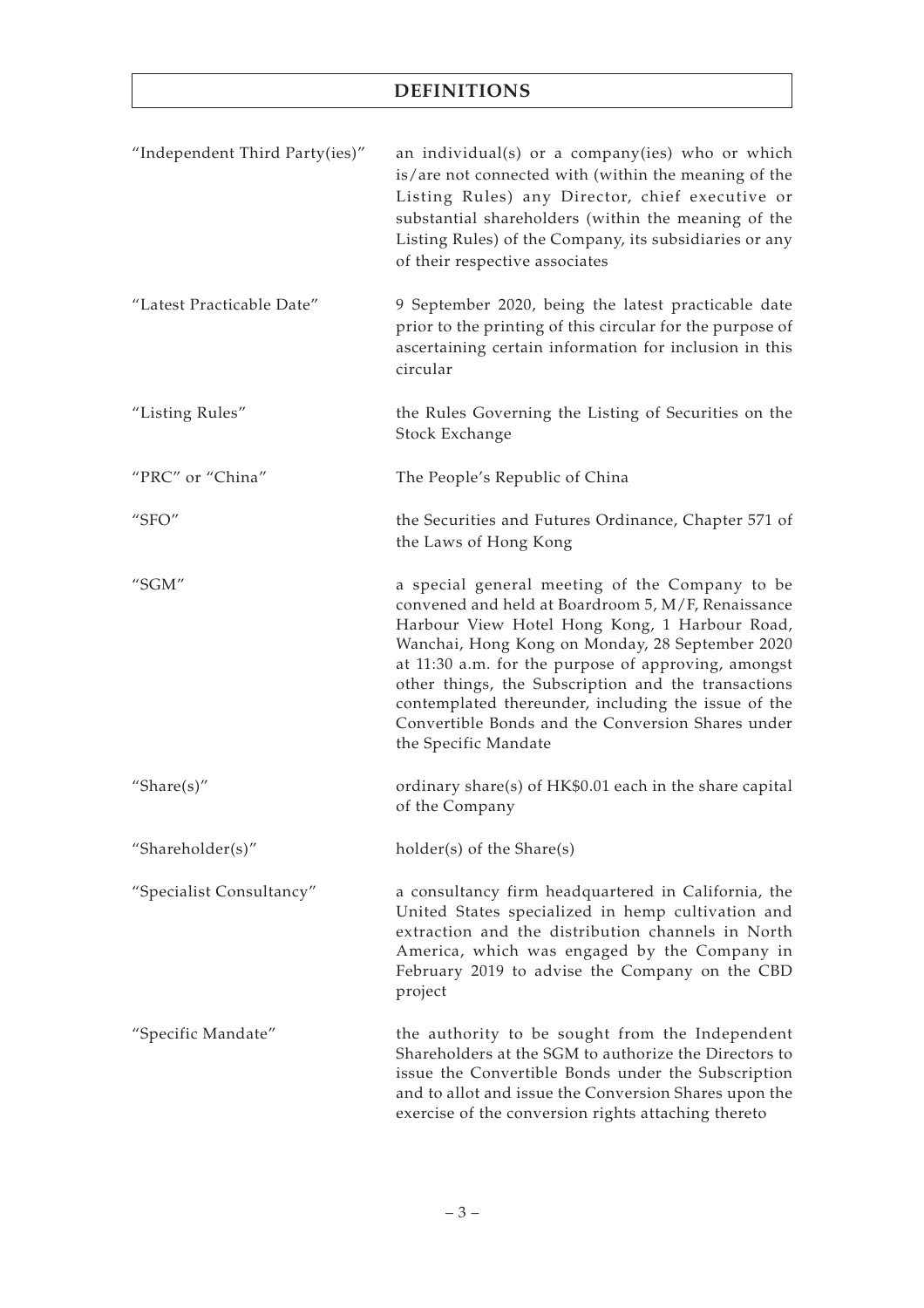| "Stock Exchange"                             | The Stock Exchange of Hong Kong Limited                                                                                                                                                                                                                                                                                                                    |
|----------------------------------------------|------------------------------------------------------------------------------------------------------------------------------------------------------------------------------------------------------------------------------------------------------------------------------------------------------------------------------------------------------------|
| "Subscription"                               | the subscription for the Convertible Bonds by Yunnan<br>Baiyao Group on the terms and subject to the<br>conditions of the Subscription Agreement (as<br>amended and supplemented by the Supplemental<br>Subscription Agreements)                                                                                                                           |
| "Subscription Agreement"                     | the conditional subscription agreement entered into<br>on 14 October 2019 (after trading hours) between the<br>Company and Yunnan Baiyao Group, as amended and<br>supplemented by the Supplemental Subscription<br>Agreements, in relation to the Subscription                                                                                             |
| "Subscription Price"                         | HK\$500,000,000, being the subscription price for the<br>Convertible Bonds                                                                                                                                                                                                                                                                                 |
| "substantial shareholders"                   | having the meaning ascribed thereto under the<br><b>Listing Rules</b>                                                                                                                                                                                                                                                                                      |
| "Supplemental Subscription<br>Agreement I"   | the supplemental agreement to the Subscription<br>Agreement entered into on 31 December 2019 (after<br>trading hours) between the Company and Yunnan<br>Baiyao Group in relation to the Subscription,<br>pursuant to which the Long Stop Date was extended<br>to 28 February 2020 (or such later date as the<br>Company and Yunnan Baiyao Group may agree) |
| "Supplemental Subscription<br>Agreement II"  | the supplemental agreement to the Subscription<br>Agreement entered into on 28 February 2020 (after<br>trading hours) between the Company and Yunnan<br>Baiyao Group in relation to the Subscription,<br>pursuant to which the Long Stop Date was extended<br>to 30 April 2020 (or such later date as the Company<br>and Yunnan Baiyao Group may agree)    |
| "Supplemental Subscription<br>Agreement III" | the supplemental agreement to the Subscription<br>Agreement entered into on 30 April 2020 (after<br>trading hours) between the Company and Yunnan<br>Baiyao Group in relation to the Subscription,<br>pursuant to which the Long Stop Date was extended<br>to 31 July 2020 (or such later date as the Company and<br>Yunnan Baiyao Group may agree)        |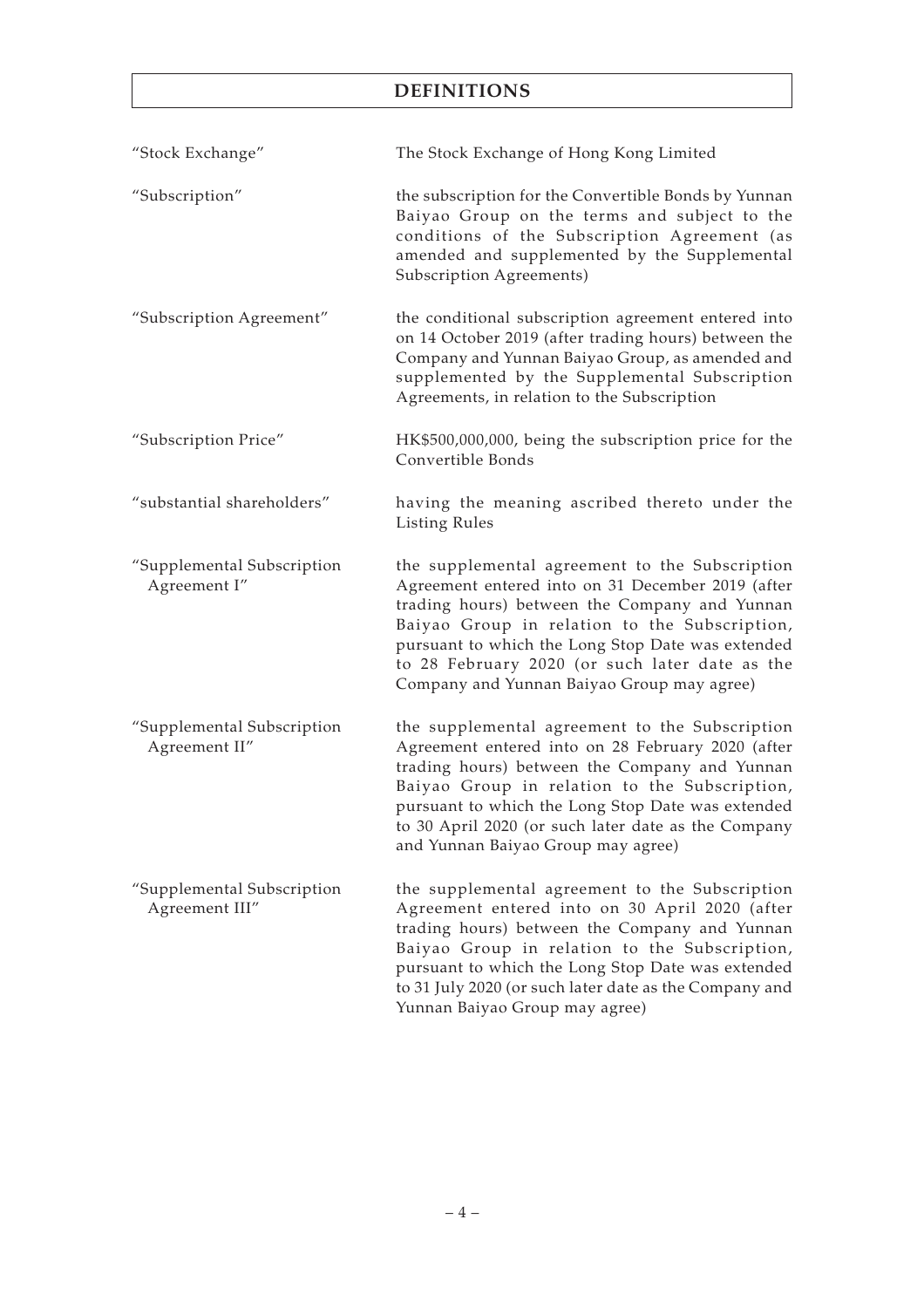| "Supplemental Subscription<br>Agreement IV" | the supplemental agreement to the Subscription<br>Agreement entered into on 31 July 2020 (after trading<br>hours) between the Company and Yunnan Baiyao<br>Group in relation to the Subscription, pursuant to<br>which the Long Stop Date was extended to 31 October<br>2020 (or such later date as the Company and Yunnan<br>Baiyao Group may agree)          |  |
|---------------------------------------------|----------------------------------------------------------------------------------------------------------------------------------------------------------------------------------------------------------------------------------------------------------------------------------------------------------------------------------------------------------------|--|
| "Supplemental Subscription<br>Agreement V"  | the supplemental agreement to the Subscription<br>Agreement entered into on 10 September 2020 (after<br>trading hours) between the Company and Yunnan<br>Baiyao Group in relation to the Subscription,<br>pursuant to which, among others, the aggregate<br>principal amount and the Subscription Price was<br>lowered from HK\$730,000,000 to HK\$500,000,000 |  |
| "Supplemental Subscription<br>Agreements"   | Supplemental Subscription<br>Agreement<br>Ι,<br>Supplemental<br>Subscription<br>Agreement<br>II,<br>Supplemental<br>Subscription<br>Agreement<br>III,<br>Supplemental Subscription Agreement IV and<br>Supplemental Subscription Agreement V                                                                                                                   |  |
| "Takeovers Code"                            | the Hong Kong Code on Takeovers and Mergers                                                                                                                                                                                                                                                                                                                    |  |
| "THC"                                       | tetrahydrocannabinol                                                                                                                                                                                                                                                                                                                                           |  |
| "United States"                             | the United States of America                                                                                                                                                                                                                                                                                                                                   |  |
| "Yunnan Baiyao Group"                       | Yunnan Baiyao Group Co., Ltd. (雲南白藥集團股份有<br>限公司), a joint stock company established in the PRC<br>with limited liability and the subscriber under the<br>Subscription                                                                                                                                                                                          |  |
| $^{\prime\prime}$ % $^{\prime\prime}$       | per cent                                                                                                                                                                                                                                                                                                                                                       |  |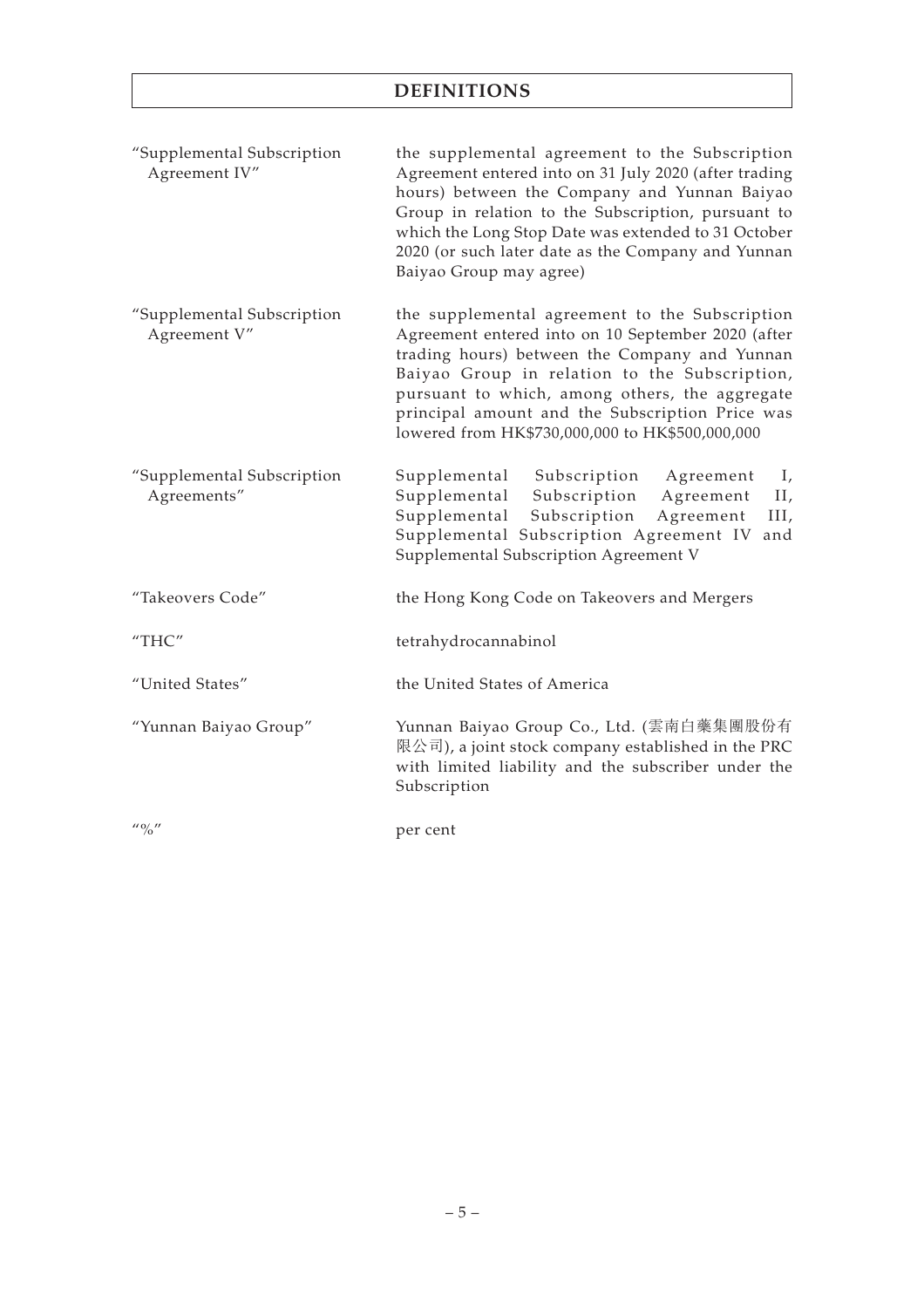

*(incorporated in Bermuda with limited liability)* **(Stock Code: 30)**

*Executive Directors:* Mr. Wang Minghui *(Chairman)* Mr. Chow Wang *(Deputy Chairman & Chief Executive Officer)* Mr. Yin Pinyao Mr. Chu Ka Wa *(Chief Financial Officer)* Mr. Wang Zhaoqing *(Chief Operating Officer)*

*Non-executive Director:* Mr. Fong For

*Independent non-executive Directors:* Mr. Jiang Zhi Mr. Leung Ka Kui, Johnny Ms. Wong Chui San, Susan

*Registered office:* Clarendon House 2 Church Street Hamilton HM 11 Bermuda

*Principal place of business in Hong Kong:* Unit 2709-10, 27/F. China Resources Building 26 Harbour Road, Wanchai Hong Kong

11 September 2020

*To the Shareholders*

Dear Sir or Madam,

# **CONNECTED TRANSACTION IN RELATION TO THE SUBSCRIPTION OF CONVERTIBLE BONDS BY YUNNAN BAIYAO GROUP CO., LTD. UNDER SPECIFIC MANDATE**

#### **INTRODUCTION**

Reference is made to the Company's Announcements dated 14 October 2019, 4 November 2019, 18 November 2019, 2 December 2019, 16 December 2019, 31 December 2019, 31 January 2020, 14 February 2020, 28 February 2020, 31 March 2020, 3 May 2020, 31 July 2020, 31 August 2020 and 10 September 2020 in relation to the Subscription by Yunnan Baiyao Group, pursuant to which the Company has conditionally agreed to issue, and Yunnan Baiyao Group has conditionally agreed to subscribe for, the Convertible Bonds in the principal amount of HK\$500,000,000 at the Subscription Price.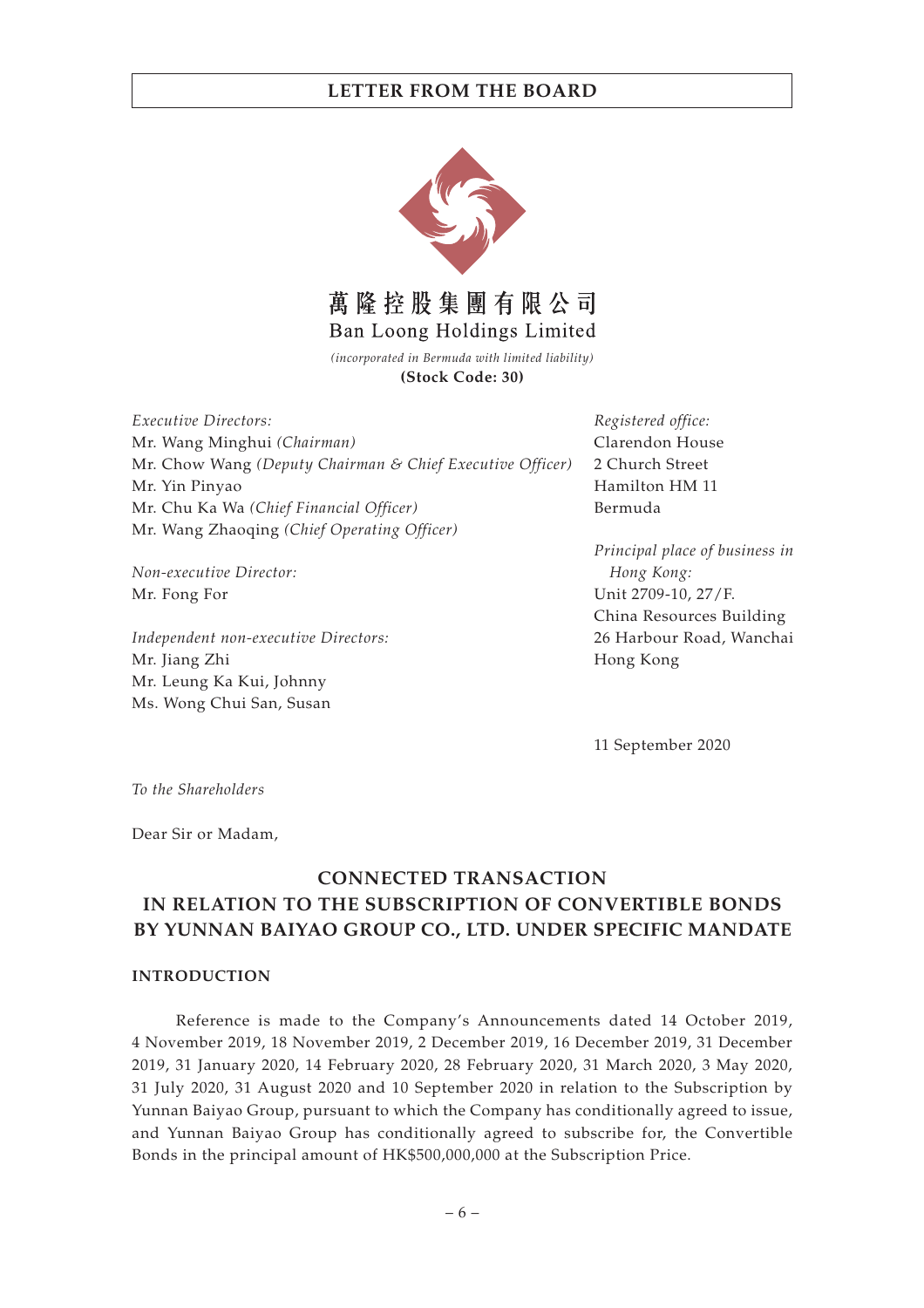The purpose of this circular is to provide you with, among other things, (i) further information on the Subscription and the transactions contemplated thereunder, including the issue of the Convertible Bonds and the Conversion Shares under the Specific Mandate; (ii) the recommendation of the Independent Board Committee to the Independent Shareholders regarding the terms of the Subscription and the Specific Mandate; (iii) a letter from the Independent Financial Adviser containing their advice to the Independent Board Committee and the Independent Shareholders regarding the terms of the Subscription and the Specific Mandate; (iv) other information prescribed by the Listing Rules; and (v) the notice of the SGM.

#### **THE SUBSCRIPTION**

The principal terms of the Subscription are set out below:

## **Dates of the Subscription Agreement (as supplemented by the Supplemental Agreements)**

14 October 2019 (after trading hours), 31 December 2019 (after trading hours), 28 February 2020 (after trading hours), 30 April 2020 (after trading hours), 31 July 2020 (after trading hours) and 10 September 2020 (after trading hours)

#### **Parties**

- 1. The Company (as the issuer)
- 2. Yunnan Baiyao Group (as the subscriber)

#### **Conditions**

Completion of the Subscription is conditional upon:

- (a) the obtaining by Yunnan Baiyao Group of all (where applicable) required approvals in relation to the Subscription in accordance with laws and regulations in the PRC (including those regarding offshore investment) and the rules governing the listing of shares on Shenzhen Stock Exchange;
- (b) the obtaining by the Company of the approval from the Stock Exchange for the listing of, and permission to deal in, the Conversion Shares and such approval not having been revoked or cancelled prior to the Completion of the Subscription;
- (c) the obtaining by the Company of the approval of the Independent Shareholders at the SGM in respect of the Subscription and the Specific Mandate; and
- (d) the issue of the Convertible Bonds not triggering any mandatory general offer obligations under the Takeovers Code.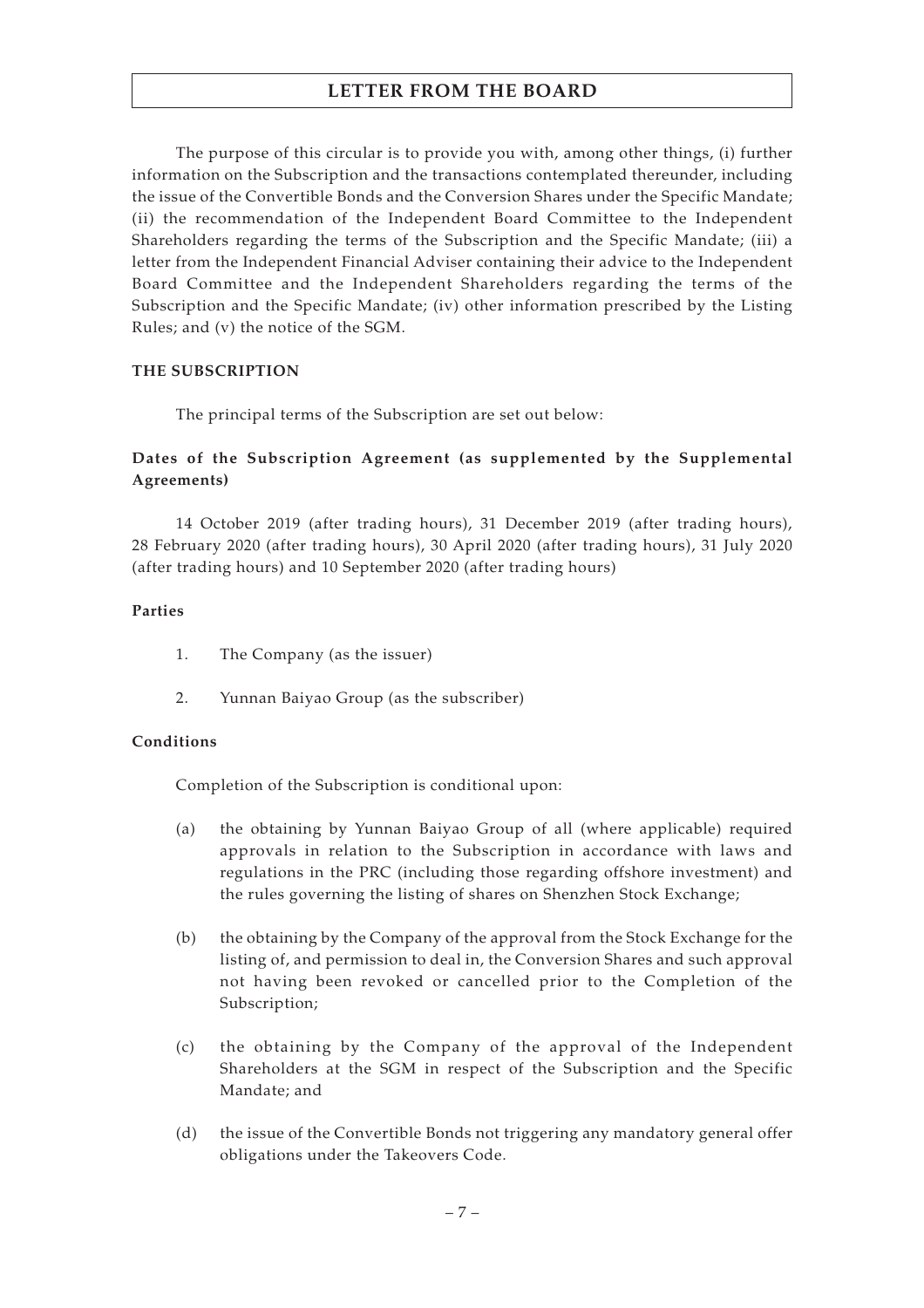Yunnan Baiyao Group shall use its reasonable endeavours to procure that Condition (a) above is satisfied on or before 31 October 2020 (the "**Long Stop Date**"). The Company shall use its reasonable endeavours to procure that Conditions (b) and (c) above are satisfied by on or before the Long Stop Date. None of the Conditions above may be waived by any party in any event.

If any of the Conditions is not fulfilled on or before the Long Stop Date, then unless the Company and Yunnan Baiyao Group mutually agree to further extend the Long Stop Date to such later time and date, the Subscription shall lapse and become null and void and the parties shall be released from all obligations thereunder save for liabilities for any antecedent breaches thereof.

As at the Latest Practicable Date, none of the Conditions has been satisfied yet.

#### **Completion**

Completion of the Subscription shall take place within five Business Days after the day on which the last Condition is fulfilled or such other date as the parties may agree in writing. The aggregate Subscription Price shall be remitted by Yunnan Baiyao Group to the account designated by the Company at Completion. In any event, Completion of the Subscription shall take place within eight weeks after the date of obtaining of the Independent Shareholders' approval on the Subscription and the Specific Mandate at the SGM.

#### **PRINCIPAL TERMS OF THE CONVERTIBLE BONDS**

| Issuer                   | ÷                         | The Company                                                                                                                         |
|--------------------------|---------------------------|-------------------------------------------------------------------------------------------------------------------------------------|
| Principal amount         | $\mathbb{R}^n$            | HK\$500,000,000                                                                                                                     |
| Interest                 | $\ddot{\phantom{a}}$      | Three per cent. $(3%)$ per annum, payable on the<br>anniversary of the date of issue                                                |
| Maturity Date            | ÷                         | The day falling on the second anniversary of the date<br>of issue (or if such date is not a Business Day, the next<br>Business Day) |
| <b>Conversion Period</b> | $\mathbb{Z}^{\mathbb{Z}}$ | The period commencing on the date of issue and<br>ending on the Maturity Date                                                       |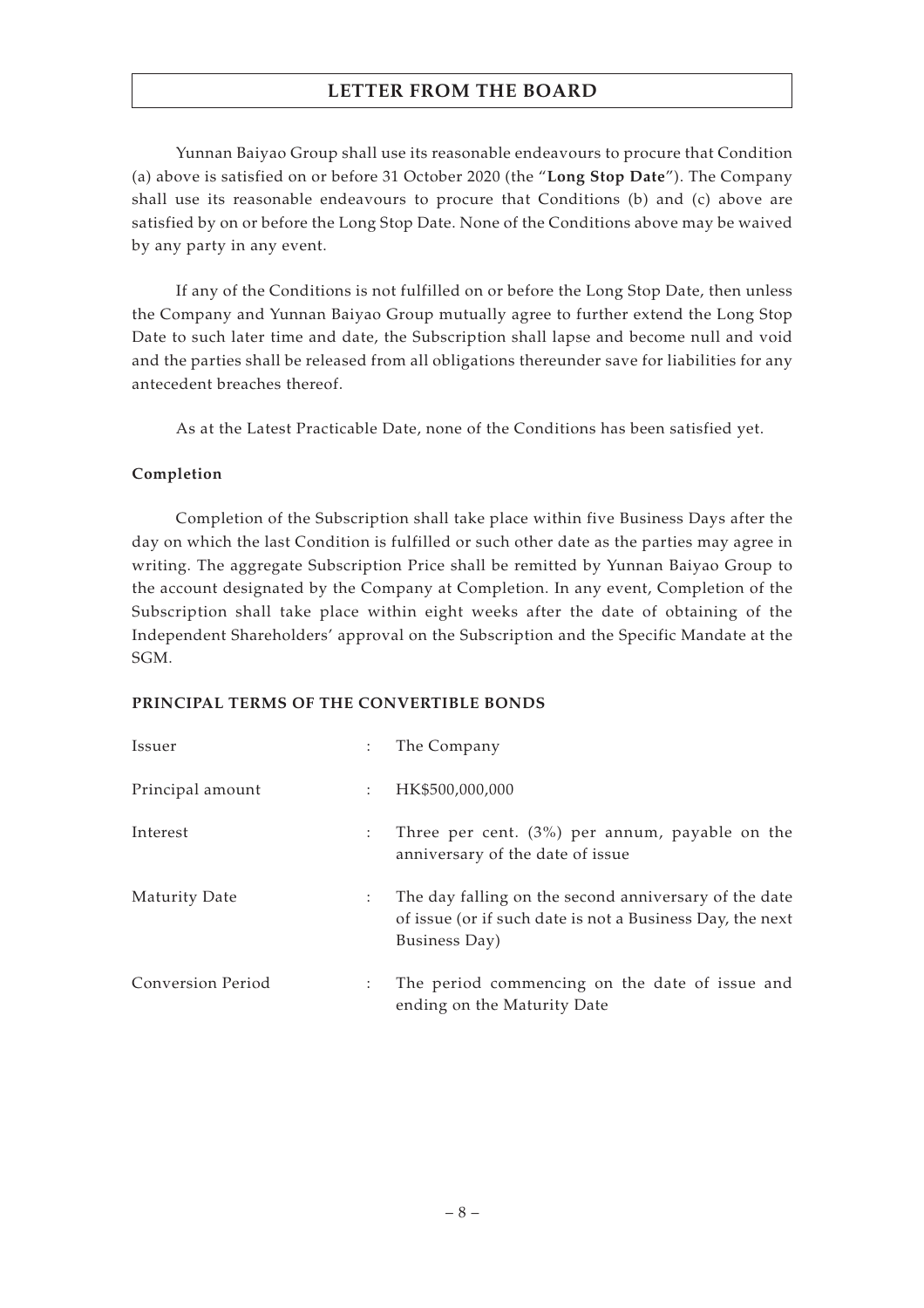Conversion Rights : The holders of the Convertible Bonds shall have the right to convert the whole or part of the principal amount of the Convertible Bonds into Conversion Shares at the initial Conversion Price of HK\$0.258 per Conversion Share at any time during the Conversion Period. Unless the Convertible Bonds are previously redeemed or converted pursuant to their terms, all outstanding principal of the Convertible Bonds are automatically converted into Conversion Shares on the Maturity Date.

Conversion Restrictions : If the conversion by the holders of the Convertible Bonds would trigger any mandatory offer obligation under Rule 26 of the Takeovers Code on the part of the exercising bond holders or parties acting in concert with them, or reduce the public float of the Company to less than 25% as prescribed by Rule 8.08(1)(a) of the Listing Rules, then the conversion by the relevant bond holders shall be restricted until and unless the regulatory requirements under the Takeovers Code and the Listing Rules are fully complied with.

Conversion Shares : Based on the initial Conversion Price of HK\$0.258 per Conversion Share and assuming there is no other change in the issued share capital of the Company between now and the full conversion of the Convertible Bonds, 1,937,984,496 Conversion Shares will be allotted and issued by the Company upon exercise in full of the conversion rights attaching to the Convertible Bonds, representing: (a) approximately 30.05% of the existing issued share capital of the Company; and (b) approximately 23.11% of the issued share capital of the Company as enlarged by the issue of the 1,937,984,496 Conversion Shares. The aggregate nominal value of the 1,937,984,496 Conversion Shares is HK\$19,379,844.96.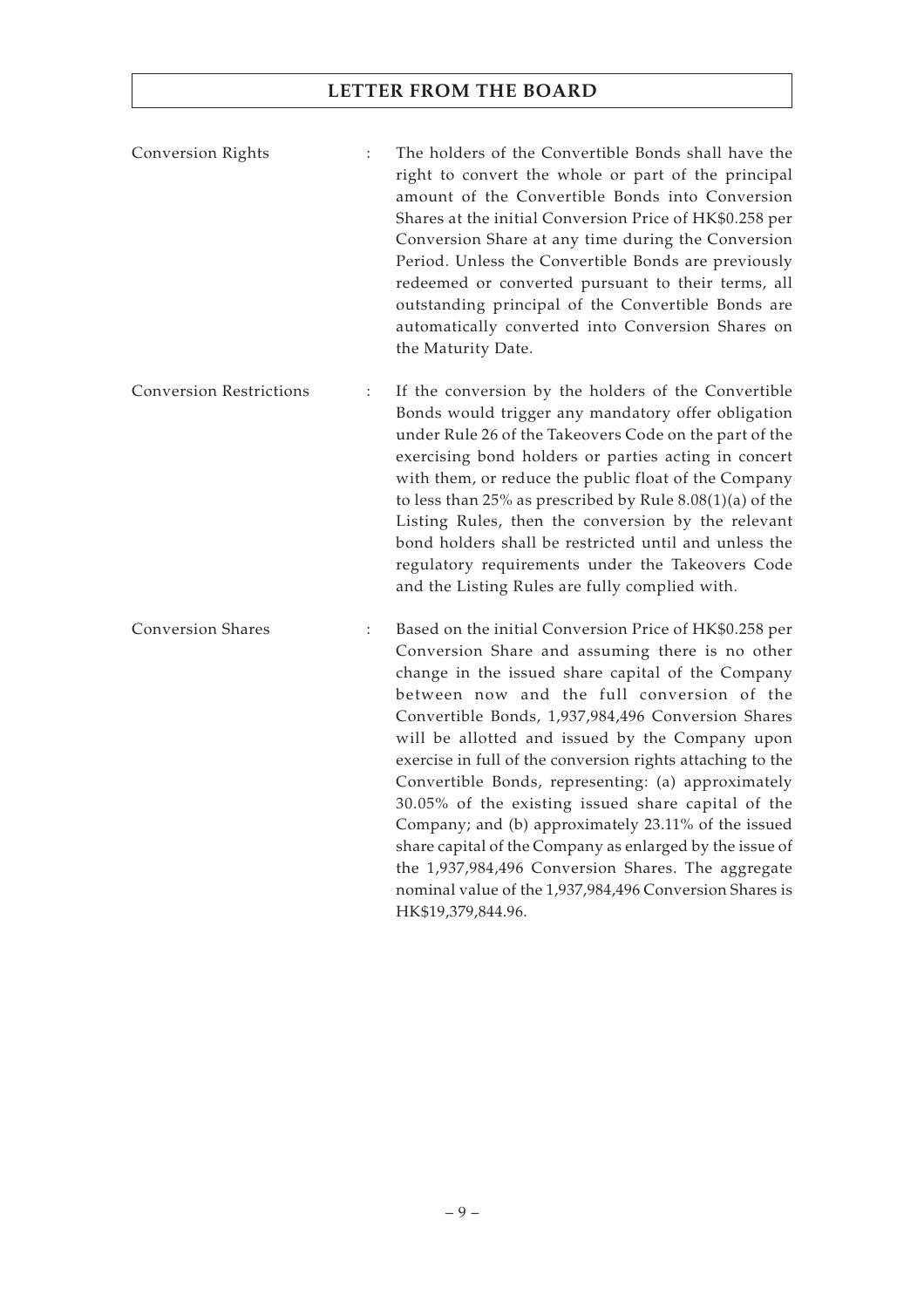Conversion Price : The initial Conversion Price of HK\$0.258: (i) represents a discount of approximately 0.77% to the closing price of HK\$0.260 per Share as quoted on the Stock Exchange on the date of signing of the Subscription Agreement; and (ii) is equivalent to the average closing price of HK\$0.258 per Share as quoted on the Stock Exchange for the five trading days immediately prior to the date of signing of the Subscription Agreement. The initial Conversion Price is subject to adjustments upon occurrence of share consolidation or subdivision, share issuance through the capitalization of profits or reserves or capital distribution (collectively referred to as the "**Adjustment Events**").

> The theoretical diluted price, the benchmarked price and the theoretical dilution effect (as those terms are defined under Rule 7.27B of the Listing Rules) for the Subscription under the Specific Mandate are HK\$0.260 per Share, HK\$0.260 per Share and nil, respectively.

Transferability : The Convertible Bonds are freely transferable, but prior written consent from the Company will be required unless the Convertible Bonds are transferred to any wholly-owned subsidiary of the holder of the Convertible Bonds.

> For any proposed transfer of the Convertible Bonds, the transferor or its authorised representative would be required to sign a transfer form, containing details such as the amount of transfer and the identity of the transferee. The Company would ascertain the background of the proposed transferee to ascertain whether such transferee would be a connected person, and the Group would also request the transferor to provide further details such as shareholding structure and board composition in order to be ascertained whether the proposed transferee is a connected person.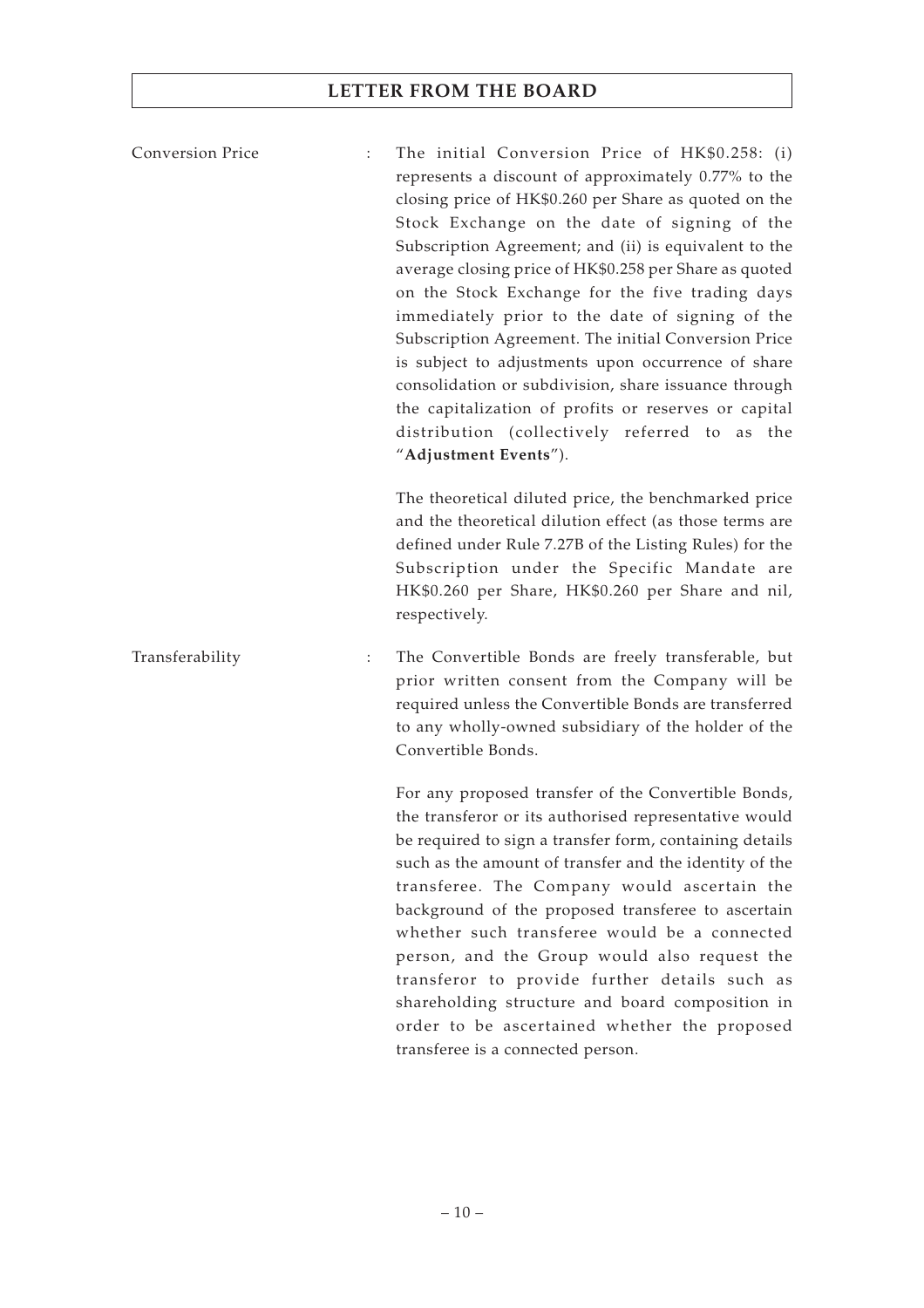| Redemption                          | ÷            | The Convertible Bonds may not be redeemed by the<br>holder before the Maturity Date, but may be<br>redeemed in whole or part by the Company before the<br>Maturity Date at the redemption price which is<br>equivalent to the principal amount of the Convertible<br>Bonds to be redeemed, plus interest of 3% per annum<br>calculated from the date of issue up to and including<br>the date of redemption. |
|-------------------------------------|--------------|--------------------------------------------------------------------------------------------------------------------------------------------------------------------------------------------------------------------------------------------------------------------------------------------------------------------------------------------------------------------------------------------------------------|
| Voting                              | ÷            | The Convertible Bonds shall not confer on the holders<br>the right to vote at any general meetings of the<br>Company.                                                                                                                                                                                                                                                                                        |
| Listing                             | ÷            | No application will be made for the listing of the<br>Convertible Bonds on the Stock Exchange or any other<br>stock exchange. Application has been made by the<br>Company to the Stock Exchange for the listing of, and<br>permission to deal in, the Conversion Shares that may<br>be allotted and issued upon the exercise of the<br>conversion rights attaching to the Convertible Bonds.                 |
| Ranking of the Conversion<br>Shares | $\mathbb{Z}$ | The Conversion Shares will, when issued and<br>allotted, rank pari passu in all respects among<br>themselves and with all other fully paid Shares in<br>issue.                                                                                                                                                                                                                                               |

#### **Specific Mandate**

The Conversion Shares will be issued under the Specific Mandate which is subject to Independent Shareholders' approval at the SGM.

#### **REASONS FOR AND BENEFITS OF THE SUBSCRIPTION AND USE OF THE PROCEEDS**

The principal activity of the Company is investment holding. Its subsidiaries are principally engaged in money lending and trading operations.

The Group has been exploring opportunities to diversify its existing businesses by diversifying its product portfolio. Since as early as 2017 and 2018, the Group has already diversified the product range of its trading business from edible oil and sugar to include also cosmetics and personal care products, under which the Group procures products from cosmetics and personal care product brands and supplies them to e-commerce platforms and other traders of cosmetics and personal care products. In order to enhance the (i) earnings and profits of the Group, (ii) the sustainability and viability of the Group's business and (iii) add value in the value chain of the trading and money lending operations, the Directors intend to apply the net proceeds from the Subscription to strengthen its existing business in (i) trading operations in China, Hong Kong and internationally and (ii) money lending operations in Hong Kong through the following means: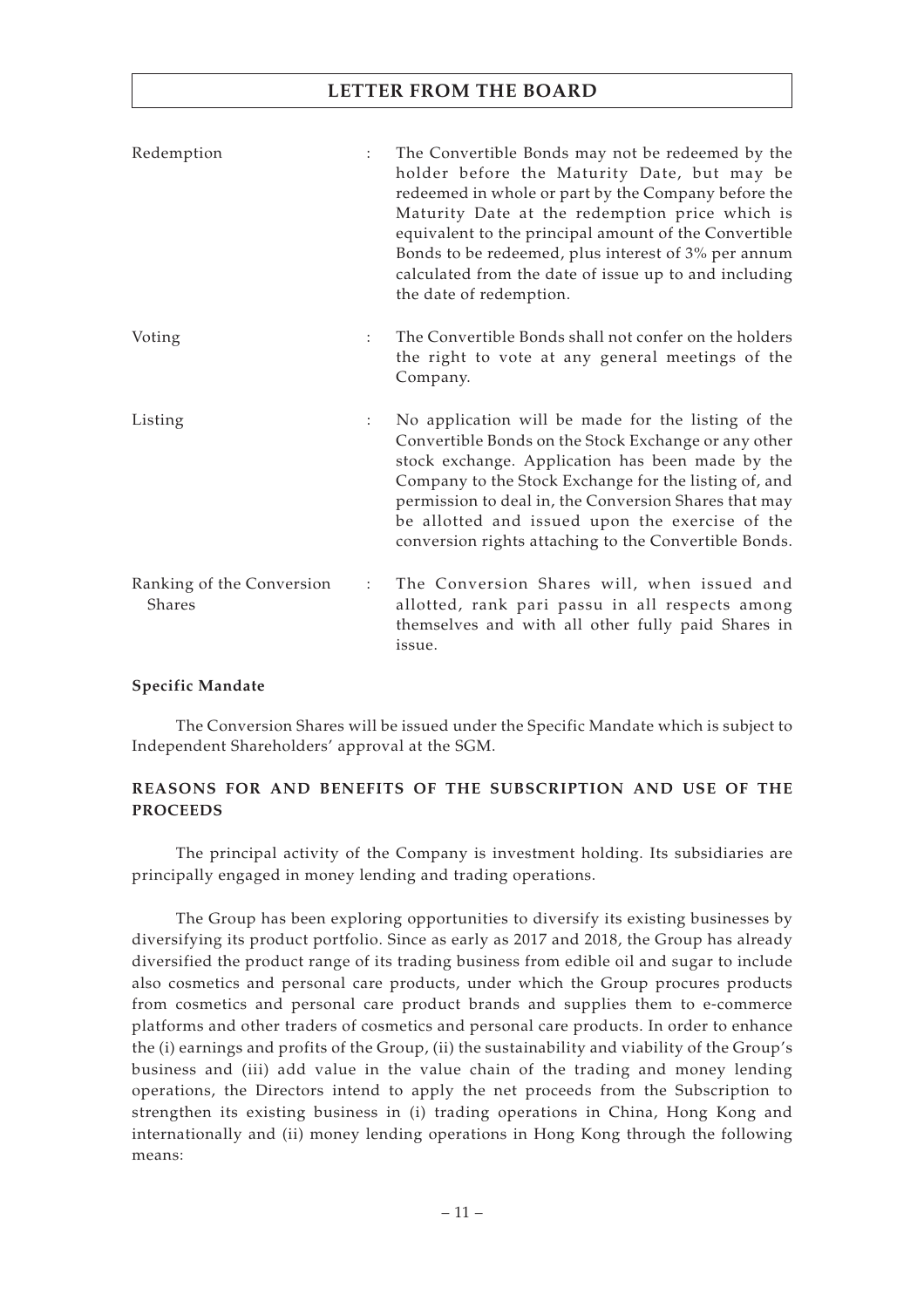## **(1) Strengthen the Group's market position in Hong Kong through continued expansion of the Group's cosmetics and personal care products and brand portfolio and explore new suppliers and expand the sales network in China**

As the trading of cosmetics and personal care products has yielded a higher profit margin historically compared to the trading of food raw materials such as edible oil and sugar for the Group, the Directors are of the view that it would be in the interest of the Group and the Shareholders as a whole to further expand the operation of this segment by increasing the sales of cosmetics and personal care products through expanding its product portfolio and presence on e-commerce platform. By doing so, it is expected that the overall revenue and profit of the Group would also be elevated.

To implement this strategy, in addition to looking for opportunities to obtain exclusive distributorship of products with track record and growth potentials, the Group intends to (i) expand the scale of trading of cosmetics and personal care products by expanding its product portfolio and presence on e-commerce platform; and (ii) diversify its product portfolio to include cosmetics and personal care products incorporated with CBD content.

*(a) Expansion of the scale of trading of cosmetics and personal care products by expanding its product portfolio and presence on e-commerce platform*

Leveraged on the Group's accumulated experience and expertise in trading cosmetics and personal care products by procuring products from cosmetics and personal care product brands and supplying them to e-commerce platforms and other traders of cosmetics and personal care products, the Group has been looking out for opportunities to expand its product portfolio. As at the Latest Practicable Date, the Group has identified several overseas brands in cosmetics and personal care products, and intends to obtain their distributorship rights for sales in China. On 3 April 2020, the Company was appointed as the authorised distributor of products from a Thai brand of natural body care, skin care and home spa products on an e-commerce platform (the "**E-commerce Platform**"), which is operated by a Singapore subsidiary of an enterprise established under the laws of the PRC which is (i) principally engaged in the business of e-commerce, retail, internet and technology services and (ii) is listed on the New York Stock Exchange and the Stock Exchange ("**Customer A**"), for a period until 2 April 2021. Going forward as part of its business strategies, the Company intends to continue (i) to enhance the cosmetics and personal care products brand portfolio of the Group; and (ii) to intensify its efforts in expanding the suppliers network, in terms of nature of products, origins of import, and securing additional customers and sales network. Customer A is principally engaged in the business of e-commerce, retail, internet and technology services, and the E-Commerce Platform it operates is a high-end e-commerce platform which is a cross-border marketplace for foreign brands and merchants to mainly sell directly to Chinese consumers.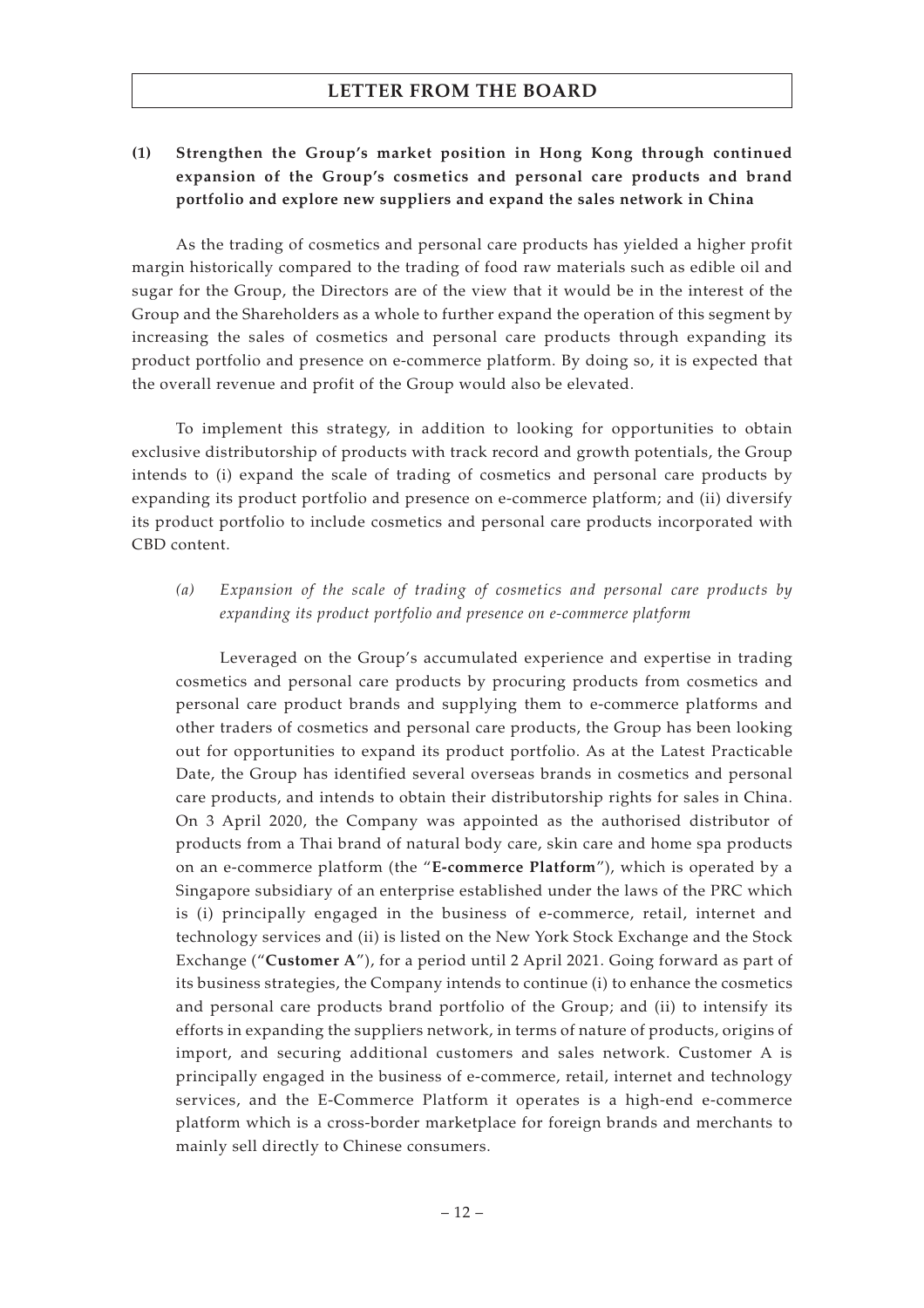Since 2017, the Group has been one of the authorised suppliers of Customer A, supplying cosmetics and personal care products for the E-commerce Platform. On 31 March 2020, the Company has entered into a master product purchase agreement with Customer A, under which the Company was again appointed as one of Customer A's authorised suppliers of cosmetics and personal care products for the E-commerce Platform for a term of one year, which is automatically renewed for successive terms of one year unless notice of termination is provided by either party. Being an authorised supplier enables the Group to submit for tenders listed by Customer A. Upon award of the tenders, the Group (as supplier) enters into product purchase agreements with Customer A (as purchaser) for the Group's direct supply of goods to them, which are subsequently sold on the E-commerce Platform.

The Group intends to increase the sales of current cosmetics and personal care products to the E-commerce Platform, by continuing to bid for the tenders listed by Customer A from time to time and increasing its volume of goods sold to the E-commerce Platform. The Company considers the status of being an authorised supplier as a competitive advantage due to entry barriers to be qualified on list such as requirements on a supplier's financial resources (e.g. size of operation or listing status), reputation, sourcing capabilities, quality and authenticity of products, track record and past business relationship with Customer A.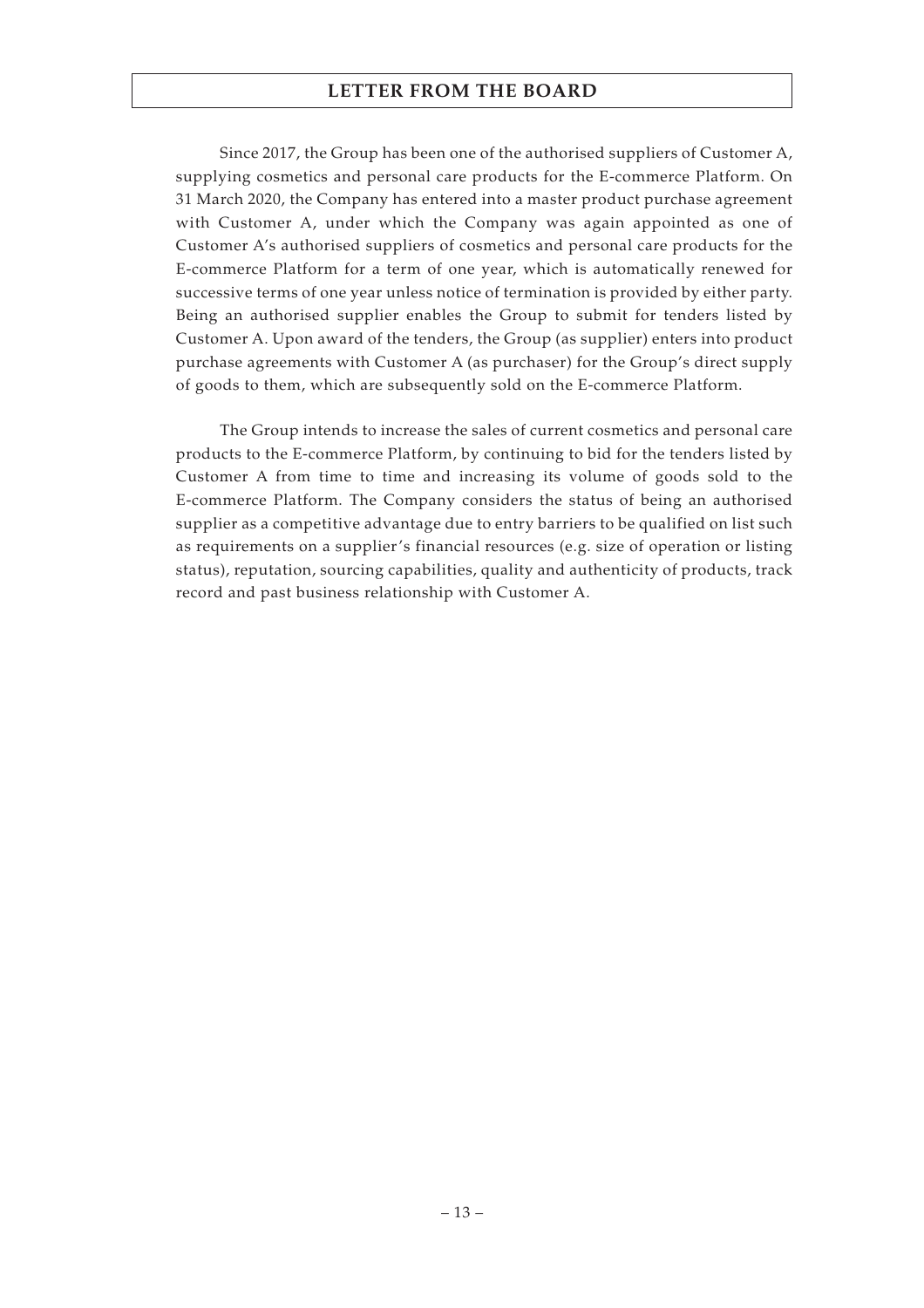The Group intends to apply approximately HK\$100 million out of the net proceeds from the Subscription of HK\$498 million to expand product portfolio and its presence on e-commerce platform, as elaborated in the following:

*HK\$'million*

| Procurement of cosmetics and personal care products for |     |
|---------------------------------------------------------|-----|
| fulfilment of existing customer orders                  |     |
| Maintaining inventory of cosmetics and                  |     |
| personal care products                                  | 50. |
| Hiring of additional sales personnel <sup>(Note)</sup>  | 10  |
| Total                                                   | 100 |

*Note:* The hiring of additional personnel involves the hiring of (i) four sales managers (with a monthly salary of HK\$50,000) and (ii) eight salespersons (with a monthly salary of HK\$25,000) for around two years.

In order to expand the Group's operation and elevate its market position in the cosmetics and personal care products industry, the Directors are of the view that it is vital for the Group to (i) satisfy the purchase orders of its existing customers on a timely basis and (ii) maintain a steady supply of cosmetics and personal care products, in particular, it would be essential to maintain an ample amount of inventory for such products in order to meet orders of larger quantities. With the expansion of the operation scale of the Group's trading business, increased orders are also expected from existing customers and therefore additional funds would also be allocated to procure goods to meet such demand. In addition, as part of the Group's strategy to elevate the market position, the Group has also introduced brands of higher tier, which usually bear a higher unit price range, a higher profit margin and a longer lead time for delivery, and suppliers of these products usually require us to prepay approximately 50% to 100% of the total purchase amount, and thus this would further add to the need for additional fund to support the expansion of its trading business. Higher-tier brands generally have a higher unit price and profit margin and better reputation among end users of cosmetics and personal care products than mid-to-high-tier counterparts. In terms of unit price, products of higher-tier brands usually range from over HK\$1,000 to HK\$4,000, while mid-to-high tier brands would be up to around HK\$500. In terms of reputation, higher tier brands are usually established and have a strong reputation with luxurious packaging, with extravagant and expensive luxurious celebrity status. Synergies are usually created between different lines of the products under the same brands, e.g. apparel, jewelleries, which would in turn create a recognizable brand style and boost the stickiness of the customers. As such, a stronger sense of brand loyalty are usually found in higher-tier brands instead of mid-to-high-tier brands. By maintaining a certain level of cosmetics and personal care products, the Company will be able to shorten the processing time for satisfying some urgent orders and enhance customer satisfaction and thus promote customer loyalty.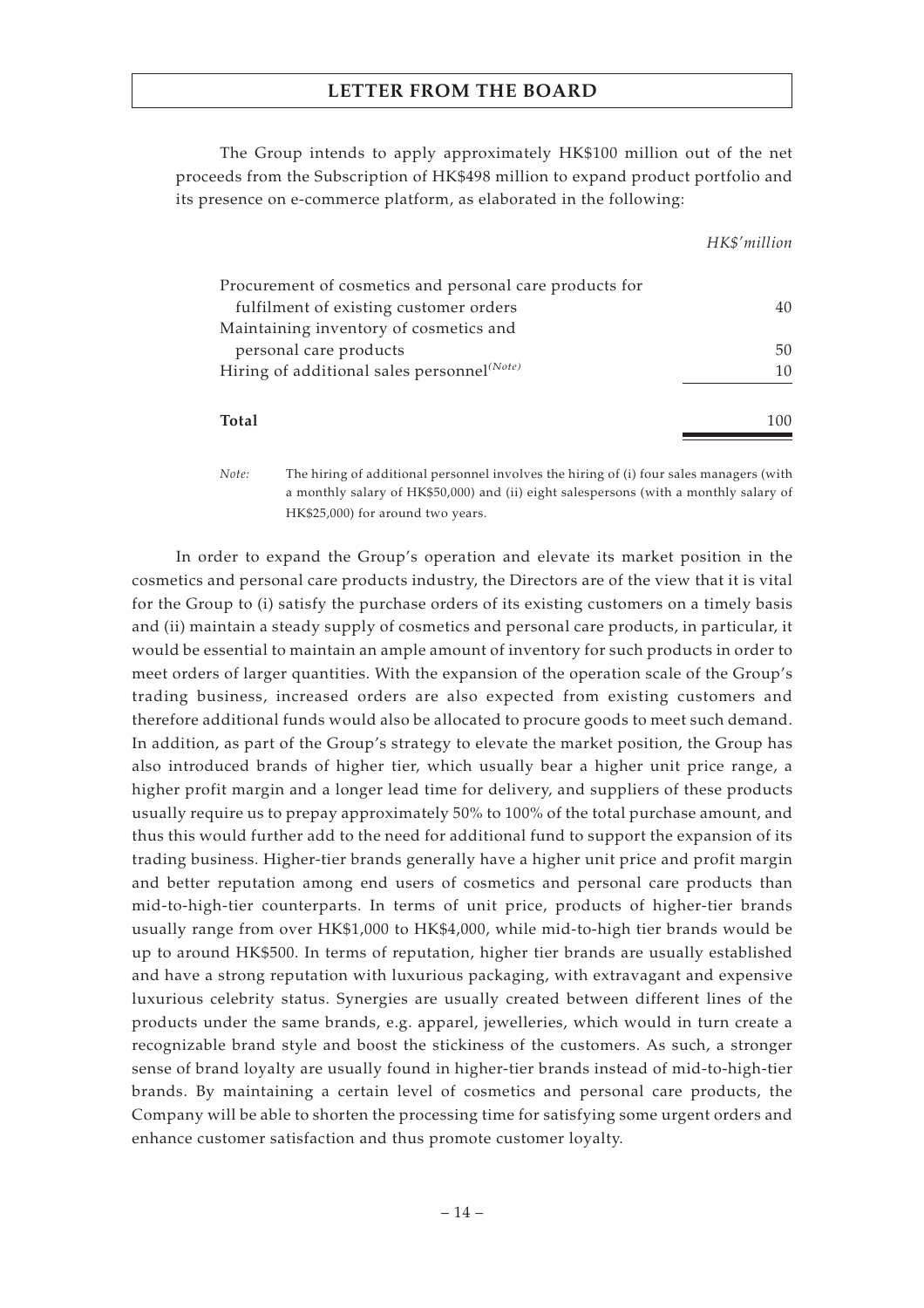*(b) Diversify the product portfolio to include cosmetics and personal care products incorporated with CBD content*

Through the business network of our suppliers and customers of cosmetics and personal care products, the Group became aware of the worldwide trend of the legalization and the consumer use in commercialized scale of cannabidiol (CBD), one of the naturally occurring non-psychoactive cannabinoids found in hemp. In contrast to tetrahydrocannabinol (THC) which is the key psychoactive cannabinoids in cannabis plants, CBD exhibits no effects indicative of abuse or dependence potential and no evidence of public health-related problems according to the Cannabidiol (CBD) Critical Review Report published by the Expert Committee on Drug Dependence of the World Health Organization ("**WHO**") in 2018 ("**WHO Report**"). In Western developed countries such as Canada, the United States, part of Europe and the United Kingdom, CBD is used in cosmetics and skincare products such as anti-inflammatory masks.

As a natural progression and part of the expansion plan of the Group as an authorised supplier on the E-commerce Platform, the Group intends to operate an online retail shop on the E-commerce Platform to sell cosmetics and personal care products to end consumers, which include products with and without CBD content for customers in the PRC. The Group has also implemented a policy for the sales arrangement on the E-Commerce Platform which restricts delivery of the sales orders to destinations within the PRC only. The Group has also confirmed with the E-Commerce Platform that such restriction was allowed on the E-Commerce Platform. The Group has further confirmed the legality of such arrangement with its PRC legal advisers in respect of the legality of sale of cosmetics and personal care products with CBD content on the E-commerce Platform and it was confirmed that as long as the destinations of delivery of the relevant products with CBD content was in the PRC, such operation was legal and in compliance with the relevant laws and regulations in the PRC.

In view of the increase of global demand in cosmetics and personal care products incorporated with CBD content, the Directors are of the view that there is potential in the PRC market for cosmetics and personal care products incorporated with CBD content and the expansion of the Group into such market will be beneficial to its business operations and financial performance in the long run. According to the F&S Report, there have been researches showing that CBD is recognised as a non-psychoactive compound that has positive effects on health. CBD has also demonstrated its medical value for treating various health issues such as seizures associated with Lennox-Gastaut syndrome (LGX) and Dravet Syndrome. There have also been findings that the use of CBD in cosmetics products would bring benefits such as hydration and enhancement of skin quality. Moreover, CBD may have certain therapeutic benefits that can be added in skin care and cosmetics products, including anti-inflammatory, antioxidant and soothing properties. For example, anti-inflammatory feature of CBD can reduce inflammation of skin and suitable for acne-prone skin while antioxidants in CBD can help in skin firming and reduce appearance of wrinkles. As there has been a growing appeal over the use of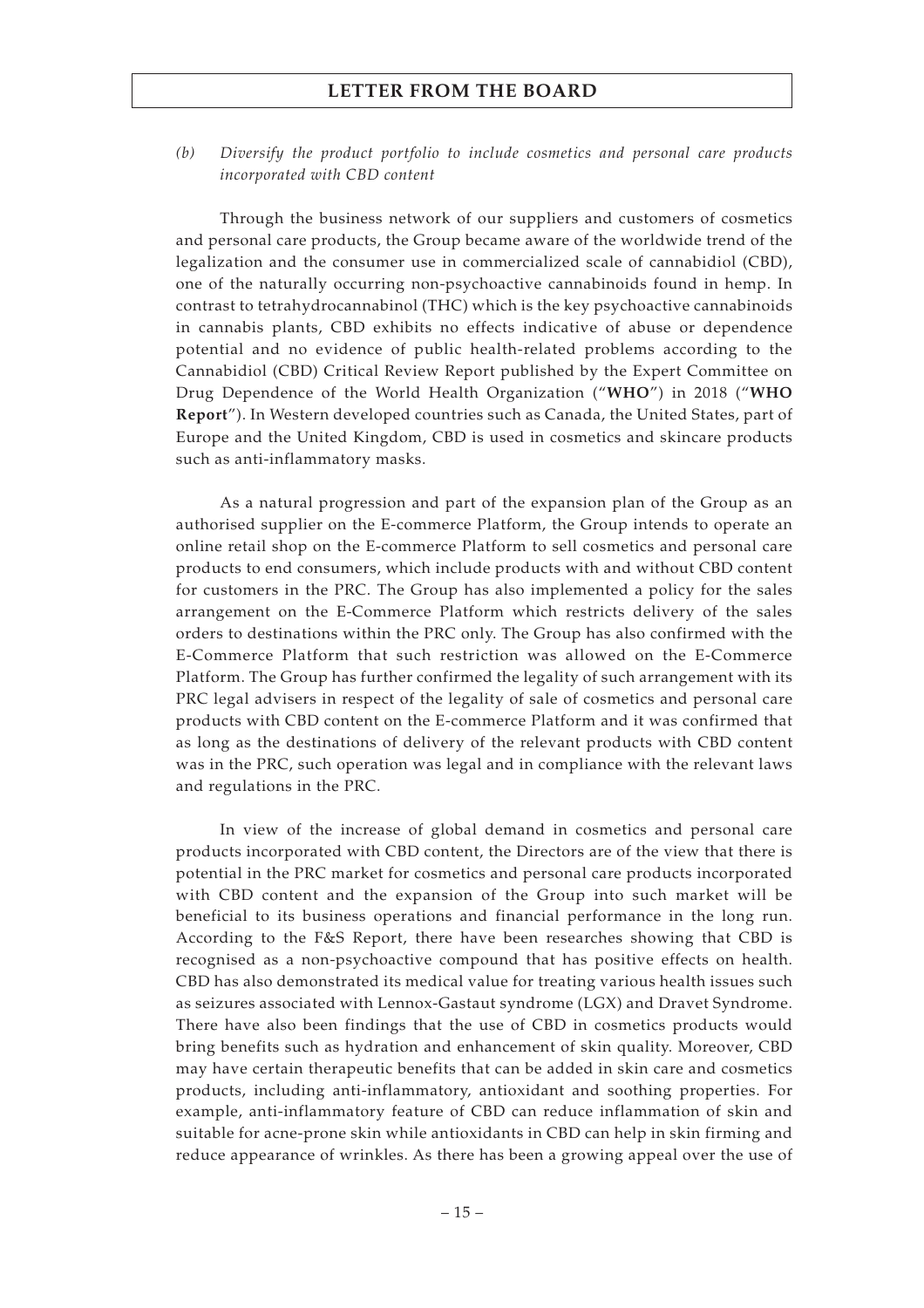CBD and other natural ingredients in recent years, and customers in general are concerned about the artificial ingredients in the traditional cosmetics products, there has been a spike in the demand for organic beauty products. The emergence of CBD as natural ingredients in various products is therefore set to capture the future trend of products with natural ingredients with proven health benefits.

As at the Latest Practicable Date, (i) the Group has conducted feasibility study for operation of an online retail shop on the E-commerce Platform for sales of cosmetics and personal care products incorporated with CBD content, and obtained PRC legal opinions for the carrying out of such business; (ii) commenced discussions with the E-commerce Platform in relation to the establishment of the online retail shop on the E-commerce Platform and understood that the Group has qualified as such given the prior working relationship with Customer A as an authorised supplier; (iii) engaged a PRC service provider which is specialised in the operation and management of online shops on e-commerce platforms, which includes carrying out promotional campaigns such as hiring key opinion leaders ("**KOLs**") to promote European branded cosmetics and personal care products incorporated with CBD content, to operate its online retail shop on the E-commerce Platform; and (iv) commenced negotiations with potential suppliers of European branded cosmetics and personal care products incorporated with CBD content.

According to the F&S Report, the market size of CBD cosmetics and personal care product in the PRC is expected to experience a rapid growth with the CAGR of 39.3% from 2020 to 2024. The rapid growth of CBD cosmetics and personal care product market in the PRC is primarily supported by the increasing total healthcare expenditure, ageing population, coupled with a growing preference towards cosmetics and personal care products with natural, organic and herbal ingredients. Specifically, the growing proportion of high-aged population from approximately 11.5% in 2019 to 13.5% in 2024 will lead to enlarged customer bases for cosmetics and personal care products with natural ingredients and exceptional effects for relieving skin conditions. As such, the emergence of imported CBD cosmetics and personal care products is expected to demonstrate a huge potential to capture the untapped demand from customers in the PRC.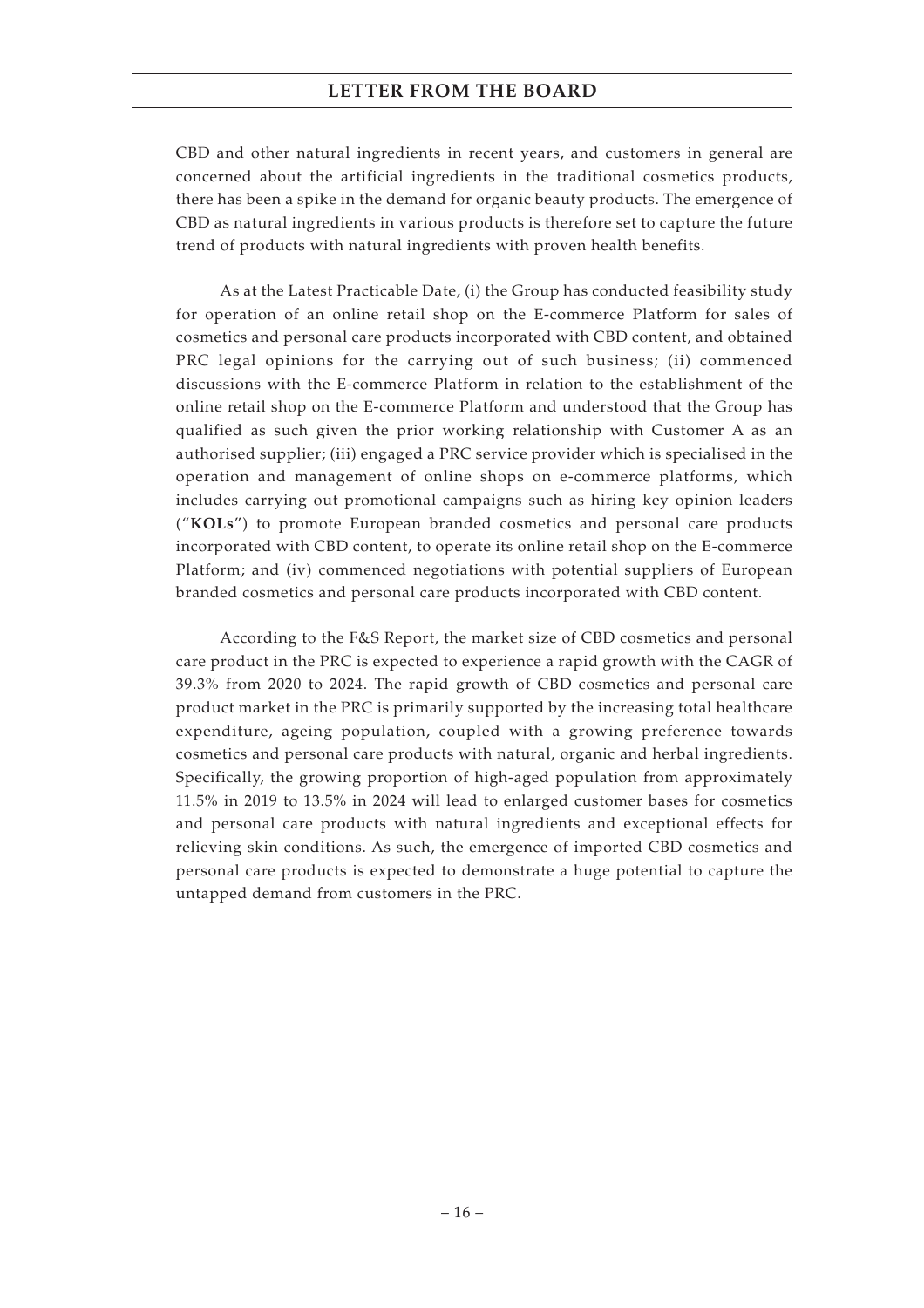The Group intends to apply approximately HK\$90 million from the net proceeds of the Subscription of HK\$498 million to expand into the CBD-based cosmetics and personal care product trading business in the PRC, as elaborated in the following:

*HK\$'million*

| Maintaining inventory of cosmetics and                                                                         |    |
|----------------------------------------------------------------------------------------------------------------|----|
| personal care products with CBD content                                                                        | 35 |
| Budget for marketing, selling and distribution <sup>(1)</sup>                                                  | 45 |
| General and administrative expenses for operation of<br>online retail shop on the E-commerce Platform $^{(2)}$ | 10 |
| Total                                                                                                          |    |

*Notes:*

- (1) The budget for marketing, selling and distribution expenses involve (i) advertisements on television (HK\$12.0 million per annum); (ii) distribution to shops operated by KOLs (HK\$1.0 million per annum); (iii) brand representation by KOLs (HK\$2.0 million per annum); (iv) social media advertising (HK\$2.5 million per annum); (v) participation in exhibitions (HK\$4.0 million per annum) and (vi) distribution expenses (HK\$1.0 million per annum) for two years.
- (2) The general and administrative expenses involve (i) staff cost (HK\$5.0 million per annum); (ii) service charge on the E-Commerce Platform (HK\$2.0 million per annum); and (iii) other miscellaneous expenses such as legal and professional, traveling, entertainment and insurance expenses (HK\$3.0 million per annum) for one year and set up costs of HK\$180,000 for the online retail shop on the E-commerce Platform.

The expected amount required in the expansion of cosmetics and personal care products (i.e. HK\$50 million) and that of products with CBD content (i.e. HK\$35 million) have primarily been based on two factors, market data and past record. In respect of market data, the Group has conducted a number of feasibility studies, including market research data as to the price of the cosmetics and personal care products and products with CBD content. The Group has also considered the growth rate of these products in the PRC as shown in the market data reviewed by the Group and reinforced according to the F&S Report, which states that (i) the overall CBD market has been undergoing rapid growth globally since 2016. From 2016 to 2019, the growth of CBD market in the PRC has recorded 19.9%; (ii) it is forecasted that the growth in the PRC CBD market would amount to 32.6% from 2020 to 2024; and (iii) the growth drivers of the CBD market has been driven by the growing awareness towards the health benefits and increasing penetration of CBD in consumer products, as well as increasing degree of acceptance by both regulatory authorities and consumers of CBD products in various countries. In respect of past record, the Group has forecasted that the revenue will increase at a rate not more than the overall growth rate of the relevant market in the PRC.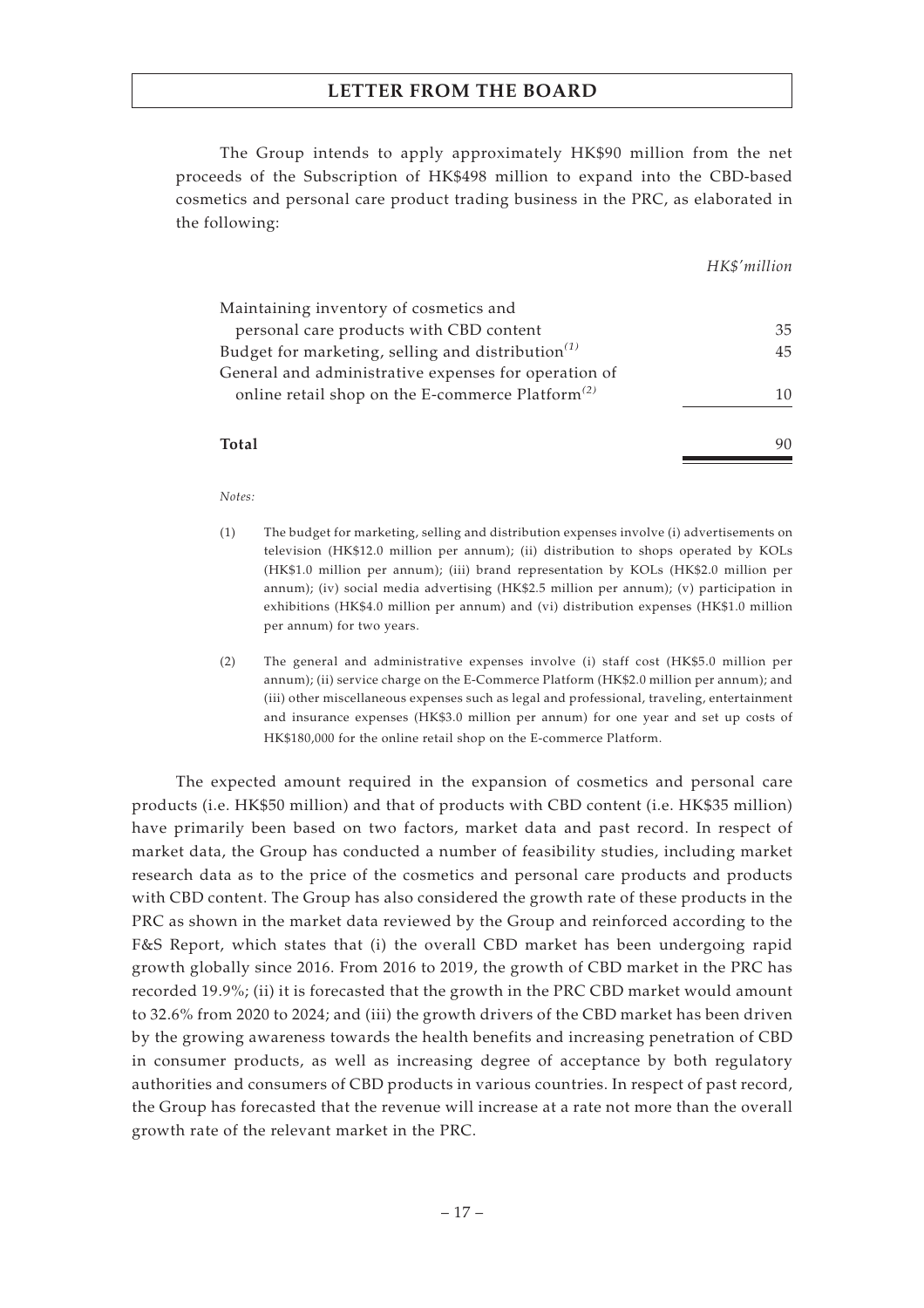Due to the lack of funding, the Group has not been able to expand the operation scale in the past, and the Group has forgone opportunities to expand its business. It is therefore expected that with the net proceeds from the Subscription, the Group would be able to expand its scale of business, both in terms of market outreach and the proportion of higher-tier products in its product portfolio compared to mid-to-high-tier brands. The nature of the products would also expand from products of more affordable prices such as lipstick and sunscreen to products of higher prices such as perfume and serum. The Directors have also considered the payment terms, such as the requirement for prepayment as well as the price list of the products when determining the amount required for such expansion. They have also analyzed sales performance of various brands and products and identified the brands which are popular and fast-moving.

With reference to customers' order size and variety of popular products, the Directors consider that keeping cosmetics and personal care products inventory level of approximately HK\$50 million will enable the Company to meet customers' order for approximately one to two months. In addition, this can speed up cash conversion cycle as the Company can replenish inventories after sales to customers, which would eliminate the lead time needed between placing purchase order and delivery to customers. In view of the high potential in CBD-related cosmetics and personal care market, the Directors consider a similar approach would enable the Company to gain market share by fast response to customer orders. On the other hand, since CBD-related cosmetics and personal care market is relatively new, the Company takes a prudent approach to keep a lower inventory level. As at the Latest Practicable Date, except for the exclusive distributorship of an anti-ageing beauty device of a reputable Israeli cosmetics brand which the Group has entered into an agreement in July 2020, the Group has not entered into any legally binding agreements and was still in the process of negotiating with the potential suppliers regarding the supply of these higher-tier brands.

#### **(2) Continue to engage in the international trading of the raw material of CBD and vertical expansion into hemp cultivation and extraction**

The Group has been exploring opportunities to diversify its product portfolio and service offerings. Leveraged on the Group's strength and experience in the trading business, since 2019, the Group has expanded its trading products portfolio to include the raw material of CBD and intends to engage in vertical expansion into hemp cultivation and extraction to naturally progress along the supply chain to enjoy the economics of scale of hemp cultivation and extraction.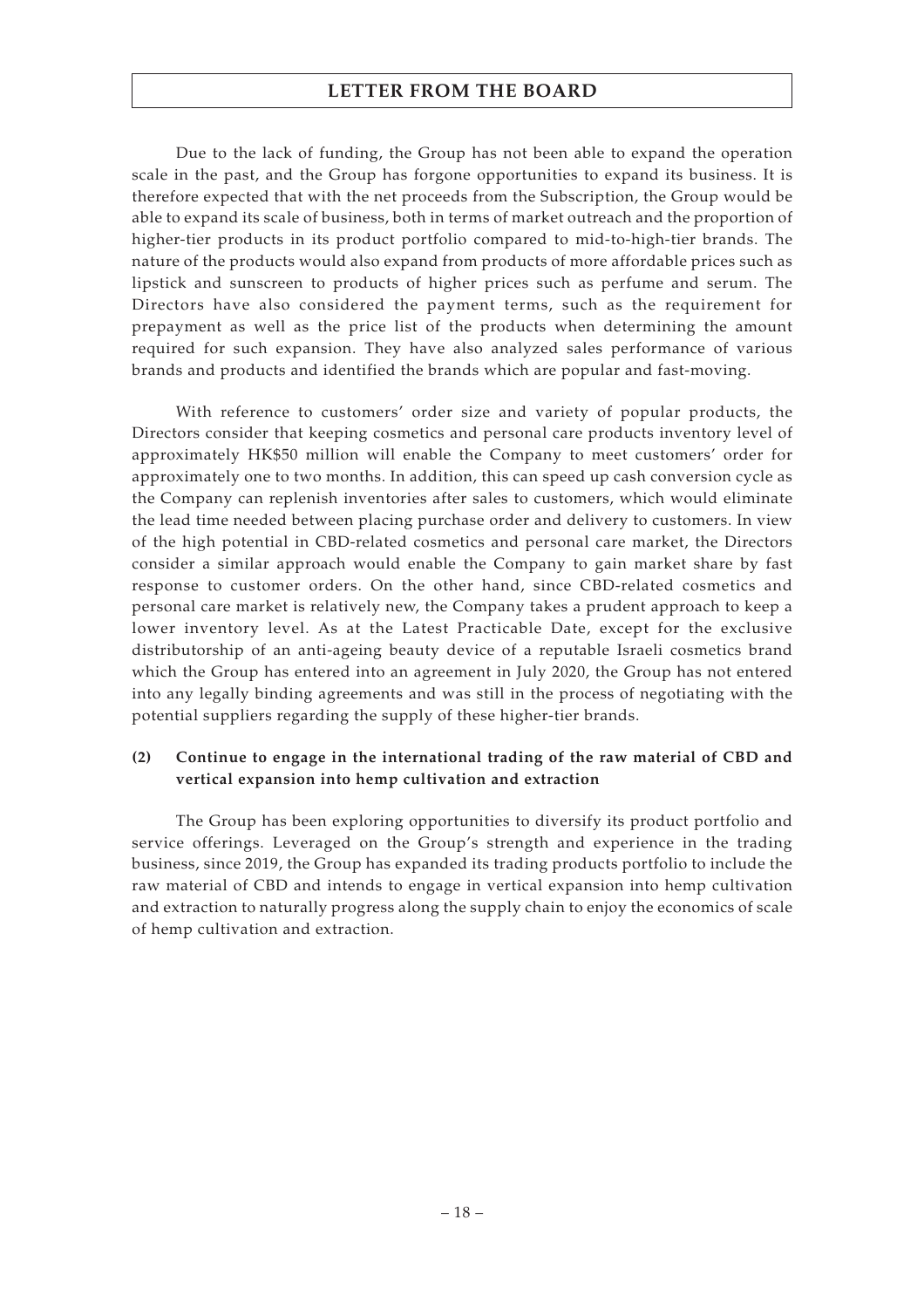Mr. Chow has been closely following the latest trend in the global cosmetics and personal care products market, including reviewing the relevant market reports and attendance at various trade fairs. Since 2018, Mr. Chow has noted that there has been emergence and rising popularity of the cosmetics and personal care products containing CBD content, in particular the U.S. and Japan. As such, Mr. Chow has looked into the possibility of diversifying the product portfolio of the Group to cosmetics and personal care products containing CBD content into the PRC. Based on (a) the public knowledge that Yunnan possesses ideal geographical environment for cultivation and that it is a major cultivation province in the PRC for different types of vegetation such as tea leaves, flowers, coffee beans, etc. while Heilongjiang is located more up north and less mature in hemp cultivation than Yunnan due to the absence of bright-line license requirements and procedures for obtaining hemp plantation and processing permits; (b) the deregulation of industrial hemp cultivation and extraction in both Yunnan and Heilongjiang, the PRC at the time; and (c) Mr. Chow is more familiar with Yunnan as he is a frequent traveller to Yunnan, both for leisure and business, Mr. Chow believes that there is huge potential for CBD cultivation in Yunnan. With the aforesaid ideas in mind, Mr. Chow proceeded to initiate the feasibility study which include preliminary research and preparatory work for looking into the potential of CBD business. He also enriched his knowledge in the field by attending industry exhibitions and seminars overseas, and formulated the timetable and direction for developing business. In order to provide a more systematic analysis, summary and presentation of the market data obtained by the Group, in July 2020, the Company engaged Frost & Sullivan as an independent industry consultant to analyse, summarise and present the market data, which were relied on by the Group in studying the feasibility of the CBD market in general. Frost & Sullivan has also provided more specific data on certain market information such as specific data on certain CBD products in certain regions, and the market norm of the industry in general.

Realising the market potential of CBD and the wider usage of CBD isolate in medical and healthcare products as a result of the anticipated global gradual deregulation, the Group first established a CBD project team in November 2018. Through the internal research conducted by the Group's CBD project team since November 2018, the Group acquired knowledge on the utilization and development, supply and demand, market trend and price range of CBD products.

In February 2019, the Group engaged the Specialist Consultancy which is a consultancy firm headquartered in California, the United States specialized in hemp cultivation and extraction and the distribution channels in North America. Leveraging on the expertise of the Specialist Consultancy, the Group acquired knowledge on hemp cultivation and explored the possibility of establishing hemp farming and production centres in Asian countries where hemp farming is legalized with the obtaining of license, including China. In March 2019, with the help of the Specialist Consultancy, the Group's CBD project team started to run experimental greenhouse and extraction laboratory in California to build up the management and technology expertise of the Group in hemp cultivation and extraction. The services provided by the Specialist Consultancy to the Group include (1) offering advice and suggestions regarding hemp cultivation and extraction based on the Specialist Consultancy's deep hemp industry knowledge and experience; (2) providing services including, but are not limited to, traveling to proposed location(s) of farm in Yunnan to assess its suitability and climate for CBD cultivation; (3) providing business advice on (i) utilizing regulated hemp industry best practices and in compliance with pertinent regulations; and (ii) designing a functional, scalable layout for hemp production based on greenhouse footprint; (4) offering advice and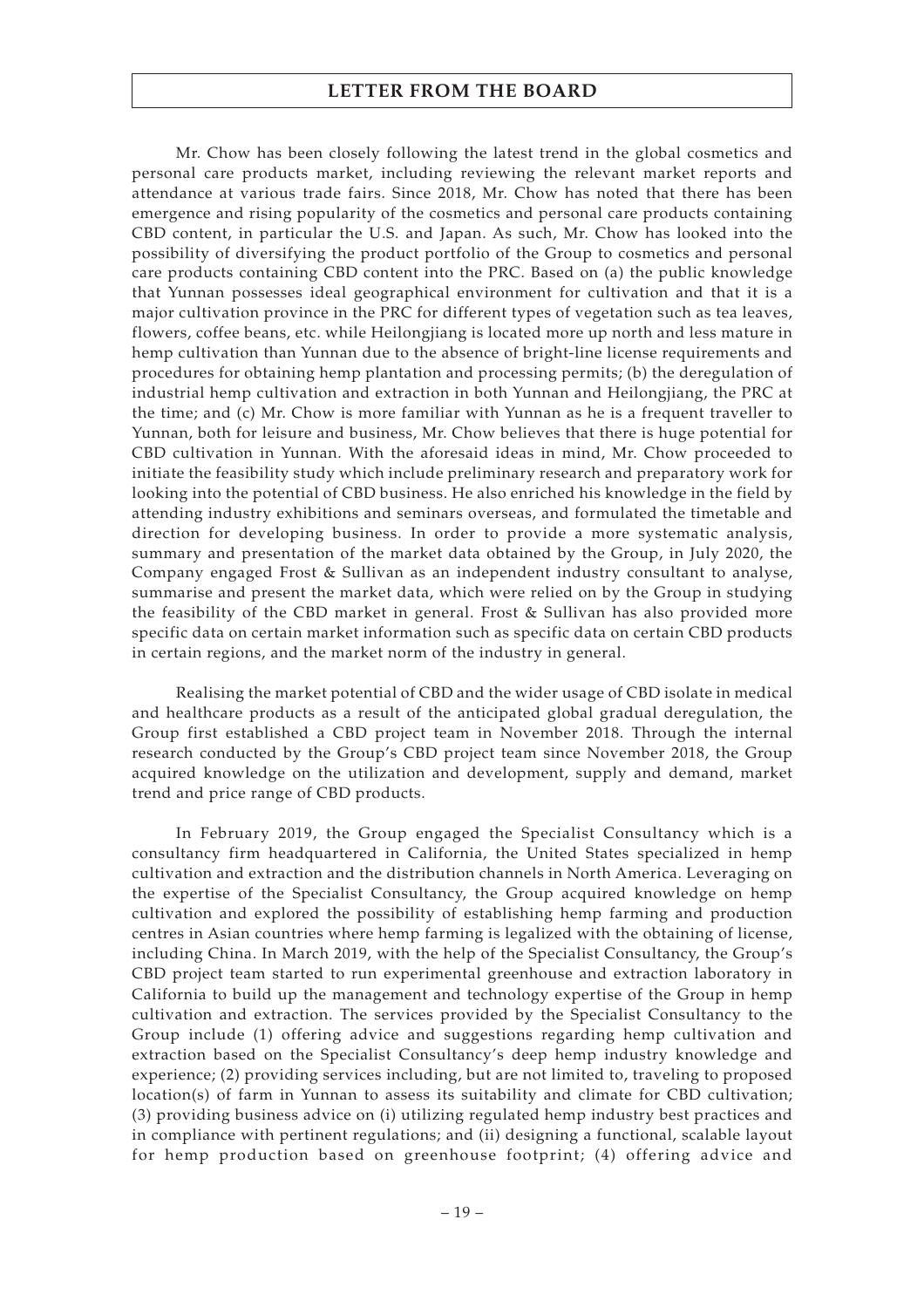recommendations on strain selection, feeding schedule for optimal CBD production; (5) cloning and transplanting for optimal growth success, pre-planting bed preparations, planting of seeds, harvesting of CBD rich industrial hemp and timing of harvest; (6) selection of suitable certified industrial hemp varieties for specific utilization; and (7) attending CBD-related conferences and providing advice on the U.S. market status and market entry strategy to the Group.

Based on the experience and knowledge accumulated from the preparatory work and assistance and guidance provided by the Specialist Consultancy as explained above, the Directors are of the view that CBD-related products is a desirable option to diversify the Group's existing product portfolio and service offerings as it is a market which is yet developed by other suppliers yet, where a lot of business opportunities are expected to be unleashed as the industry develops. In addition, it would take time to develop and accumulate knowledge and experience in the industry, as such this poses entry barriers to other potential competitors to the industry. In contrast, the Group's preparatory works and experience in the industry would put the Group in an advantageous position in expanding into such business; CBD industry is a new industry with unleashed growth potentials, which provides sample room for growth of the Group's trading business. Based on the experience and knowledge acquired from the preparatory work and information obtained from the Specialist Consultancy, which are reinforced by the F&S Report, the use of CBD in various products is expected to increase the demand for CBD. These products include medicine, cosmetics products, food and drinks and daily supplements. There has been a constant pipeline in CBD products globally and the recent launch of CBD products globally, including food and beverages such as chocolates and tinctures, gummy, sparkling water, personal care and cosmetics products such as facial oil, moisturizers, eye cream, body cream, lip oil and soap bar. Other types of products in the pipeline include CBD oil which is formulated with CBD and sugar crane derived squalene to hydrate and promote radiance for healthier skin. Thus, according to the F&S Report, the diversified application of CBD in various products indicate there is a large potential for the growth of CBD-related products market globally. Furthermore, according to the F&S Report, there are currently less than 50 suppliers for CBD isolate, and approximately less than 300 suppliers of CBD cosmetics and personal care products in the PRC. Leveraging on the preparatory work conducted by the Group in respect of its trading business of CBD-related products, the Directors are of the view that the Group has the requisite knowledge and experience in establishing its market position in the CBD-related products market in the PRC. As the market has just started accepting CBD as an ingredient in a variety of products, it is expected that there would be huge potential for expansion in the CBD-related products, with the deregulation of the CBD-products, it is also expected that there would be growing market demand for different types of products incorporated with CBD content.

According to the F&S Report, both Chinese herbs and hemp planting share some cultivation and processing techniques, including the skills (i) to select high quality seeds to plant to increase the production of medical substances or CBD from plants, (ii) to monitor and control the growing environment to increase the yields, such as soil, temperature, humidity, fertilization and lighting, and (iii) for laboratory testing skills and extraction techniques.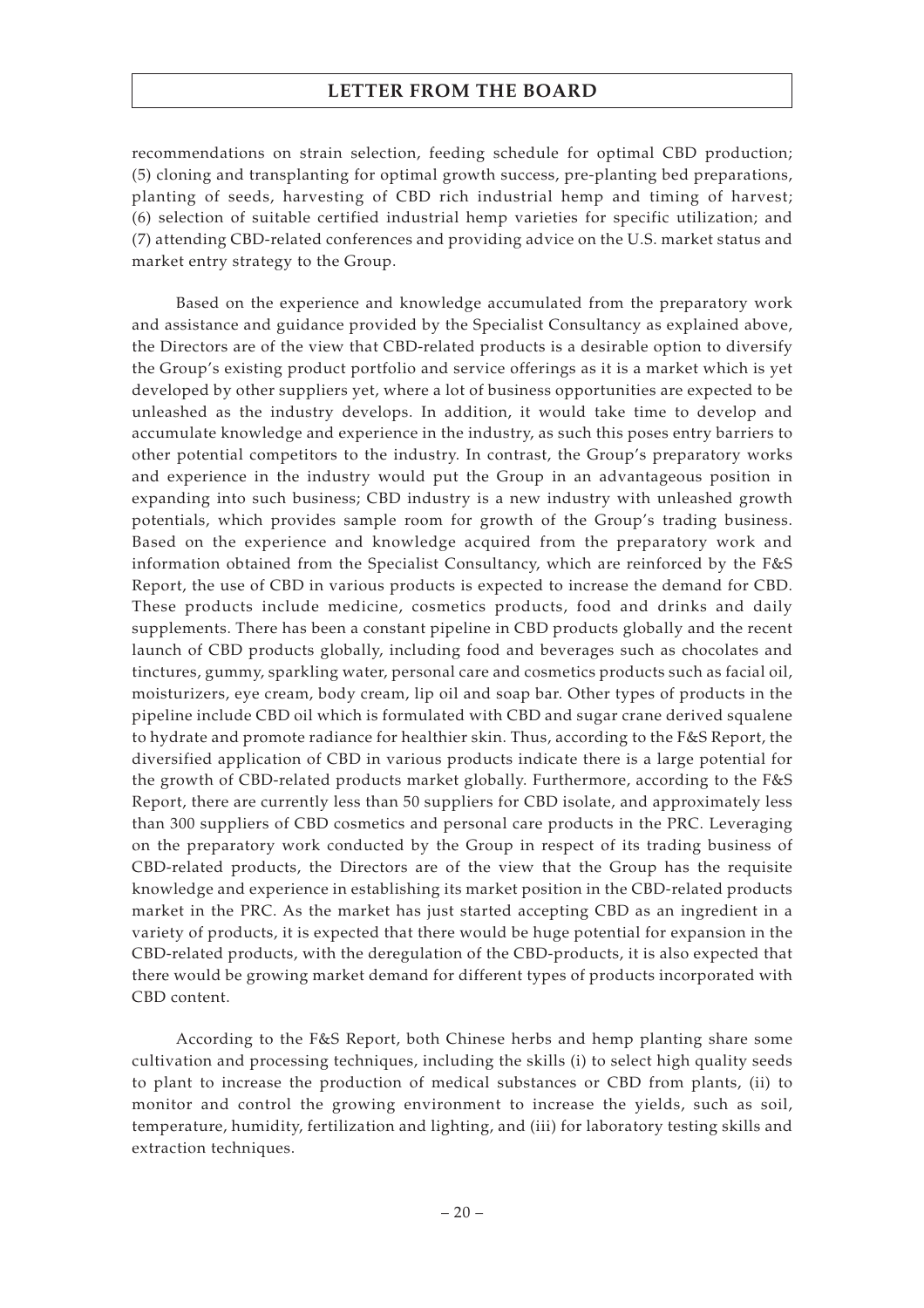In order to further strengthen the Group's expertise in CBD cultivation, Ban Loong Hemp Technology, a member of the Group, has employed 4 additional staff who are experienced in plant cultivation and phytopharmaceutical industry to advise the Group on hemp cultivation and extraction and run the Group's future CBD cultivation and extraction operations, including 2 experts for hemp cultivation, and 2 experts for hemp extraction.

Based on the market research conducted by the Group, there is a bottleneck in the supply of high-purity CBD isolate at affordable price, which represents a market opportunity to the Group if it can manage to secure substantial funding to finance its business plans quickly and complete the construction of its greenhouse and extraction facilities by early to mid-2021 to capture the opportunity of a booming market of CBD which includes medicine, cosmetic products, food and drink and daily supplements, Therefore, the Group considers that there is time constraint in implementing the Group's business development plan in CBD as it is strategically important to enter into a booming market ahead of other competitors.

According to the F&S Report, processing and extraction of medical cannabis is prohibited in the PRC due to the drug control laws and regulations, industrial hemp becomes the source of CBD extraction, and it is unlikely for the PRC to open its market for overseas import of CBD isolate and CBD oil based on the current situation and the strict enforcement of drug control laws and regulations without foreseeable regulatory change. As such, the supply of CBD isolate and CBD oil in the PRC is likely to be restricted to domestic supply. As such, it is likely that domestic suppliers in the PRC would be able to capture the growing demand without competition from foreign import.

#### *Legality of CBD trading business currently carried out by the Group*

At present, the Group conducts trading of CBD isolate which are sourced in the PRC for wholesale in the PRC and for export to California, the United States, and Japan. The Group has obtained legal opinions from legal advisers to satisfy itself on the legality of the CBD Trading Business in the relevant jurisdictions. According to the F&S Report, subsequent to the implementation of the 2018 Farm Bill in the U.S., which defined industrial hemp as a Cannabis sativa plant (including its derivatives and extracts such as CBD) with THC content of less than 0.3% on a dry weight basis, the standards of less than 0.2% to 0.3% THC in CBD products are widely adopted in many countries, including the PRC which adopted 0.3% of THC in their laws; while according to the European Monitoring Centre for Drugs and Drug Addiction, in some European countries such as the United Kingdom, CBD products are required to be of less than 0.2% of THC. For the trading of CBD isolate in Japan, the Narcotics and Psychotropics Control Act does not allow any THC composition in CBD products including CBD isolate. In order to ensure that the CBD isolate satisfies the applicable THC content requirements for the relevant jurisdictions, the Group would (i) ascertain the applicable THC content requirements for the relevant jurisdictions by checking the local laws, rules and/or regulations; and (ii) arrange for the product samples to be sent to accredited testing laboratories whenever it sources a new batch of CBD isolate from its suppliers to obtain a certificate of analysis to show compliance with the relevant THC content requirements. The certificate of analysis, together with the supplier confirmation and declaration, will be submitted to the relevant customs to obtain clearance for the CBD isolate. Based on the above, the Directors is satisfied that the CBD Trading Business currently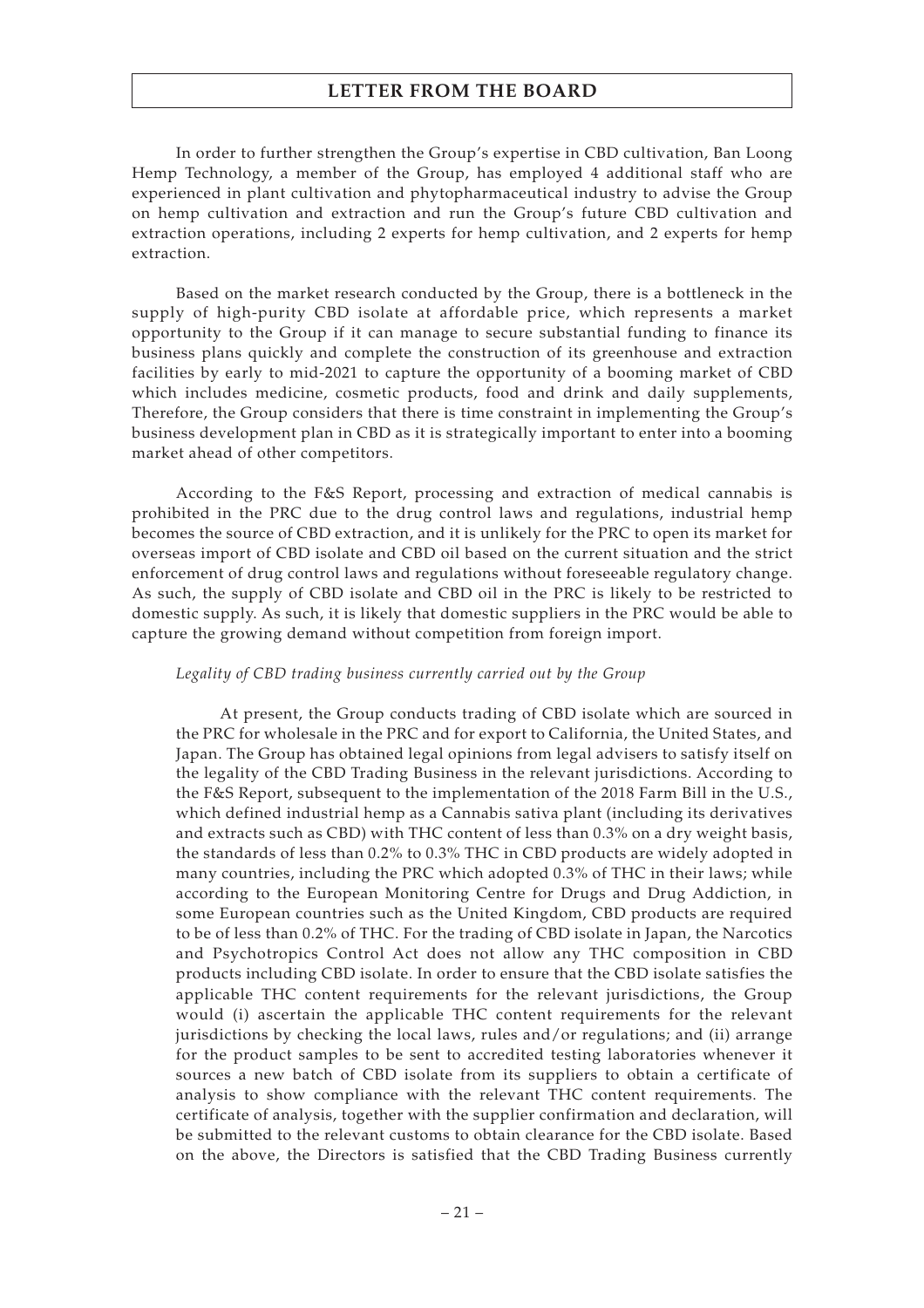conducted by the Group is in compliance with the laws and regulations of the relevant importing and exporting jurisdictions. Furthermore, the Group has no intention to import, export or distribute CBD products into, out of or within Hong Kong, until and unless the legal and licensing requirements in Hong Kong are clarified by government departments in due course.

Experience through the pilot operation on CBD trading for approximately one year now and the conducting of market researches on hemp cultivation and extraction for more than one year, based on the knowledge and experience acquired by the Group's CBD project team as elaborated above, the Group is now well positioned to enter the whole industry chain of hemp covering the upstream, midstream and downstream production cycles and ranging from cultivation, extraction, mass production, testing, product development of medical and non-medical uses, and the research and development of cultivation and extraction technologies. The Company sets out its CBD business expansion plan below.

#### *Diversification of the trading business to cover trading of CBD isolate since 2019*

Combining the aforementioned market information and background knowledge and coupled with the Group's established experience and expertise in the trading business, the Group commenced its international trading business of polyphenol resin, a type of CBD isolate in May 2019.

As at the Latest Practicable Date, the Group conducts trading of CBD isolate for healthcare products which are sourced in the PRC for wholesale in the PRC and export to the United States and Japan. The Company will expand its customer base to distributors and retailers of CBD products brand and CBD product white labelling companies in China and United States in the next two financial years. As part of the Group's business strategies, the Group has also intensified its effort in expanding the suppliers network, in terms of nature of products, origins of import, securing additional customers and sales network. As at the Latest Practicable Date, the Group has (i) entered into a legally binding contract for the sales of CBD isolate to a customer headquartered in California of the United States, under which the Company agreed to sell CBD isolate amounting to USD240,000 (approximately HK\$1.9 million) to the customer between May and October 2020; and (ii) entered into a letter of intent with another customer in relation to the sales of CBD isolate amounting to USD52,000 (approximately HK\$0.4 million) between May and August 2020.

The Company intends to apply approximately HK\$20 million out of the net proceeds from the Subscription of HK\$498 million to secure the supply of CBD isolate in order to fulfil its existing and anticipated purchase orders from its current and future customers between April 2020 and March 2021.

For illustration purposes, the current wholesale and retail prices of CBD isolate in quality suitable for food and cosmetic uses range from US\$3,500 to US\$5,500 per kilogram, depending on product specification and destination countries.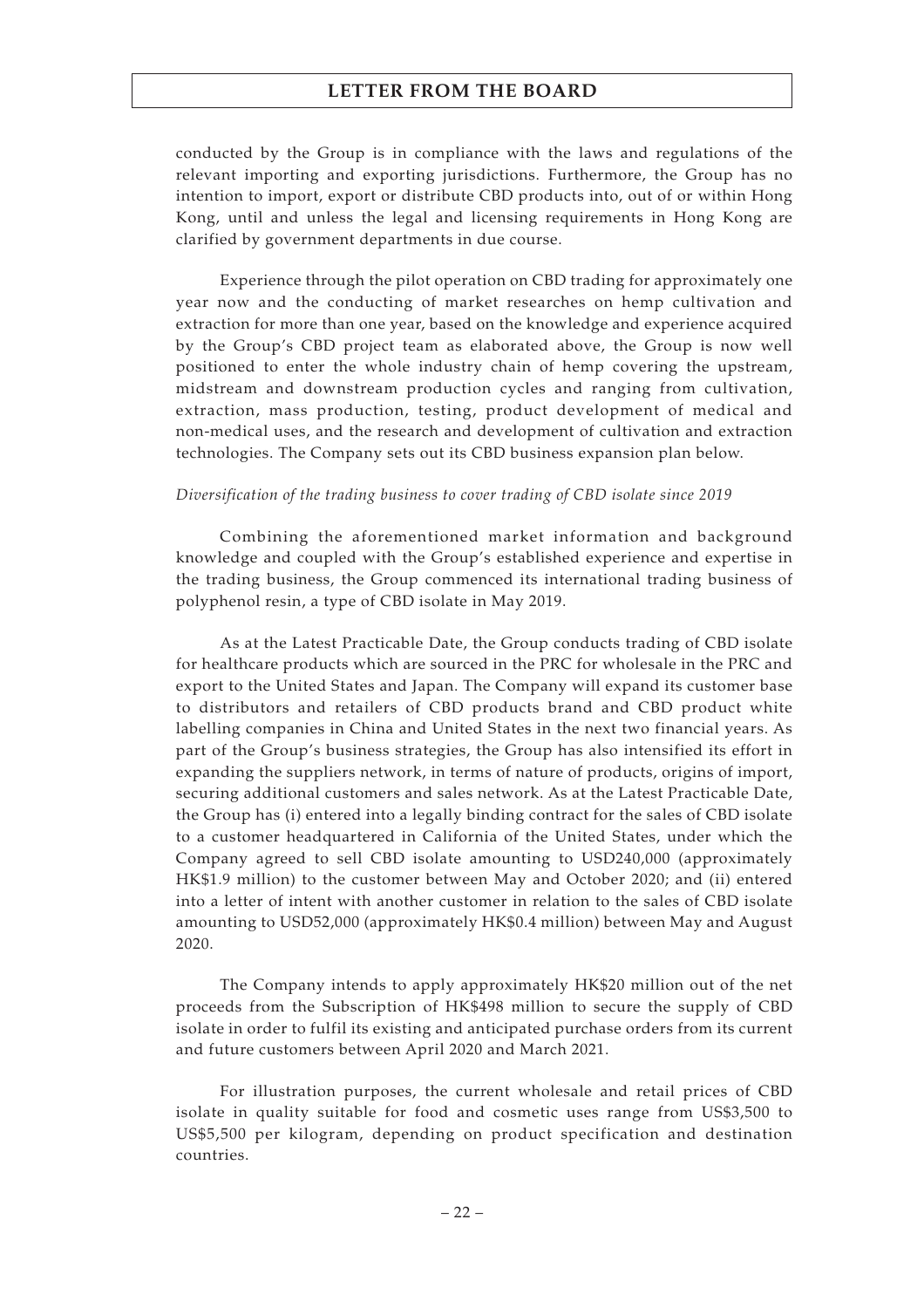#### *Entry into the hemp cultivation and extraction industry in China*

Combining these market information and background knowledge and coupled with the Group's established experience and expertise in the trading business, the Group intends to enter into the hemp cultivation and extraction industry in Yunnan as Yunnan is the only province in China which published detailed implementation rules on the bright-line requirements and procedures for hemp license applications. Under the provincial licensing regulations in China, entities or individuals proposing to be engaged in hemp plantation and processing should obtain hemp plantation permits (the "**Hemp Plantation Permits**") and hemp processing permits (the "**Hemp Processing Permits**").

As at the Latest Practicable Date, the Group has not obtained the required regulatory approval/license/permit for hemp cultivation and extraction, and intends to submit the relevant applications in or around September 2020. As at the Latest Practicable Date, the Group has followed and prepared most of the relevant application documents in accordance with the PRC Government guidelines for obtaining the permits, which included performing scientific research for cultivation, multi-breed cultivation, industrial raw material cultivation and plant processing. In addition to preparing the relevant application documents and conducting research, the success of the permit applications are also dependent on the physical structure and layout of the green house, plant facilities and the employment of expert staff, which the Group is anticipating to proceed once the net proceed of the Subscription are made available. Furthermore, as advised by the Company's PRC Legal Advisers, given (i) the favourable government policy in the Yunnan Province which intends to attract foreign investment; and (ii) the relevant subsidiary of the Group having fulfilled the registered capital, place of registration and business scope requirements of the relevant government authorities in the Yunnan Province according to the PRC Legal Advisers, there is currently no legal obstacle for the Group to obtain the required permits. The Directors believe that given the favourable government policies regarding foreign investments in the Yunnan Province as well as the preparatory works which have been conducted by the Group, the Directors are confident that there would be no obstacle for the Group to obtain the relevant permits. Assuming that the Subscription can be completed and the application for license approval would be made by September 2020, the Directors expect that for hemp cultivation, approval of the Hemp Plantation Permit would be granted in or around January 2021 and cultivation would commence from then; for hemp extraction, the Directors expect that the approval of the Hemp Processing Permit and the commencement of production would be granted and take place in or around June 2021.

The Directors are also of the view that (i) in the long run the demand for CBD isolate would rise; (ii) it is also consistent with the industry practice and as a natural step of the expansion process for companies engaging in CBD trading business to further expand to its upstream supplier in order to enjoy economies of scale; and (iii) a vertical upstream expansion will benefit its trading business by (a) securing stable inventory supply and (b) enhancing profitability by such value-added process (i.e. cultivation and extraction) in the value chain.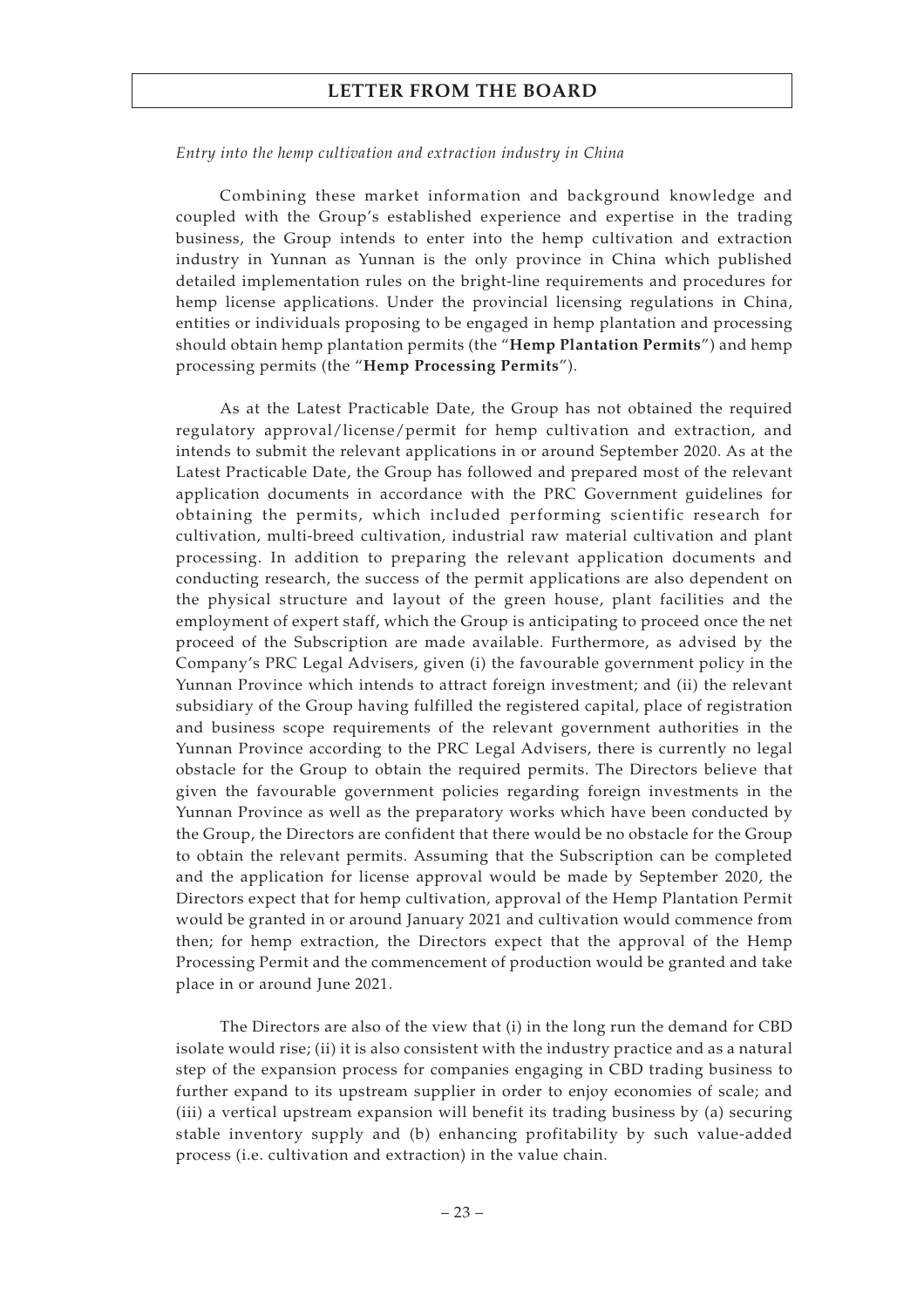The Group intends to (i) set up cultivation area of approximately 100,000 square meters and a CBD processing plant with annual production capacity of up to 3,000 kilograms of CBD isolate (with over 99.8% purity of CBD and THC well below the legal limit of 0.2% to 0.3%) in Yunnan, China; (ii) purchase the necessary THC testing equipment and specialised detection equipment and the building of relevant safety storage facilities and processing facilities; (iii) hire no less than 50 employees including professional and technical personnel; (iv) set aside by the Group of sufficient amount of capital to meet the minimum capital requirement of RMB1 million and RMB20 million for the Hemp Plantation Permit and the Hemp Processing Permit. The CBD project construction and implementation timetable and the construction plans of the hemp greenhouse and CBD extraction plant are designed by the Group with the assistance of the Specialist Consultancy by reference to the published implementation rules for license applications in Yunnan. The Directors confirm that there is no current plan to increase the scale of operation.

Assuming the Group successfully obtains the approval/license/permit for hemp cultivation and extraction, the Group will no longer be required to purchase CBD isolate but produces by its own production lines starting from June 2021. The Group estimates that the gross profit margin of CBD trading business will be increased with a stable supply of CBD isolate, which will enhance the profitability of the trading business through conducting the vertical expansion.

The Company intends to apply approximately HK\$70 million (all of which are out of the net proceeds from the Subscription of HK\$498 million) for the aforementioned vertical expansion, as elaborated in the following:

|                                                       | HK\$'million |
|-------------------------------------------------------|--------------|
| Setting up greenhouse as a cultivation facility $(1)$ | 32           |
| Purchase of machineries necessary for                 |              |
| the extraction facility (2)                           | 22           |
| Working capital for hemp cultivation and              |              |
| extraction from 1 April 2020 to 31 March 2022 (3)     | 16           |
| Total                                                 |              |

#### *Notes:*

- (1) The cost of setting up the greenhouse as a hemp cultivation facility is based on (i) the cultivation area of 107,200 square meters of the cultivation facility; and (ii) the estimated construction cost of HK\$300 per square meters based on the best information and knowledge of the Directors; and (iii) the cost of leasing the cultivation area was estimated to be approximately RMB360,000 per year.
- (2) The acquisition costs of machineries (together with their repair and maintenance) necessary for conducting hemp extraction at the extraction facility include, but are not limited to, (i) extraction tanks; (ii) crystallising tanks; (iii) molecular distillation equipment; (iv) distillation column; and (v) automatic chromatography purification system.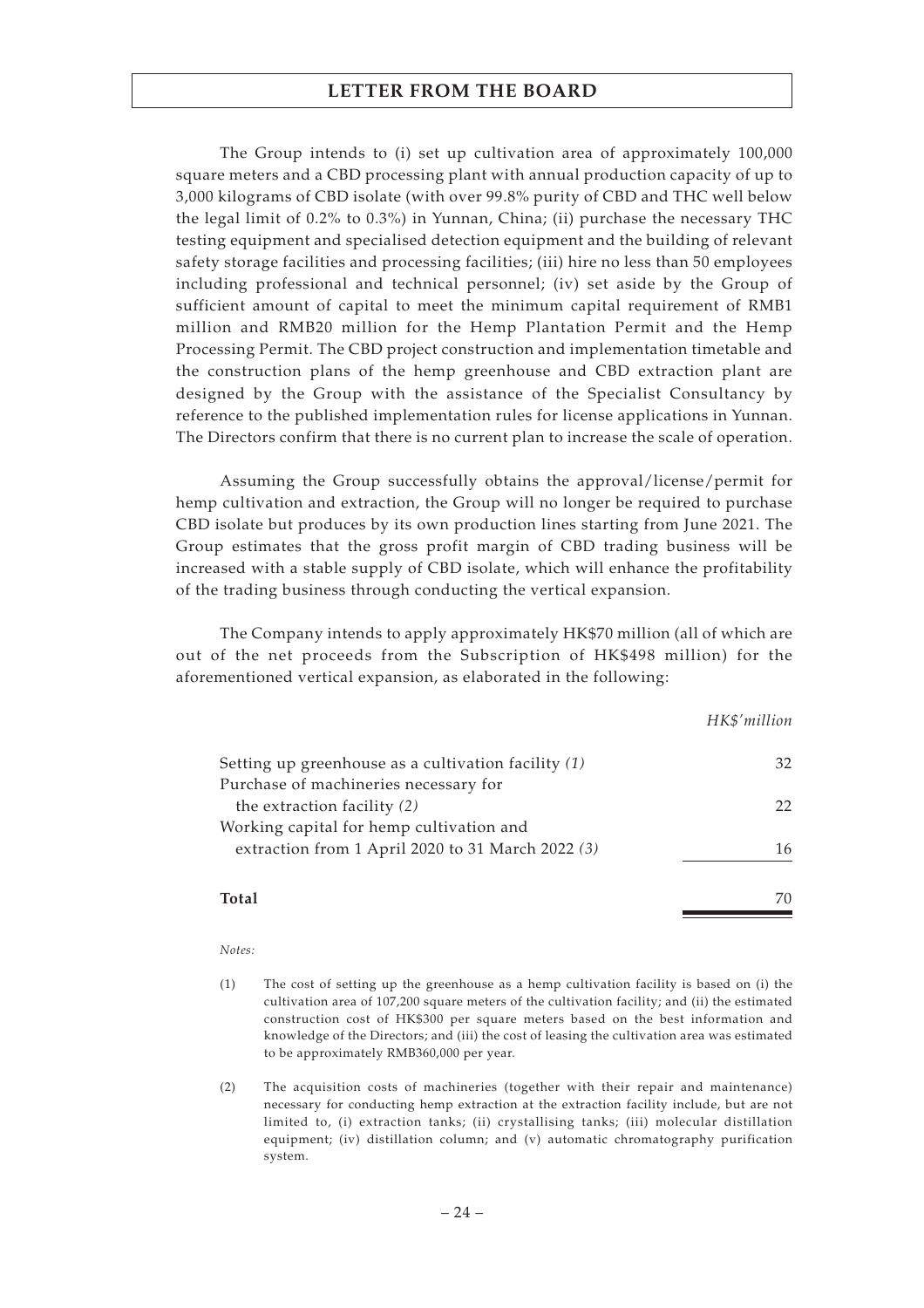(3) Based on the current timeline for the setting up of hemp cultivation and extraction facilities and application for relevant approvals, business operations will commence from June 2021 onwards and further expenses for two years such as (i) staff salaries (HK\$5.5 million per annum); (ii) selling expenses (HK\$0.9 million per annum); (iii) research and development expenses (HK\$0.5 million per annum; (iv) expenses for setting up office for rental and office equipment (HK\$0.5 million per annum); and (v) general and administrative expenses (HK\$0.5 million per annum) are expected to be incurred until 31 March 2022, any excess capital requirements of which are expected to be satisfied by means of internal resources.

The Directors estimated that the payback period for the establishment of the hemp cultivation and extraction facilities is approximately 8.25 years and is based on the following assumptions: (i) it will take one year to set up the CBD cultivation and extraction facilities and machinery; (ii) it will start to generate revenue in the second year of approximately HK\$24 million, of which a committed order has been received from a customer in U.S. with the transaction amount of approximately HK\$18.5 million (i.e. accounts for approximately 80.0% of the forecasted sales in the second year); (iii) it is expected that losses will be recorded for the first two years due to the initial set up costs and the fixed costs outweighed the gross profit in the second year; (iv) from the third year to eighth year, the Group has adopted a worst-case scenario and assumed a CAGR of revenue of 19.7% for prudence sake;  $(v)$ the gross profit margin is estimated at approximately 35.0% on average and net profit margin is estimated at approximately 20.0% on average during the payback period which are comparable to the gross profit margin and net profit margin of the PRC CBD isolate market for the forecasted period from 2020 to 2024 as stated in the F&S Report; (vi) the net profit will experience a CAGR of 27.0% during the payback period based on the expected CAGR of revenue in the PRC CBD isolate market from 2020 as stated in the F&S Report and the resulting increase in the growth rate of the Group's revenue from the sales of CBD isolate; (vii) the average selling price and cost of production of the CBD isolate remain fairly constant; and (viii) the applicable approval/license/permit for hemp cultivation and extraction remain valid, which the Directors believe is fair and reasonable based on the best information and knowledge according to their knowledge and experience in the CBD industry.

The Group has adopted a worst-case scenario and assumed a CAGR of revenue of 19.7% for prudence sake, which is far lower than the CAGR of revenue of 30.6% and 39.3% in the PRC CBD isolate and CBD-products markets for the forecasted period from 2020 to 2024, respectively, as stated in the F&S Report. However, taking into account (i) the trading of CBD isolate market is relatively new in PRC at the moment; and (ii) the historical growth rate of the PRC CBD isolate market of 22.9% as stated in the F&S Report, the Directors consider that the conservative and prudent approach adopted by the Group is appropriate. Moreover, the Directors are of the view that the CAGR of 27% in respect of the Group's net profit is fair and reasonable after considering (i) the historical growth trend during 2016 to 2019; (ii) the relevant growth rate, industry gross profit margin and net profit margin as set out in the F&S Report; and (iii) the growth in the demand brought by the gradual deregulation of the CBD market and general growth in demand driven by the growing awareness of health and increasing demand for niche and organic products.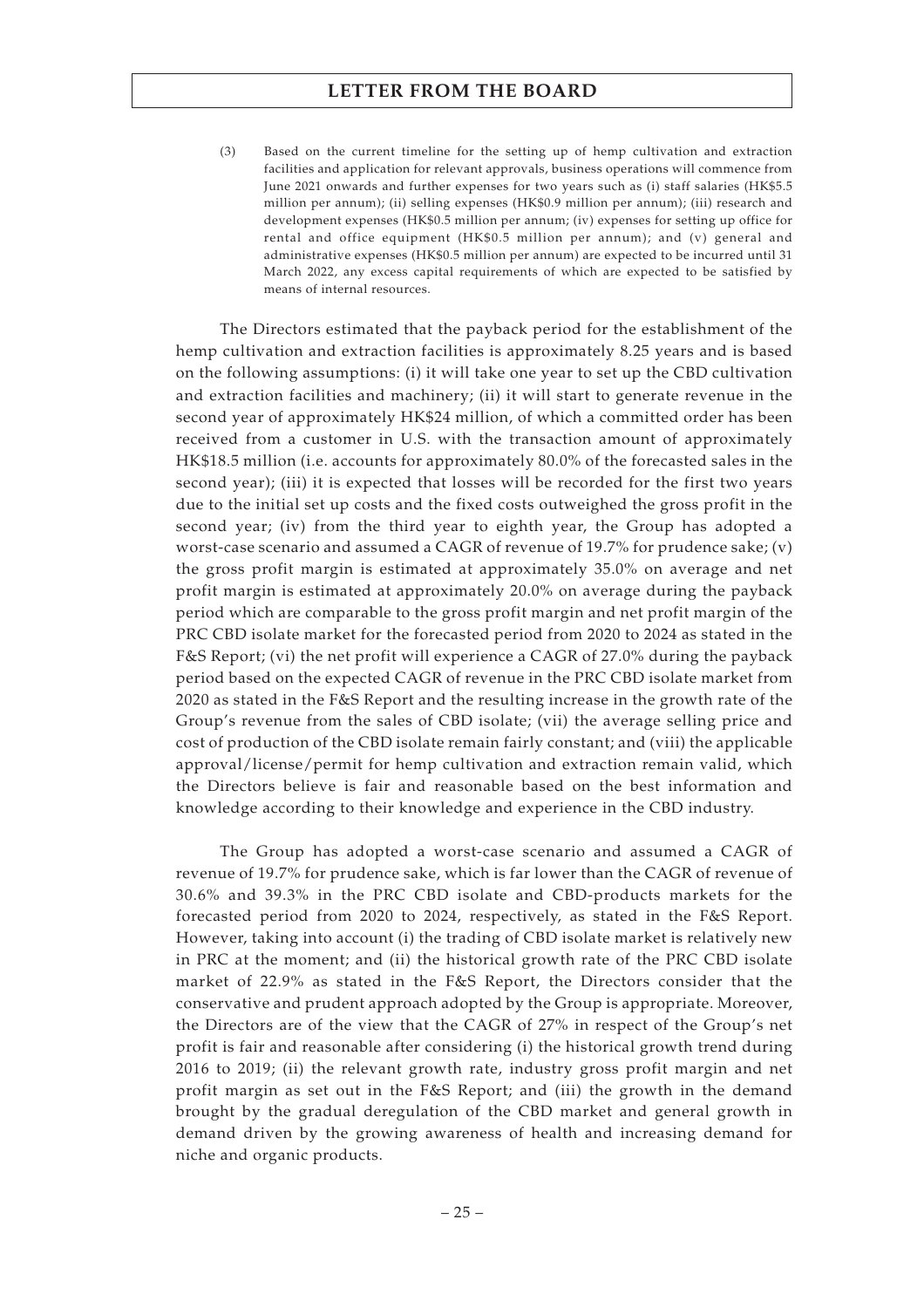With the increasingly widespread use of online sales platform, it is expected that the CBD-products would gain more attention and thus raise its market awareness. Our Directors therefore expect that the Group which has already established a foothold as a supplier on the E-Commerce Platform would be in an advantageous position to capture the growing demand and maintain a sustainable growth rate in the net profit. According to the F&S Report, the Group has taken advantage of its early-mover position in the CBD-related products market in the PRC in order to establish its market position and reputation as it is unlikely for the PRC to open its market for overseas import of CBD isolate and CBD oil based on the current situation and the strict enforcement of drug control laws and regulations without foreseeable regulatory change.

In the event that the setting up of the hemp cultivation and extraction facilities does not proceed as planned, the Company may acquire an entity possessing the necessary permits and cultivation and extraction facilities for the Group's operations in the PRC at a reasonable price. As at the Latest Practicable Date, the Company has not identified any acquisition targets which is related to CBD businesses.

#### **(3) Pursue growth through expansion**

The Group intends to increase its presence in its existing markets through selected expansion opportunities with identified market players in the industry. The Group has been exploring potential expansion targets in the PRC whose businesses, service growth potential and brand recognition are complementary to the Group, thereby enhancing its operational efficiency and/or expanding the portfolio of its services. Generally, the Group will focus on targets engaging in trading and distribution of cosmetics and personal care products with CBD content. In selecting these expansion targets, the Directors mainly assess (i) the quality and competitiveness of their products and/or services; (ii) whether the target companies have a well-established distribution channel; (iii) the business strategies of the target companies, such as target customers, target market and business development plan; (iv) the consideration for the expansion; (v) the background and track record of the target companies and/or their management and expertise; (vi) whether the business of the target companies are complementary with those of the Group, having regard to the image and working style of the Group; and (vii) the possible business synergies to the Group and the anticipated profitability of the target.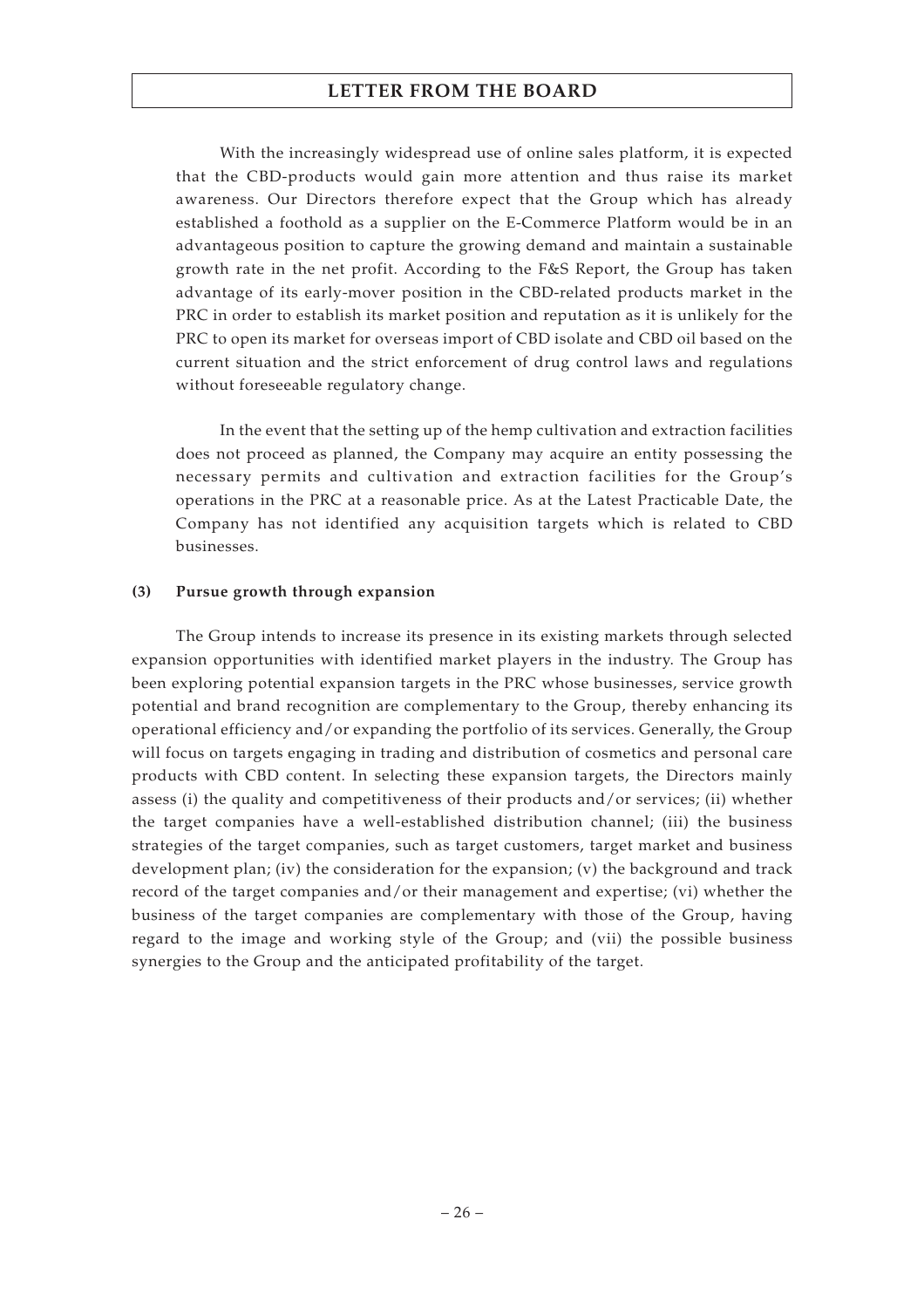The Group intends to apply approximately HK\$40 million out of the net proceeds from the Subscription of HK\$498 million for such expansion. Leveraging on the experience and network in the trading business, the Directors are of the view that there are some potential targets engaging in the aforementioned businesses available in the market which the Group may pursue expansion opportunities. As at the Latest Practicable Date, the Group has engaged a financial adviser in identifying and referring potential expansion targets, but the Group has not identified any potential expansion target or entered into any agreement for any expansion, nor has it conducted any detailed feasibility study on specific potential targets.

## **(4) Expand the Group's money lending business operations by strengthening its loan portfolio and broadening its customer base and coverage**

The Group has been carrying on money lending business with a strategic focus on short-term personal and corporate loans. It is the Group's strategy to continuously explore market opportunities in Hong Kong, and the Directors intend to further expand its money lending business by increasing the size of their loan portfolio and its market share. With the net proceeds from Subscription, the Group would be in a better position to further expand its loan portfolio and broaden its customer base in addition to the current social and business networks of the management staff and the money lending association.

In order to strengthen the Group's market position in the money lending industry, it intends to improve its brand's awareness and hence the Group's presence within the industry by intensifying its sales effort by securing additional customers and expanding its sales network. The Directors are of the view that only by expanding the outreach to more potential customers, the Group would be able to be made known to the targeted customers, such as high net-worth customers and corporate customers. With an intensified marketing strategy, the Group would be able to raise the awareness of the Group's name as a provider of financing, and in turn the targeted customers would also be aware of the Group's market presence. As such the Group intends to expand the market outreach through the following means: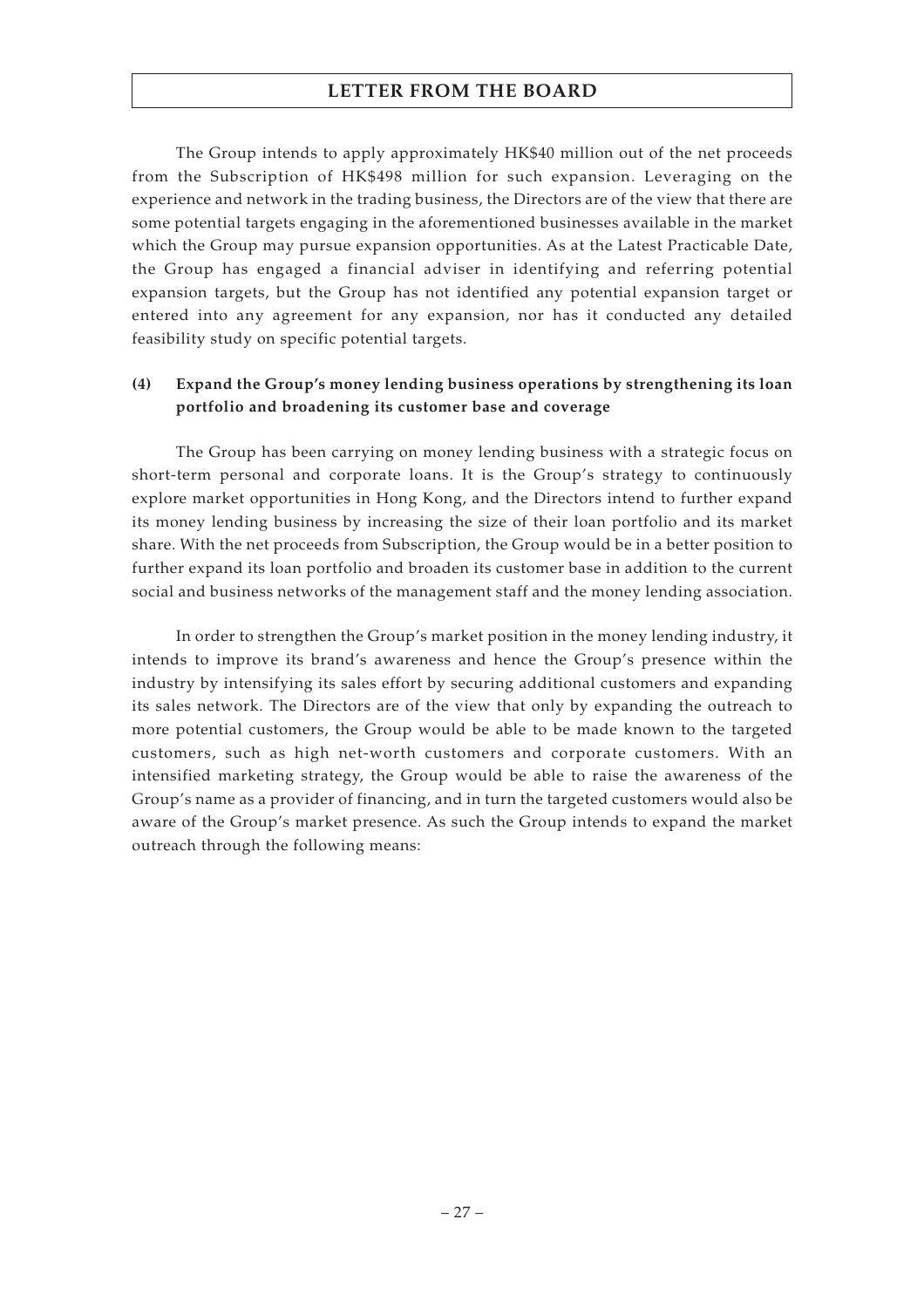#### *(a) Advertising on television and printed publication*

As at the Latest Practicable Date, the Company has not conducted its money lending business at retail level. The Company believes that the exposure on several marketing channels would enhance its reputation in the money lending industry and allow its money lending business to reach a substantial amount of potential new customers in both personal and corporate context within a short period of time. With broadened customer base, the Company will be able to diversify risk of borrowing from the existing group of customers.

As the Company has extensive experience in the area of short-term personal and corporate loans, the Company will continue to focus on the market for quality loans. Loans will be granted to new customers in a prudent manner. The Company has obtained quotations from several media and publication channels, including the commercial press, iMoney, TVB and ViuTV, expecting to penetrate the market of professional, corporate clients and high net worth clients.

#### *(b) Expansion of marketing team*

In view of the expansion of the money lending business, the Company will need a professional marketing team with experience in relevant field to expand its source of customers.

Moreover, a strong marketing team will help the Company to re-brand itself, identify competitors, position itself to the target group of customers and launch a series of events to gain more public awareness such as sponsoring marathons, cooperating with money lending organisations to hold talks related to anti-money laundering and organising roadshows.

Since the proposed marketing channels can enhance the market reputation and exposure of the Group's money lending business among the general public (which includes high net-worth and corporate customers), the Directors are of the view that this will (i) enable interested target customers to become aware of the Group's money lending business; (ii) provide channels for them to express their interest; and (iii) facilitate their identification by the Group in order to utilise the Group's reserve for new customers (as elaborated below).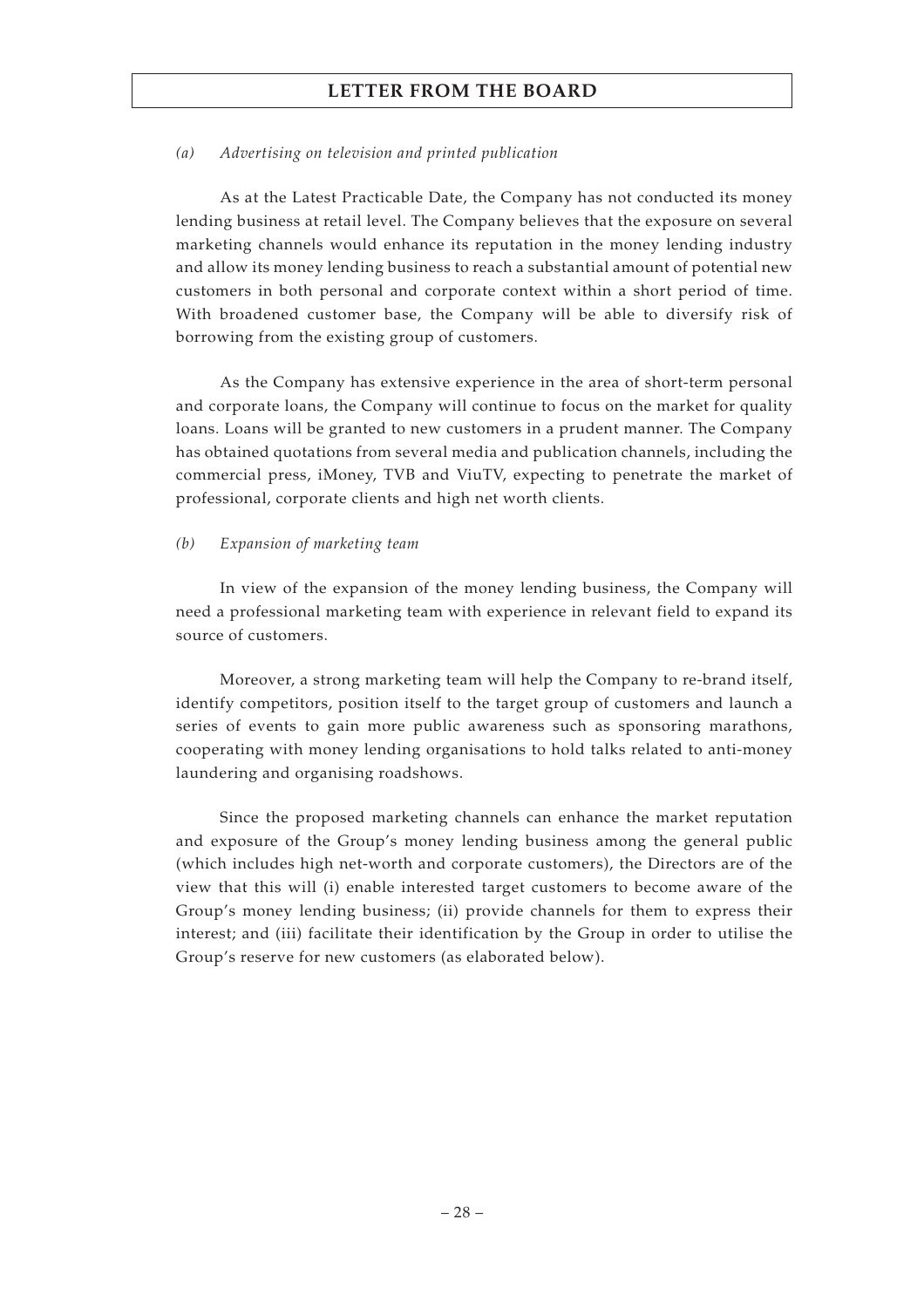#### *(c) Reserve for new customers*

As a support of the growing business, the Company will also reserve part of the net proceeds from the Subscription as lending reserves to the new customers. In addition, the maturities of current loan portfolio concentrate in 2020 and 2021, which are relatively short-term loans. With larger money reserve, the Company will be able to manage to grant more longer-term loans, which usually bear higher interest rate depending on credit approval. Since long-term loans are repaid over a longer period of time (usually more than one year), the risk is comparatively higher and necessitates a higher interest rate. As such, this will enhance flexibility to manage loan portfolio and diversify the risk allocation of the money lending business.

The Company intends to apply approximately HK\$50 million out of the net proceeds from the Subscription of HK\$498 million to the Group's money lending business, as elaborated in the following:

#### *HK\$'million*

| Marketing<br>Advertising on television, newspaper and magazine<br>Expansion on the marketing team | 6  |
|---------------------------------------------------------------------------------------------------|----|
| Sub-total                                                                                         | 10 |
| Reserve for new customers                                                                         | 40 |
| <b>Total</b>                                                                                      | 50 |

#### **Alternative financing methods**

The Directors have considered other fund raising methods under the prevailing market conditions, and considered that the Subscription provided the maximum certainty on the outcome of the fund-raising and signified the support and confidence of the Company's substantial shareholder on the Group's future prospect. In respect of debt financing, the Group approached two banks in Hong Kong to explore loan opportunities but was given to understand that any unsecured bank loans offered to us is likely to carry interest of 8% per annum or above. However, given that the funding size required by the Group is significant and the Group was unable to provide any real property as collateral, all the banks approached by the Group had turned down our loan application enquiries. The Group also explored the possibility of the placing of corporate bonds through financial institutions, but the interest rates of at least 8% per annum offered by the financial institutions approached by the Company was much higher than the interest rate of 3% per annum under the Convertible Bonds.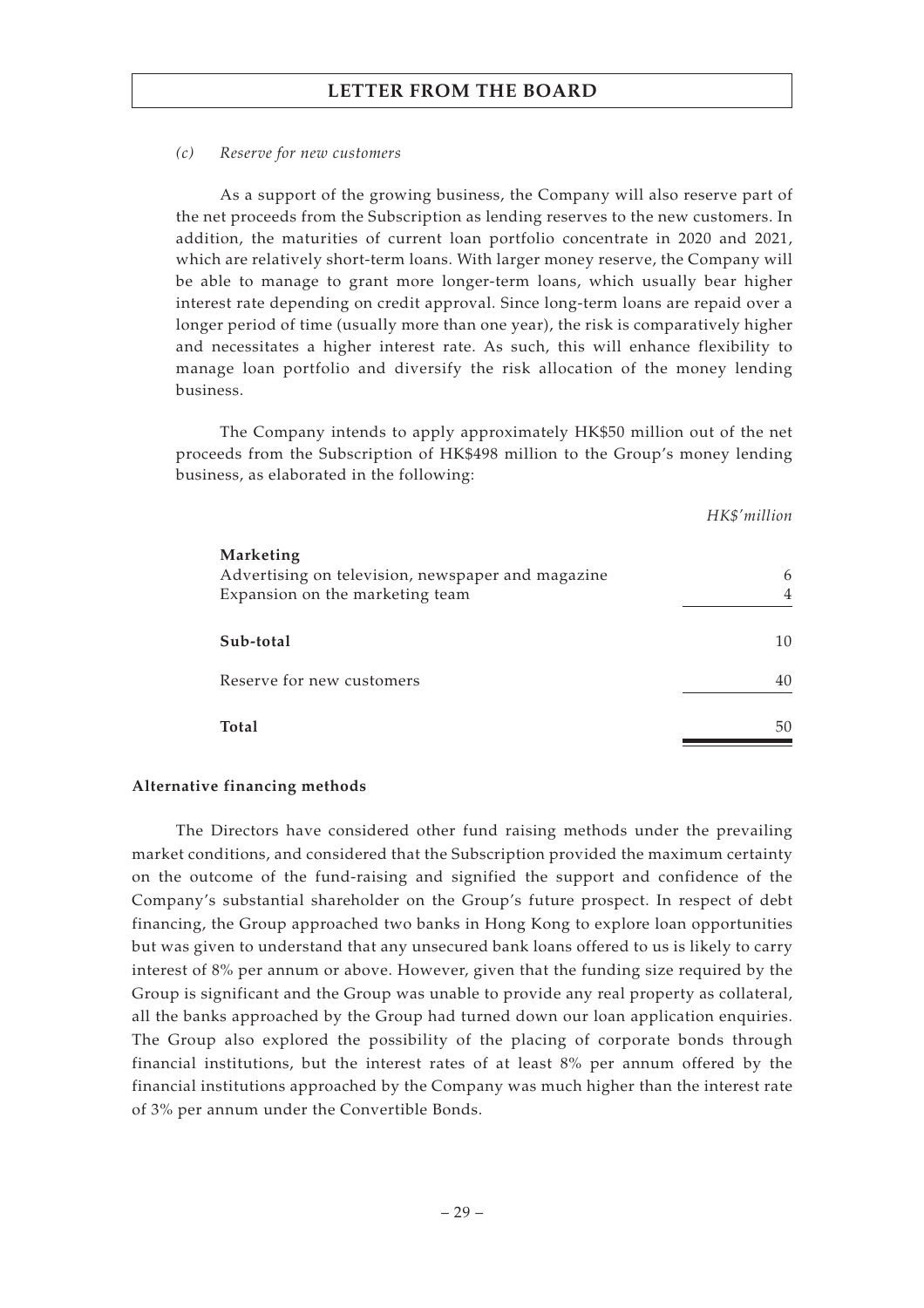In respect of equity financing, the Company considered a wide range of potentially available options such as placing of new shares, subscription of new shares, rights issue and open offer. Compared with rights issue or open offer which requires prospectus preparation and registration and thereby needs extra time (of normally three months) to complete, the Subscription can be implemented under a shorter timetable. In addition, the Subscription involves lower costs due to the saving of the underwriting fee quoted by the financial institutions approached by the Company in the range of 2.5% to 3.5%. In fact, due to the poor market sentiment in Hong Kong for the time being, none of the financial institutions approached by the Company was willing to underwrite an open offer or rights issue of the size desired by the Company.

Compared with placing of shares or convertible bonds through placing agents, the Subscription involves lower costs due to the saving of the placing commission quoted by the financial institutions approached by the Company in the range of 2.5% to 3.5%. In addition, placing are normally conducted on best-effort basis which gives little certainty as to the outcome in the light of the poor market sentiment in Hong Kong. For best-effort placing of shares or convertible bonds, the financial institutions approached by the Company noted that both the liquidity of the Company's shares and the market sentiment of Hong Kong investors are poor, such that at least 20% discount in the issue price (in the case of share issuance) or conversion price (in the case of issuance of convertible bonds) as compared to the then-current share price level would be needed to provide incentive to subscribers. In comparison, the conversion price of the Convertible Bonds under the Subscription is close to the market price level at the time of the signing of the Subscription Agreement. In addition, financial institutions approached by the Company requested interest rates of at least 8% per annum if the Company were to place convertible bonds through them, which was much higher than the interest rate of 3% per annum under the Convertible Bonds.

Compared with a direct share subscription which involves the immediate issuance of a substantial amount of new Shares, the Directors preferred the issuance of the Convertible Bonds as it would not cause any immediate dilution to the existing shareholders.

In the light of the foregoing, the Company is of the view that the Subscription is an appropriate means of raising additional capital in a timely manner for the Company since (i) the Group was unable to procure debt financing from financial institutions; (ii) the Group was unable to find suitable underwriters for any potential rights issues or open offer; (iii) the Subscription provided the maximum certainty on the outcome of the fund-raising; and (iv) the Subscription would not have any immediate dilution impact to the Company's existing shareholding structure.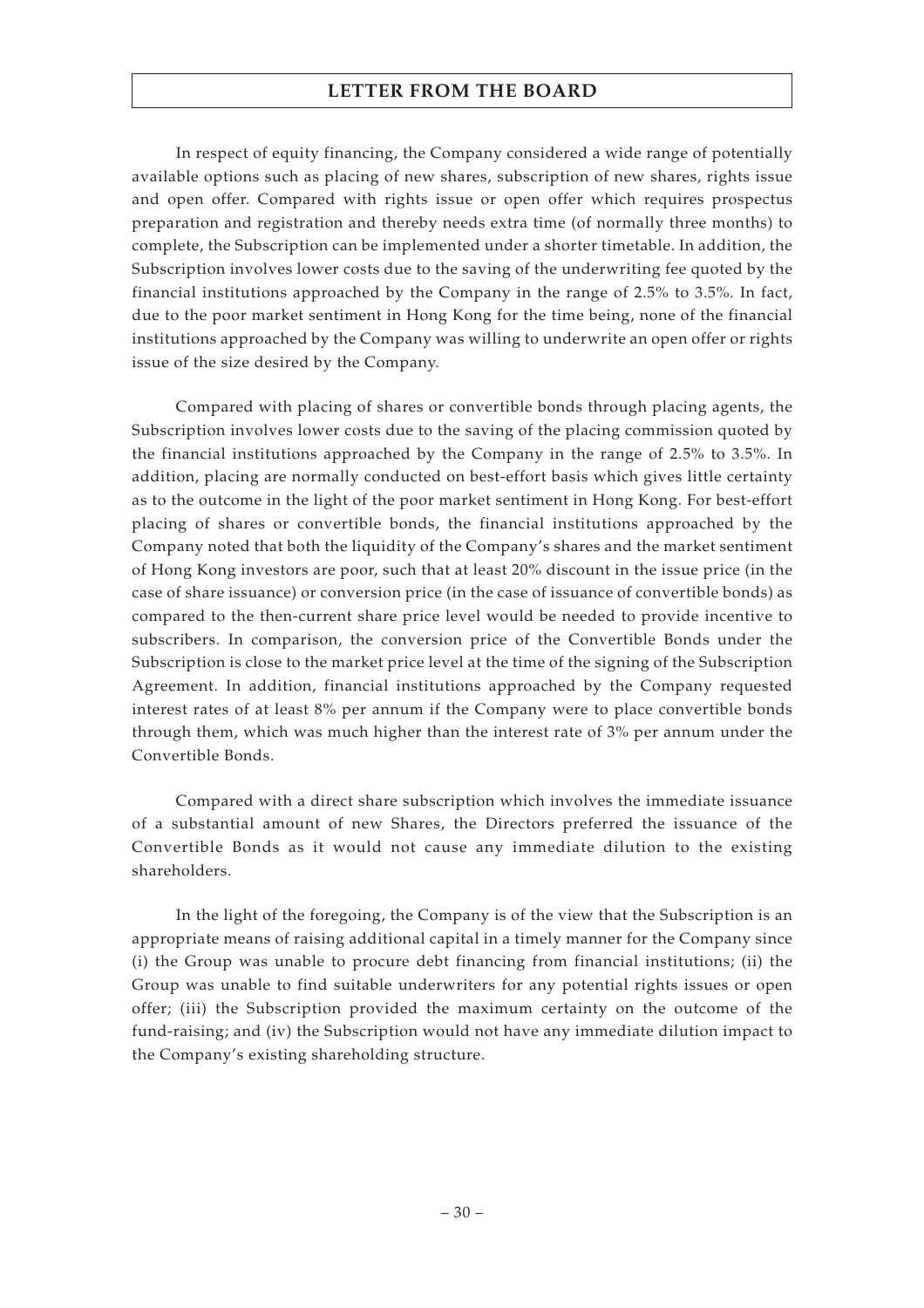#### **Use of Proceeds**

The gross proceeds and net proceeds from the Subscription amount to approximately HK\$500 million and HK\$498 million, respectively. The Company intends to apply the net proceeds from the Subscription for the following:

|                                                                                                               | <b>Business segment</b>      | HK\$'million |
|---------------------------------------------------------------------------------------------------------------|------------------------------|--------------|
| Expansion of existing trading<br>business in cosmetics and<br>personal care products                          | Trading                      | 100          |
| Expansion of CBD-based cosmetics<br>and personal care product<br>trading business                             | Trading                      | 90           |
| Purchase of CBD isolate inventory<br>for trading purpose                                                      | Trading                      | 20           |
| Setting up of hemp cultivation and<br>extraction facilities for vertical<br>expansion of CBD trading business | Manufacturing and<br>trading | 70           |
| Expansion of CBD-related target<br>business                                                                   | Trading                      | 40           |
| Expansion of existing money<br>lending business                                                               | Money Lending                | 50           |
| Repayment of bonds issued by<br>the Company                                                                   |                              | 70           |
| Working capital for the financial<br>year ending 31 March 2021                                                |                              | 58           |
| Total                                                                                                         |                              | 498          |

Regarding the repayment of bonds issued by the Company, the Company has issued the corporate bonds with aggregate principal amount of HK\$70 million to seven bondholders in 2014 with the following principal terms:

|                    | Principal amount of | Interest rate |                  |
|--------------------|---------------------|---------------|------------------|
| <b>Bondholders</b> | corporate bond      | (per annum)   | Maturity         |
| Individual A       | HK\$10,000,000      | $5.5\%$       | January 2021     |
| Individual B       | HK\$10,000,000      | $5.5\%$       | January 2021     |
| Individual C       | HK\$10,000,000      | $5.5\%$       | March 2021       |
| Individual D       | HK\$10,000,000      | $5.5\%$       | April 2021       |
| Individual E       | HK\$10,000,000      | 5.5%          | April 2021       |
| Individual F       | HK\$10,000,000      | $5.5\%$       | May 2021         |
| Individual G       | HK\$10,000,000      | 5.5%          | <b>July 2021</b> |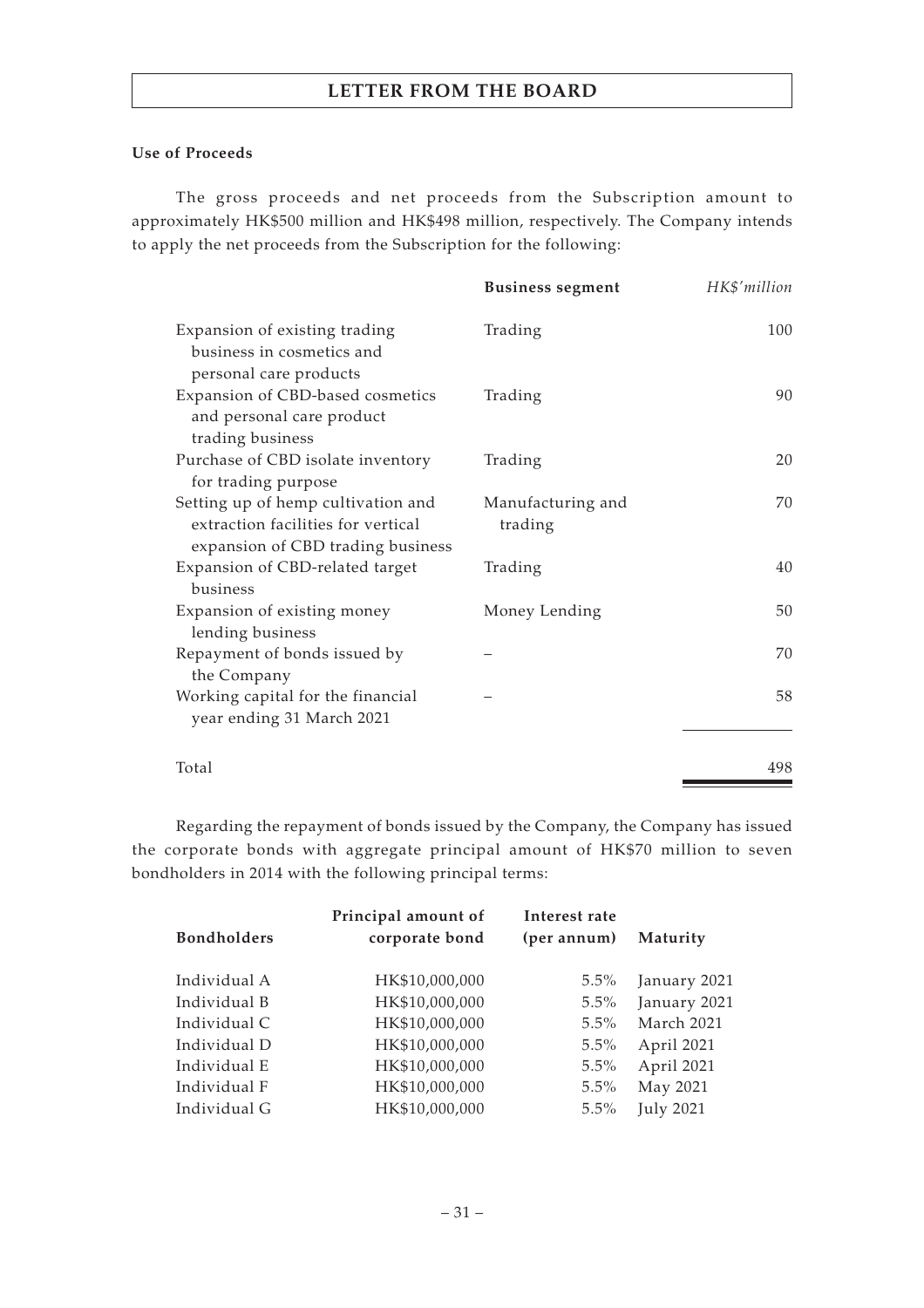As at 31 March 2020, the Company has unsecured bonds with outstanding principal amount of approximately of HK\$70,000,000. The bank balances and cash held by the Company as at 31 March 2020 was approximately HK\$7,027,960, which the Company is unable to repay the outstanding bonds without further external financing. However, the Company considers that external refinancing is difficult due to tighten loan policies and poor market conditions. As such, the Company intends to apply approximately HK\$70 million out of the net proceeds from the Subscription of HK\$498 million to the repayment of corporate bonds which will be due between January and July 2021.

In addition, the Company intends to apply approximately HK\$58 million out of the net proceeds from the Subscription of HK\$498 million to the working capital for the financial year ending 31 March 2021.

As at the Latest Practicable Date, preliminary market research about possible suppliers and targets have been conducted, such as obtaining quotations and other relevant information and communication with agents. The Group has not confirmed anything with the possible suppliers and targets and no binding agreement has been reached so far, and further announcement(s) will be made if any disclosure obligation is triggered by the finalization of these negotiations.

The Directors consider that the Subscription represents an opportunity for the Company to raise additional capital to support its business development and expansion. As explained above, in the light of the uncertainties in the financial markets in Hong Kong, the Subscription represents the most appropriate source of funding to finance the Group's business development. The Directors have considered the potential dilution effect brought about by the exercise of the Convertible Bonds, and has come to the view that the dilution effect is justifiable and more than offset by the following benefits of the transactions, namely, the expected enhancement to the equity attributable to owners of the Company from HK\$799.8 million or HK\$0.124 per Share as at 31 March 2020 to HK\$1,297.8 million or HK\$0.155 per Share as a result of the full conversion of the Convertible Bonds (please see further details on page 40 of this circular). The Directors have also considered the risk factors associated with the utilization of proceeds in diversifying the product portfolio to include cosmetics and personal care products incorporated with CBD content as well as expanding the trading of raw materials of CBD. Given that (a) the Group has started to research and conduct preparatory work on this area more than one year ago and CBD is a new industry for almost all players anyway; and (b) the Company is assisted by the Specialist Consultancy which is experienced in CBD and hemp, the Group is of the view that the risks are effectively managed and are justified by the benefit of the building of a more balanced mix in the Group's asset and operation portfolio, as achieved by the diversification of the Group's businesses from trading and money-lending which are light-asset in nature to heavier-asset businesses of hemp cultivation and extraction. The Directors confirm that (1) for the trading business, the Group does not have any intention or long-term plan (i.e. in the next twelve months from the Latest Practicable Date) to expand and increase the scale of CBD-related businesses in addition to the current disclosures in this Circular as at the Latest Practicable Date; (2) for the money lending business, the Group will further broaden its customer base by offering a wider variety of products and expanding its market outreach.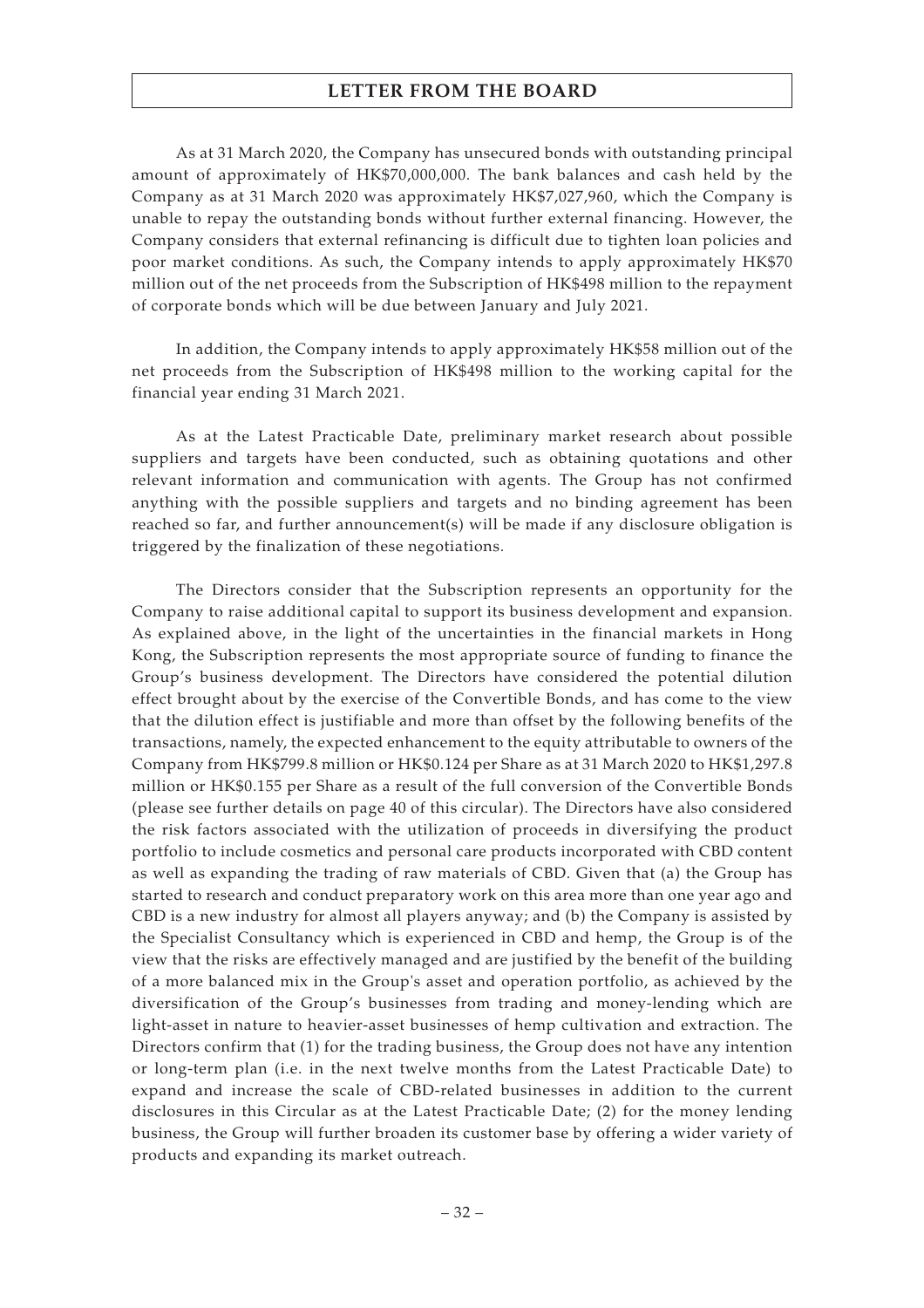### **Terms of the Subscription and the Convertible Bonds**

The terms of the Subscription and the Convertible Bonds (including the Conversion Price, interest rate and maturity period) were arrived at after arm's length negotiations between the Company and Yunnan Baiyao Group with reference to, amongst other things, the historical and recent trading prices of the Shares on the Stock Exchange, the market interest rates of unsecured bank loans (of at least 8% per annum, by reference to the best lending rates offered by banks in Hong Kong at the level of 5.125% to 5.375% per annum) and customary terms of other convertible bonds issued by listed companies in Hong Kong relating to conversion restrictions, transferability and redemption right. In particular, the Board noticed that the Conversion Price of HK\$0.258 is identical to the five days' average closing price of the Shares before the date of signing of the Subscription Agreement and is only at a discount of 0.77% to the closing price of the Shares on the date of signing of the Subscription, in comparison with the 20% or more discount to share price as requested by potential placing agents in considering best-effort placing of Shares or convertible bonds. After considering the factors above, the Directors (including the independent non-executive Directors whose recommendations are now contained in the Letter from the Independent Board Committee after considering the advice of the Independent Financial Adviser, both forming part of this circular) consider that the terms of the Subscription and the Convertible Bonds (including the Conversion Price, interest rate and maturity period) are on normal commercial terms, are fair and reasonable, and the entering into of the Subscription Agreement (as amended and supplemented by the Supplemental Subscription Agreements) is in the best interests of the Company and the Shareholders as a whole.

Mr. Wang Minghui, an executive Director and the Chairman of the Company, is currently the chairman of the board and interim chief executive officer of Yunnan Baiyao Group. Mr. Yin Pinyao, an executive Director of the Company, is currently the chief operation officer and senior vice president of Yunnan Baiyao Group. Mr. Wang and Mr. Yin abstained from voting on the Board level regarding the Subscription. Save for Mr. Wang and Mr. Yin, no other Director regarded himself/herself to have a material interest in the Subscription which requires him/her to disclose his/her interest and/or to abstain from voting on the Board level regarding the Subscription.

As at the Latest Practicable Date, the Company and its Directors have no intention, arrangement, agreement, understanding, negotiation (concluded or otherwise) on any disposal or termination or scaling down of the Company's existing businesses. Save for the Subscription, as at the Latest Practicable Date the Company and its Directors have no intention, arrangement, agreement, understanding, negotiation (concluded or otherwise) on any further equity fund raising activities.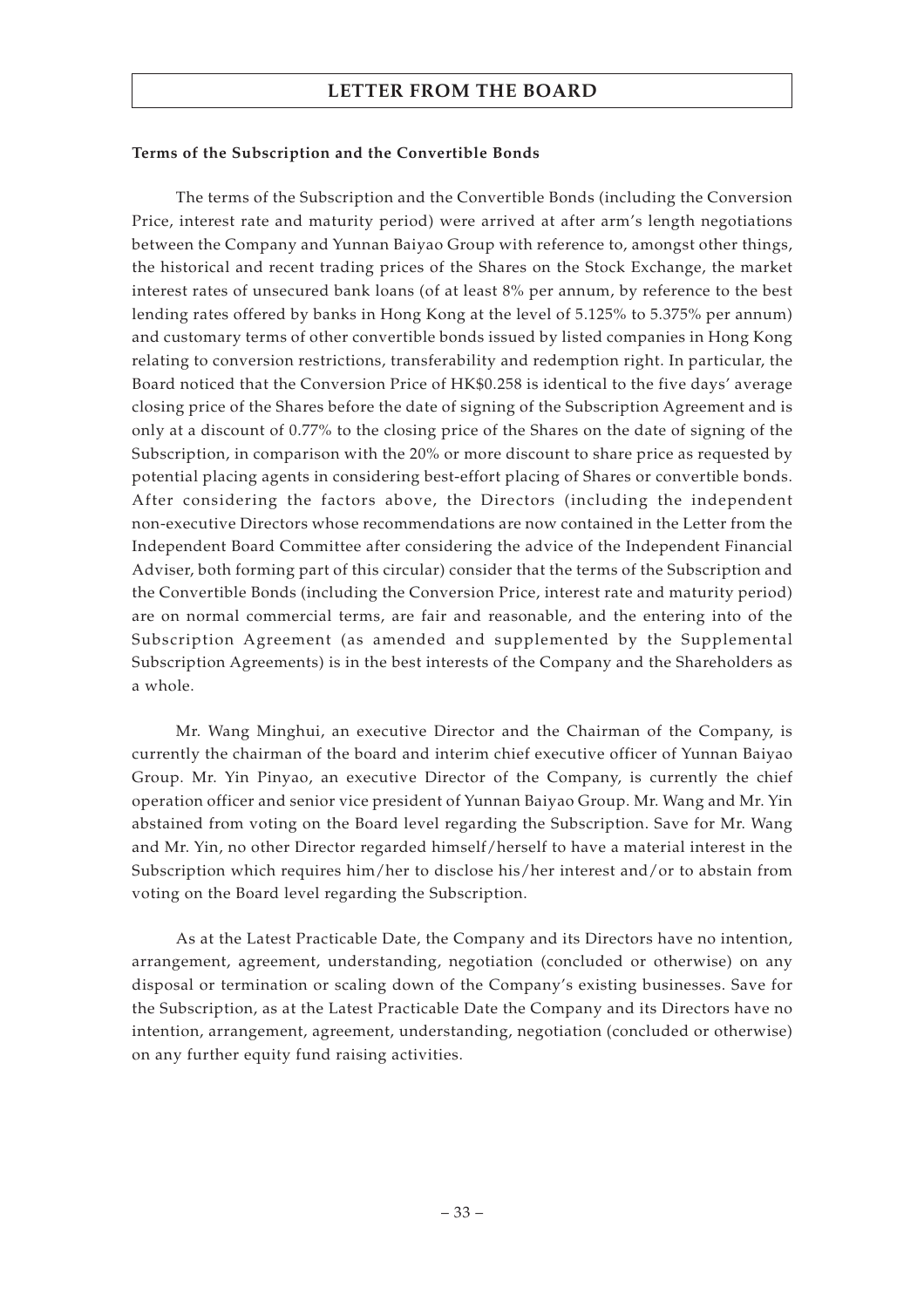#### **EQUITY FUND RAISING ACTIVITIES IN THE PAST TWELVE MONTHS**

The Company entered into the subscription agreement with Yunnan Baiyao Holdings on 20 August 2018, pursuant to which the Company agreed to issue and allot 1,000,000,000 Shares to Yunnan Baiyao Holdings (the "**2018 Share Subscription**") at the subscription price of HK\$0.18 per Share. The 2018 Share Subscription was completed on 22 November 2018, raising gross proceeds of HK\$180.0 million and net proceeds of HK\$178.8 million. At the time of 2018 Share Subscription, the Company intended to apply the net proceeds: (a) as to approximately HK\$40.0 million for the Group's trading business in China; (b) as to approximately HK\$40.0 million for the Group's trading business in Hong Kong; (c) as to approximately HK\$52.5 million for the Group's personal care product business; (d) as to approximately HK\$28.8 million for the Group's corporate expenses, including HK\$12.4 million for the payment of salaries and remuneration of management and staff, HK\$3.8 million for the payment of bond interest, HK\$4.2 million for rental expenses, HK\$5.0 million for professional fees and HK\$3.4 million for business development budgets of the Group; and (e) as to approximately HK\$17.5 million for the Group's general working capital.

Save for the 2018 Share Subscription, during the 12 month period immediately preceding the Latest Practicable Date, the Company has not undertaken (whether by reference to the date of announcement or the date of share issue) any rights issue, open offer or any other specific mandate placing.

The proceeds of the 2018 Share Subscription were fully utilized for their originally intended used during the year ended 31 March 2020.

### **INFORMATION ABOUT YUNNAN BAIYAO GROUP**

"Yunnan Baiyao" (雲南白藥) is a China Well-known Trademark according to the Trademark Bureau of the State Administration for Industry and Commerce of the PRC in February 2002. The A-shares of Yunnan Baiyao Group are listed on Shenzhen Stock Exchange with stock code: 000538. The principal businesses of Yunnan Baiyao Group include pharmaceutical products, health products, Chinese medicine resources and pharmaceutical logistics. In April 2019, the merger of Yunnan Baiyao Group with its controlling shareholder, Yunnan Baiyao Holdings Co., Ltd. ("**Yunnan Baiyao Holdings**"), was approved by China Securities Regulatory Commission, resulting in the complete listing of the enterprise with Yunnan Baiyao Group being the successor of the assets originally held by Yunnan Baiyao Holdings including the 29.59% shareholding in the Company.

To the best of the knowledge, information and belief of the Directors after making all reasonable enquiries, both the Company and Yunnan Baiyao Group have no intention to change the composition of the Board after the completion of the Subscription. In particular, there is no intention or negotiation for Yunnan Baiyao Group or its associates to appoint any additional Directors to the Company's Board.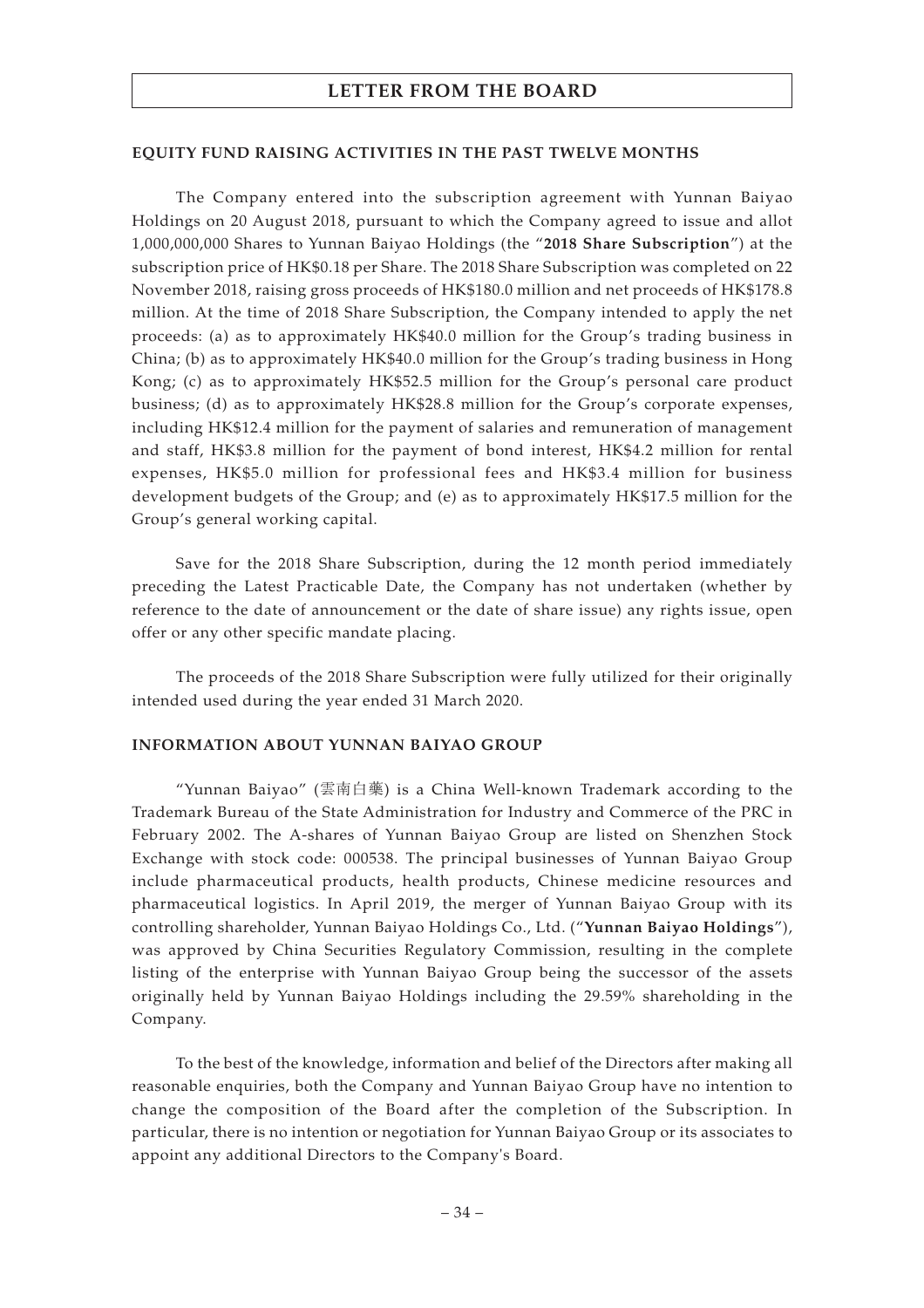The Group is currently sourcing plant extracts through a supply agreement (the "**Supply Agreement**") with Yunnan Baiyao Group as disclosed in the Company's announcement dated 10 May 2019, constituting continuing connected transactions for the Company under Chapter 14A of the Listing Rules. The CBD isolate currently being traded by the Group are sourced under the Supply Agreement with Yunnan Baiyao Group. Under the Supply Agreement, the ultimate supplier of the CBD isolate is selected by the Group and Yunnan Baiyao Group would provide ancillary testing, logistics, import and export and related services at a service fee of not more than 2% of the actual cost of supply. As disclosed in the said announcement, the annual caps of the transaction values under the Supply Agreement are HK\$38,000,000 (the "**Annual Caps**") for the financial year ended 31 March 2020 and each of the two financial years ending 31 March 2021 and 2022, respectively. Since the applicable percentage ratios (other than profit ratio) in respect of the Annual Caps are less than 5% and the Board (including all the independent non-executive Directors) has approved the transactions as being fair and reasonable and on normal commercial terms or better from the Company's perspective, the transactions were only subject to announcement requirements but were exempted from circular and independent shareholders' approval requirements. Pending the commercial operation of the Group's own hemp cultivation and extraction facilities, the Company intends to continue to source CBD isolate from suppliers selected by the Group by continuing to use the services of Yunnan Baiyao Group in product inspection, testing and warehousing under the Supply Agreement. If the transaction value is to exceed the Annual Caps, the Company will comply with the Listing Rules accordingly.

### **FINANCIAL INFORMATION OF THE GROUP**

The published audited consolidated financial statements of the Group for the years ended 31 March 2017 ("**FY2017**"), 2018 ("**FY2018**"), 2019 ("**FY2019**") and 2020 ("**FY2020**") are disclosed in the annual reports of the Company for the years ended 31 March 2017 (the "**2017 Annual Report**", pages 39 to 123), 2018 (the "**2018 Annual Report**", pages 39 to 109), 2019 (the "**2019 Annual Report**", pages 45 to 127) and 2020 (the "**2020 Annual Report**", pages 43 to 117). The above documents can be accessed on the website of the Company (**www.0030hk.com**) and the website of the Stock Exchange (**www.hkexnews.hk**).

The principal activity of the Company is investment holding. Its subsidiaries are principally engaged in money lending and trading of goods and commodities. Set out below is the audited financial information of the Group for FY2017, FY2018, FY2019 and FY2020 (or as at the year end date, as the case may be) as extracted from the 2017 Annual Report, 2018 Annual Report, 2019 Annual Report and 2020 Annual Report:

|                               | <b>FY2020</b> | FY2019      | <b>FY2018</b> | <b>FY2017</b>   |
|-------------------------------|---------------|-------------|---------------|-----------------|
|                               | HK\$          | HK\$        | HK\$          | HK\$            |
| Revenue                       | 1,162,153,635 | 910,081,910 | 767,607,149   | 299,259,373     |
| Gross profit                  | 108,083,580   | 87,004,954  | 56,039,212    | 27,993,647      |
| Profit/(Loss) attributable to |               |             |               |                 |
| owners of the Company         | 49,573,533    | 44,271,814  | (1,465,735)   | (197, 882, 191) |
| Total assets                  | 966,998,351   | 868,645,961 | 737,702,717   | 460,938,401     |
| Equity attributable to        |               |             |               |                 |
| owners of the Company         | 799,808,772   | 764,029,770 | 556,131,921   | 344,728,652     |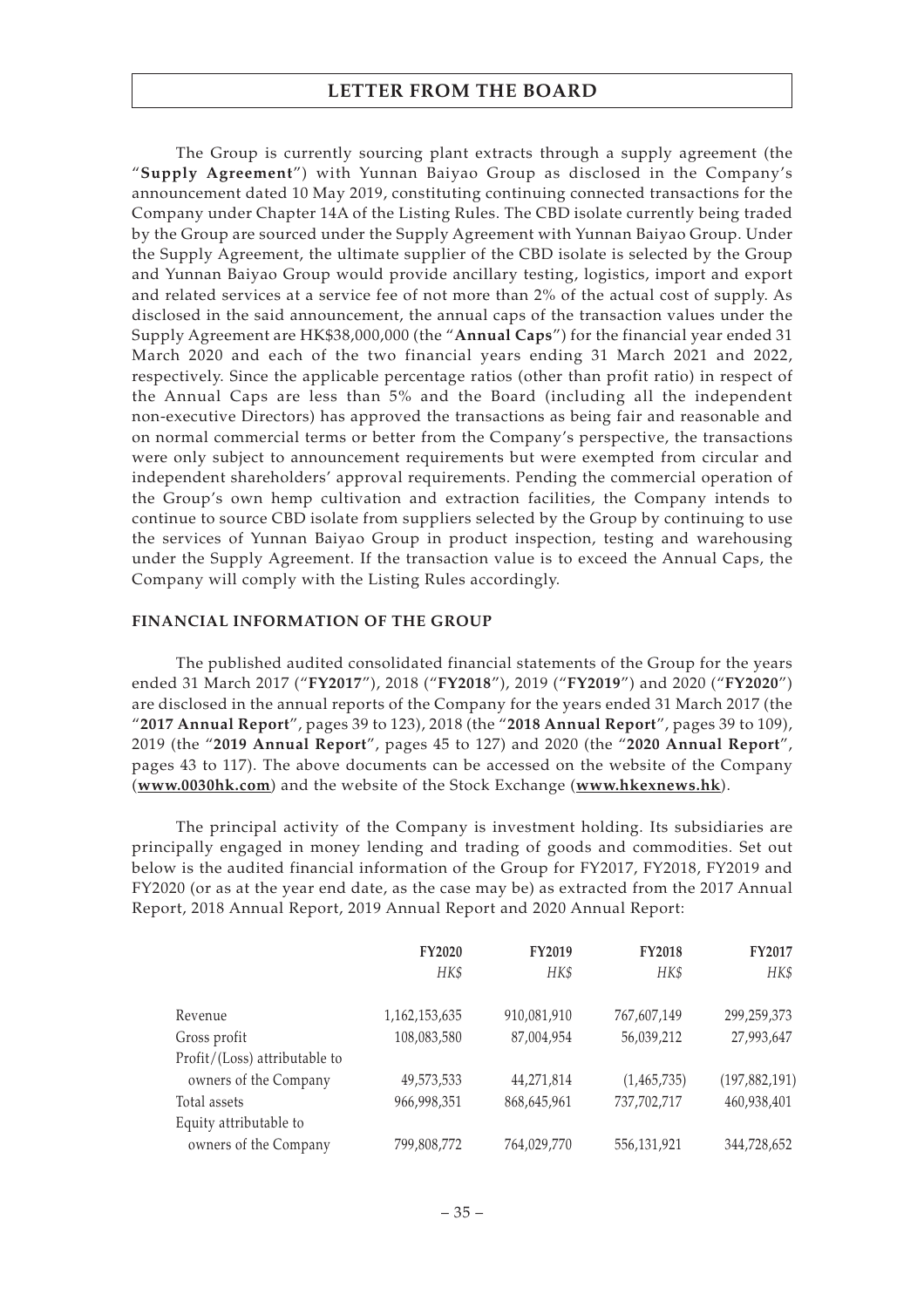#### **Financial performance in FY2019**

According to the 2019 Annual Report, the Group's revenue increased by approximately HK\$142.5 million or 18.6%, from approximately HK\$767.6 million in FY2018 to approximately HK\$910.1 million in FY2019. Such increase was mainly attributable to (i) the increase in revenue from the operation of trading segment by approximately HK\$115.1 million; and (ii) the increase in revenue from the money lending segment by approximately HK\$27.4 million. Amongst the revenue of the Group in the amount of approximately HK\$910.1 million in FY2019, (i) approximately HK\$836.0 million or 91.9% was contributed by the trading segment and approximately HK\$74.1 million or 8.1% was contributed by the money lending segment; and (ii) approximately HK\$773.9 million or 85.0% came from operations in the PRC and approximately HK\$136.2 million or 15.0% came from operations in Hong Kong.

According to the 2019 Annual Report, the Group has achieved a profit turnaround in FY2019, with a net profit of approximately HK\$44.3 million in FY2019 as compared to a net loss of approximately HK\$1.5 million in FY2018. The turnaround from loss to profit was principally due to the continuous strengthening of the equity base of the Company in support of the ongoing growth and business development of the Company, resulting in a significant increase in revenue in FY2019. Amongst the total segment profit of the Group (before unallocated corporate income and gain, unallocated corporate expenses and finance cost) in the amount of approximately HK\$78.2 million in FY2019, approximately HK\$3.6 million or 4.6% was contributed by the trading segment and approximately HK\$74.6 million or 95.4% was contributed by the money lending segment.

According to the 2019 Annual Report, the Group's shareholders' equity attributable to owners of the Company increased by 37.4% from approximately HK\$556.1 million as at 31 March 2018 to approximately HK\$764.0 million as at 31 March 2019, and total assets increased by 17.7% from approximately HK\$737.7 million as at 31 March 2018 to approximately HK\$868.6 million as at 31 March 2019, mainly due to: (a) the completion of the issuance and allotment of 1,000,000,000 Shares to Yunnan Baiyao Holdings which raised net proceeds of approximately HK\$178.8 million in November 2018; and (b) the total comprehensive income recorded in FY2019. Amongst the total segment assets of the Group (before unallocated corporate assets) in the amount of approximately HK\$818.5 million as at 31 March 2019, approximately HK\$321.7 million or 39.3% was contributed by the trading segment and approximately HK\$496.8 million or 60.7% was contributed by the money lending segment.

### **Financial performance in FY2020**

According to the 2020 Annual Report, the Group's revenue increased by approximately HK\$252.1 million or 27.7% from approximately HK\$910.1 million in FY2019 to approximately HK\$1,162.2 million in FY2020. Such increase was mainly attributable to (i) the increase in revenue from the operation of trading segment by approximately HK\$236.5 million; and (ii) the increase in revenue from the money lending segment by approximately HK\$15.6 million. Amongst the revenue of the Group in the amount of approximately HK\$1,162.2 million in FY2020, approximately HK\$1,072.5 million or 92.3% was contributed by the trading segment and approximately HK\$89.7 million or 7.7% was contributed by the money lending segment.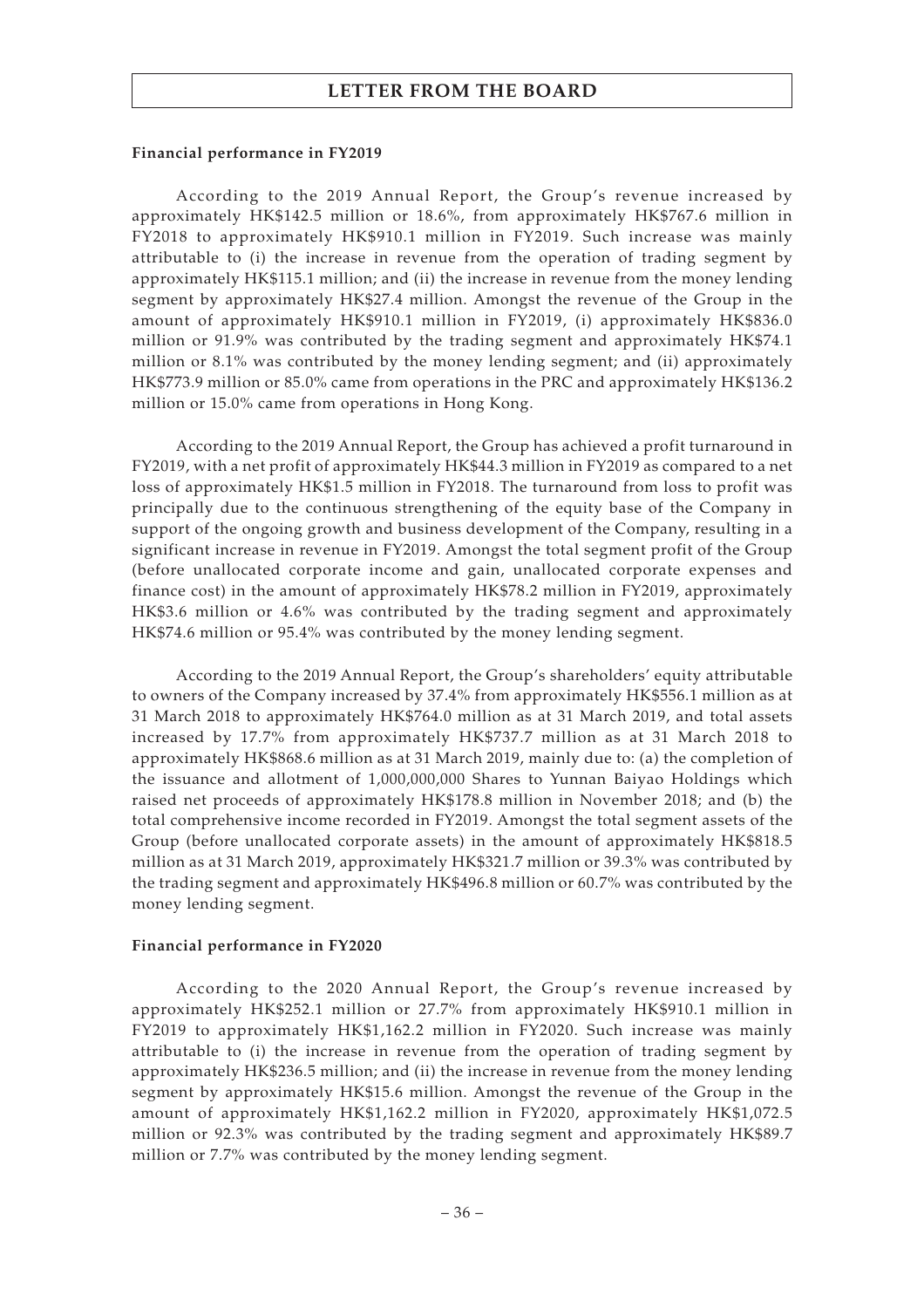According to the 2020 Annual Report, the Group recorded a net profit of approximately HK\$49.6 million in FY2020, representing an increase of HK\$5.3 million or 12.0% as compared to the net profit of approximately HK\$44.3 million in FY2019. Such increase in profit was principally due to increase in gross profit from money lending segment. Amongst the total segment profit of the Group (before unallocated corporate income, gains and losses, unallocated corporate expenses and finance costs) in the amount of approximately HK\$102.0 million in FY2020, approximately HK\$13.0 million or 12.8% was contributed by the trading segment and approximately HK\$89.0 million or 87.3% was contributed by the money lending segment.

According to the 2020 Annual Report, the Group's shareholders' equity attributable to owners of the Company increased by 4.7% from approximately HK\$764.0 million as at 31 March 2019 to approximately HK\$799.8 million as at 31 March 2020, and total assets increased by 11.3% from approximately HK\$868.6 million as at 31 March 2019 to approximately HK\$967.0 million as at 31 March 2020, mainly due to the increase in right-of-use assets, inventories and other receivables, deposits and prepayments during the year. Amongst the total segment assets of the Group (before unallocated corporate assets) in the amount of approximately HK\$935.9 million as at 31 March 2020, approximately HK\$401.7 million or 42.9% was contributed by the trading segment and approximately HK\$534.2 million or 57.1% was contributed by the money lending segment.

#### **Major customers and suppliers**

According to the 2020 Annual Report, in FY2020, (i) the Group's largest supplier and the five largest suppliers combined constituted 11.8% and 33.0%, respectively, of the items purchased by the Group which are not of a capital nature; and (ii) the Group's largest customer and the five largest customers combined constituted 27.7% and 69.4%, respectively, of the revenue from sales of goods or rendering of services. No directors, their close associates or any shareholder (which to the knowledge of the directors owns more than 5% of the Company's issued share capital) had an interest in the major suppliers or customers disclosed above.

### **Debts and borrowings**

As at the close of business on 31 July 2020, being the latest practicable date for the purpose of this indebtedness statement prior to the printing of this Circular, the Group had bonds payable and lease liabilities of approximately HK\$69.4 million and HK\$10.2 million, respectively.

These bonds payable are in respect of the outstanding unsecured 5.5% per-annum 7-years (due between January and July 2021) corporate bonds (the "**Bonds**") with aggregate principal sum of HK\$70 million. The repayment obligations of the Company under the instruments of the Bonds are guaranteed by Jun Qiao Limited ("**Jun Qiao**"). Under the terms of the subscription agreements in relation to the Bonds, to the extent which is legally permissible, the Company and Jun Qiao undertook to continue to maintain its interests in the mining assets (the "**Mining Assets**") owned by Jun Qiao and its subsidiaries (the "**Jun Qiao Group**") and not to dispose of, transfer or sell any of the Mining Assets until the maturity of the Bonds, unless the consent of the majority of the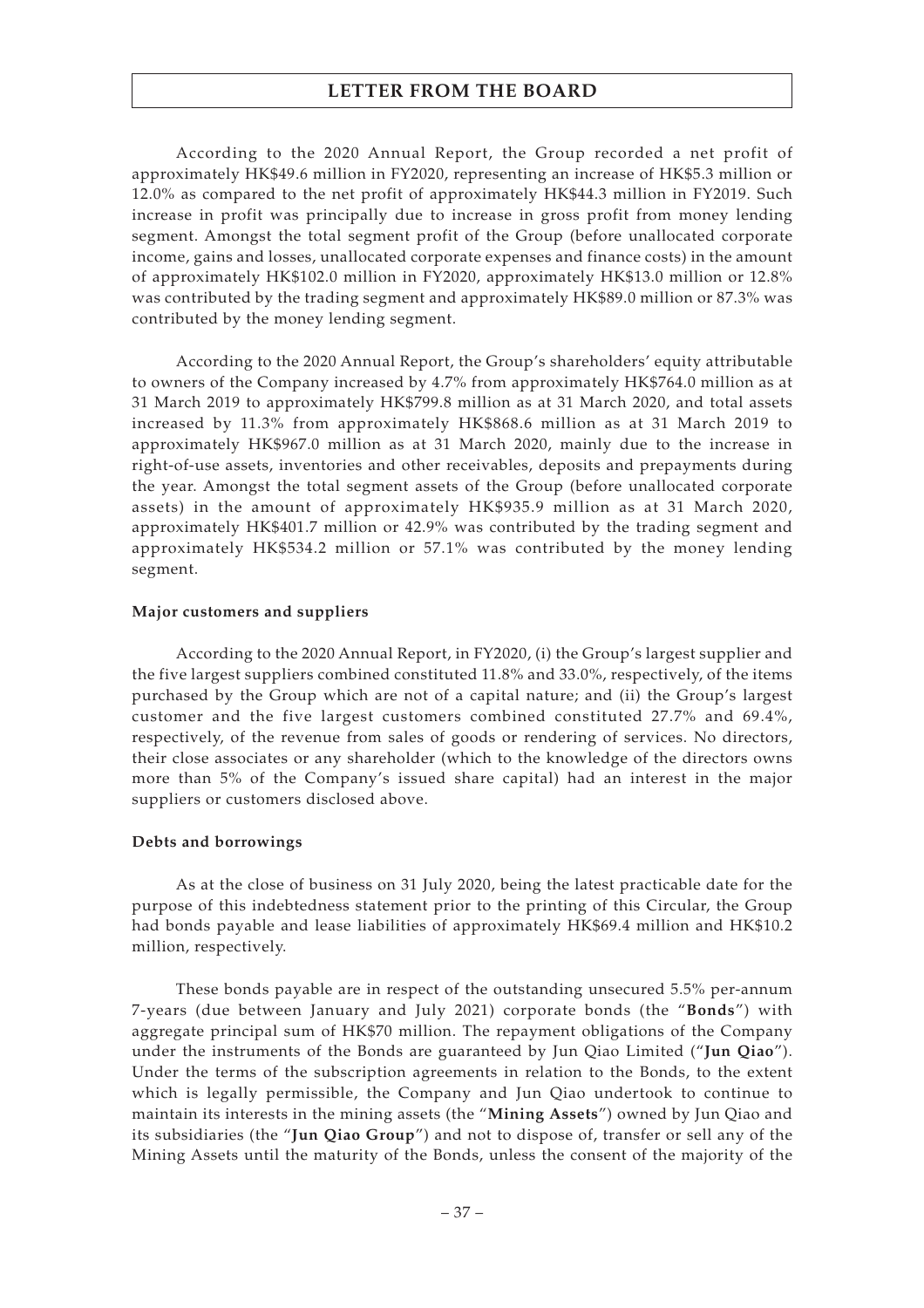bondholders is obtained. Due to the purported transfer of 90% equity of Yiu Di Mining Company Limited to Henan Guiyuan Industry Co., Ltd. and related incidents as disclosed in the Company's announcements dated 15 January 2017, 22 January 2017 and 1 February 2017 (the "**Incidents**"), the Company deconsolidated the Yiu Di Mining and its subsidiary (collectively, the "**De-consolidated Subsidiaries**"). As a matter of prudent treatment, the Bonds were classified as current liabilities. On 31 January 2019, the Group entered into a sale and purchase agreement to dispose of its 60% shareholding in Jun Qiao to an independent third party for a cash consideration of HK\$100,000 together with a 30% proportionate sharing of the compensation, after costs, from the legal actions commenced by the Group in seeking to recover the Mining Assets. Jun Qiao is an investment holding company whose principal assets are its investments in the De-consolidated Subsidiaries. The Disposal was completed on 25 February 2019.

All lease liabilities of the Group as at 31 July 2020 were due to independent third parties, unguaranteed, unsecured, non-interest bearing and repayable on demand.

As at 31 July 2020, the Group had no material contingent liabilities.

Save as aforesaid or as otherwise disclosed herein and apart from intra-group liabilities and normal trade payables, as at 31 July 2020, the Group did not have any (i) debt securities of the Group issued and outstanding, or authorised or otherwise created but unissued; (ii) term loans; (iii) other borrowings or indebtedness in the nature of borrowing of the Group including bank overdrafts and liabilities under acceptances (other than normal trade bills) or acceptance credits or hire purchase commitments; (iv) mortgages and charges of the Group; or (v) guarantees or material contingent liabilities. For the purpose of the above indebtedness, Renminbi has been translated into Hong Kong dollars at the exchange rate of HK\$1.00 to RMB0.90 for illustration purposes only.

### **Financial and trading prospects**

The Company is an investment holding company. The Group is principally engaged in money lending business and trading of goods and commodities.

### *(i) Money lending segment*

The Company's money lending business has been generating steady income for and continued to contribute a constant cash inflow to the Group. As disclosed in the 2019 Annual Report, in FY2019, the revenue and segment profit generated from the money lending business were approximately HK\$74.1 million and HK\$74.6 million, representing approximately 8.1% of the Group's revenue and 95.4% of the Group's total segment profit (before unallocated corporate income and gain, unallocated corporate expenses and finance cost). As disclosed in the 2020 Annual Report, in FY2020, the revenue and segment profit generated from the money lending business were approximately HK\$89.7 million and HK\$89.0 million, representing approximately 7.7% of the Group's revenue and 87.3% of the Group's total segment profit (before unallocated corporate income, gains and losses, unallocated corporate expenses and finance costs).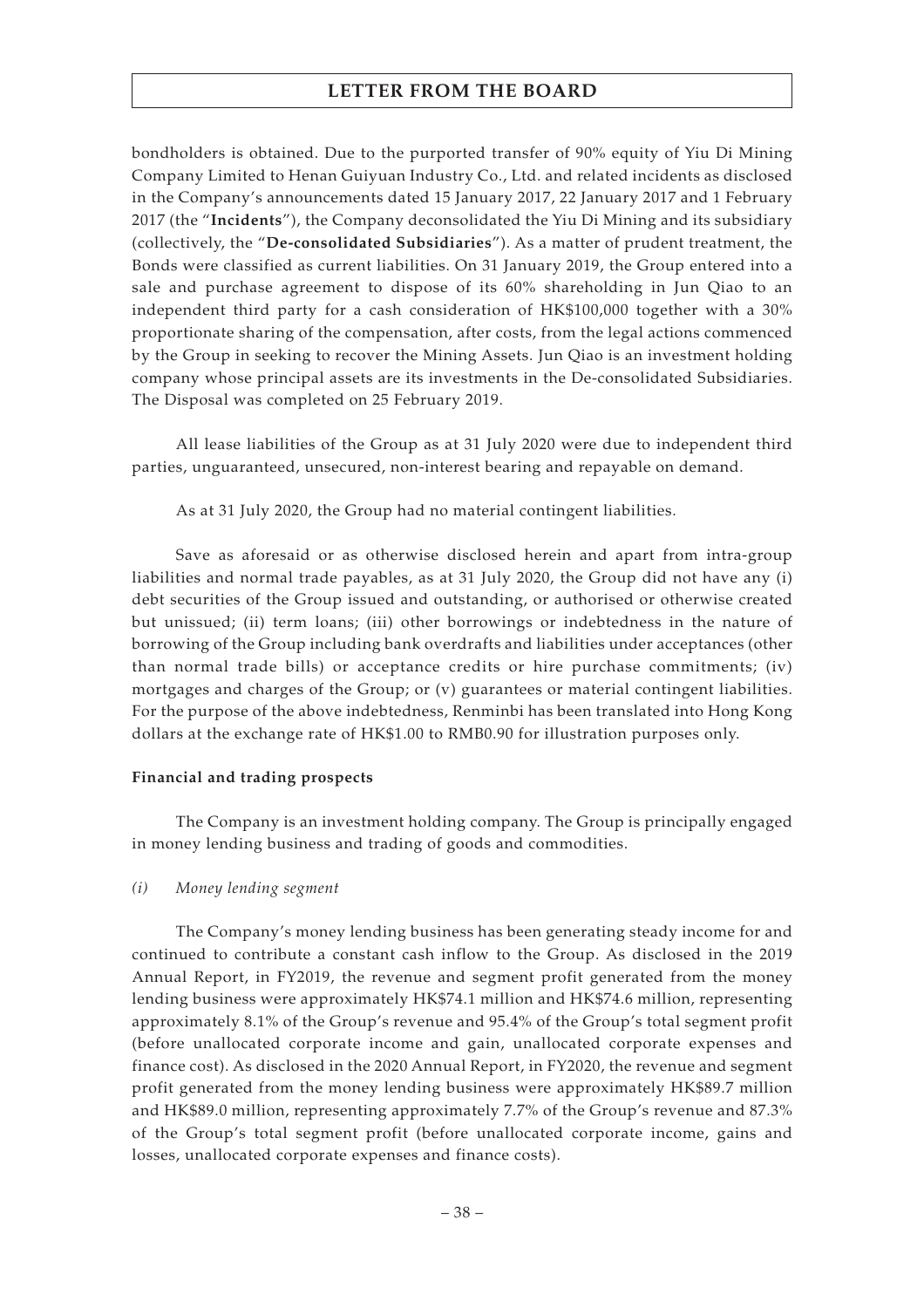During and subsequent to the financial year ended 31 March 2020, the Group continued to make new loans or renew matured loans with existing customers. Loan renewals had the benefits of deeper understanding of customer background and repayment records, and streamlined procedures on legal documentation and approval process. The management is of the view that the money lending segment will continue to provide a constant cash inflow to the Group.

As disclosed in the Company's announcement dated 27 September 2018, the Company responded to the changes in interest rate and monetary policy by fine-tuning its development pace of the money lending business. The Company will continue to take a pragmatic approach in its money lending business to adapt to the market environment and the money supply market and to counteract market challenges from time to time. The management expects the money lending segment will still be one of the major revenue and profit contributors of the Group in the coming years.

#### *(ii) Trading segment*

The trading business has been the major source of income of the Company. As disclosed in the 2019 Annual Report, in FY2019, the revenue and segment profit generated from the trading business were approximately HK\$836.0 million and HK\$3.6 million, representing approximately 91.9% of the Group's revenue and 4.6% of the Group's total segment profit (before unallocated corporate income and gain, unallocated corporate expenses and finance cost). As disclosed in the 2020 Annual Report, in FY2020, the revenue and segment profit generated from the trading business were approximately HK\$1,072.5 million and HK\$13.0 million, representing approximately 92.3% of the Group's revenue and 12.8% of the Group's total segment profit (before unallocated corporate income, gains and losses, unallocated corporate expenses and finance costs).

In previous years, the trading segment of the Group successfully diversified its trading goods categories from refined edible oil and cosmetics products to sugar and personal care products. This year, through the business network of our suppliers and customers of cosmetics and personal care products, the Group became aware of the worldwide trend of the legalization and the consumer use in CBD and commenced its international trading business of CBD isolate. Due to the familiarity of the Group with suppliers and customers of cosmetics and personal care products, our sales were initially targeted for brand owners and manufacturers of non-medicine personal care products. The Company has formulated business plans to enter the whole industry chain of hemp covering the upstream, midstream and downstream production cycles and ranging from cultivation, extraction, mass production, testing, product development of medical and non-medical uses, and the research and development of cultivation and extraction technologies. In order to finance the Company's development of its hemp and CBD related business, the Company entered into the Subscription Agreement (as amended and supplemented by the Supplemental Subscription Agreements) with Yunnan Baiyao Group in relation to the issue of the Convertible Bonds.

The management always believes that it is in the best interest of the Company and its shareholders to diversify the Group's business portfolio. The Company will continue to identify appropriate potential investment opportunities.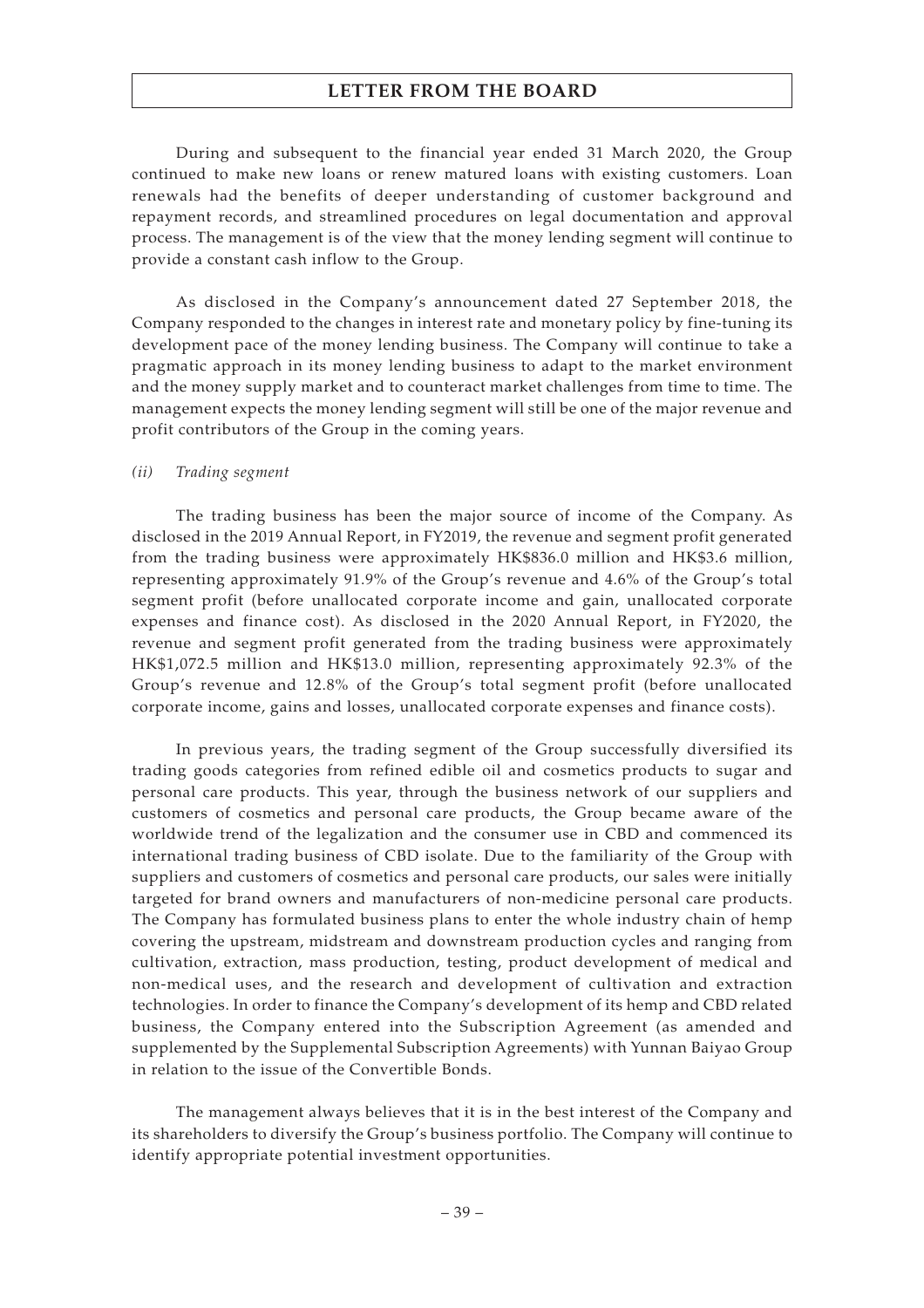#### **Working capital sufficiency**

The Group does not currently have any facilities that are available to it. As explained in the section headed "Alternative financing methods" on page 29 of the circular, the Company did not manage to obtain any facility to finance the cash requirement needed for the expansion plans of the Group.

After taking into account the Group's existing cash and bank balances, internal resources and the expected cash flow from the Group's ordinary and usual course of business but without taking into account the cash requirement needed for financing the expansion plans of the Group as stipulated in the section headed "REASONS FOR AND BENEFITS OF THE SUBSCRIPTION AND USE OF THE PROCEEDS", the Directors are of the opinion that the working capital available to the Group is sufficient for the Group's requirements for at least twelve months from the date of this circular.

After taking into account the Group's existing cash and bank balances, internal resources, the expected cash flow from the Group's ordinary and usual course of business and the proceeds from the completion of the Subscription, the Directors are of the opinion that the working capital available to the Group is sufficient for the Group's requirements for at least twelve months from the date of this circular, including the cash requirement needed for financing the expansion plans of the Group as stipulated in the section headed "REASONS FOR AND BENEFITS OF THE SUBSCRIPTION AND USE OF THE PROCEEDS".

### **Financial effects of the Subscription and the full conversion of the Convertible Bonds**

According to the 2019 Annual Report, the audited consolidated shareholders' equity attributable to owners of the Company was HK\$764.0 million or HK\$0.118 per Share as at 31 March 2019. According to the 2020 Annual Report, the audited consolidated shareholders' equity attributable to owners of the Company was HK\$799.8 million or HK\$0.124 per Share as at 31 March 2020. The issued share capital of the Company as at 31 March 2019 and 31 March 2020 were 6,448,152,160 Shares.

It is expected that the Subscription would not lead to any material and immediate change to the shareholder's equity of the Company immediately upon completion of the Subscription. However, if the Convertible Bonds are fully converted into 1,937,984,496 Shares at or before maturity and assuming no other changes in the issued share capital and shareholders' equity, the shareholder's equity attributable to owners of the Company is expected to increase by HK\$498 million (being the net proceeds raised from the Subscription), from approximately HK\$799.8 million or HK\$0.124 per Share as at 31 March 2020 to approximately HK\$1,297.8 million or HK\$0.155 per Share (on the basis of 8,386,136,656 issued Shares of the Company as enlarged by the full conversion of the Convertible Bonds) upon the full conversion of the Convertible Bonds.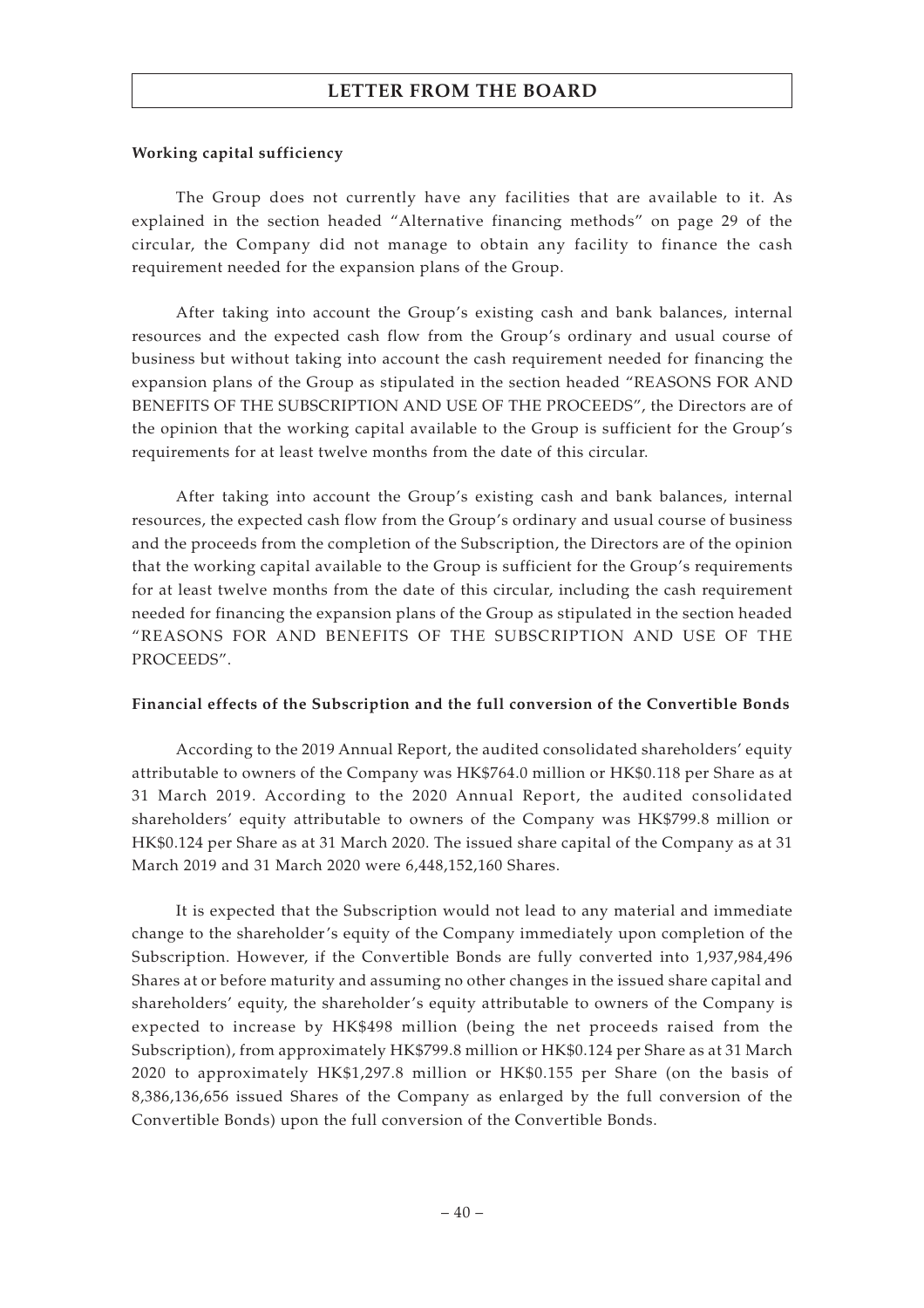It should be noted that the aforementioned analyses are for illustrative purpose only and do not purport to represent how the financial position of the Group will be upon completion of the Subscription or upon the conversion of the Convertible Bonds.

### **CHANGES TO SHAREHOLDING STRUCTURE OF THE COMPANY**

Set out below are the shareholding structures of the Company as at the Latest Practicable Date and immediately after the issue of all the Conversion Shares upon full exercise of conversion rights attaching to the Convertible Bonds, assuming that there is no other change in the issued share capital of the Company from now up to the full conversion of the Convertible Bonds:

|                               |                  |         | Immediately before the<br><b>Conversion of the Convertible</b> |         |                                             |         | Immediately after the allotment<br>and issue of the Conversion<br>Shares upon the exercise of<br>the conversion rights under<br>the Convertible Bonds (for<br>illustration purpose only) as<br>subject to the restrictions that the<br>conversion does not result in (i) a<br>mandatory general offer under<br>Takeovers Code; and (ii) the<br>public float of the Shares being |         |
|-------------------------------|------------------|---------|----------------------------------------------------------------|---------|---------------------------------------------|---------|---------------------------------------------------------------------------------------------------------------------------------------------------------------------------------------------------------------------------------------------------------------------------------------------------------------------------------------------------------------------------------|---------|
|                               | As at the Latest |         | Bonds and assuming that<br>no Conversion would be made         |         | Immediately after<br>the full conversion of |         | less than 25% (or such percentage<br>as required by the Listing Rules                                                                                                                                                                                                                                                                                                           |         |
| Shareholders                  | Practicable Date |         | due to the conversion restriction                              |         | the Convertible Bonds                       |         | of the issued Shares)                                                                                                                                                                                                                                                                                                                                                           |         |
|                               | No. of Shares    | $\%$    | No. of Shares                                                  | $\%$    | No. of Shares                               | $\%$    | No. of Shares                                                                                                                                                                                                                                                                                                                                                                   | $\%$    |
| Yunnan Baiyao Group<br>(Note) | 1,908,025,360    | 29.59%  | 1,908,025,360                                                  | 29.59%  | 3,846,009,856                               | 45.86%  | 1,945,305,360                                                                                                                                                                                                                                                                                                                                                                   | 29.99%  |
| Mr. Chow Wang                 | 495,404,000      | 7.68%   | 495,404,000                                                    | 7.68%   | 495,404,000                                 | 5.91%   | 495,404,000                                                                                                                                                                                                                                                                                                                                                                     | 7.64%   |
| Mr. Fong For                  | 349,068,000      | 5.41%   | 349,068,000                                                    | 5.41%   | 349,068,000                                 | 4.16%   | 349,068,000                                                                                                                                                                                                                                                                                                                                                                     | 5.38%   |
| Public Shareholders           | 3,695,654,800    | 57.32%  | 3,695,654,800                                                  | 57.32%  | 3,695,654,800                               | 44.07%  | 3,695,654,800                                                                                                                                                                                                                                                                                                                                                                   | 56.99%  |
| Total                         | 6,448,152,160    | 100.00% | 6,448,152,160                                                  | 100.00% | 8,386,136,656                               | 100.00% | 6,485,432,160                                                                                                                                                                                                                                                                                                                                                                   | 100.00% |

*Note:* The shareholding number and percentage stated here are for illustration purpose only. The conversion of the Convertible Bonds is limited by the Conversion Restrictions (i.e. if the conversion by the holders of the Convertible Bonds would trigger any mandatory offer obligation under Rule 26 of the Takeovers Code on the part of the exercising bond holders or parties acting in concert with them, or reduce the public float of the Company to less than 25% as prescribed by Rule 8.08(1)(a) of the Listing Rules, then the conversion by the relevant bond holders shall be restricted until and unless the regulatory requirements under the Takeovers Code and the Listing Rules are fully complied with), such that no bondholder shall convert the Convertible Bonds to an extent which would reduce the public float of the Company to below the percentage prescribed under the Listing Rules, or trigger the mandatory offer obligation under the Takeovers Code on the part of the exercising bond holders and parties acting in concert with them, until and unless the regulatory requirements under the Takeovers Code and the Listing Rules are fully complied with.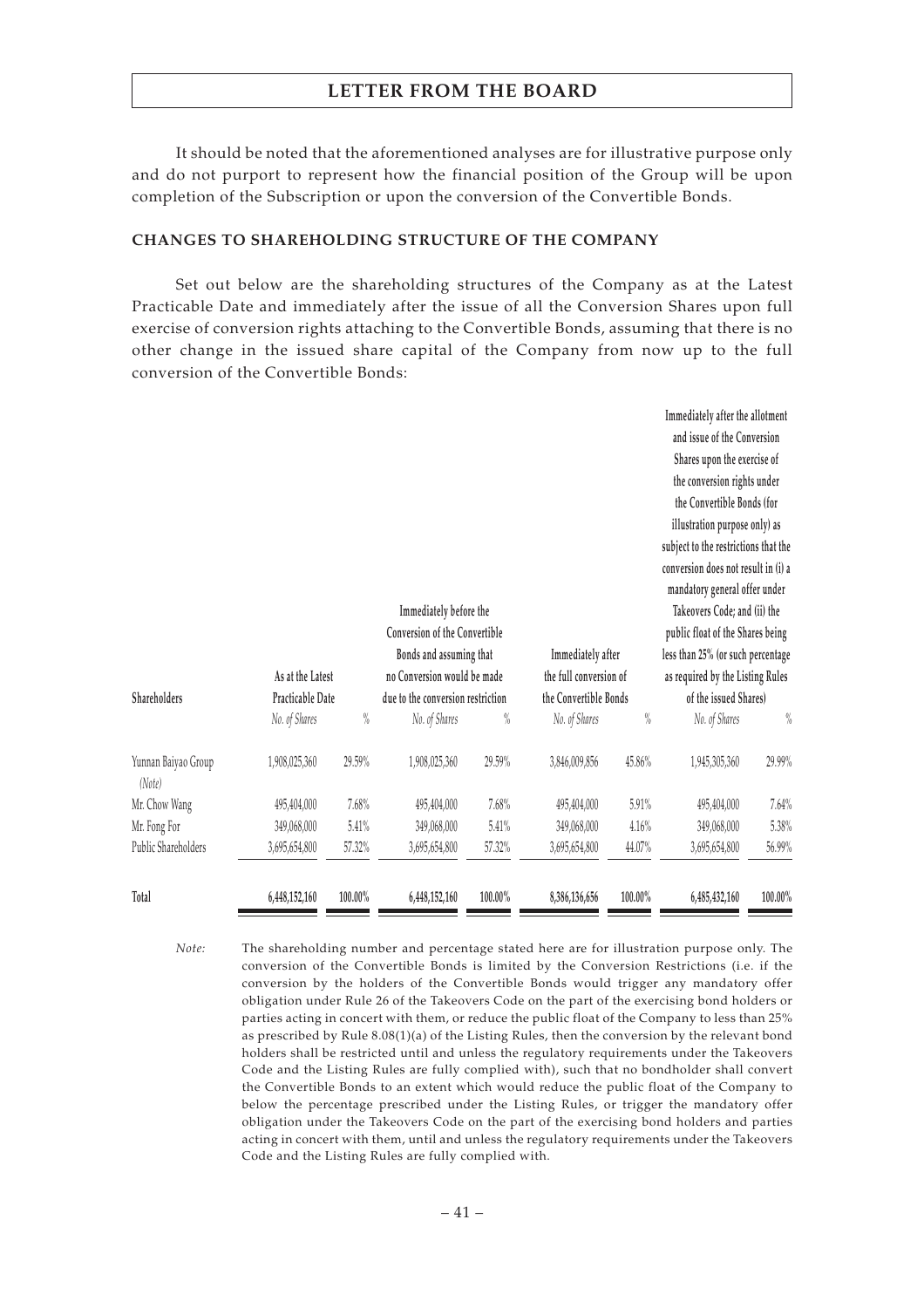#### **IMPLICATIONS UNDER THE LISTING RULES**

As at the date of the circular, Yunnan Baiyao Group is a substantial shareholder holding 1,908,025,360 Shares, representing approximately 29.59% of the issued share capital of the Company. As Yunnan Baiyao Group is a connected person of the Company, the entering into of the Subscription Agreement (as amended and supplemented by the Supplemental Subscription Agreements) constitutes a connected transaction for the Company and is subject to the announcement, reporting and Independent Shareholders' approval requirements pursuant to Chapter 14A of the Listing Rules. In addition, the Convertible Bonds and the Conversion Shares will be issued under the Specific Mandate which is subject to Independent Shareholders' approval at the SGM.

#### **THE SGM**

A notice convening the SGM is set out on pages 94 to 96 of this circular. The SGM will be convened and held for the purposes of considering and, if thought fit, approving the Subscription and the transactions contemplated thereunder, including the issue of the Convertible Bonds and the Conversion Shares under the Specific Mandate.

A form of proxy for use at the SGM is enclosed with this circular. Whether or not you are able to attend the SGM in person, you are requested to complete the form of proxy in accordance with the instructions printed thereon and deposit the same at the office of the Company's branch share registrar in Hong Kong, Computershare Hong Kong Investor Services Limited of 17M Floor, Hopewell Centre, 183 Queen's Road East, Wanchai, Hong Kong as soon as possible and in any event not less than 48 hours before the time appointed for the holding of the SGM or any adjournment thereof. Completion and return of the form of proxy will not preclude you from attending and voting in person at the SGM or any adjournment thereof should you so wish.

Pursuant to Rule 13.39(4) of the Listing Rules, any votes of the shareholders at a general meeting must be taken by poll except where the chairman of the meeting, in good faith, decides to allow a resolution which relates purely to a procedural or administrative matter to be voted on by a show of hands. Therefore, the chairman of the SGM will demand a poll for the resolution put forward at the SGM in respect of all the resolutions stated in the notice of the SGM.

Yunnan Baiyao Group is interested in 1,908,025,360 Shares as at the date of the circular and has a material interest in the transactions contemplated under the Subscription. To the best of the knowledge, information and belief of the Directors after making all reasonable enquiries, save for Yunnan Baiyao Group, no other Shareholder has a material interest in the Subscription.

In accordance with the Listing Rules, Yunnan Baiyao Group and its associates will be required to abstain from voting on the resolution(s) in respect of the Subscription at the SGM. Yunnan Baiyao Holdings confirmed to the Company that (a) save as disclosed above, as at the Latest Practicable Date, they and their associates were not interested in any other Shares or underlying Shares; and (b) they control and will be entitled to exercise control over the voting rights in 1,908,025,360 Shares, no voting trust exists over those Shares and they will abstain from voting on the resolution(s) in respect of the Subscription at the SGM in respect of their entire holding of Shares.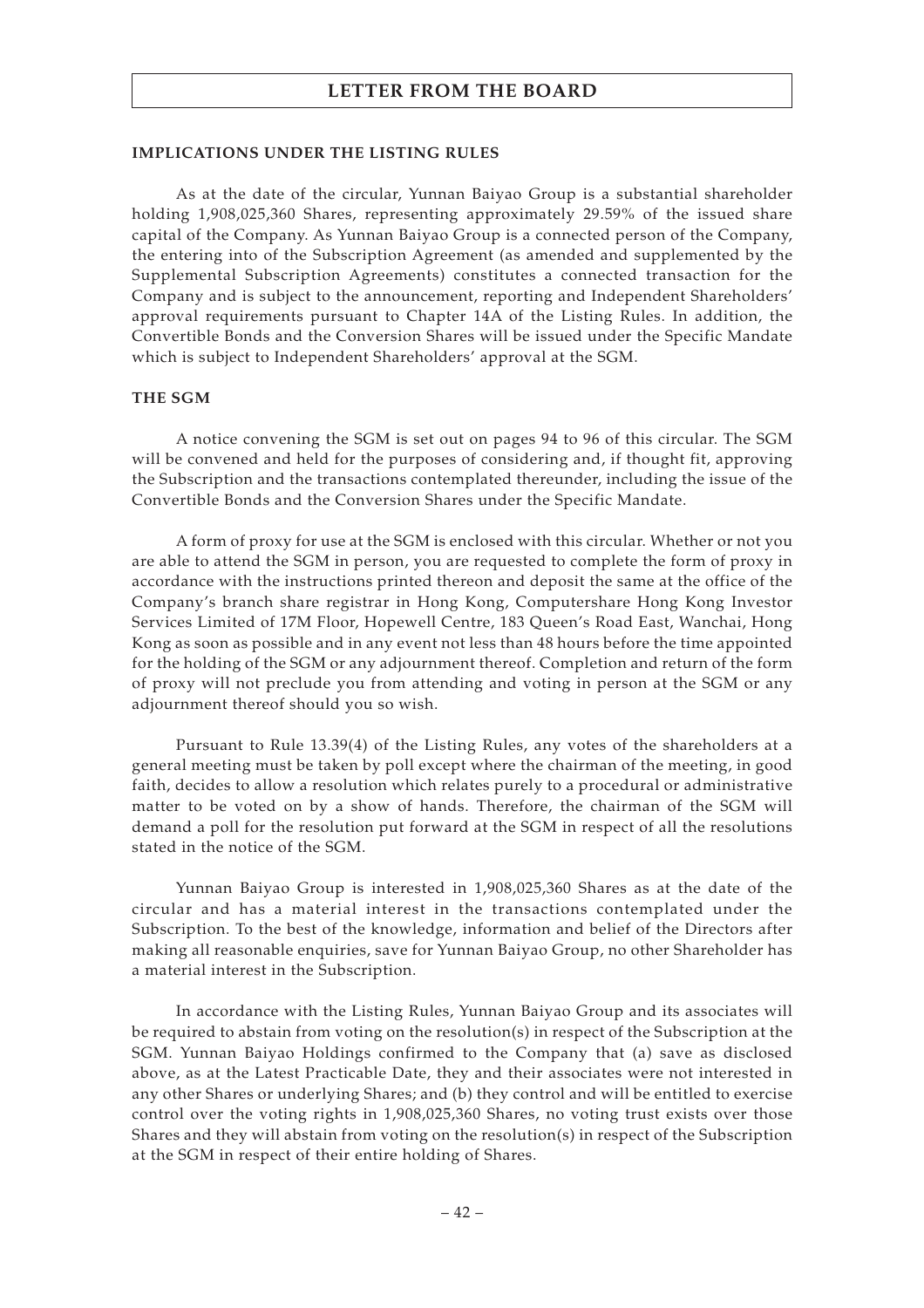#### **RECOMMENDATIONS**

The Independent Board Committee comprising all the independent non-executive Directors, namely, Mr. Jiang Zhi, Mr. Leung Ka Kui, Johnny and Ms. Wong Chui San, Susan, has been established to advise the Independent Shareholders regarding the terms of the Subscription and the Specific Mandate. Having taken into account the terms of the Subscription, the information stated in the Letter from the Board and the Letter from the Independent Financial Adviser, the Independent Board Committee considers that although the Subscription is not conducted in the ordinary and usual course of business of the Company, the terms of the Subscription and the Convertible Bonds are on normal commercial terms, are fair and reasonable so far as the Independent Shareholders are concerned, and the entering into of the Subscription Agreement (as amended and supplemented by the Supplemental Subscription Agreements) is in the interests of the Company and the Independent Shareholders as a whole. Accordingly, the Independent Board Committee recommends the Independent Shareholders to vote in favour of the resolutions to be proposed at the SGM to approve the Subscription and the Specific Mandate for the issue of the Convertible Bonds and the Conversion Shares. The full text of the Letter from the Independent Board Committee is set out on pages 46 to 79 of this circular.

Red Sun Capital has been appointed as the Independent Financial Adviser to advise the Independent Board Committee and the Independent Shareholders regarding the terms of the Subscription and the Specific Mandate. Having taken into consideration the factors and reasons stated in the Letter from the Independent Financial Adviser, Red Sun Capital is of the opinion that although the entering into of the Subscription Agreement (as amended and supplemented by the Supplemental Subscription Agreements) is not in the ordinary and usual course of business of the Company, the terms of the Subscription and the Convertible Bonds are on normal commercial terms, are fair and reasonable so far as the Independent Shareholders are concerned, and the entering into of the Subscription Agreement (as amended and supplemented by the Supplemental Subscription Agreements) is in the interests of the Company and the Independent Shareholders as a whole. Accordingly, Red Sun Capital recommends the Independent Shareholders to vote in favour of the relevant resolution(s) to be proposed at the SGM to approve the Subscription and the Specific Mandate for the issue of the Convertible Bonds and the Conversion Shares. The full text of the Letter from the Independent Financial Adviser is set out on pages 46 to 79 of this circular.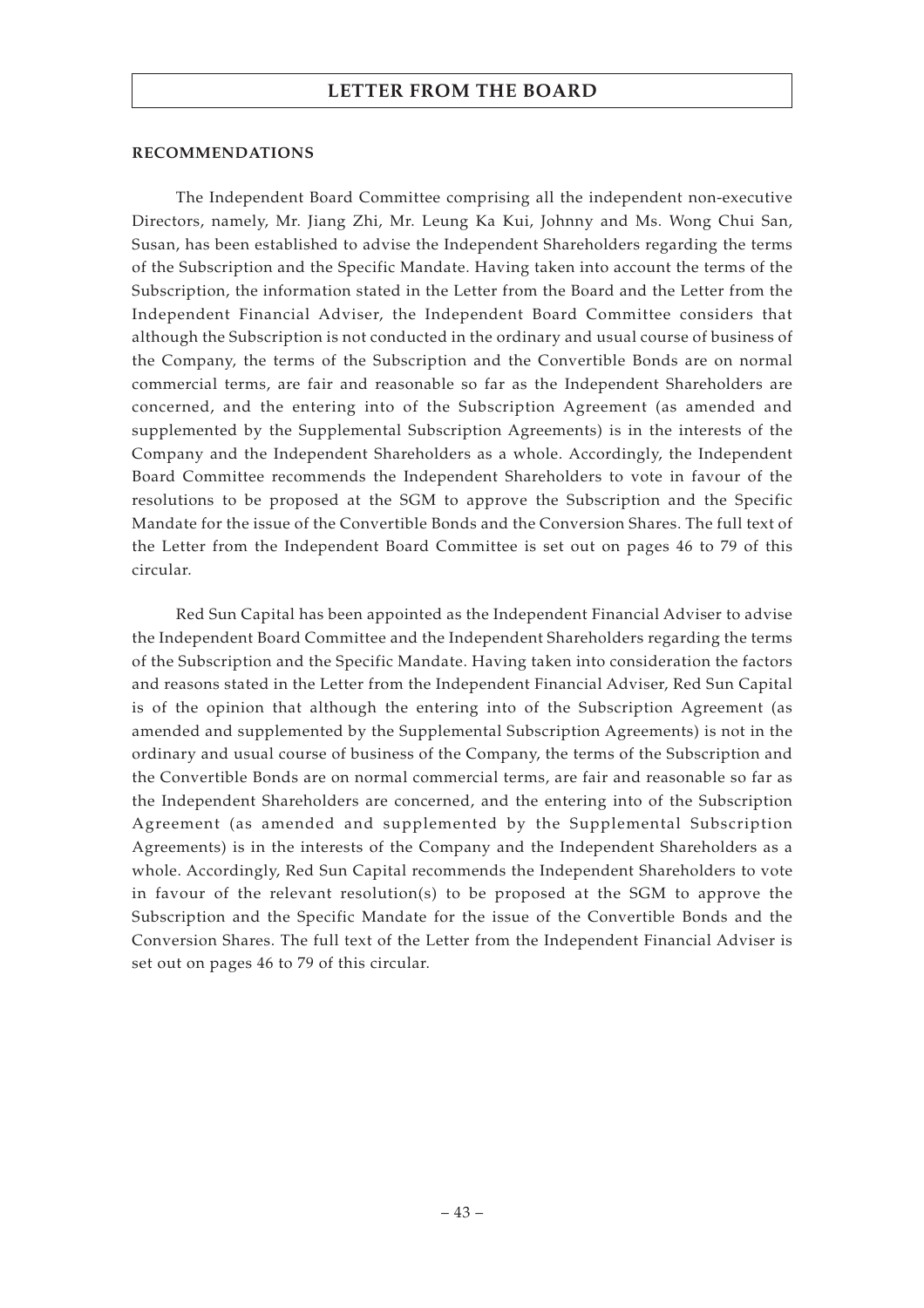Having considered the factors stated in the paragraph headed "REASONS FOR AND BENEFITS OF THE SUBSCRIPTION AND USE OF THE PROCEEDS" of the Letter from the Board, the Directors (including the independent non-executive Directors whose recommendation are now contained in the Letter from the Independent Board Committee after considering the advice contained in the Letter from the Independent Financial Adviser, both forming part of this circular) are of the view that the Subscription and the Convertible Bonds are on normal commercial terms, are fair and reasonable, and the entering into of the Subscription Agreement (as amended and supplemented by the Supplemental Subscription Agreements) is in the interests of the Company and the Shareholders as a whole. Accordingly, the Directors recommend the Independent Shareholders to vote in favour of the resolutions to be proposed at the SGM to approve the Subscription and the Specific Mandate for the issue of the Convertible Bonds and the Conversion Shares.

### **WARNING OF RISKS OF DEALING IN SHARES**

**SHAREHOLDERS AND POTENTIAL INVESTORS OF THE COMPANY SHOULD NOTE THAT COMPLETION OF THE SUBSCRIPTION IS CONDITIONAL UPON THE SATISFACTION OF CERTAIN CONDITIONS PRECEDENT AND THEREFORE MAY OR MAY NOT PROCEED. SHAREHOLDERS AND POTENTIAL INVESTORS OF THE COMPANY SHOULD THEREFORE EXERCISE CAUTION WHEN DEALING IN THE SECURITIES OF THE COMPANY. PERSONS WHO ARE IN DOUBT AS TO THE ACTION THEY SHOULD TAKE SHOULD CONSULT THEIR PROFESSIONAL ADVISERS.**

### **ADDITIONAL INFORMATION**

Your attention is drawn to the information set out in the appendix to this circular.

Yours faithfully By order of the Board **Ban Loong Holdings Limited Chow Wang** *Deputy Chairman & Chief Executive Officer*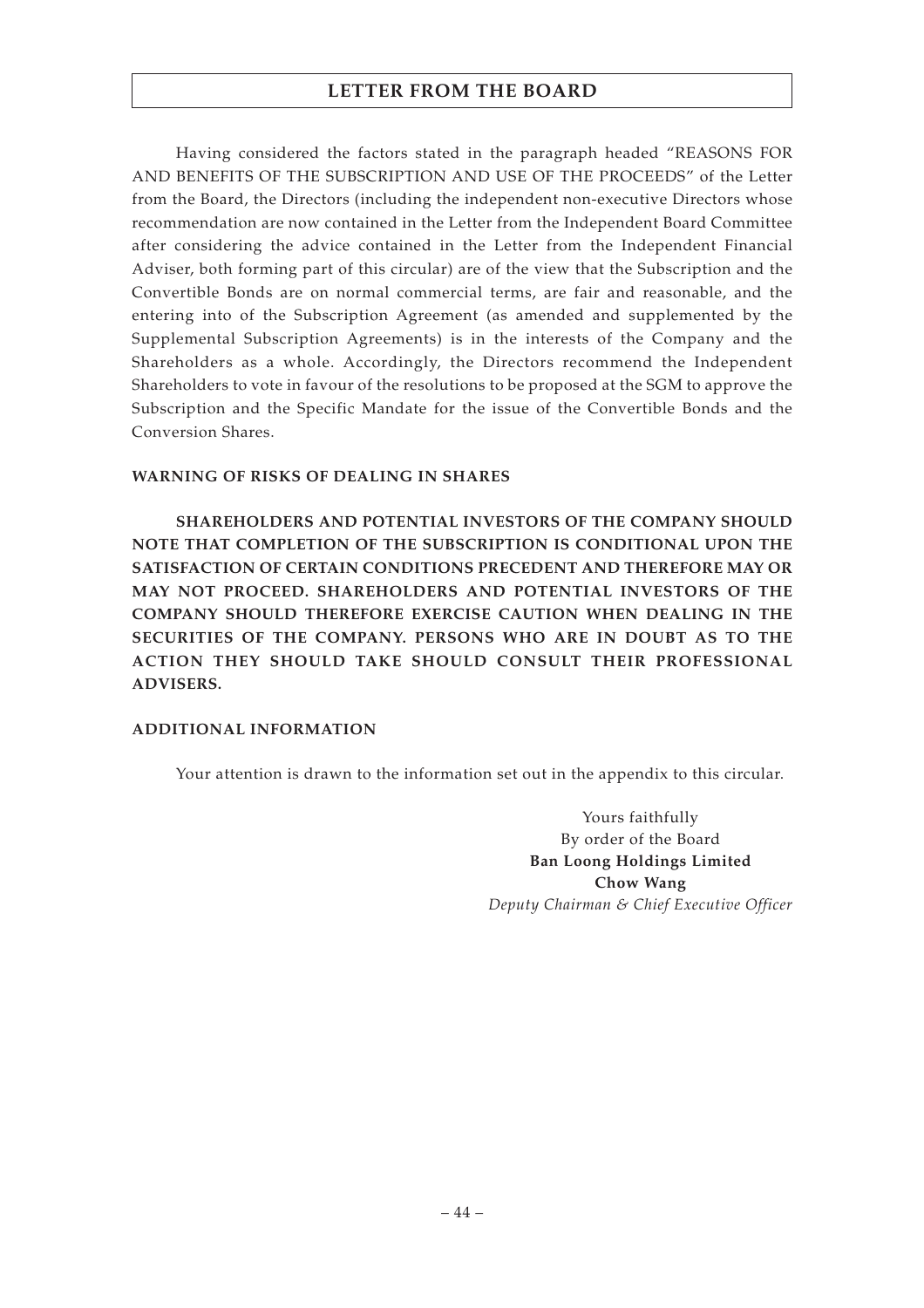## **LETTER FROM THE INDEPENDENT BOARD COMMITTEE**



**(Stock Code: 30)**

11 September 2020

*To the Independent Shareholders*

Dear Sir or Madam,

## **CONNECTED TRANSACTION IN RELATION TO THE SUBSCRIPTION OF CONVERTIBLE BONDS BY YUNNAN BAIYAO GROUP CO., LTD. UNDER SPECIFIC MANDATE**

We have been appointed to form an independent board committee to consider and advise you on the terms of the Subscription and the Specific Mandate, details of which are set out in the circular issued by the Company to the Shareholders dated 11 September 2020 (the "**Circular**"), of which this letter forms part. Terms defined in the Circular will have the same meanings when used herein unless the context otherwise requires.

We wish to draw your attention to the letter from the Board set out on pages 6 to 44 of the Circular, the letter of advice from the Independent Financial Adviser set out on pages 46 to 79 of the Circular and the additional information set out in the appendix to the Circular.

Having taken into consideration the terms of the Subscription and the Convertible Bonds and the advice of the Independent Financial Adviser, we concur with the view of the Independent Financial Adviser and consider that although the Subscription is not conducted in the ordinary and usual course of business of the Company, the terms of the Subscription and the Convertible Bonds are on normal commercial terms, are fair and reasonable so far as the Independent Shareholders are concerned, and the entering into of the Subscription Agreement (as amended and supplemented by the Supplemental Subscription Agreements) is in the interests of the Company and the Independent Shareholders as a whole. Accordingly, we recommend the Independent Shareholders to vote in favour of the resolutions to be proposed at the SGM to approve the Subscription and the Specific Mandate for the issue of the Convertible Bonds and the Conversion Shares.

> Yours faithfully, For and on behalf of the Independent Board Committee

**Jiang Zhi** *Independent non-executive Director*

**Leung Ka Kui, Johnny** *Independent non-executive Director*

**Wong Chui San, Susan** *Independent non-executive Director*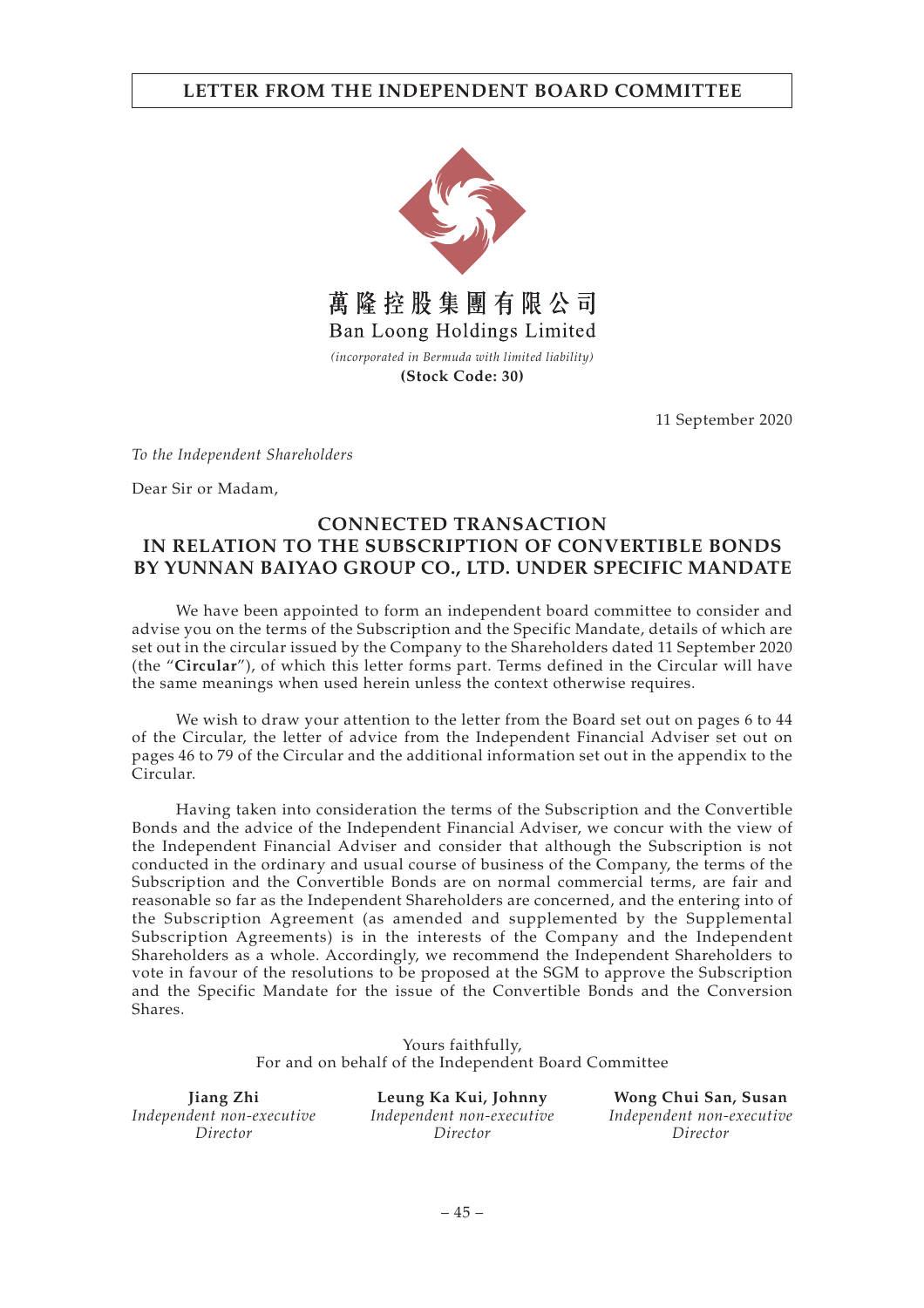*The following is the full text of the letter from the Independent Financial Adviser which sets out its advice to the Independent Board Committee and the Independent Shareholders for inclusion in this circular.*



11 September 2020

*To: The Independent Board Committee and the Independent Shareholders of Ban Loong Holdings Limited*

Dear Sir/Madam,

# **CONNECTED TRANSACTION IN RELATION TO THE SUBSCRIPTION OF CONVERTIBLE BONDS BY YUNNAN BAIYAO GROUP CO., LTD. UNDER SPECIFIC MANDATE**

#### **INTRODUCTION**

We refer to our appointment as the Independent Financial Adviser to the Independent Board Committee and the Independent Shareholders in connection with the Subscription and the transactions contemplated thereunder, details of which are set out in the letter from the Board (the "**Letter from the Board**") contained in the circular of the Company to the Shareholders dated 11 September 2020 (the "**Circular**"), of which this letter forms part. Capitalised terms used in this letter shall have the same meanings as defined in the Circular unless the context otherwise requires.

Reference is made to the Company's announcements dated 14 October 2019, 4 November 2019, 18 November 2019, 2 December 2019, 16 December 2019, 31 December 2019, 31 January 2020, 14 February 2020, 28 February 2020, 31 March 2020, 3 May 2020, 31 July 2020, 31 August 2020 and 10 September 2020 in relation to the Subscription by Yunnan Baiyao Group, pursuant to which the Company has conditionally agreed to issue, and Yunnan Baiyao Group has conditionally agreed to subscribe for, the Convertible Bonds in the principal amount of HK\$500,000,000 at the Subscription Price.

Based on the initial Conversion Price of HK\$0.258 per Conversion Share and assuming there is no other change in the issued share capital of the Company between now and the full conversion of the Convertible Bonds, 1,937,984,496 Conversion Shares will be allotted and issued by the Company upon exercise in full of the conversion rights attaching to the Convertible Bonds, representing: (a) approximately 30.05% of the existing issued share capital of the Company; and (b) approximately 23.11% of the issued share capital of the Company as enlarged by the issue of the 1,937,984,496 Conversion Shares.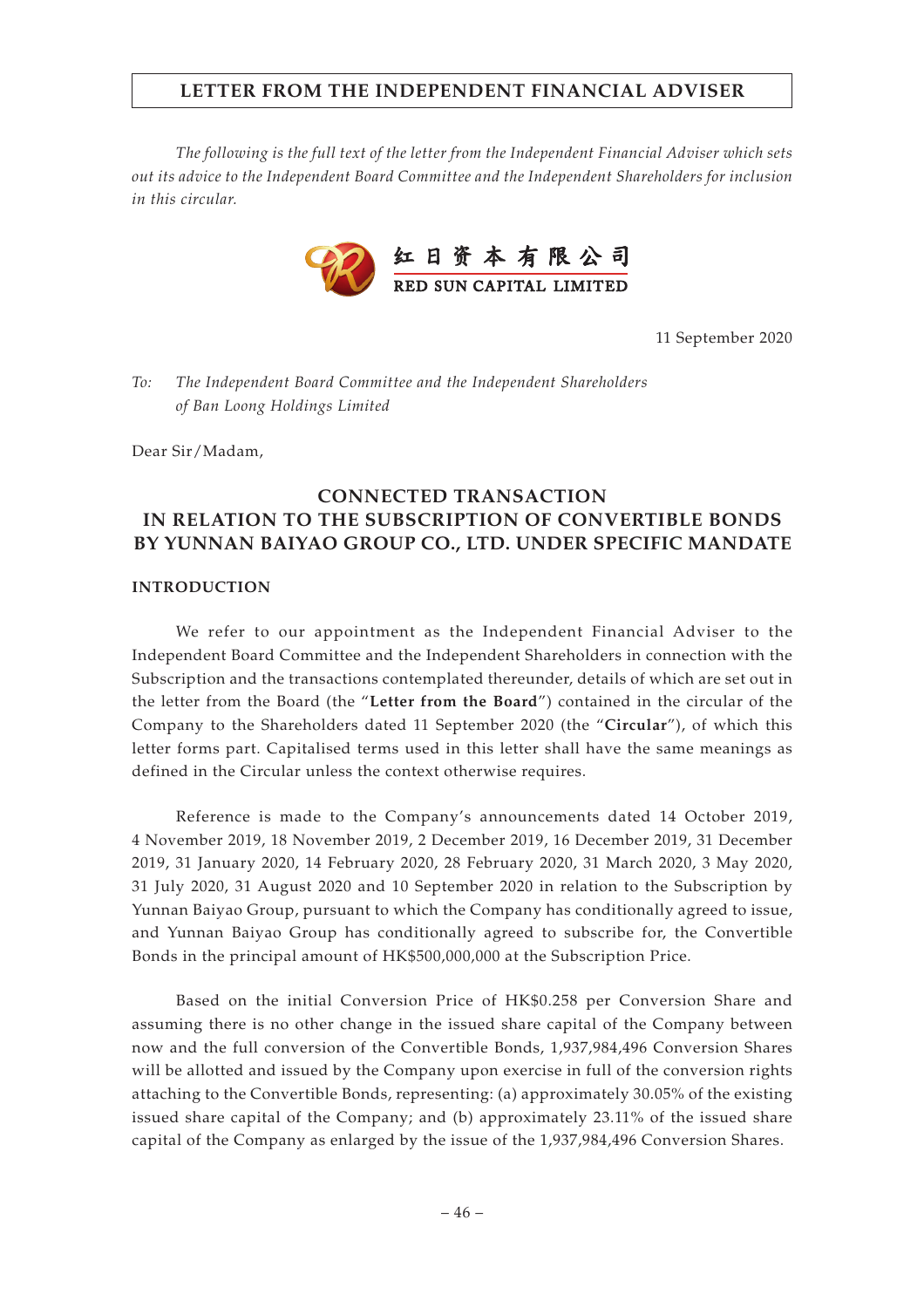As at the date of the Circular, Yunnan Baiyao Group is a substantial shareholder holding 1,908,025,360 Shares, representing approximately 29.59% of the issued share capital of the Company. As Yunnan Baiyao Group is a connected person of the Company, the entering into of the Subscription Agreement (as amended and supplemented by the Supplemental Subscription Agreements) constitutes a connected transaction for the Company and is subject to the announcement, reporting and Independent Shareholders' approval requirements pursuant to Chapter 14A of the Listing Rules. In addition, the Convertible Bonds and the Conversion Shares will be issued under the Specific Mandate which is subject to Independent Shareholders' approval at the SGM.

Mr. Wang Minghui, an executive Director and the Chairman of the Company, is currently the chairman of the board and interim chief executive officer of Yunnan Baiyao Group. Mr. Yin Pinyao, an executive Director of the Company, is currently the chief operation officer and senior vice president of Yunnan Baiyao Group. Mr. Wang and Mr. Yin abstained from voting on the Board level regarding the Subscription. Save for Mr. Wang and Mr. Yin, no other Director regarded himself/herself to have a material interest in the Subscription which requires him/her to disclose his/her interest and/or to abstain from voting on the Board level regarding the Subscription.

### **THE INDEPENDENT BOARD COMMITTEE**

The Independent Board Committee comprising all the independent non-executive Directors, namely, Mr. Jiang Zhi, Mr. Leung Ka Kui, Johnny and Ms. Wong Chui San, Susan, has been established to advise the Independent Shareholders regarding the terms of the Subscription and the Specific Mandate.

Our appointment as the Independent Financial Adviser to the Independent Board Committee and the Independent Shareholders has been approved by the Independent Board Committee. Our role as the Independent Financial Adviser is to give our recommendation to the Independent Board Committee and the Independent Shareholders as to whether or not (i) the Subscription Agreement (as amended and supplemented by the Supplemental Subscription Agreements) was entered into in the ordinary and usual course of the business of the Company and on normal commercial terms; and (ii) how the Independent Shareholders should vote in respect of the relevant resolution(s) to approve the Subscription Agreement (as amended and supplemented by the Supplemental Subscription Agreements) and the transactions contemplated thereunder at the SGM.

### **OUR INDEPENDENCE**

As at the Latest Practicable Date, we did not have any relationship with or interest in the Company or any other parties that could reasonably be regarded as relevant to our independence. In the last two years, we have acted as the Independent Financial Adviser to the independent board committee and the independent shareholders of the Company with regard to the connected transaction in relation to the share subscription by Yunnan Baiyao Holdings Co. Ltd. under specific mandate whose circular (including out letter from independent financial adviser) was published on 7 September 2018. Apart from the abovementioned Independent Financial Adviser roles and acting as the Independent Financial Adviser in relation to the Subscription Agreement (as amended and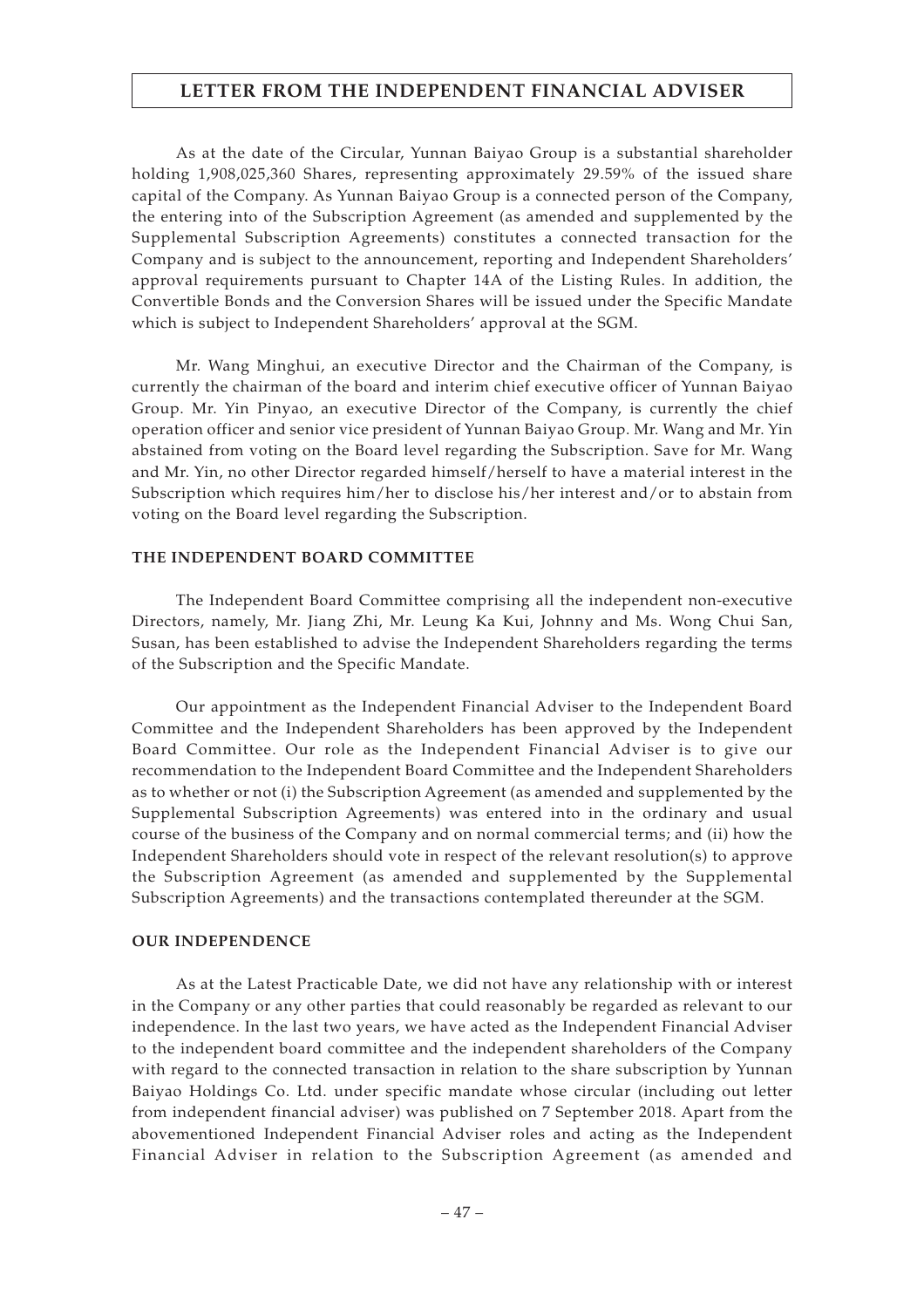supplemented by the Supplemental Subscription Agreements) and transactions contemplated thereunder, we have not acted in any other capacity for the Company in the past two years.

Apart from normal professional fees paid or payable to us in connection with this appointment and the engagement as stated above as the Independent Financial Adviser, no arrangements exist whereby we had received or will receive any fees or benefits from the Company or any other parties that could reasonably be regarded as relevant to our independence. Accordingly, we consider that we are independent pursuant to Rule 13.84 of the Listing Rules.

#### **BASIS OF OUR OPINION AND RECOMMENDATION**

In formulating our opinion to the Independent Board Committee and the Independent Shareholders, we have relied on the statements, information, opinions and representations contained or referred to in the Circular and the representations made to us by the Directors and the management of the Company. We have assumed that all statements, information and representations provided by the Directors and the management of the Company, for which they are solely responsible, are true and accurate at the time when they were provided and continue to be so as at the Latest Practicable Date. We have also assumed that all statements of belief, opinion, expectation and intention made by the Directors in the Circular were reasonably made after due enquiry and careful consideration. We have no reason to suspect that any material facts or information have been withheld or to doubt the truth, accuracy and completeness of the information and facts contained in the Circular, or the reasonableness of the opinions expressed by the Company, its advisers and/or the Directors, which have been provided to us. We consider that we have taken sufficient and necessary steps on which to form a reasonable basis and an informed view for our opinion in compliance with Rule 13.80 of the Listing Rules.

The Directors jointly and severally accept full responsibility for the accuracy of the information contained in the Circular and confirm, having made all reasonable enquiries, that to the best of their knowledge, opinions expressed in the Circular have been arrived at after due and careful consideration and there are no other facts not contained in the Circular the omission of which would make any statement contained in the Circular, including this letter, incorrect or misleading.

We consider that we have been provided with sufficient information to reach an informed view and to provide a reasonable basis for our opinion. We have not, however, carried out any independent verification of the information provided, nor have we conducted any independent investigation into the business and affairs of the Group. Our opinion is necessarily based on the financial, economic, market and other conditions in effect and the information made available to us as at the Latest Practicable Date. Nothing contained in this letter should be construed as a recommendation to hold, sell or buy any Shares or any other securities of the Company. Where information in this letter has been extracted from published or otherwise publicly available sources, the sole responsibility of us is to ensure that such information has been correctly and fairly extracted, reproduced or presented from the relevant stated sources and not be used out of context.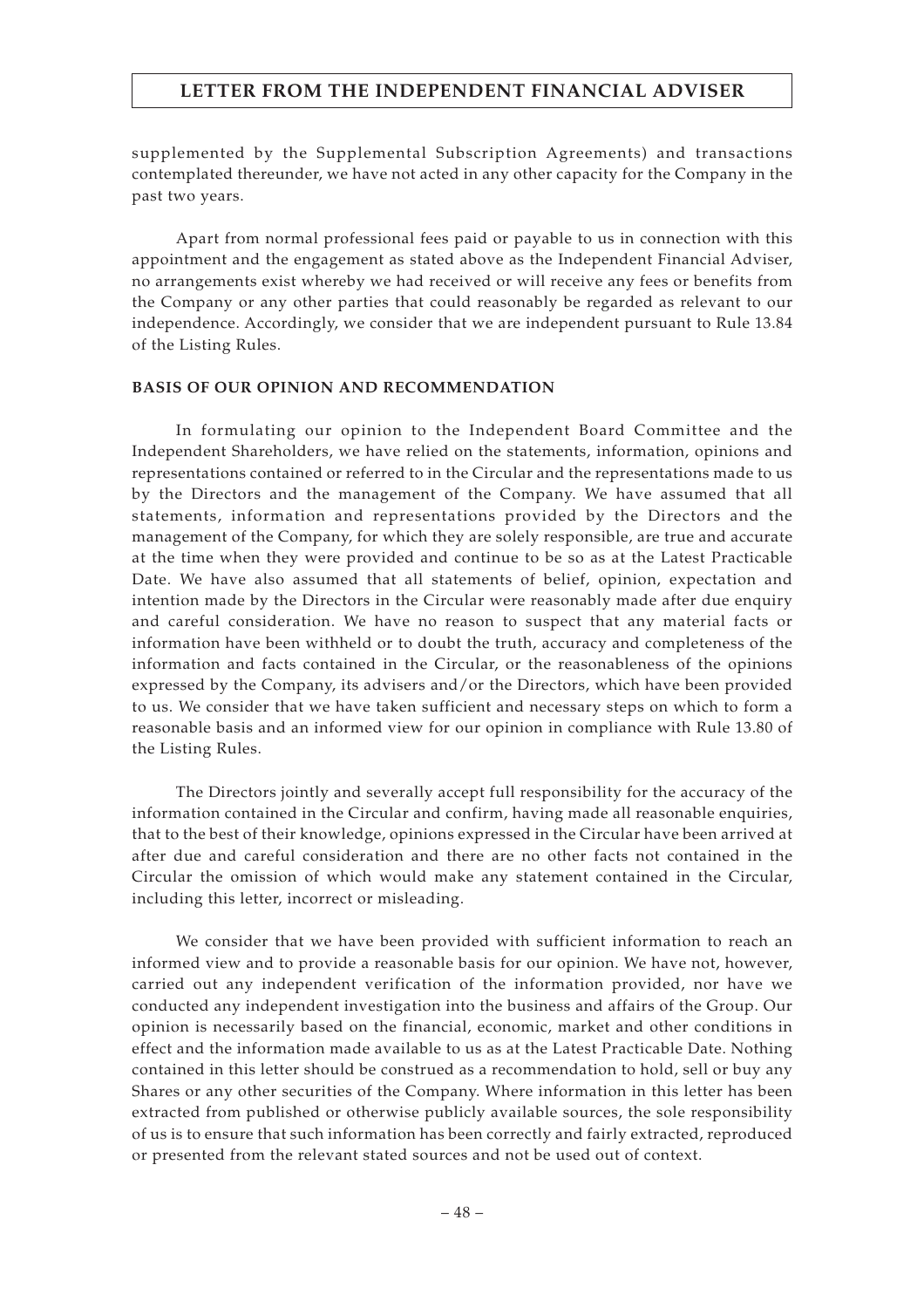### **PRINCIPAL FACTORS AND REASONS CONSIDERED**

In arriving at our opinion in respect of the Subscription Agreement (as amended and supplemented by the Supplemental Subscription Agreements) and the transactions contemplated thereunder, we have taken into consideration the following principal factors and reasons:

### **1. Principal business and financial information of the Group**

### *(a) Background information of the Group*

The Group is principally engaged in money lending business and trading of goods and commodities. The following table summarises the consolidated financial results of the Group for the years ended 31 March 2018, 2019 and 2020, which are extracted from the Company's annual reports for the year ended 31 March 2019 (the "**2019 Annual Report**") and 2020 (the "**2020 Annual Report**"):

|                          | For the year ended 31 March |             |             |  |
|--------------------------|-----------------------------|-------------|-------------|--|
|                          | 2020                        | 2019        | 2018        |  |
|                          | HK\$                        | HK\$        | HK\$        |  |
|                          | (audited)                   | (audited)   | (audited)   |  |
| Revenue                  | 1,162,153,635               | 910,081,910 | 767,607,149 |  |
| - Money lending          | 89,701,100                  | 74,131,590  | 46,749,499  |  |
| - Trading                | 1,072,452,535               | 835,950,320 | 720,857,650 |  |
| Gross profit             | 108,083,580                 | 87,004,954  | 56,039,212  |  |
| Profit/(loss) before tax | 60,102,905                  | 51,916,329  | (184, 398)  |  |
| Net $profit/$ (loss)     | 49,568,862                  | 44,267,894  | (1,493,920) |  |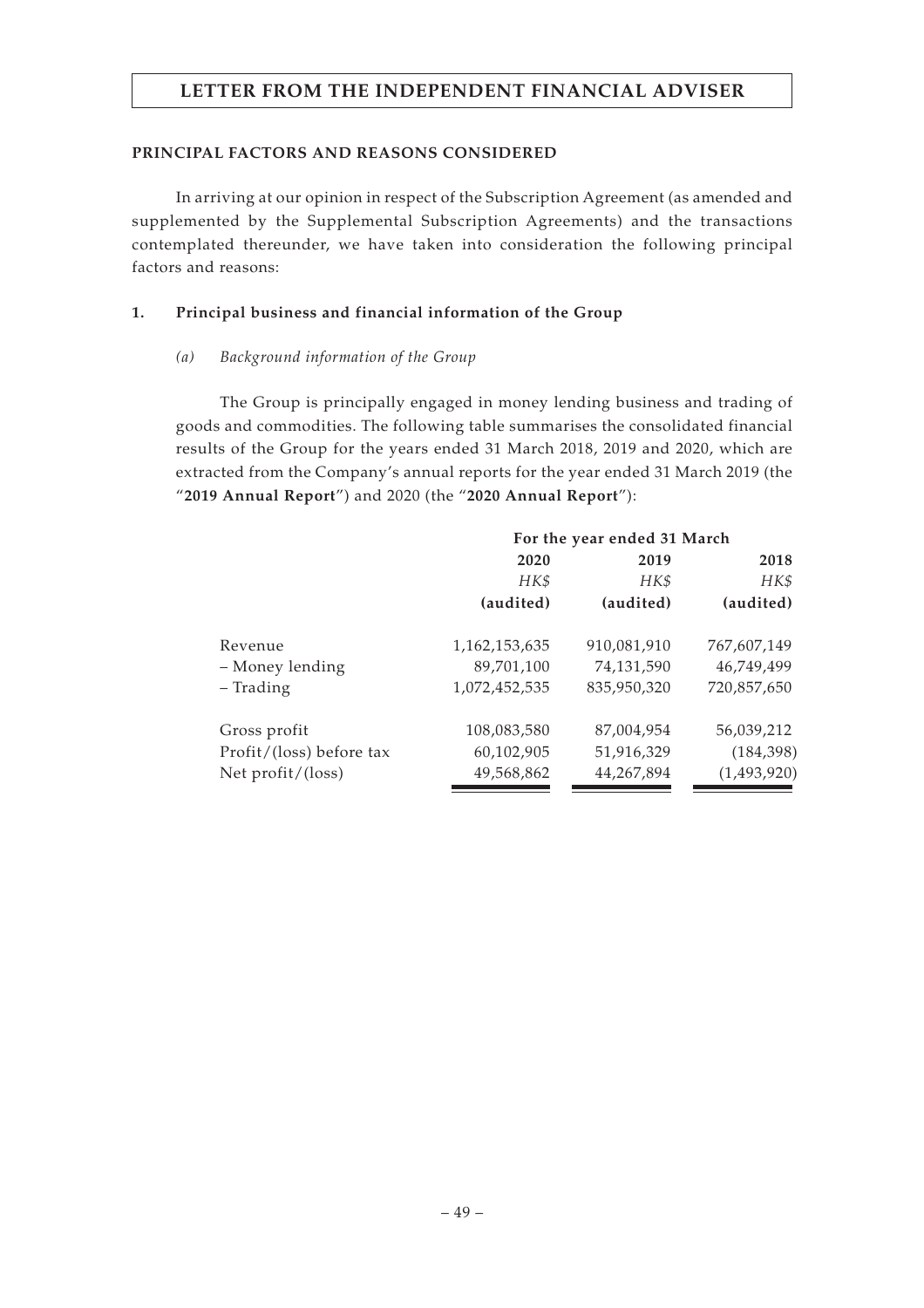|                                                                | 2020                     | 2019                    | 2018               |
|----------------------------------------------------------------|--------------------------|-------------------------|--------------------|
|                                                                | HK\$                     | HK\$                    | HK\$               |
|                                                                | (audited)                | (audited)               | (audited)          |
| <b>Current assets</b>                                          |                          |                         |                    |
| Inventories                                                    | 13,394,914               |                         |                    |
| Trade receivables                                              | 22,800,777               | 82,262,278              | 29,280,334         |
| Loan and interest receivables                                  | 531,302,686              | 475,114,381             | 358,909,116        |
| Other receivables, deposits and                                |                          |                         |                    |
| prepayments                                                    | 364,320,021              | 231,147,014             | 198, 195, 178      |
| Tax recoverable                                                |                          |                         | 1,414,296          |
| Amount due from a shareholder                                  | 10,425,788               |                         |                    |
| Bank balances and cash                                         | 7,027,960                | 74,664,169              | 144,042,321        |
|                                                                | 949,272,146              | 863, 187, 842           | 731,841,245        |
| <b>Current liabilities</b>                                     |                          |                         |                    |
| Trade and other payables                                       | 45,638,191               | 14,953,908              | 109,100,093        |
| Contract liabilities                                           | 23,683,820               | 15,009,993              |                    |
| Amounts due to non-controlling<br>shareholders of subsidiaries |                          |                         |                    |
|                                                                |                          |                         | 4,375,651<br>3,303 |
| Tax payable<br>Bonds                                           | 14,357,969<br>69,229,000 | 5,298,410<br>68,429,000 | 67,629,000         |
| Lease liabilities                                              |                          |                         |                    |
|                                                                | 8,313,293                |                         |                    |
|                                                                | 161,222,273              | 103,691,311             | 181,108,047        |
| Net current assets                                             | 788,049,873              | 759,496,531             | 550,733,198        |

According to the 2019 Annual Report, the Group's revenue increased by approximately HK\$142.5 million or 18.6% from approximately HK\$767.6 million for the year ended 31 March 2018 to approximately HK\$910.1 million in the year ended 31 March 2019. Such increase was mainly attributable to (i) the increase in revenue from the operation of trading segment by approximately HK\$115.1 million; and (ii) the increase in revenue from the money lending segment by approximately HK\$27.4 million.

As disclosed in the 2020 Annual Report, the Group's revenue increased by approximately HK\$252.1 million or 27.7% from approximately HK\$910.1 million for the year ended 31 March 2019 to approximately HK\$1,162.2 million for the year ended 31 March 2020. Such increase was mainly attributable (i) increase in income from money lending segment due to the increase in demand of loans from the Group's money lender customers; and (ii) increase in income from trading segment mainly due to the increase in purchase orders placed by the Group's trading customers.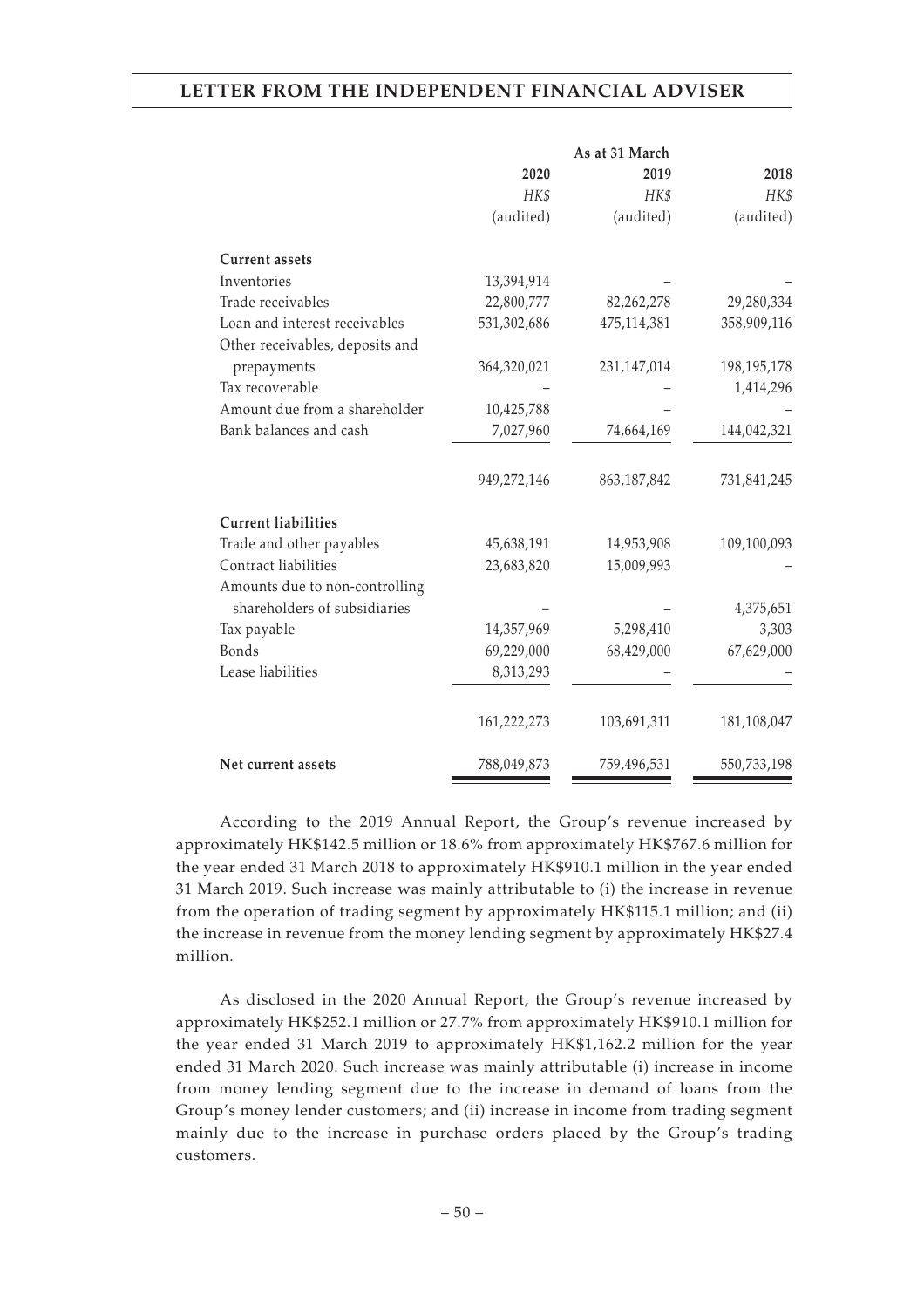According to the 2019 Annual Report, the Group has achieved a profit turnaround for the year ended 31 March 2019, with a net profit of approximately HK\$44.3 million for the year ended 31 March 2019 as compared to a net loss of approximately HK\$1.5 million for the year ended 31 March 2018. The turnaround from loss to profit was principally due to the continuous strengthening of the equity base of the Company in support of the ongoing growth and business development of the Company, resulting in a significant increase in revenue during the year ended 31 March 2019. As set out in 2020 Annual Report, net profit of the Group increased from approximately HK\$44.3 million for the year ended 31 March 2019 to approximately HK\$49.6 million for the year ended 31 March 2020, representing an increase of approximately 12.0%. Such increase was mainly attributable to the increase in revenue as discussed above.

As disclosed in the 2020 Annual Report, as at 31 March 2020, the Group recorded bank balances and cash of approximately HK\$7.0 million, representing a decrease of approximately HK\$67.7 million as compared to approximately HK\$74.7 million recorded as at 31 March 2019. As at 31 March 2020, the Group had outstanding unsecured 5.5% per-annum 7-years (due between January and July 2021) corporate bonds with aggregate principal sum of HK\$70.0 million and an outstanding carrying amount of approximately HK\$69.2 million as at 31 March 2020.

### *(b) Background information of Yunnan Baiyao Group*

"Yunnan Baiyao" (雲南白藥) is a China Well-known Trademark according to the Trademark Bureau of the State Administration for Industry and Commerce of the PRC in February 2002. Yunnan Baiyao Group is amongst the first batch of State Innovative Enterprises, with its A shares being listed on Shenzhen Stock Exchange with stock code: 000538. The principal businesses of Yunnan Baiyao Group include pharmaceutical products, health products, Chinese medicine resources and pharmaceutical logistics. In April 2019, the merger of Yunnan Baiyao Group with its controlling shareholder, Yunnan Baiyao Holdings Co., Ltd. ("**Yunnan Baiyao Holdings**"), was approved by China Securities Regulatory Commission, resulting in the complete listing of the enterprise with Yunnan Baiyao Group being the successor of the assets originally held by Yunnan Baiyao Holdings including the 29.59% shareholding in the Company.

To the best of the knowledge, information and belief of the Directors after making all reasonable enquiries, both the Company and Yunnan Baiyao Group have no intention to change the composition of the Board after the Completion of the Subscription. In particular, there is no intention or negotiation for Yunnan Baiyao Group or its associates to appoint any additional Directors to the Company's Board.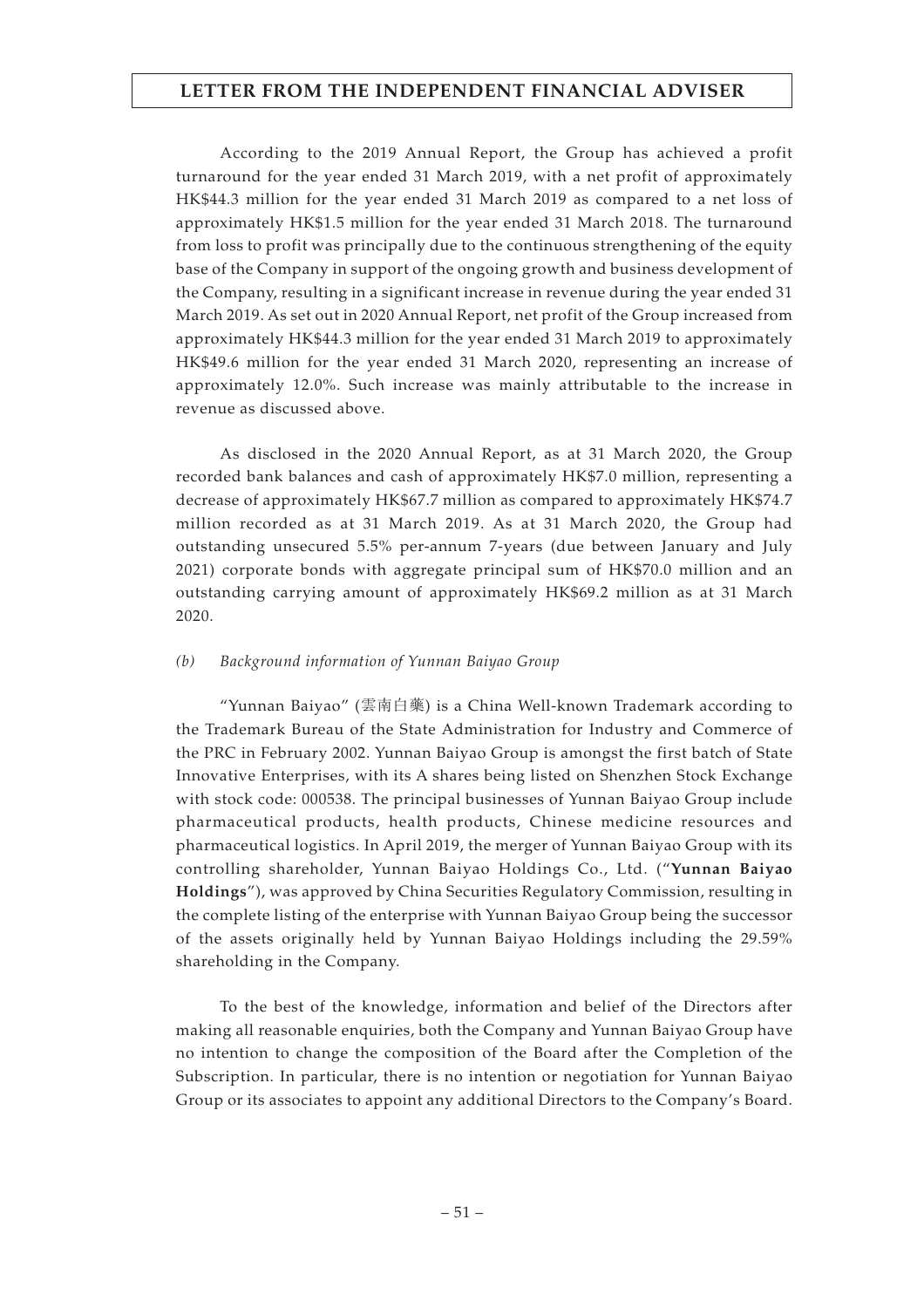The Group is currently sourcing plant extracts through a supply agreement (the "**Supply Agreement**") with Yunnan Baiyao Group as disclosed in the Company's announcement dated 10 May 2019, constituting continuing connected transactions for the Company under Chapter 14A of the Listing Rules. The CBD isolate currently being traded by the Group are sourced under the Supply Agreement with Yunnan Baiyao Group. Under the Supply Agreement, the ultimate supplier of the CBD isolate is selected by the Group and Yunnan Baiyao Group would provide ancillary testing, logistics, import and export and related services at a service fee of not more than 2% of the actual cost of supply. As disclosed in the said announcement, the annual caps of the transaction values under the Supply Agreement are HK\$38,000,000 (the "**Annual Caps**") for the financial year ended 31 March 2020 and each of the two financial years ending 31 March 2021 and 2022, respectively. Since the applicable percentage ratios (other than profit ratio) in respect of the Annual Caps are less than 5% and the Board (including all the independent non-executive Directors) has approved the transactions as being fair and reasonable and on normal commercial terms or better from the Company's perspective, the transactions were only subject to announcement requirements but were exempted from circular and independent shareholders' approval requirements. Pending the commercial operation of the Group's own hemp cultivation and extraction facilities, the Company intends to continue to source CBD isolate from suppliers selected by the Group by continuing to use the services of Yunnan Baiyao Group in product inspection, testing and warehousing under the Supply Agreement. If the transaction value is to exceed the Annual Caps, the Company will comply with the Listing Rules accordingly.

### **2. Industry outlook**

As stated in the Letter from the Board, the Directors intend to apply the net proceeds from the Subscription to strengthen its existing business in (i) trading operations in China, Hong Kong and internationally and (ii) money lending operations in Hong Kong.

### *(i) Trading of cosmetics and personal care products*

The Group is principally engaged in trading of goods and commodities and target customers of the Group are located in Hong Kong and the PRC. According to an article published in Leading Industry Research in 2019 $^1$ , based on a research report from Euromonitor, the market size of the beauty and personal care market in the PRC is estimated to increase from RMB410.5 billion in 2018 to RMB621.4 billion in 2023, representing a CAGR of 8.6%. According to the data from Trade Statistics for International Business Development<sup>2</sup>, in 2019, Hong Kong had imported beauty cosmetics and skincare products of approximately US\$5.0 billion, ranking the third in the world; while exporting of approximately US\$3.1 billion, which representing a net import of approximately US\$1.9 billion. According to the data, the annual growth rate of imported beauty cosmetics and skincare products from 2015 to 2019 is approximately 17%.

<sup>1</sup> http://www.leadingir.com/datacenter/view/4293.html

<sup>2</sup> https://www.trademap.org/Bilateral.aspx?nvpm=1%7c344%7c%7c000%7c%7c33%7c%7c%7c4%7c1%7c 1%7c1%7c1%7c1%7c1%7c1%7c1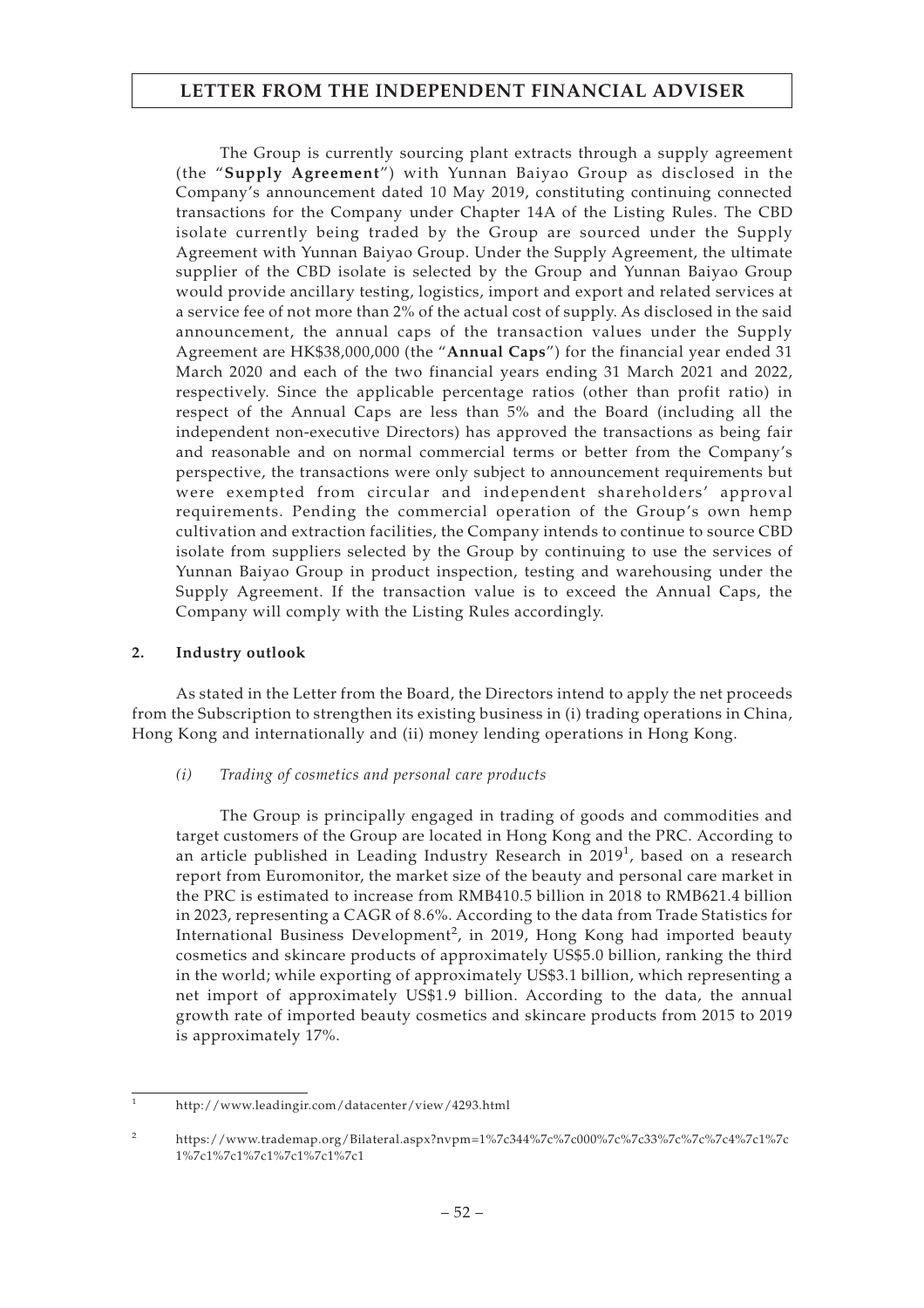Based on the above, it is expected that the beauty cosmetics and skincare products market in China and Hong Kong will continue to have a sustainable growth in the future.

### *(ii) The Cannabidiol market*

As set out from the Letter from the Board, CBD is a one of the naturally occurring non-psychoactive ingredient found in hemp. In contrast to tetrahydrocannabinol (THC) which is the key psychoactive ingredient in cannabis plants, CBD exhibits no effects indicative of abuse or dependence potential and no evidence of public health-related problems according to the Cannabidiol (CBD) Critical Review Report published by the Expert Committee on Drug Dependence of the World Health Organization ("**WHO Report**") in 2018<sup>3</sup>. In 2018, Food & Drug Administration ("**FDA**") of the United States approved the first medication to contain purified CBD extracted from the cannabis plant. Furthermore, according to an article from Harvard Health Publishing, the media and publishing division of the Harvard Medical School of Harvard University, posted in November 2019<sup>4</sup>, some laboratory research on human cells suggests that CBD may have anti-inflammatory effects on oil-secreting glands in the skin.

According to an article dated 16 October 2019 from the FDA, a federal agency of the United States Department of Health and Human Services, CBD is becoming increasingly available in recent years and can be found in many different products such as drugs, food, dietary supplements and cosmetics products. This is due to the fact that hemp was no longer considered as federally illegal controlled substance in the United States following the passage of the Agriculture Improvement Act of 2018 in December 2018. Since then, more than 42,000 acres of land has been approved in the United States for planting hemp, which compared to the 6,700 planted acres in 2018, represents a substantial increase of more than 600%. It was believed that there is a huge potential market for hemp and CBD in the United States with expected demand continue to increase in the coming future. According to an article from Forbes published in May 2019<sup>5</sup> which summarised the latest project of the CBD market, it was estimated that by 2024, the collective market for CBD sales in the United States could surpass US\$20 billion, represented a CAGR or approximately 49%.

With strong demand in the United States and a shortage of supply, farming and exporting CBD has also become a business for countries outside the United States. According to an article by Inkstone News $^6$ , an online news platform owned by the South China Morning Post Publishers Ltd, CBD production is also growing in China. According to the article, whilst the growing of marijuana remained strictly prohibited in China, commercial hemp cultivation was allowed in two provinces,

<sup>3</sup> https://www.who.int/medicines/access/controlled-substances/WHOCBDReportMay2018-2.pdf?ua=1

<sup>4</sup> https://www.health.harvard.edu/blog/why-are-women-using-cbd-products-and-do-they-work-2019111818317

<sup>5</sup> https://www.forbes.com/sites/irisdorbian/2019/05/20/cbd-market-could-reach-20-billion-by-2024 says-new-study/#1b39ae8949d0

 $^6$ https://www.inkstonenews.com/business/how-china-gearing-fuel-americas-cannabis-cbd-craze/article/3030424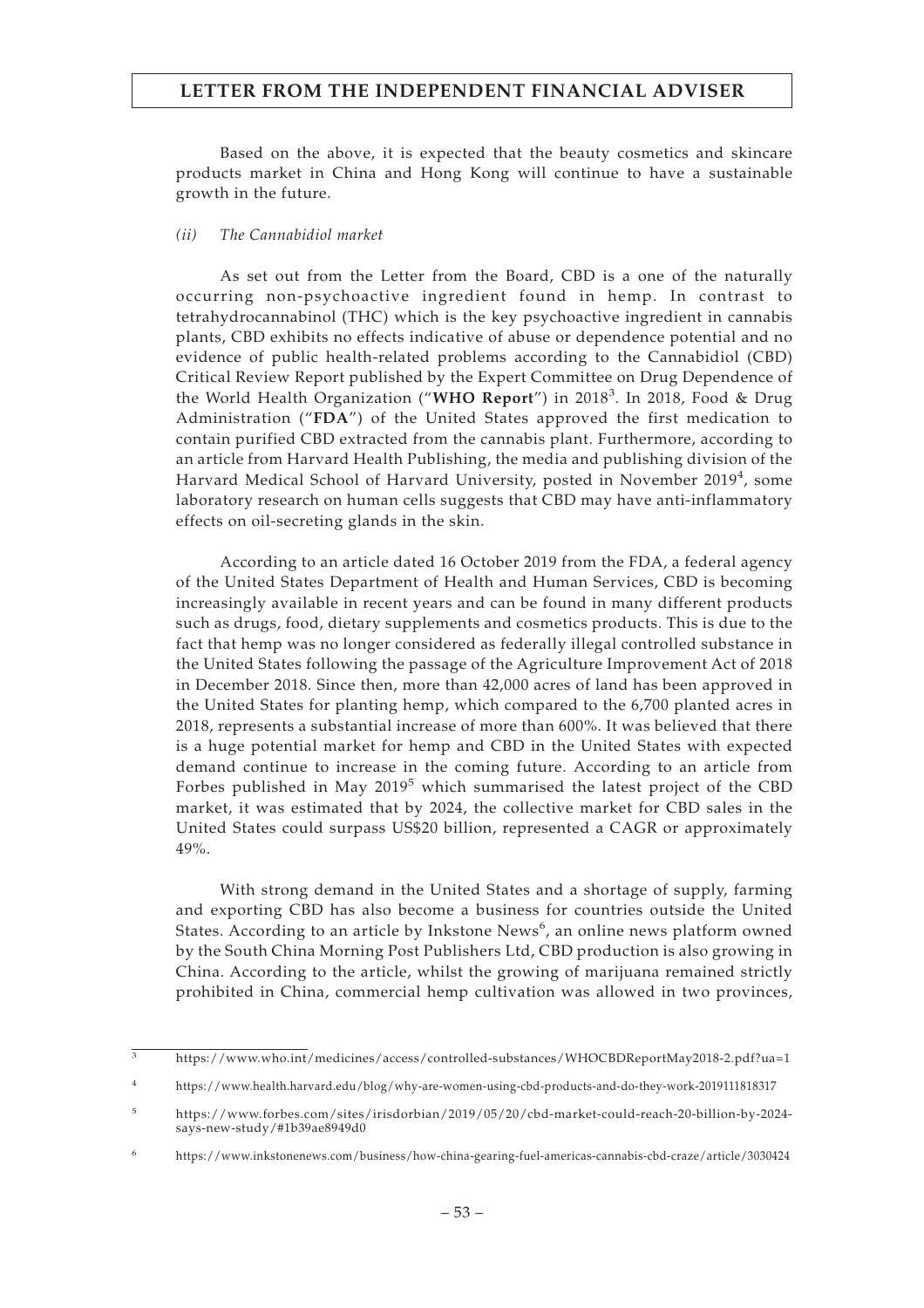being Yunnan and Heilongjiang. It is reported by the article that in 2017, the two provinces together produced 13.7 tons of cannabis, with some of them processed into CBD.

Furthermore, it is also expected that there is a growing demand in global skin care products, in particular, the CBD skin care product. According to an article published in Business Wire in 2019<sup>7</sup>, based on a research paper by Technavio, a research company, global cosmetics skin care market is poised to grow by US\$45.48 billion during 2019-2023, progressing at a CAGR of almost 6% during the forecast period. According to an article by Prohibition Partners $^8$ , a market intelligence firm providing strategic consultancy services, insights and data on the global cannabis industry in London, based on the content of interviews with top beauty industry experts and extensive in-house data analysis, the value of the global CBD skincare market in 2018 is approximately US\$710 million. By 2024, Prohibition Partners predicts that the market will bring in a projected US\$959 million in sales.

Based on the above, it is expected that there will be ongoing development in the hemp market, the CBD market and the CBD skin care product industry.

#### *(iii) Money lending*

The Group is principally engaged in money lending business, as advised by the Management, the Group mainly focuses on short term personal and corporate loans. Set out below is a monthly analysis on the total loans and advances by authorized institutions from December 2018 to March 2020:



*Source:* the Hong Kong Monetary Authority (the "**HKMA**")

<sup>7</sup> https://www.businesswire.com/news/home/20200218005419/en/

<sup>8</sup> https://prohibitionpartners.com/2020/01/31/key-insights-from-the-impact-series-disrupting-beauty/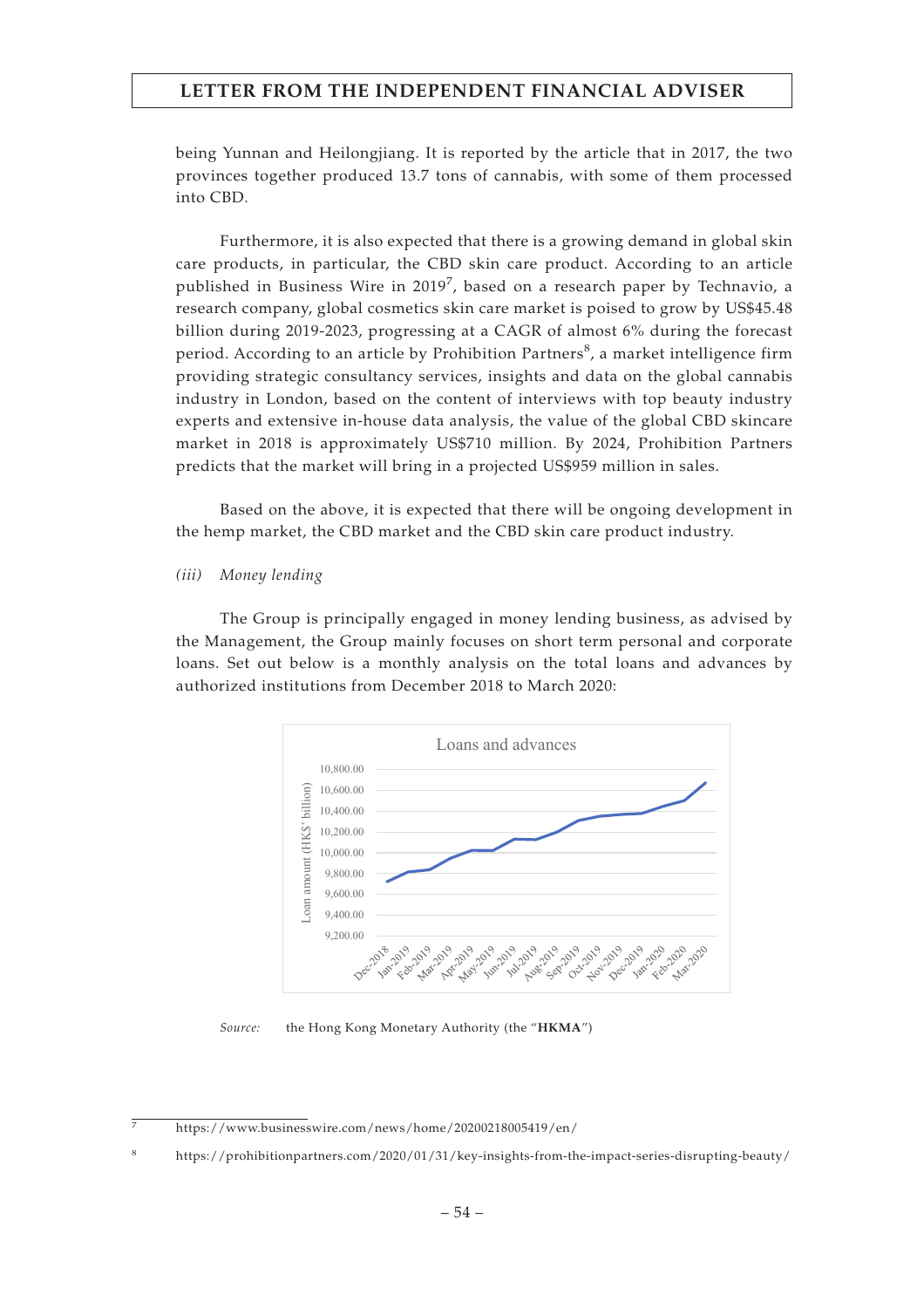On a monthly basis, as stated in the monthly statistical bulletin published by the HKMA, the total loans and advances by authorized institutions increased to approximately HK\$10,671.7 billion in March 2020 from approximately HK\$9,722.6 billion in December 2018, representing a growth of approximately 9.8%. Based on the aforesaid, it is expected that there will be a sustainable growth in the Hong Kong loans market.

Having considered (i) the potential growth in beauty cosmetics and skincare products market in China in the coming years; (ii) the growth in beauty cosmetics and skincare products market in Hong Kong over the past five years; (iii) the ongoing development in the hemp market and the CBD market; (iv) the estimated global CBD skincare market to be US\$959 million in sales in 2024; (v) the growing demand in CBD skin care product; and (vi) the a sustainable growth in the Hong Kong loans market, it is expected that the prospects of the respective industries is promising.

### **3. Reasons for and benefits of the Subscription and use of proceeds**

According to the Letter from the Board, the Company intends to apply the net proceeds arising from the Subscription in the following manner:

- expansion of existing trading business in cosmetics and personal care products of approximately HK\$100.0 million;
- expansion of CBD-based cosmetics and personal care product trading business of approximately HK\$90.0 million;
- purchase of CBD isolate inventory for trading purpose of approximately HK\$20.0 million;
- setting up of hemp cultivation and extraction facilities for vertical expansion of CBD trading business of approximately HK\$70.0 million;
- expansion of CBD-related target business of approximately HK\$40.0 million;
- expansion of existing money lending business of approximately HK\$50.0 million;
- repayment of bonds issued by the Company of approximately HK\$70.0 million; and
- working capital for the financial year ending 31 March 2021 of approximately HK\$58.0 million.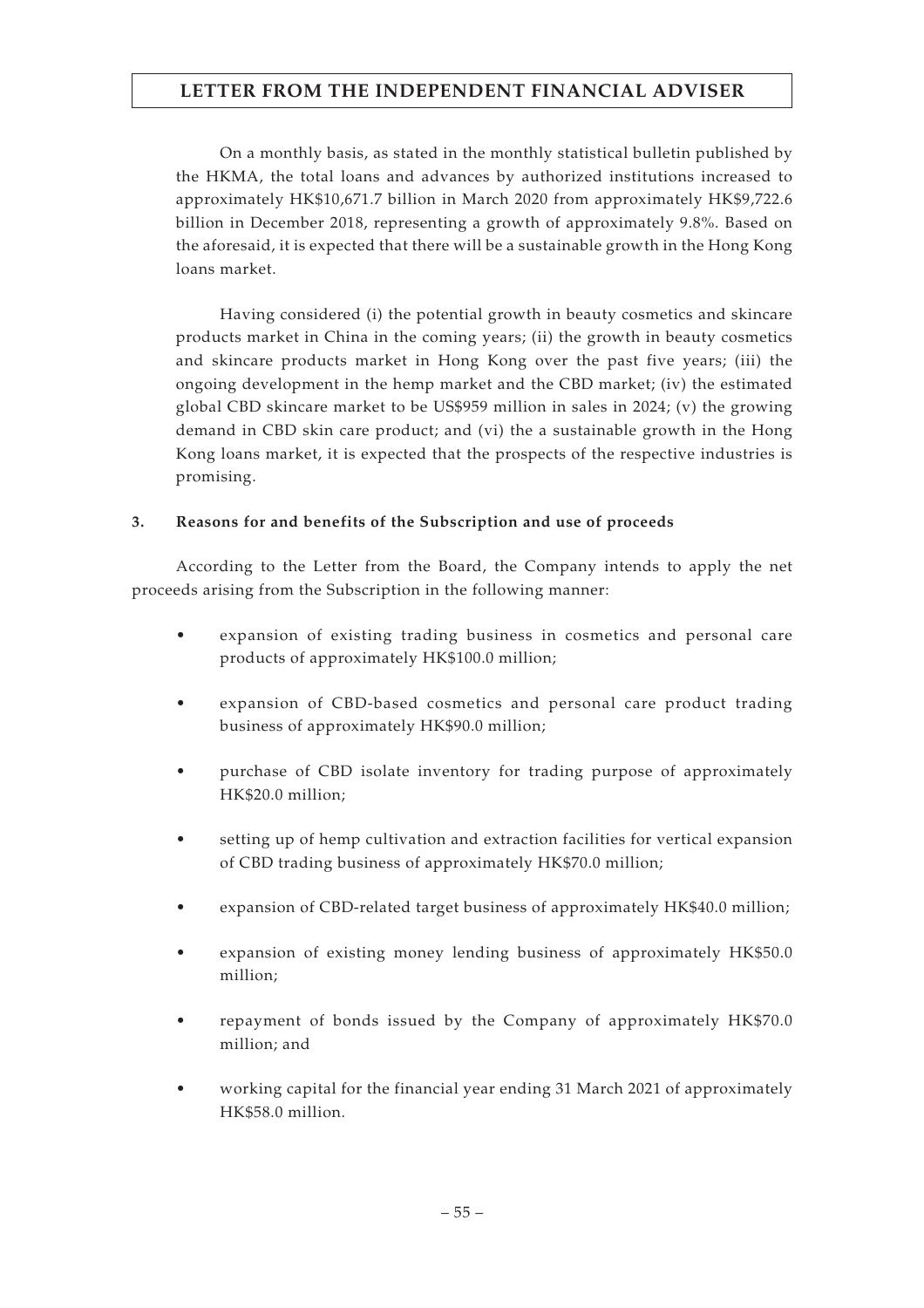As set out from Letter from the Board, the principal activity of the Company is investment holding. The Group has been exploring opportunities to diversify businesses by diversifying its product portfolio. Since as early as 2017 and 2018, the Group has already diversified the product range of its trading business from edible oil and sugar to include also cosmetics and personal care products, under which the Group procures products from cosmetics and personal care product brands and supplies them to e-commerce platforms and other traders of cosmetics and personal care products. In order to enhance the (i) earnings and profits of the Group, (ii) the sustainability and viability of the Group's business and (iii) add value in the value chain of the trading and money lending operations, the Directors intend to apply the net proceeds from the Subscription to strengthen its existing business in (i) trading operations in China, Hong Kong and internationally and (ii) money lending operations in Hong Kong through the following means:

- *(1) Strengthen the Group's market position in Hong Kong through continued expansion of the Group's cosmetics and personal care products and brand portfolio and explore new suppliers and expand the sales network in China*
	- (a) Expansion of the scale of trading of cosmetics and personal care products by expanding its product portfolio and presence on e-commerce platform

As disclosed in the 2020 Annual Report, the Group had been engaged in trading in cosmetics and personal care products since 2017. For the year ended 31 March 2020, the Group generated revenue of approximately HK\$1,072.5 million from trading business, of which approximately HK\$860.0 million was derived from China and of approximately HK\$212.5 million was derived from Hong Kong.

As disclosed in Letter from the Board, as at the Latest Practicable Date, the Group has identified several overseas brands in cosmetics and personal care products, and intends to obtain their distributorship rights for sales in China. On 3 April 2020, the Company was appointed as the authorised distributor of products from a Thai brand of natural body care, skin care and home spa products on an e-commerce platform (the "**E-commerce Platform**"), which is operated by a Singapore subsidiary of an enterprise established under the laws of the PRC which is (i) principally engaged in the business of e-commerce, retail, internet and technology services and (ii) is listed on the New York Stock Exchange and the Stock Exchange ("**Customer A**"), for a period until 2 April 2021. As advised by the Management, going forward, the Company intends to continue (i) to enhance the cosmetics and personal care products brand portfolio of the Group; and (ii) to intensify its efforts in expanding the suppliers network, in terms of nature of products, origins of import, and securing additional customers and sales network. Customer A is principally engaged in the business of e-commerce, retail, internet and technology services, and the E-Commerce Platform it operates is a high-end e-commerce platform which is a cross-border marketplace for foreign brands and merchants to mainly sell directly to Chinese consumers.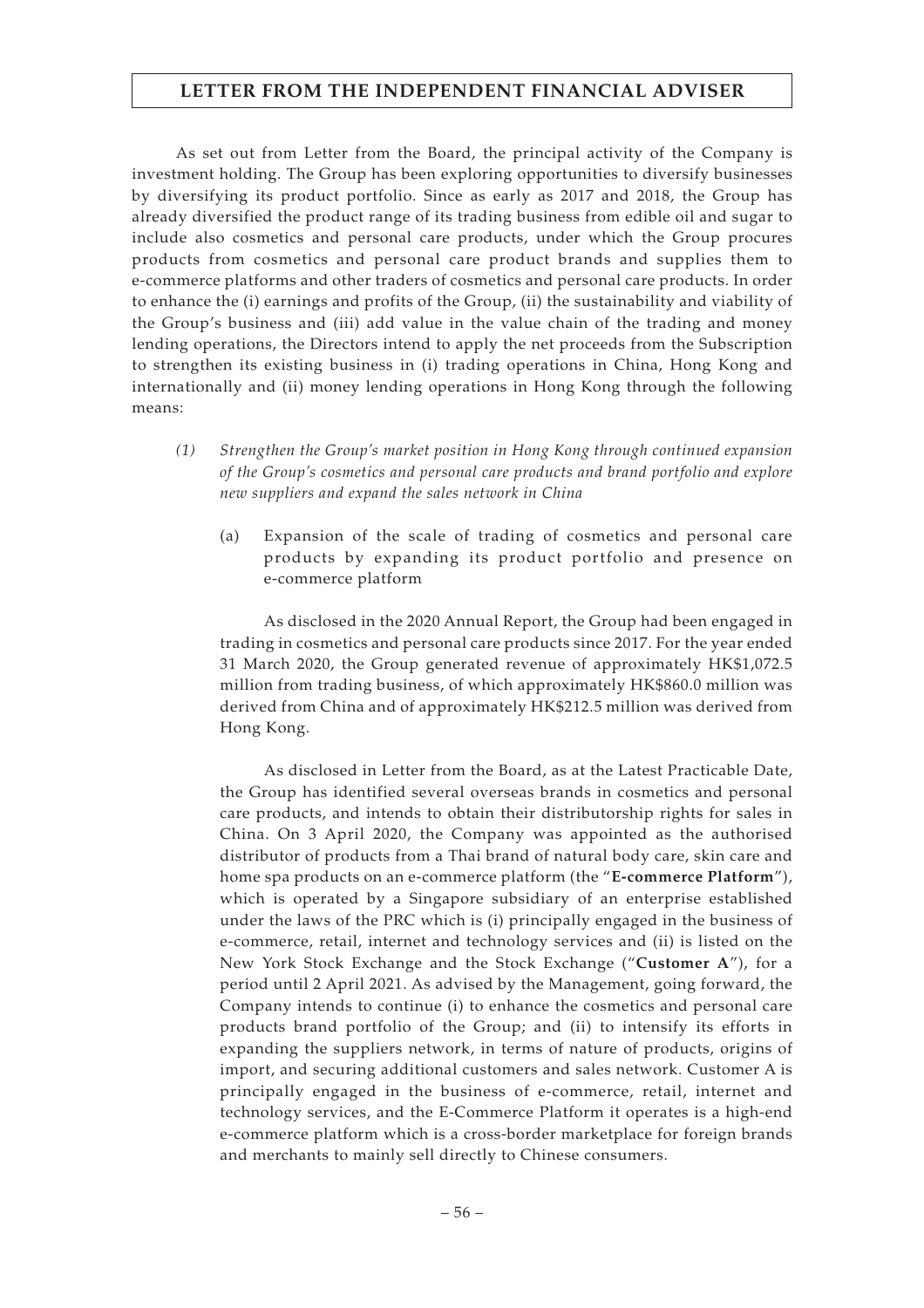The Company considers the status of being an authorised supplier as a competitive advantage due to entry barriers to be qualified on list such as requirements on a supplier's financial resources (e.g. size of operation or listing status), reputation, sourcing capabilities, quality and authenticity of products, track record and past business relationship with Customer A. To facilitate the elevation of the Group's market position in the cosmetics and personal care products industry, the Directors are of the view that it is vital for the Group to (i) satisfy the purchase orders of its existing customers on a timely basis and (ii) maintain a steady supply of cosmetics and personal care products, in particular, it would be essential to maintain an ample amount of inventory for such products in order to meet orders of larger quantities. With the expansion of the operation scale of the Group's trading business, increased orders are also expected from existing customers and therefore additional funds would also be allocated to procure goods to meet such demand.

Since 2017, the Group has been one of the authorised suppliers of Customer A, supplying cosmetics and personal care products for the E-commerce Platform. On 31 March 2020, the Company has entered into a master product purchase agreement with Customer A, under which the Company was again appointed as one of Customer A's authorised suppliers of cosmetics and personal care products for the E-commerce Platform for a term of one year, which is automatically renewed for successive terms of one year unless notice of termination is provided by either party. Being an authorised supplier enables the Group to submit for tenders listed by Customer A. Upon award of the tenders, the Group (as supplier) enters into product purchase agreements with Customer A (as purchaser) for the Group's direct supply of goods to them, which are subsequently sold on the E-commerce Platform, according to the best knowledge and information available to the Directors.

Accordingly, the Group plans to increase the sales of current cosmetics and personal care products to the E-commerce Platform, by continuing to bid for the tenders listed by Customer A from time to time and increasing its volume of goods sold to the E-commerce Platform. As advised by the Management, the Group intends to use approximately HK\$100.0 million for the expansion of the scale of trading of cosmetics and personal care products by expanding its product portfolio and presence on E-commerce Platform.

Having considered (i) the prospects of global skin care products market in China and Hong Kong as stated in the section headed "2. Industry outlook" above, in particular, the potential growth in beauty cosmetics and skincare products market in China in the coming years and the growth in beauty cosmetics and skincare products market in Hong Kong over the past five years; (ii) the track record of the Group in trading business; (iii) the potential business opportunities with Customer A; and (iv) the expansion of the scale of trading of cosmetics and personal care products by expanding its product portfolio and presence on e-commerce platform is consistent with the business strategy of the Group, we concur with the Management that such intended use of proceeds from the Subscription for the expansion of product portfolio and the Group's presence on e-commerce platform is fair and reasonable.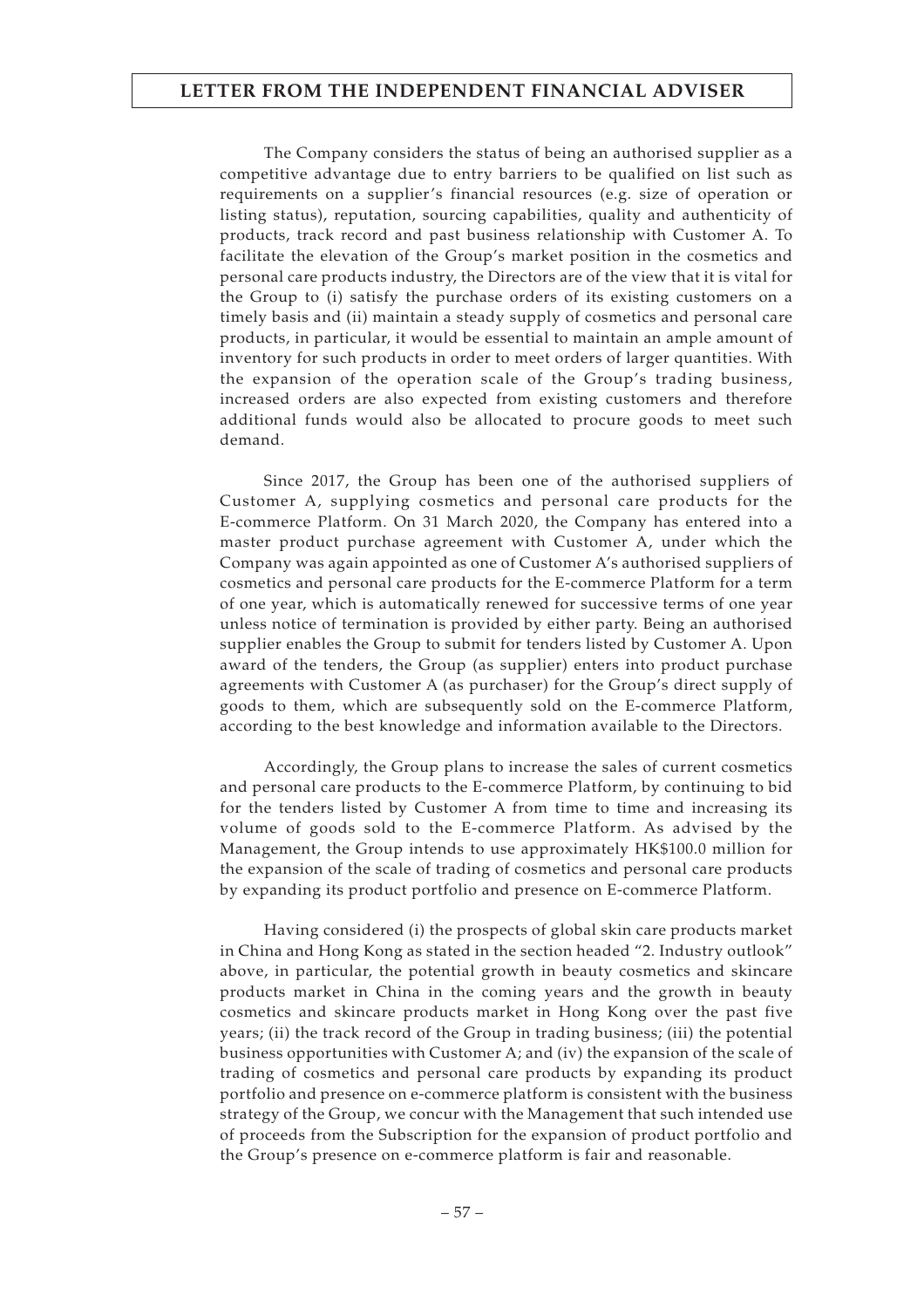(b) Diversify the product portfolio to include cosmetics and personal care products incorporated with CBD content

As disclosed from the Letter from the Board, through the business network of the Group's suppliers and customers of cosmetics and personal care products, the Group became aware of the worldwide trend of the legalization and the consumer use in commercialized scale of cannabidiol (CBD), one of the naturally occurring non-psychoactive cannabinoids found in hemp. In contrast to tetrahydrocannabinol (THC) which is the key psychoactive cannabinoids in cannabis plants, CBD exhibits no effects indicative of abuse or dependence potential and no evidence of public health-related problems according to the WHO Report in 2018. In Western developed countries such as Canada, the United States, part of Europe and the United Kingdom, CBD is used in cosmetics and skincare products such as anti-inflammatory masks.

As set out from the Letter from the Board, as a natural progression and part of the expansion plan of the Group as an authorised supplier on the E-commerce Platform, the Group intends to operate an online retail shop on the E-commerce Platform to sell cosmetics and personal care products to end consumers, which include products with and without CBD content for customers in the PRC. The Group has also implemented a policy for the sales arrangement on the E-Commerce Platform which restricts delivery of the sales orders to destinations within the PRC only. The Group has also confirmed with the E-Commerce Platform that such restriction was allowed on the E-Commerce Platform. The Group has further confirmed the legality of such arrangement with its PRC legal advisers in respect of the legality of sale of cosmetics and personal care products with CBD content on the E-commerce Platform and it was confirmed that as long as the destinations of delivery of the relevant products with CBD contents was in the PRC, such operation was legal and in compliance with the relevant laws and regulations in the PRC.

We had discussed and understand from the Management that in view of the increase of global demand in cosmetics and personal care products incorporated with CBD content, the Directors are of the view that there is potential in the PRC market for cosmetics and personal care products incorporated with CBD content and the expansion of the Group into such market will be beneficial to its business operations and financial performance in the long run.

As set out from the Letter from the Board, according to the F&S Report, the market size of CBD cosmetics and personal care product in the PRC is expected to experience a rapid growth with the CAGR of 39.3% from 2020 to 2024. The rapid growth of CBD cosmetics and personal care product market in the PRC is primarily supported by the increasing total healthcare expenditure, ageing population, coupled with a growing preference towards cosmetics and personal care products with natural, organic and herbal ingredients. Specifically, the growing proportion of high-aged population from approximately 11.5% in 2019 to 13.5% in 2024 will lead to enlarged customer bases for cosmetics and personal care products with natural ingredients and exceptional effects for relieving skin conditions. As such, the emergence of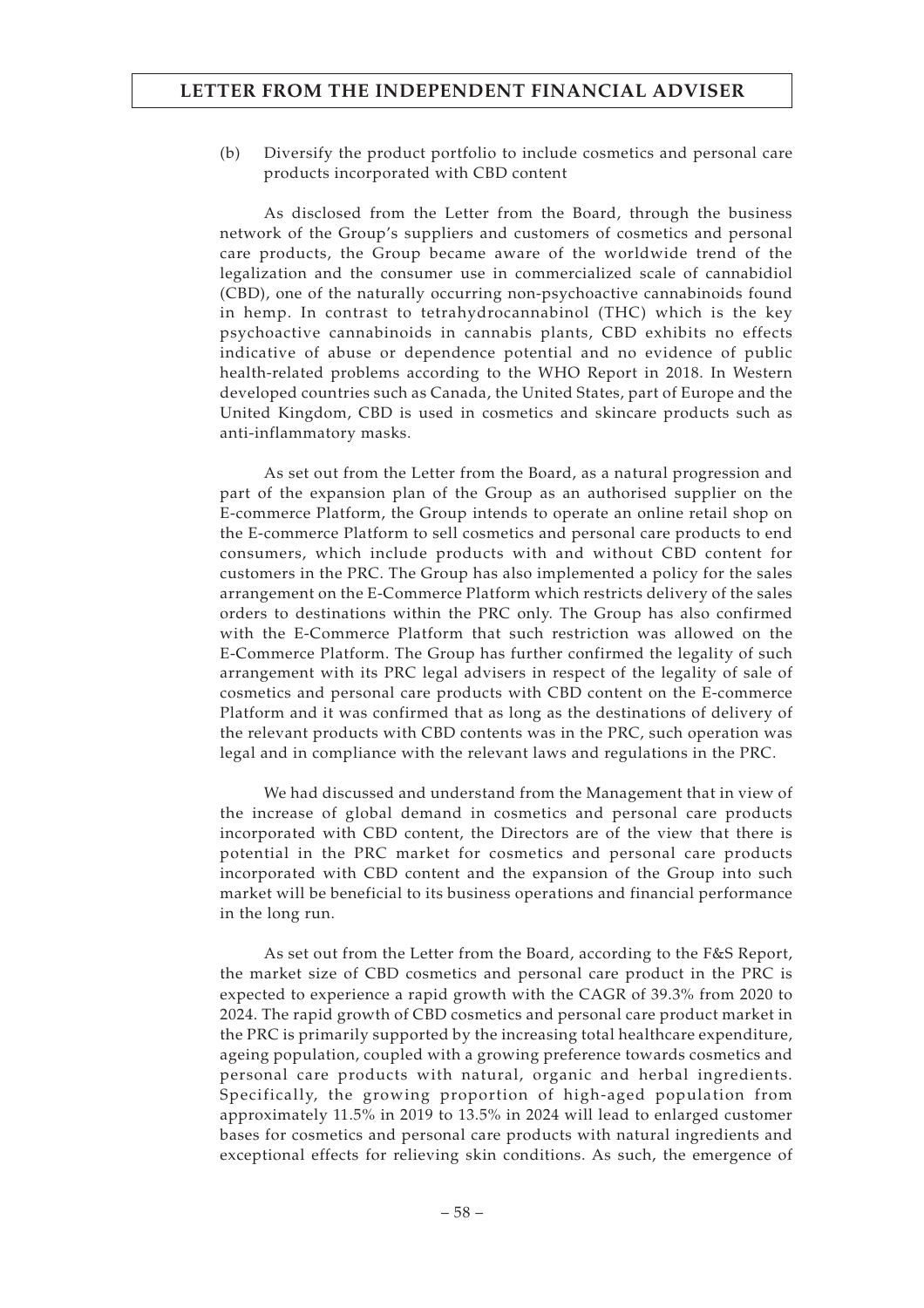imported CBD cosmetics and personal care products is expected to demonstrate a huge potential to capture the untapped demand from customers in the PRC.

Furthermore, also according to the F&S Report, (i) the overall CBD market has been undergoing rapid growth globally since 2016, from 2016 to 2019, the growth of CBD market in the PRC has recorded 19.9%; (ii) it is forecasted that the growth in the PRC CBD market would amount to 32.6% from 2020 to 2024; and (iii) the growth drivers of the CBD market has been driven by the growing awareness towards the health benefits and increasing penetration of CBD in consumer products, as well as increasing degree of acceptance by both regulatory authorities and consumers of CBD products in various countries. We have obtained and reviewed the F&S Report and discussed with F&S, among others, (i) their experience in relation to the preparation of F&S Report; (ii) the principal source of data used; and (iii) bases, assumptions used in the F&S Report and F&S has confirmed its independence.

We noted (i) in the section headed "2. Industry outlook" above that (a) research had suggested that CBD may have anti-inflammatory effects on oil-secreting glands in the skin; (b) the prospects of global skin care products market and the projected global CBD skincare market by 2024 is US\$959 million in sales; and (c) market size of the beauty and personal care market in the PRC is estimated to increase from RMB410.5 billion in 2018 to RMB621.4 billion in 2023; and (ii) from the F&S Report that the forecasted growth rate in the PRC would amount to 32.6% from 2020 to 2024, we concur with the Directors CBD has medical value and that there will be ongoing development for beauty and personal care market in the PRC and global CBD skincare market.

In this regard, the Company intends allocate approximately HK\$90.0 million from the net proceeds of the issue of the Subscription to expand into the CBD-based cosmetics and personal care product trading business in the PRC.

As advised by the Management, as at the Latest Practicable Date, the Group had (i) conducted a feasibility study for operation of an online shop on the E-commerce Platform for sales of cosmetics and personal care products incorporated with CBD content (the "**Feasibility Study**") and obtained PRC legal opinions for the carrying out of such business; (ii) commenced discussions with the E-commerce Platform in relation to the establishment of the online retail shop on the E-commerce Platform and understood that the Group has qualified as such given the prior working relationship with Customer A as an authorised supplier; (iii) engaged a PRC service provider which is specialised in the operation and management of online shops on e-commerce platforms, which includes carrying out promotional campaigns such as hiring key opinion leaders ("**KOLs**") to promote European branded cosmetics and personal care products incorporated with CBD content, to operate its online retail shop on the E-commerce Platform; and (iv) commenced negotiations with potential suppliers of European branded cosmetics and personal care products incorporated with CBD content.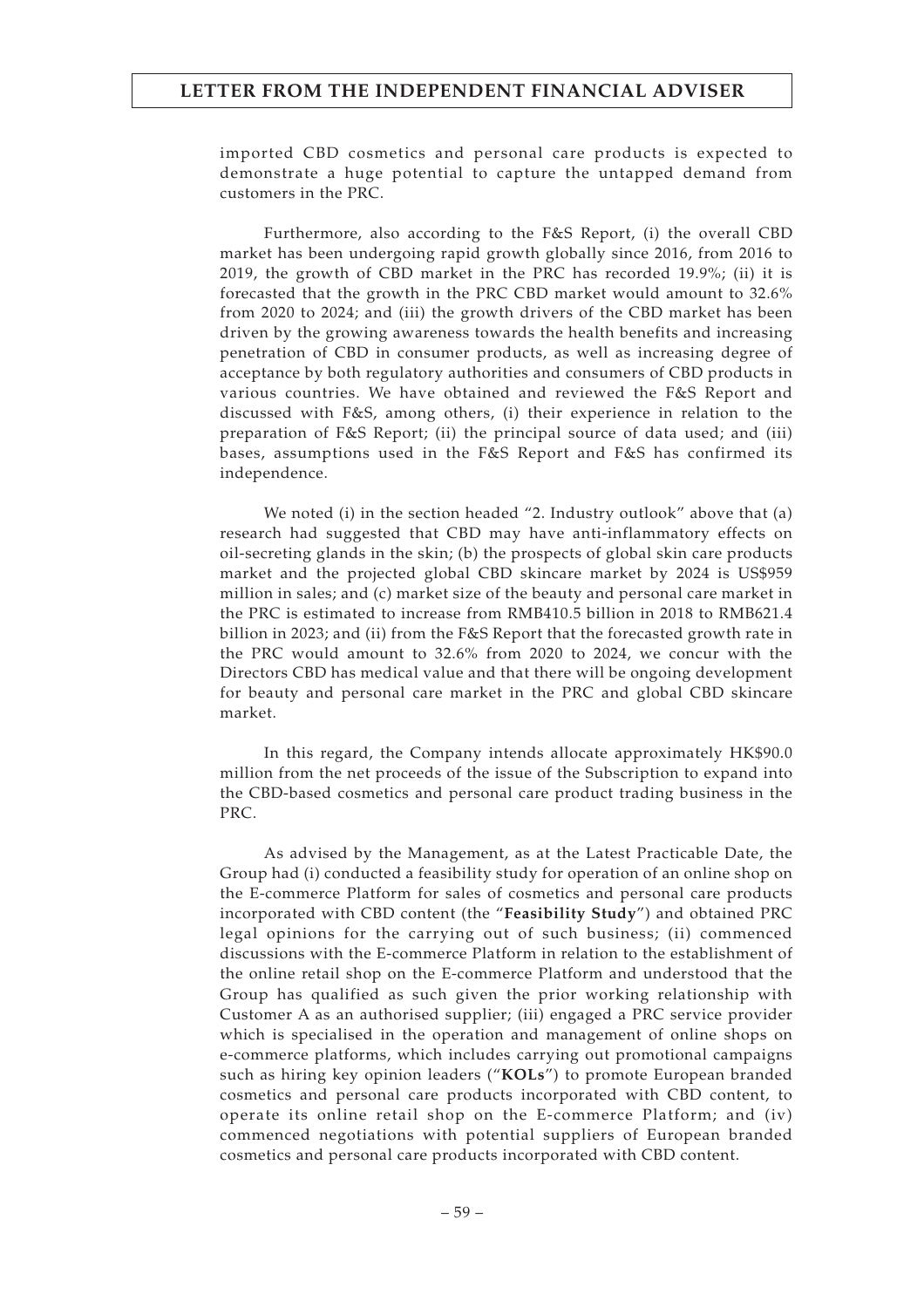We had reviewed the Feasibility Study and PRC legal opinions. Based on the articles and reports set out in the section headed "2. Industry outlook" above, the Feasibility Study and PRC legal opinions, we noted that (i) the potential market for sales of cosmetics and personal care products, both incorporated with or without CBD content, globally, including the PRC, is promising, in particular, (a) the prospects of global skin care products market and the projected global CBD skincare market by 2024 is US\$959 million in sales and (b) market size of the beauty and personal care market in the PRC is estimated to increase from RMB410.5 billion in 2018 to RMB621.4 billion in 2023 as stated in the section headed "2. Industry outlook" above; and (ii) in respect of the legality of sale of cosmetics and personal care products with CBD content on the E-commerce Platform, according to the PRC Legal Advisers, as long as the destinations of delivery of the relevant products with CBD content was in the PRC, such operation was legal and in compliance with the relevant laws and regulations in the PRC.

Taking into consideration of (i) the prospects of global skin care products market and the projected global CBD skincare market by 2024 is US\$959 million in sales as stated in the section headed "2. Industry outlook" above; (ii) the Feasibility Study; and (iii) the PRC legal opinions, we concur with the Management that such intended use of proceeds for the expansion of CBD-based cosmetics and personal care product trading business from the Subscription is fair and reasonable.

*(2) Continue to engage in the international trading of the raw material of CBD and vertical expansion into hemp cultivation and extraction*

As advised by the Management, since 2019, the Group has expanded its trading products portfolio by including raw material of CBD and intends to engage in vertical expansion into hemp cultivation and extraction to naturally progress along the supply chain to enjoy the economics of scale of hemp cultivation and extraction.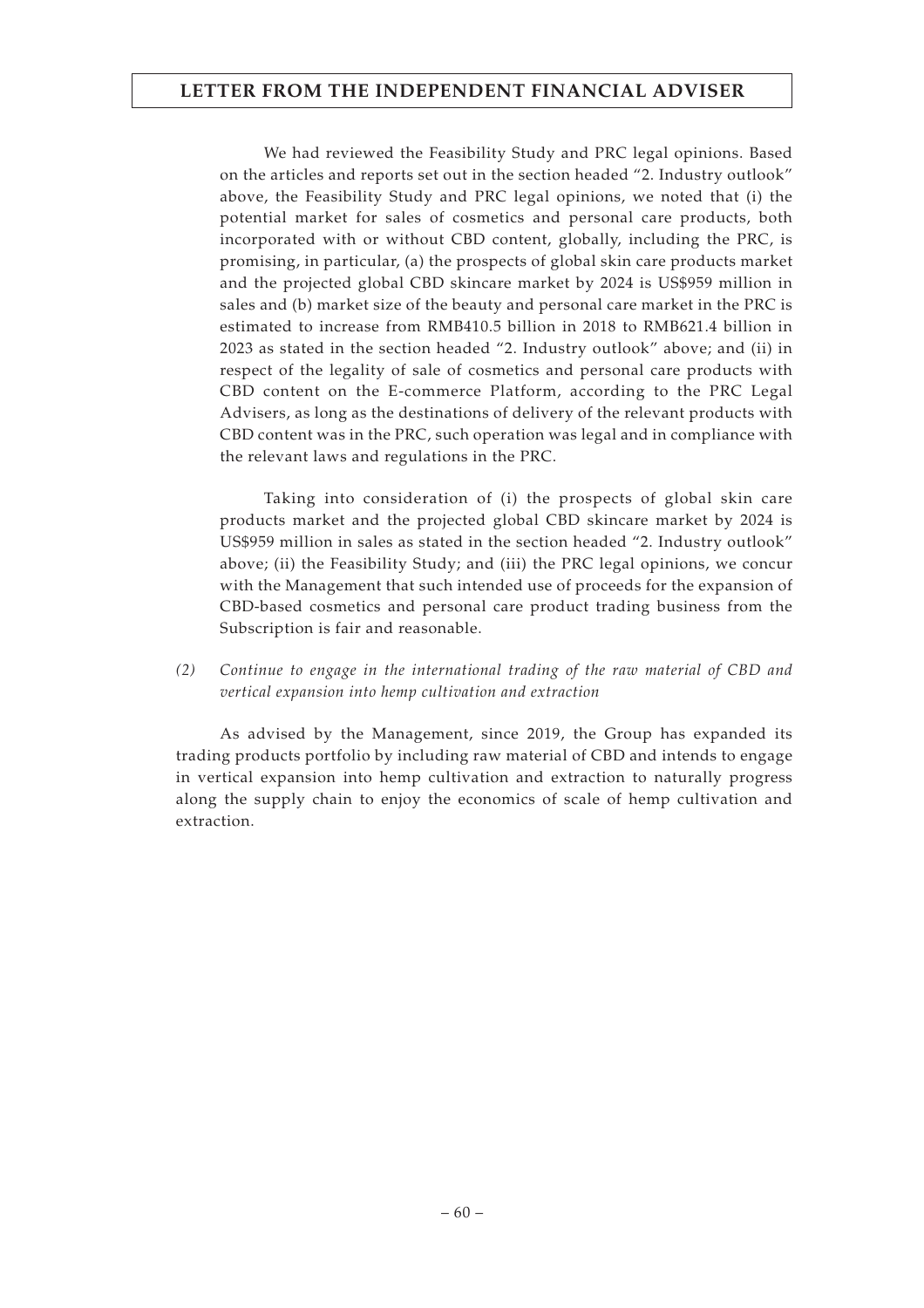In 2019, the Group has engaged the Specialist Consultancy which is specialized in hemp cultivation and extraction and the distribution channels in the North America. Moreover, we had discussed and understand from the Management the legality of CBD trading business currently carried out by the Group, details of which were set out in the Letter from the Board. In May 2019, the Group has commenced its international trading business of polyphenol resin, a type of CBD isolate. As set out from the Letter from the Board, as at the Latest Practicable Date, the Group conducts trading of CBD isolate for healthcare products which are sourced in the PRC for wholesale in the PRC and export to the United States and Japan. The Company will expand its customer base to distributors and retailers of CBD products brand and CBD product white labelling companies in China and United States in the next two financial years. As part of the Group's business strategies, the Group has also intensified its effort in expanding the suppliers network, in terms of nature of products, origins of import, securing additional customers and sales network. As at the Latest Practicable Date, the Group has (i) entered into a legally binding contract for the sales of CBD isolate to a customer headquartered in California of the United States, under which the Company agreed to sell CBD isolate amounting to USD240,000 (approximately HK\$1.9 million) to the customer between May and October 2020; and (ii) entered into a letter of intent with another customer in relation to the sales of CBD isolate amounting to USD52,000 (approximately HK\$0.4 million) between May and August 2020.

As disclosed in the announcement of the Company dated 10 May 2019, the Group has secured reliable supplier of plant extracts which match the quality and specification required by its customer's by leveraging on Yunnan Baiyao Group's strong bargaining power and logistics and testing capability. As disclosed from the Letter from the Board, the Group has generated revenue of approximately HK\$1.2 million with minimal profit from its CBD trading business for the year ended 31 March 2020.

As advised by the Management, based on the Group's understanding, the demand of CBD is strong in developed countries and in particular, the United States, calling for demand to import from other countries. Due to high cultivation and production cost in these developed countries, there exists a business opportunity to set up cultivated land and extraction facilities in developing countries where cultivation of hemp is legalised while farming and production costs are relatively low. According to (i) an article from The Motley Fool $^9$ , it is estimated that (a) the five countries with the highest cannabis spending by 2024 would be the United States, Canada, Germany, Mexico and the United Kingdom; and (b) the estimated total spending by these five countries will be approximately US\$38.2 billion; and (ii) a report titled "Economic Viability of Industrial Hemp in the United States: A Review of State Pilot Programs" issued by the United States Department of Agriculture<sup>10</sup>, (a) Canada, Europe, and China are major foreign hemp-producing regions; (b) along with the United States, Canadian and the European Union hemp industries face competition from low-cost suppliers in Eastern Europe and China; and (c) it is likely China is the world's largest industrial hemp producer as of 2019. Based on the above-mentioned article and report, we noted that (i) the demand of CBD is strong in developed countries; and (ii) that China is one of the major foreign hemp-producing regions, being one of the largest industrial hemp producers as of 2019.

<sup>9</sup> https://www.fool.com/investing/2019/09/08/5-countries-with-the-highest-cannabis-spending-by.aspx

<sup>10</sup> https://www.ers.usda.gov/webdocs/publications/95930/eib-217.pdf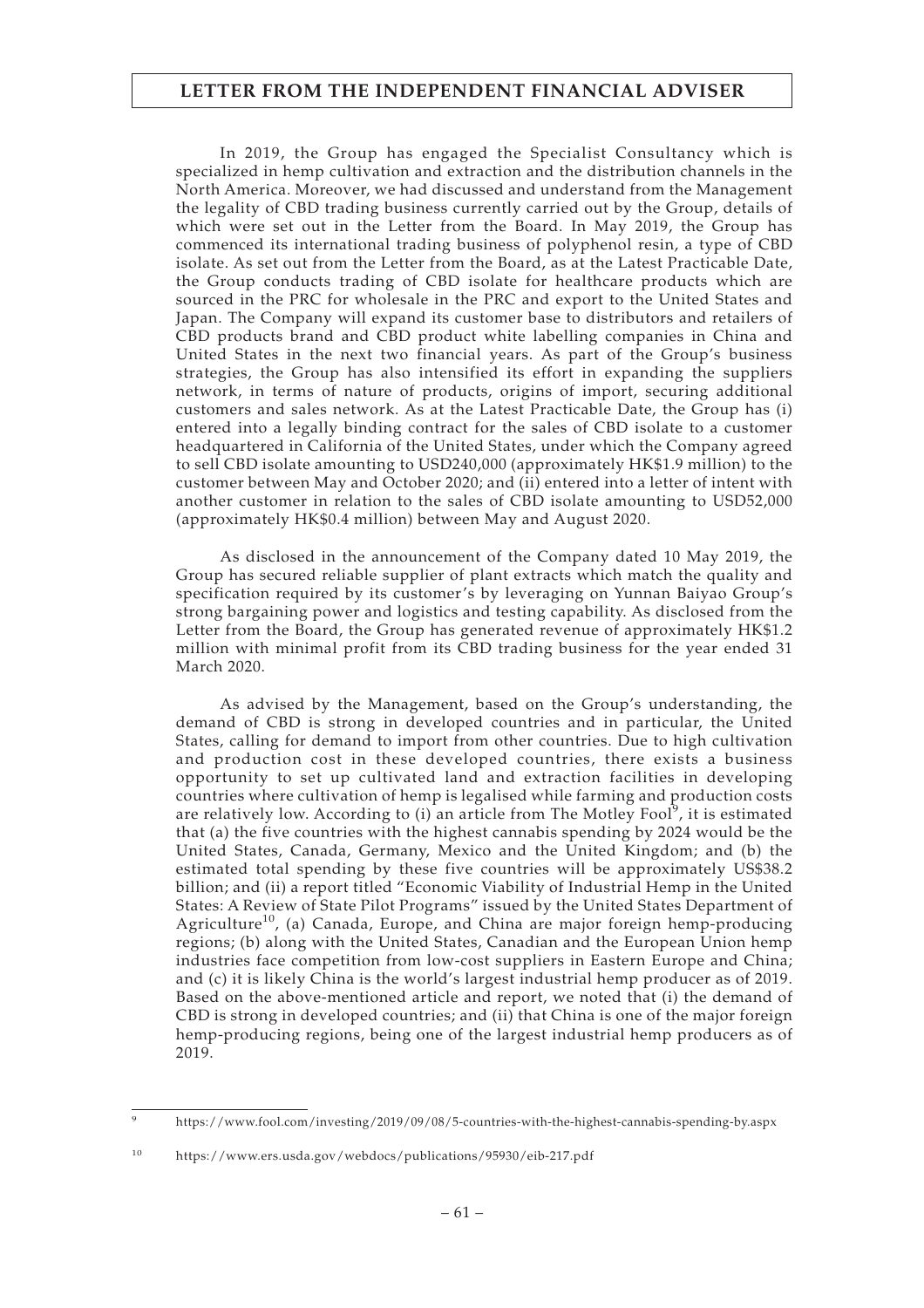As set out from the Letter from the Board, the Group intends to enter into the hemp cultivation and extraction industry in Yunnan as Yunnan is the only province in China which published detailed implementation rules on the bright-line requirements and procedures for hemp license applications. Under the provincial licensing regulations in China, entities or individuals proposing to be engaged in hemp plantation and processing should obtain hemp plantation permits and hemp processing permits.

As advised by the Management, the Directors are of the view that (i) in the long run the demand for CBD isolate would rise; (ii) it is also consistent with the industry practice and as a natural step of the expansion process for companies engaging in CBD trading business to further expand to its upstream supplier in order to enjoy economies of scale; and (iii) a vertical upstream expansion will benefit its trading business by (a) securing stable inventory supply and (b) enhancing profitability by such value-added process (i.e. cultivation and extraction) in the value chain. Moreover, we noted from the business expansion plan of the Group that the Group intends to enter into the hemp cultivation and extraction industry in Yunnan as Yunnan is the only province in China which published detailed implementation rules on the bright-line requirements and procedures for hemp license applications. Moreover, as advised by the Company's PRC Legal Advisers, given (i) the favourable government policy in the Yunnan Province which intends to attract foreign investment; and (ii) the relevant subsidiary of the Group having fulfilled the registered capital, place of registration and business scope requirements of the relevant government authorities in the Yunnan Province, according to the PRC Legal Advisers, there is currently no legal obstacle for the Group to obtain the required permits.

Accordingly, the Company plans to apply (i) approximately HK\$20.0 million to secure the supply of CBD isolate in order to fulfil its existing and anticipated purchase orders from its current and future customers; and (ii) approximately HK\$70.0 million for setting up of hemp cultivation and extraction facilities for vertical expansion of CBD trading business.

Taking into consideration (i) the prospects of CBD market as stated in the section headed "2. Industry outlook" above; (ii) the legality of CBD trading business currently carried out by the Group; (iii) the fact that a significant amount of the proceeds are related to the setting up of the necessary facilities for obtaining the necessary permits as discussed above; (iv) the business plan of the Group; (v) the PRC legal opinions; and (vi) the intended use of proceeds in strengthening the Group's existing business related to trading of CBD isolate, we concur with the Management that such intended use of proceeds for the expansion of CBD-based cosmetics and personal care product trading business from the Subscription is fair and reasonable.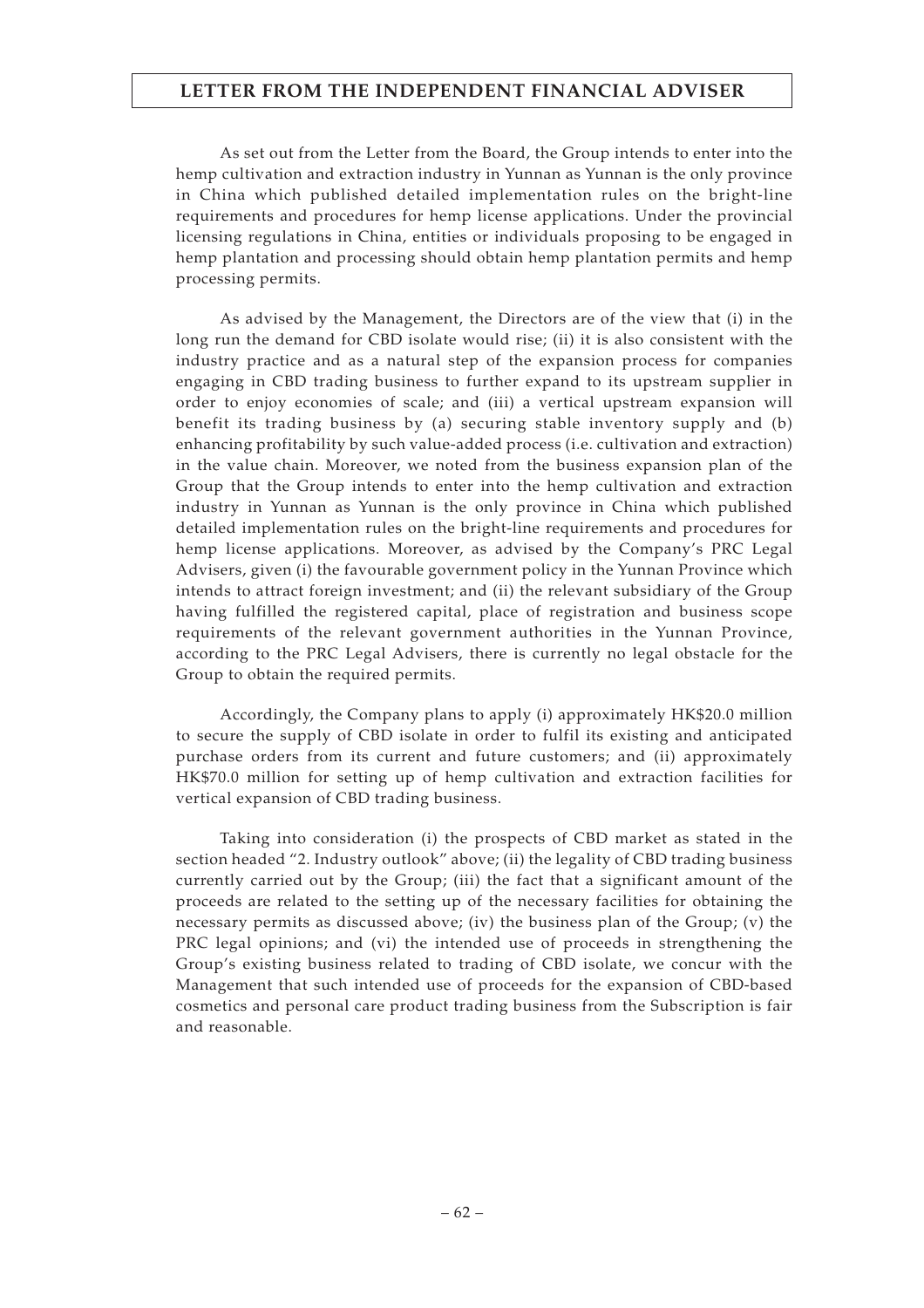#### *(3) Pursue growth through expansion*

As advised by the Management, the Group intends to increase its presence in its existing markets through selected expansion opportunities with identified market players in the industry. The Group has been exploring potential expansion targets in the PRC whose businesses, service growth potential and brand recognition are complementary to the Group, thereby enhancing its operational efficiency and/or expanding the portfolio of its services.

Furthermore, we noted from the Management that the Group will focus on targets engaging in trading and distribution of cosmetics and personal care products with CBD content. In selecting these expansion targets, the Directors mainly assess (i) the quality and competitiveness of their products and/or services; (ii) whether the target companies have a well-established distribution channel; (iii) the business strategies of the target companies, such as target customers, target market and business development plan; (iv) the consideration for the expansion; (v) the background and track record of the target companies and/or their management and expertise; (vi) whether the business of the target companies are complementary with those of the Group, having regard to the image and working style of the Group; and (vii) the possible business synergies to the Group and the anticipated profitability of the target.

In this regard, the Group intends to utilise HK\$40.0 million from the net proceeds of the issue of the Subscription for such expansion. Having consider (i) the prospects of CBD market as stated in the section headed "2. Industry outlook" above; (ii) such expansion is a continuous of the Group's existing business; and (iii) the selection criteria of the Company as list above, we concur with the Management that such intended use of proceeds for the expansion of CBD-based cosmetics and personal care product trading business from the Subscription is fair and reasonable.

*(4) Expand the Group's money lending business operations by strengthening its loan portfolio and broadening its customer base and coverage*

As set out from the Letter from the Board, the Group has been carrying on money lending business with a strategic focus on short-term personal and corporate loans. As advised by the Management, it is the Group's strategy to continuously explore market opportunities in Hong Kong, and the Group intends to further expand its money lending business by increasing the size of their loan portfolio and its market share. In view of the above, the Management believes that with the proceeds from Subscription, the Group would be in a better position to further expand its loan portfolio and broaden its customer base in addition to the current social and business networks of the management staff and the money lending association. Going forward, the Company intends to utilise approximately HK\$50.0 million out of the net proceeds from the issue of the Subscription to its existing money lending business. We had discussed and understand from the Management that a majority of such proceed would be reserve to new customer as lending reserve; while the remaining would be allocated to strengthen the market position by improving their brand awareness and the Group's presence within the industry by (i) advertisement and (ii) expanding marketing team.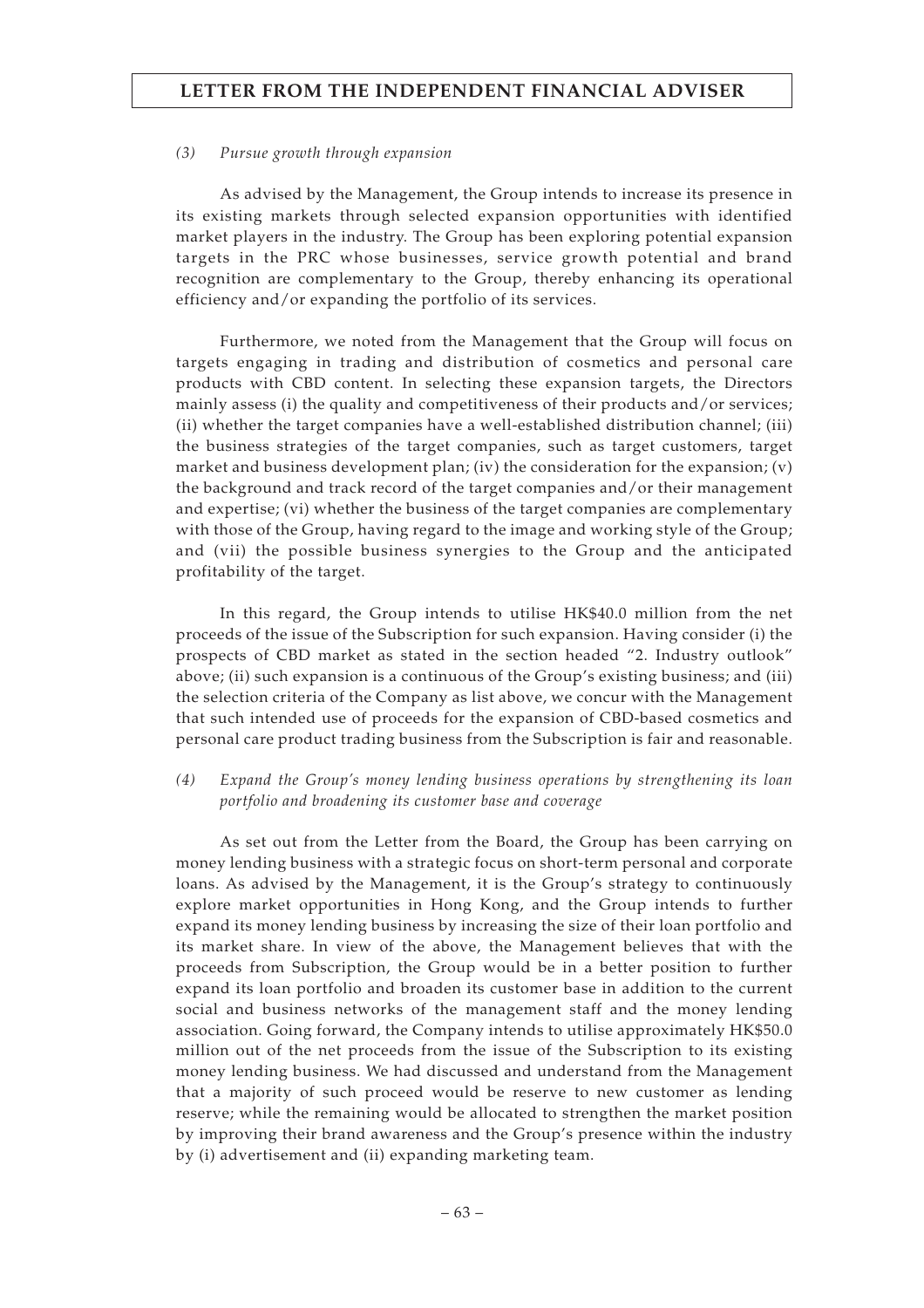Taking into consideration (i) the majority of the intended use of proceeds for the Company's existing money lending business would be reserved as a lending reserve for new customer; and (ii) the expansion of money lending business are in line with the business development strategy of the Group, we concur with the Management that the intended use of proceeds for money lending business is fair and reasonable.

#### *(5) Repayment of bonds issued by the Company and general working capital*

In 2014, the Company has issued the corporate bonds with aggregate principal amount of HK\$70 million to seven bondholders. As disclosed in the 2020 Annual Report, as at 31 March 2020, the Company has (i) unsecured bonds with outstanding principal amount of approximately of HK\$70.0 million; and (ii) bank balances and cash of approximately HK\$7.0 million. Accordingly, the Company is unable to repay the outstanding bonds without further external financing.

As advised by the Management, the Company considers that external refinancing is difficult due to tighten loan policies and poor market conditions. As such, the Company intends to apply the net proceeds from the issue of the Subscription amounting to approximately HK\$70.0 million for repayment of corporate bonds which will be due between January and July 2021. Furthermore, the Company intends to allocated approximately HK\$58.0 million for general working capital. We noted from the 2019 Annual Report the Group's net cash flow used in the operating activities was approximately HK\$257.5 million for the year ended 31 March 2019. As at 31 March 2020, the Company recorded a bank balances and cash of approximately HK\$7.0 million, which is relatively thin when compared to the scale of its operation and expenses.

Having considered that (i) the fact that the Company is unable to repay its outstanding bonds without further external financing; and (ii) the relatively thin cash level of the Company when compared to the scale of its operation and expenses, we concur with the Management that the intended use of proceeds for repayment of bonds issued by the Company and general working capital is fair and reasonable.

Other financing alternatives considered by the Company

As set out in the Letter from the Board, the Directors have considered other fund raising methods under the prevailing market conditions, and considered that the Subscription provided the maximum certainty on the outcome of the fund-raising and signified the support and confidence of the Company's substantial shareholder on the Group's future prospect. In respect of equity financing, the Company considered a wide range of potentially available options such as placing of new shares, subscription of new shares, rights issue and open offer. Compared with rights issue or open offer which requires prospectus preparation and registration and thereby needs extra time (of normally three months) to complete, the Subscription can be implemented under a shorter timetable. In addition, the Subscription involves lower costs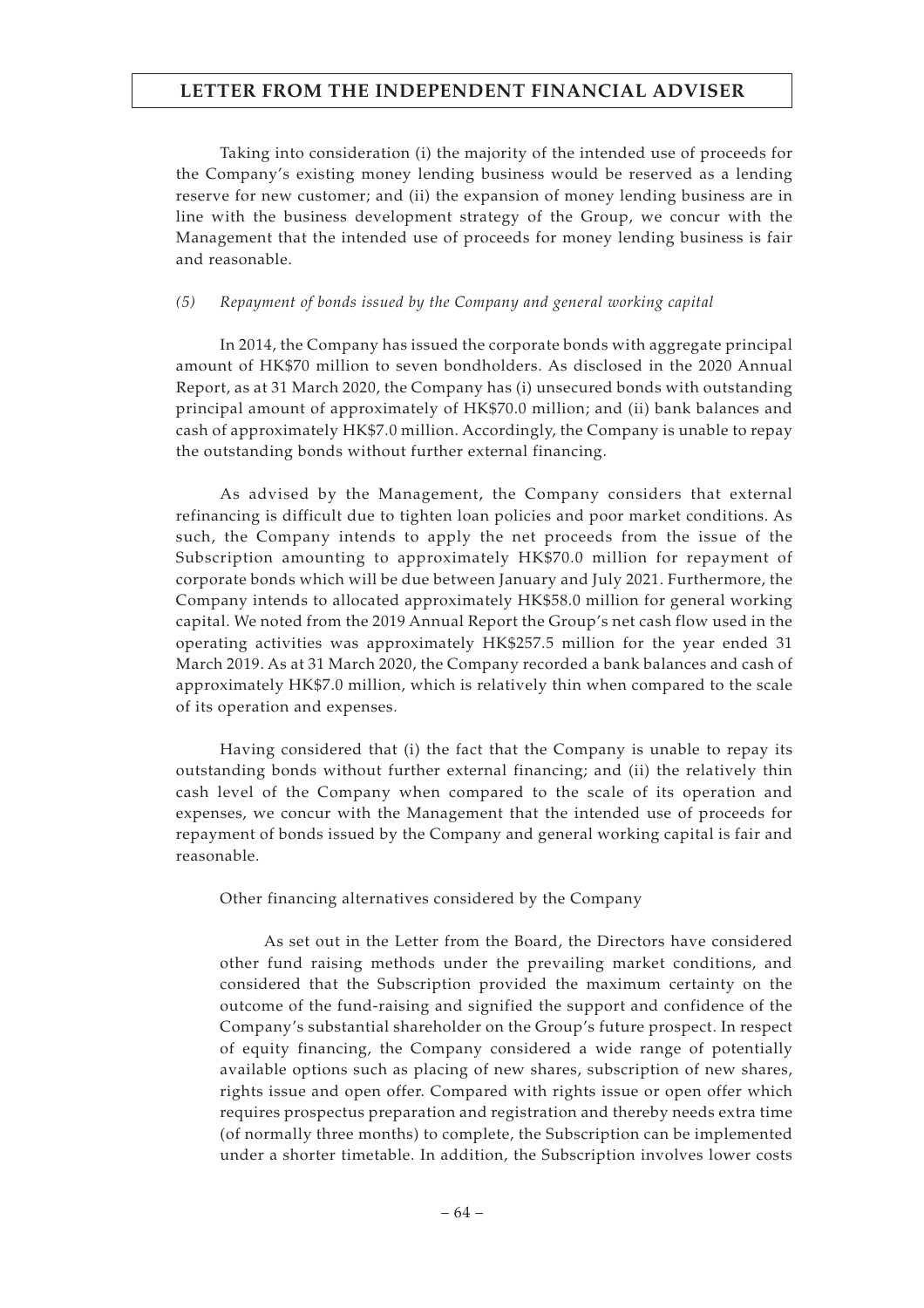due to the saving of the underwriting fee quoted by the financial institutions approached by the Company in the range of 2.5% to 3.5%. In fact, due to the poor market sentiment in Hong Kong for the time being, none of the financial institutions approached by the Company was willing to underwrite an open offer or rights issue of the size desired by the Company.

Compared with placing of shares or convertible bonds through placing agents, the Subscription involves lower costs due to the saving of the placing commission quoted by the financial institutions approached by the Company in the range of 2.5% to 3.5%. In addition, placing are normally conducted on best-effort basis which gives little certainty as to the outcome in the light of the poor market sentiment in Hong Kong. For best-effort placing of shares or convertible bonds, the financial institutions approached by the Company noted that both the liquidity of the Company's shares and the market sentiment of Hong Kong investors are poor, such that at least 20% discount in the issue price (in the case of share issuance) or conversion price (in the case of issuance of convertible bonds) as compared to the then-current share price level would be needed to provide incentive to subscribers. In comparison, the conversion price of the Convertible Bonds under the Subscription is close to the market price level at the time of the signing of the Subscription Agreement. In addition, financial institutions approached by the Company requested interest rates of at least 8% per annum if the Company were to place convertible bonds through them, which was much higher than the interest rate of 3% per annum under the Convertible Bonds.

We have discussed with the Directors and understand that they have considered other fund-raising alternatives before resolving to the Subscription, such as debt financing and equity financing. However, as the funding requirement intended to be raised by the Group is significant, and that the Group would not be able to provide any real property collateral for the loan, all the banks approached by the Group had turned down our loan application enquiries. The Group also explored the possibility of the placing of corporate bonds through financial institutions, but the interest rates of at least 8% per annum offered by the financial institutions approached by the Company is higher than the interest rate of 3% per annum under the Convertible Bonds.

In respect of equity financing, we understand the Directors had also considered a wide range of potentially available options such as placing of new shares, subscription of new shares, rights issue and open offer. Compared with rights issue and open offer which requires prospectus preparation and registration, the Subscription can be implemented under a shorter timetable. Compared with placing of shares or convertible bonds through placing agents, the Subscription involves lower costs due to the saving of the placing commission. In addition, placing are normally conducted on best-effort basis which gives little certainty as to the outcome in the light of the poor market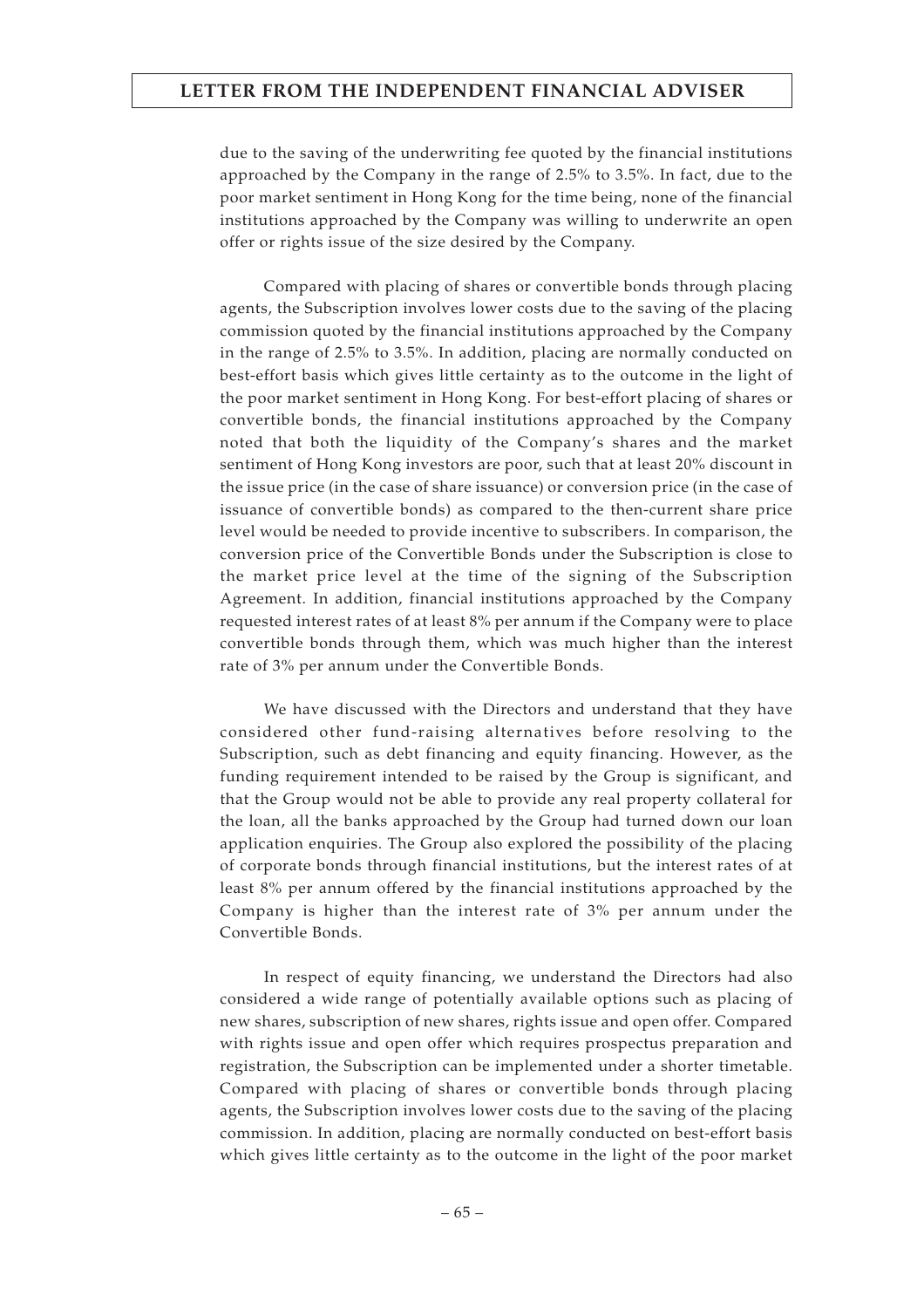sentiment in Hong Kong. Compared with a direct share subscription which involves the immediate issuance of a substantial amount of new Shares, the Directors preferred the issuance of the Convertible Bonds as it would not cause any immediate dilution to the existing shareholders.

Having considered the above, we are of the view and concur with the Directors that the Subscription is the more appropriate means of raising the amount of capital required in a timely manner for the Company since (i) the Group was unable to procure debt financing from banks and financial institutions; (ii) the Group was unable to find suitable underwriters for any potential rights issues or open offer; (iii) the Subscription provided the maximum certainty on the outcome of the fund-raising; and (iv) the Subscription would not have any immediate dilution impact to the Group's existing shareholding structure.

### **4. Principal terms of the Subscription**

On 14 October 2019 (after trading hours), 31 December 2019 (after trading hours), 28 February 2020 (after trading hours), 30 April 2020 (after trading hours), 31 July 2020 (after trading hours) and 10 September 2020 (after trading hours), the Company entered into the Subscription Agreement and the Supplemental Subscription Agreements by the Yunnan Baiyao Group, pursuant to which the Yunnan Baiyao Group has conditionally agreed to subscribe for the Convertible Bonds in the principal amount of HK\$500,000,000 and the Company has conditionally agreed to issue the Convertible Bonds, subject to and on the terms of the Subscription Agreement (as amended and supplemented by the Supplemental Subscription Agreements). The initial Conversion Price is HK\$0.258 per Conversion Share, and the Convertible Bonds will carry an interest of 3% per annum and will mature on the second anniversary of the date of issue. For further details of the principal terms of the Subscription and Convertible Bonds, please refer to the section headed "The Subscription" and "Principal terms of the Convertible Bonds" in the Letter from the Board.

### **5. Evaluation of the Conversion Price**

### *(a) Review on Share price performance*

We note that the Conversion Price of HK\$0.258 per Conversion Share:

- (i) represents a discount of approximately 0.77% to the closing price of HK\$0.260 per Share as quoted on the Stock Exchange on the 14 October 2019, being the date of the Subscription Agreement;
- (ii) is equivalent to the average closing price of approximately HK\$0.258 as quoted on the Stock Exchange for the last five consecutive trading days up immediately prior to the date of the signing of the Subscription Agreement;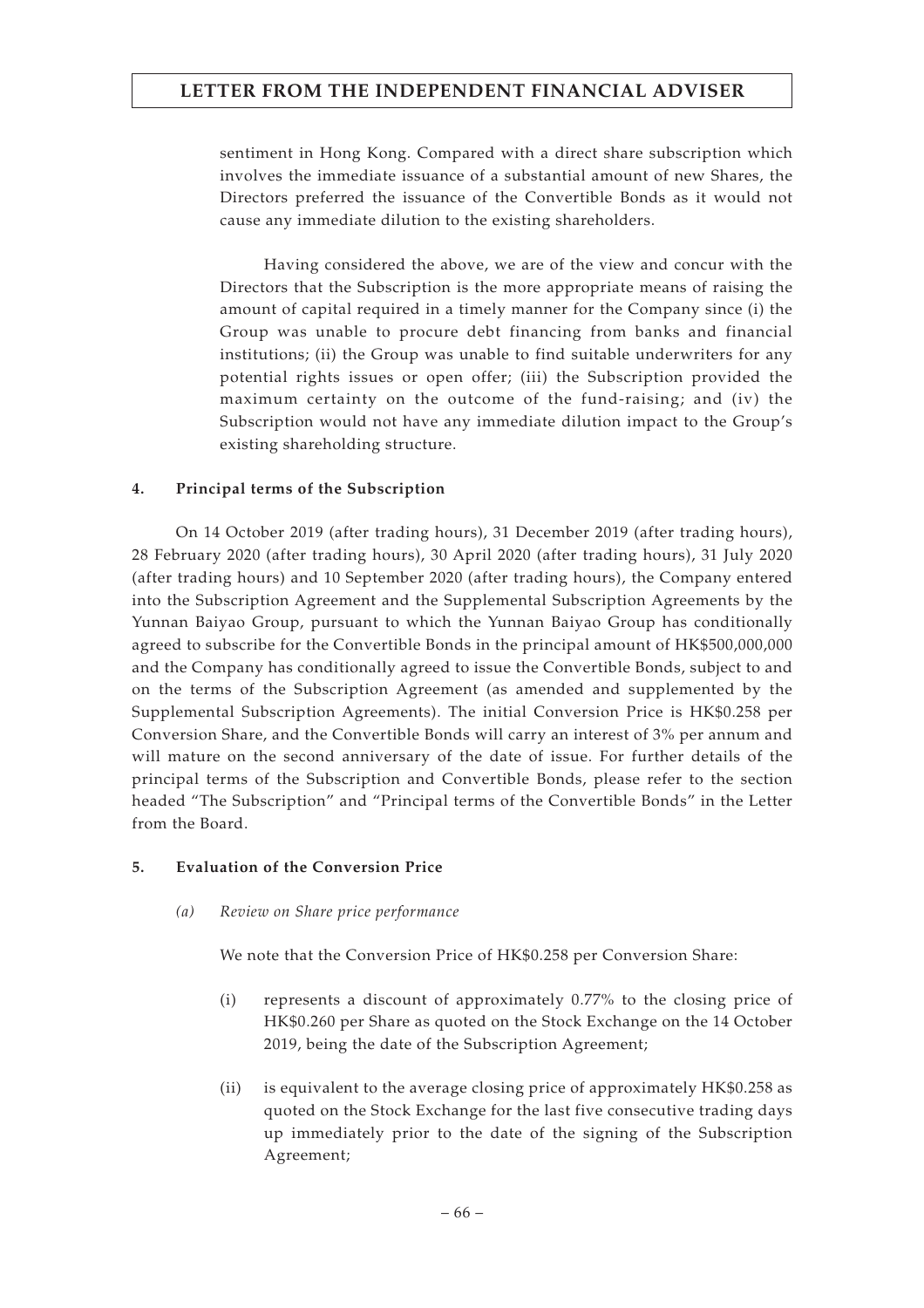- (iii) represents a discount of approximately 1.1% to the average closing price of approximately HK\$0.261 per Share as quoted on the Stock Exchange for the last ten consecutive trading days up to and including 14 October 2019;
- (iv) represents a premium of approximately 1.2% to the average closing price of approximately HK\$0.255 per Share as quoted on the Stock Exchange for the last thirty consecutive trading days up to and including the 14 October 2019;
- (v) represents a premium of approximately 1.2% to the closing price of HK\$0.255 per Share as quoted on the Stock Exchange on the Latest Practicable Date; and
- (vi) represents a premium of approximately 108.1% over the net asset value attributable to owners of the Company as at 31 March 2020 of approximately HK\$0.124 per Share.

With a view to assess whether the Conversion Price is fair and reasonable, we have reviewed the daily closing price of the Shares as quoted on the Stock Exchange for the twelve-month period from 14 October 2018 to 14 October 2019 (the "**Review Period**"), which is determined with reference to the date of the entering into the Subscription Agreement by the Group (i.e. 14 October 2019). Set out below is the share price of the Group from 14 October 2018 to the Latest Practicable Date:



*Source:* the Stock Exchange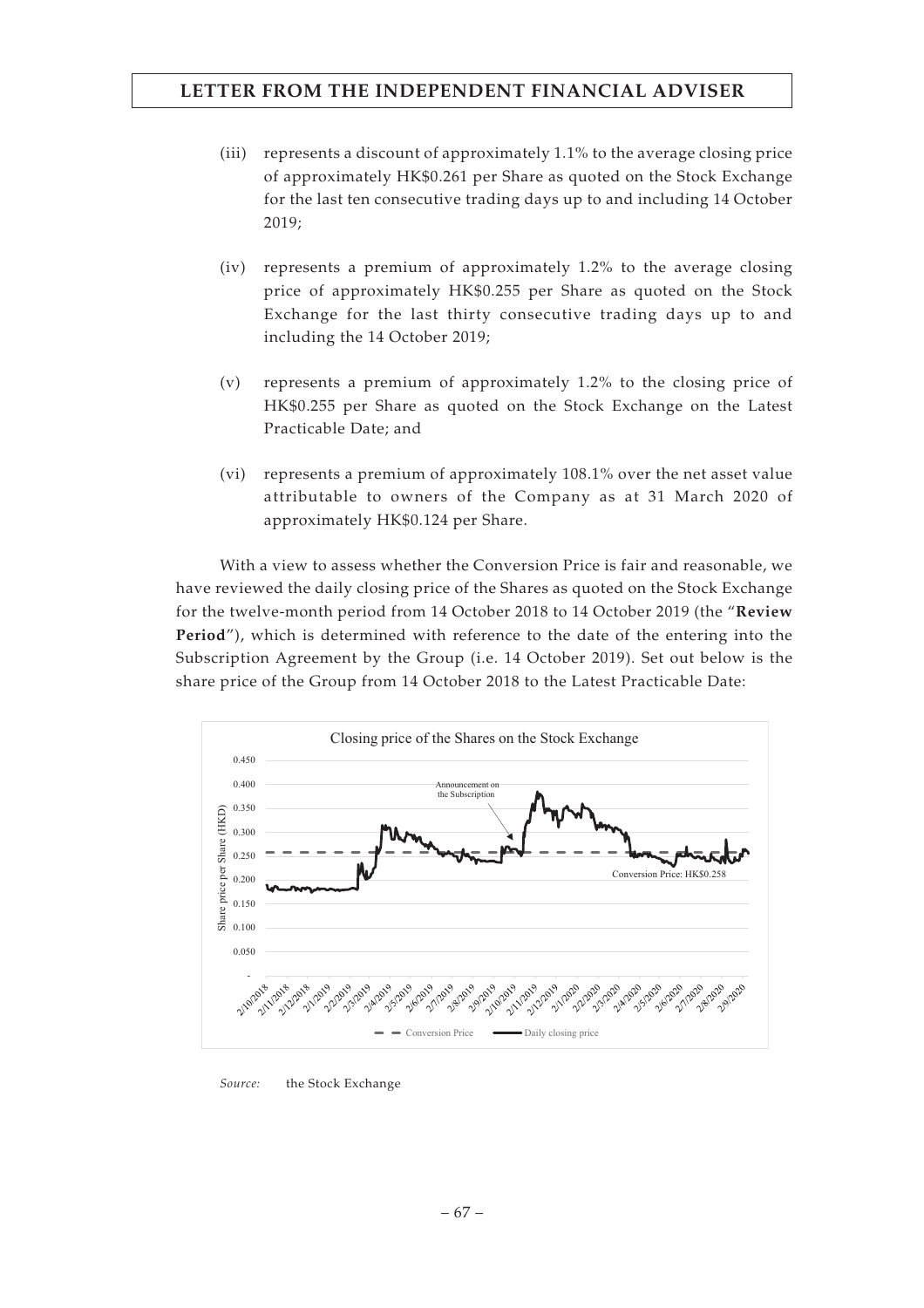From October 2018 to mid-February 2019, the Share closing price of the Group remained largely stable between HK\$0.174 and HK\$0.19. On 14 February 2019, the Share closing price of the Group increased by approximately 28.7% from HK\$0.181 as per the Share closing price on 13 February 2019 to HK\$0.233 as per the Share closing price on 14 February 2019, and later on further increased to HK\$0.315 on 21 March 2019. Such increase may be attributable to the positive reaction of the market to the announcement of the Group dated 31 January 2019 in relation to the disposal of Jun Qiao Limited and the positive market sentiment in Hong Kong generally during this period, as reflected by the increase of Hang Seng Index from the 25,000 level in January 2019 to the 30,000 level in April 2019. Since then, from April 2019 to October 2019, the Share closing price of the Company was generally on a declining trend prior to the entering into the Subscription Agreement. After the publication of the announcement dated 14 October 2019 in relation to the Subscription, the Shares closing price was generally on an increasing trend, reaching the peak during the Review Period at HK\$0.385 at 4 November 2019. Thereafter, the Share closing price was generally on a declining trend.

During the Review Period, the closing prices of the Shares ranged from HK\$0.174 per Share to HK\$0.385 per Share. The Conversion Price is within such range of the closing prices of the Shares during the Review Period, and is also close to the prevailing market price of the Shares immediately before entering the Subscription Agreement. We consider that the comparison of the Conversion Price with the more recent Share price is a more relevant analysis than the comparison with historical Share prices over the past six to twelve months when determining the fairness and reasonableness of the Conversion Price as the market price of the Shares immediately before entering into the Subscription Agreement can directly reflect the value of Shares in the then prevailing market conditions and financial situation of the Group, especially as the Group has undertaken the Disposal in January 2019 which was believed to be have partially contributed to the fluctuations of the share price since then. In the light of the foregoing and the results of market comparable analysis set out in section (c) as below, we are of the view that the Conversion Price is fair and reasonable.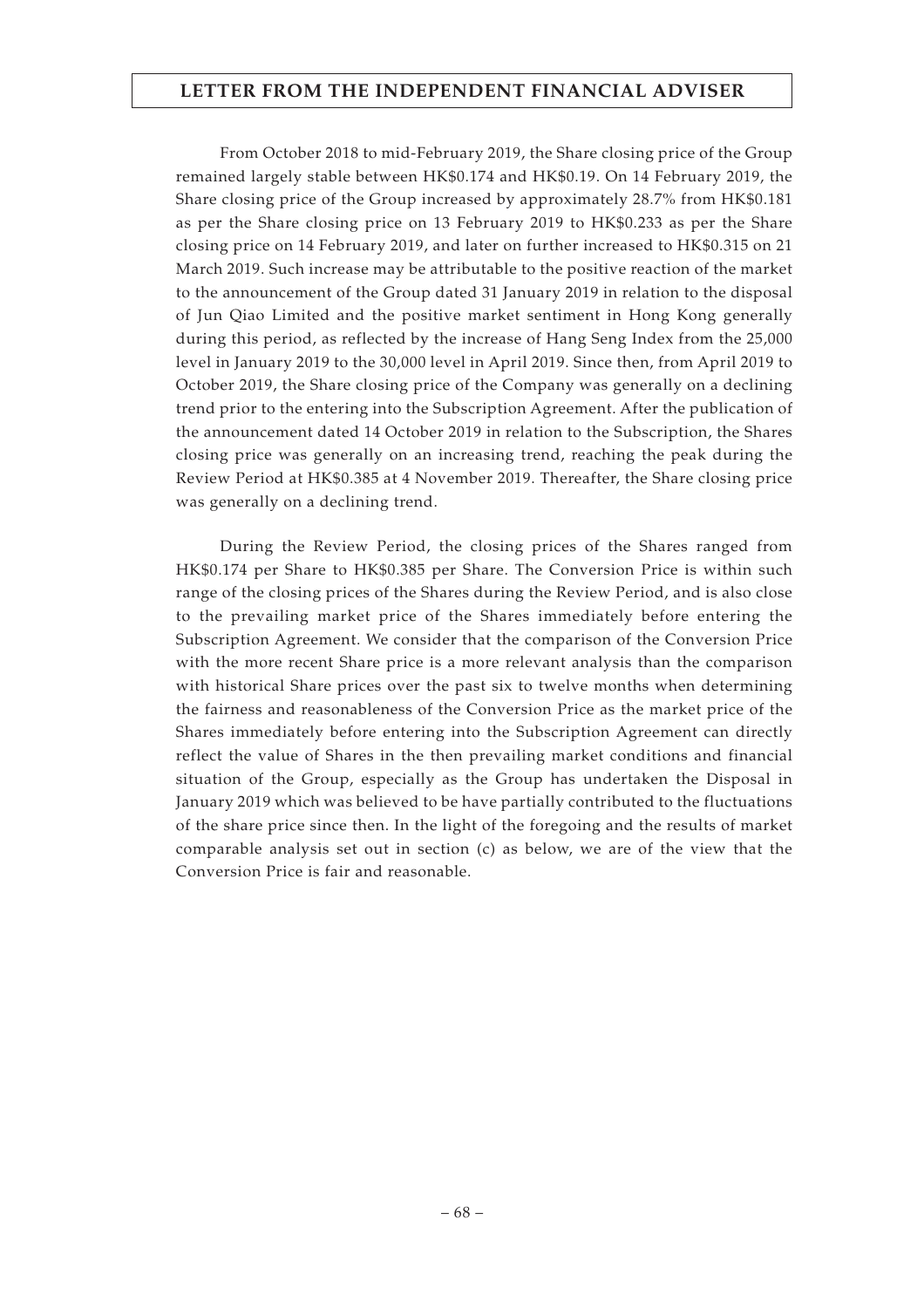### *(b) Trading liquidity of Shares*

We have reviewed the trading volume data in respect of the Shares during the Review Period as illustrated in the table below:

|                                                  | Total trading<br>volume for<br>the month/<br>period<br>Number of<br><b>Share</b> | Average daily<br>trading<br>volume for<br>the relevant<br>month/period<br>Number of<br><b>Share</b> | Percentage of<br>average daily<br>trading<br>volume to<br>number of<br>Shares in<br>issue as at<br>the end of<br>the relevant<br>month/period |
|--------------------------------------------------|----------------------------------------------------------------------------------|-----------------------------------------------------------------------------------------------------|-----------------------------------------------------------------------------------------------------------------------------------------------|
| 2018                                             |                                                                                  |                                                                                                     |                                                                                                                                               |
| October                                          | 134,953,000                                                                      | 6,426,333                                                                                           | 0.12%                                                                                                                                         |
| November                                         | 120,481,000                                                                      | 5,476,409                                                                                           | 0.08%                                                                                                                                         |
| December                                         | 68,168,000                                                                       | 3,587,789                                                                                           | 0.06%                                                                                                                                         |
| 2019                                             |                                                                                  |                                                                                                     |                                                                                                                                               |
| January                                          | 75,126,000                                                                       | 3,414,818                                                                                           | 0.05%                                                                                                                                         |
| February                                         | 147,061,000                                                                      | 8,650,647                                                                                           | 0.13%                                                                                                                                         |
| March                                            | 321,830,000                                                                      | 15,325,238                                                                                          | 0.24%                                                                                                                                         |
| April                                            | 153,348,000                                                                      | 8,070,947                                                                                           | 0.13%                                                                                                                                         |
| May                                              | 92,617,000                                                                       | 4,410,333                                                                                           | 0.07%                                                                                                                                         |
| June                                             | 59,661,000                                                                       | 3,140,053                                                                                           | 0.05%                                                                                                                                         |
| July                                             | 65,557,000                                                                       | 2,979,864                                                                                           | 0.05%                                                                                                                                         |
| August<br>September                              | 29,080,100<br>61,409,000                                                         | 1,321,823<br>2,924,238                                                                              | 0.02%<br>0.05%                                                                                                                                |
| October                                          | 384,376,000                                                                      | 18,303,619                                                                                          | 0.28%                                                                                                                                         |
| November                                         | 222,642,000                                                                      | 10,602,000                                                                                          | 0.16%                                                                                                                                         |
| December                                         | 88,972,000                                                                       | 4,448,600                                                                                           | 0.07%                                                                                                                                         |
| 2020                                             |                                                                                  |                                                                                                     |                                                                                                                                               |
| January                                          | 56,180,000                                                                       | 2,809,000                                                                                           | 0.04%                                                                                                                                         |
| February                                         | 42,342,000                                                                       | 2,117,100                                                                                           | 0.03%                                                                                                                                         |
| March                                            | 54,802,000                                                                       | 2,491,000                                                                                           | $0.04\%$                                                                                                                                      |
| April                                            | 47,456,000                                                                       | 2,497,684                                                                                           | 0.04%                                                                                                                                         |
| May                                              | 85,847,000                                                                       | 4,292,350                                                                                           | 0.07%                                                                                                                                         |
| June                                             | 36,566,000                                                                       | 1,741,238                                                                                           | $0.03\%$                                                                                                                                      |
| July                                             | 97,871,000                                                                       | 4,448,682                                                                                           | 0.07%                                                                                                                                         |
| August                                           | 46,986,000                                                                       | 2,237,429                                                                                           | 0.03%                                                                                                                                         |
| September (up to the Latest<br>Practicable Date) | 23,682,000                                                                       | 3,383,143                                                                                           | 0.05%                                                                                                                                         |
|                                                  |                                                                                  | Maximum                                                                                             | 0.28%                                                                                                                                         |
|                                                  |                                                                                  | Minimum                                                                                             | $0.02\%$                                                                                                                                      |
|                                                  |                                                                                  | Average                                                                                             | 0.08%                                                                                                                                         |

*Source:* the Stock Exchange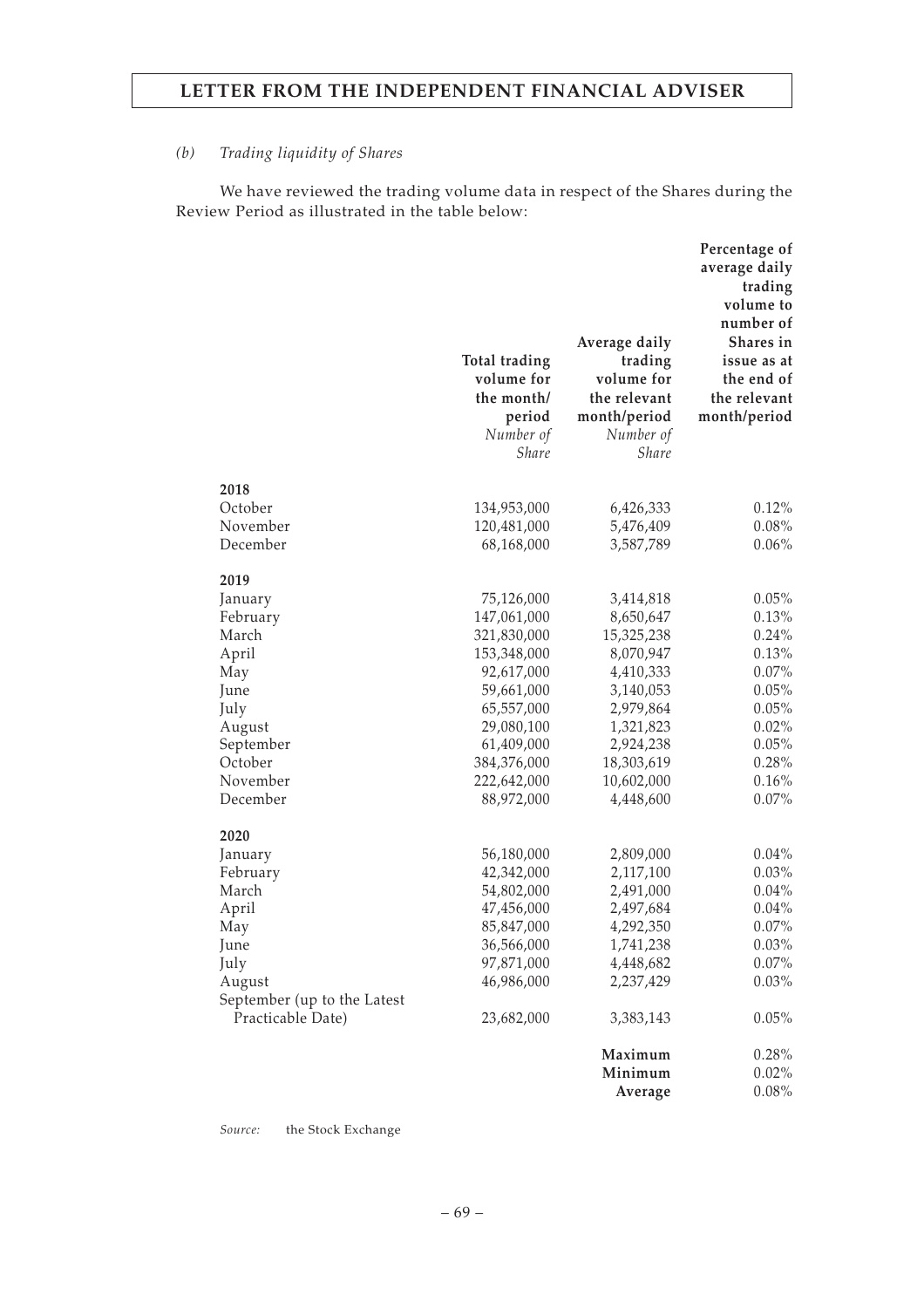As illustrated in the table above, we consider the average daily trading volume of the Shares during the Review Period was thin which may be due to the lack of public interests. As such, we are of the view that it is reasonable for the Company to consider the Subscription instead of the issue of new Shares to the public given their lack of interests.

#### *(c) Market comparable analysis*

For comparison purpose, we have, on a best effort basis, reviewed announcement of all recent issues of convertible bonds/notes to connected persons by companies listed on the Main Board of the Stock Exchange that were announced during the last six months prior to and including 14 October 2019 (the "**Comparable Issues**") by searching through published information on the website of Stock Exchange. Based on such criteria, we have identified 10 Comparable Issues, which to the best of our knowledge, efforts and endeavours, is an exhaustive list.

In order to determine whether the Conversion Price is reasonable, we have compared the respective premium/discount of the conversion price to (i) the closing price of the shares of such companies on the on the date of the relevant subscription agreement (the "**Last Trading Day Premium/Discount**"); (ii) the average closing price of the last five consecutive trading days immediately prior and/or including the subscription agreements (the "**Five Days Premium/Discount**"); and (iii) the unaudited net asset value per share as shown on the latest available financial statement published by the time of the subscription agreement (the "**NAV Premium/Discount**") of the Comparable Issues with the corresponding premium/discounts represented by the Conversion Price. In addition, we have also reviewed and compared the maturity period and the interest rates of the Convertible Bonds with that of the Comparable Issues.

Taking into account that valid comparables have to be under similar and recent market conditions and fulfil the criteria of being connected transactions of companies listed on the Main Board of the Stock Exchange as set out above to ensure they provide a fair and reasonable comparison, we consider that the 10 Comparable Issues found are sufficient to reflect the prevailing market conditions for comparison. Shareholders should note that the business, operations and prospects of the Group are not the same as the Comparable Issues and the Comparable Issues are only used to provide a general reference for the recent general market practice on the issue of the new convertible bonds.

As the conversion price of the convertible bonds is usually determined with reference to the prevailing market conditions, we consider that the selected time frame (i.e. the six-month period prior to and including 14 October 2019) is appropriate for the purposes of comparison as it can generate sufficient number of comparables which can satisfy the abovementioned selection criteria, as well as an insight on the conversion price of the convertible bonds recently issued by other listed companies on the Stock Exchange under similar market conditions and sentiments. Although a longer time frame may yield more comparables, the market conditions out of the selected time frame may be substantially different and may not yield an accurate result for comparison. In order to strike a balance between accuracy and number of comparables, we are of the view that the 10 Comparables Issues observed from the selected time frame can reflect the recent trend of conversion price of new issuance of convertible bonds/notes in the market.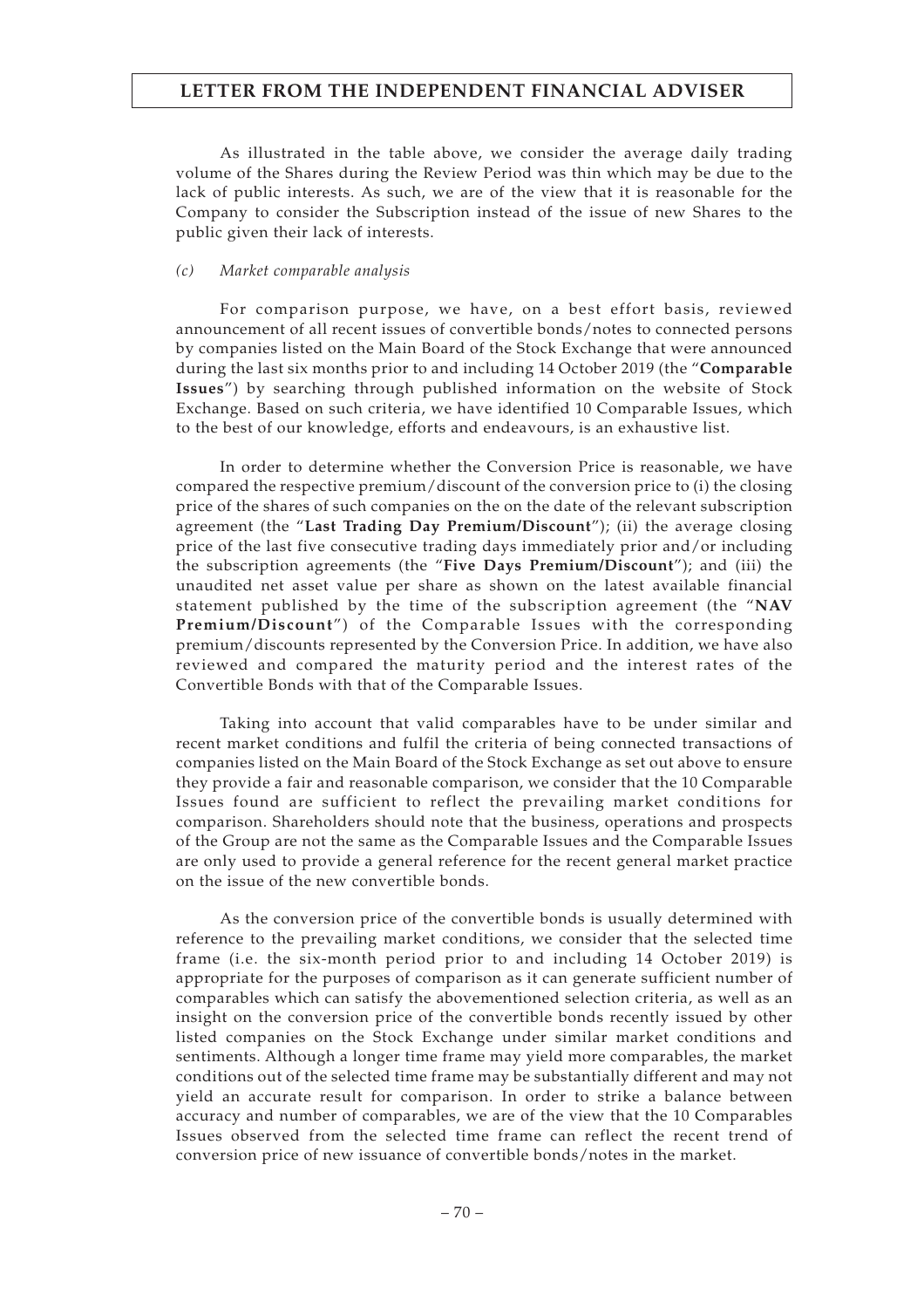| Interest rate                                                                                                                                                                                   | $\lesssim$<br>per annum               | 6.0                              |                        |                                          | 23                             | 5.0                    | $\approx$                                                               |                                                             | $3.0$<br>$4.0$<br>$7.0$ |                                                  | 7.0                                                  |                           |                                |          |
|-------------------------------------------------------------------------------------------------------------------------------------------------------------------------------------------------|---------------------------------------|----------------------------------|------------------------|------------------------------------------|--------------------------------|------------------------|-------------------------------------------------------------------------|-------------------------------------------------------------|-------------------------|--------------------------------------------------|------------------------------------------------------|---------------------------|--------------------------------|----------|
| of conversion price<br>to/over the net asset<br>Premium/(discount)                                                                                                                              | value per Share<br>ಸ                  | 63.9                             | 102.2                  |                                          |                                |                        | $(4.7)$<br>$(4.7)$                                                      |                                                             |                         | $(93.5)$<br>$(60.4)$<br>$(20.6)$                 | (29.4)                                               |                           |                                |          |
| trading days<br>and/or including the<br>five consecutive<br>immediately prior<br>Premium/(discount)<br>of the conversion<br>closing price of the<br>price to the average<br>shares for the last | last trading day                      | 72.4                             | 16.7                   |                                          |                                |                        | $18.4$<br>$(19.7)$<br>$(16.7)$                                          | Ţ                                                           | (15.5)                  | 8.2                                              | $40.0\,$                                             |                           |                                |          |
| price to the closing<br>price of the shares on<br>Premium/(discount)<br>of the conversion                                                                                                       | the last trading day<br>$\frac{5}{6}$ | 85.2                             | 16.7                   |                                          |                                |                        | $16.9$<br>$(19.9)$<br>$(18.2)$                                          | Ţ                                                           | (15.0)                  | $10.0\,$                                         | 39.0                                                 |                           |                                |          |
|                                                                                                                                                                                                 | Maturity Period<br>years              | 3.0                              | 3.0                    |                                          | $3.0\,$                        | 5.0                    | 3.0                                                                     | 5.0                                                         | 3.0                     | 5.0                                              | 3.0                                                  |                           |                                |          |
|                                                                                                                                                                                                 | Principal Amount<br>HK\$ million      | $400.0$                          | 213.0                  |                                          |                                | $74.0\phantom{1}987.0$ | 99.0                                                                    | $70.0\,$                                                    | 136.5                   | 1,109.0                                          | 1,150.0                                              |                           |                                |          |
|                                                                                                                                                                                                 | Issuers of the Comparable Issues      | Asia Television Holdings Limited | Hao Tian International | Construction Investment Group<br>Limited | Summi (Group) Holdings Limited |                        | Ko Yo Chemical (Group) Limited<br>Value Convergence Holdings<br>Limited | Eminence Enterprise Limited<br>Regent Pacific Group Limited |                         | China Logistics Property<br>Holdings Co. Limited | Holdings Group Limited<br>Silver Grant International | (Formerly known as Silver | Grant International Industries | Limited) |
| <b>Stock</b>                                                                                                                                                                                    | Code                                  | 707                              | 1341                   |                                          | 756                            | $827\,$                | 821                                                                     | $616$                                                       | 575                     | 1589                                             | $171\,$                                              |                           |                                |          |
| Announcement<br>Comparable<br>date of the                                                                                                                                                       | Issues                                |                                  | 24-Sep 19<br>10-Sep 19 |                                          | 31-Jul 19                      | $10$ Jul-19 $\,$       | $1$ -Jul-19                                                             | $17$ -Jun $19$                                              |                         | 29-May-19<br>23-May-19                           | 20-May-19                                            |                           |                                |          |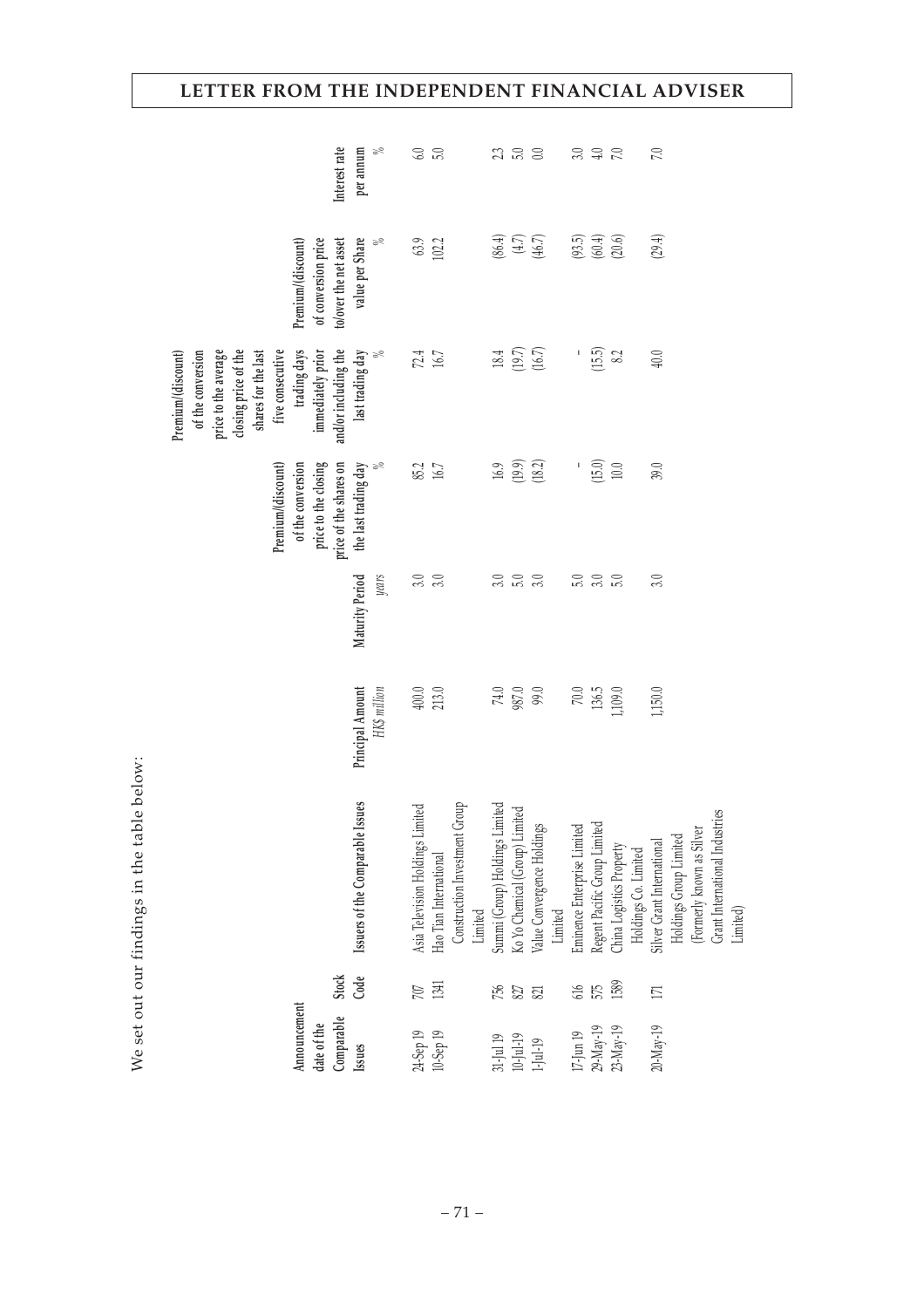| Interest rate<br>per annum<br>value per Share<br>of conversion price<br>to/over the net asset<br>Premium/(discount)<br>trading days<br>and/or including the<br>shares for the last<br>five consecutive<br>immediately prior<br>Premium/(discount)<br>price to the average<br>closing price of the<br>last trading day<br>of the conversion | $\gtrsim$<br>$\gtrsim$ | 5.0<br>(86.9)<br>$9\overline{5}$                      | 10.0<br>102.2<br>72.4 | $0.0\,$<br>(93.5)<br>(19.7) | 4.4<br>(26.3)<br>$11.3\,$ | 5.0<br>32.2<br>13.5 | 3.0<br>$115.0$<br>I | The website of the Stock Exchange as well as next day disclosure returns, monthly returns and announcements published by the Company on the |        | In calculating the average, we have averaged out positive numbers (premiums) with negative numbers (discounts). We consider that such average<br>figure is meaningful as it indicates whether, on average, the conversion price of the Comparable Issues represents a premium (if the average figure is<br>a positive number) or a discount (if the average figure is a negative number) over/to the then prevailing market price of the relevant shares, and the | The proposed issue of the convertible bonds announced on 22 January 2020 by Huajun International Group Limited (stock code: 377) is excluded from   |
|--------------------------------------------------------------------------------------------------------------------------------------------------------------------------------------------------------------------------------------------------------------------------------------------------------------------------------------------|------------------------|-------------------------------------------------------|-----------------------|-----------------------------|---------------------------|---------------------|---------------------|---------------------------------------------------------------------------------------------------------------------------------------------|--------|-------------------------------------------------------------------------------------------------------------------------------------------------------------------------------------------------------------------------------------------------------------------------------------------------------------------------------------------------------------------------------------------------------------------------------------------------------------------|-----------------------------------------------------------------------------------------------------------------------------------------------------|
| price to the closing<br>price of the shares on<br>Premium/(discount)<br>of the conversion<br>the last trading day                                                                                                                                                                                                                          |                        | $10.4\,$                                              | 85.2                  | (19.9)                      | 12.5                      | 13.5                | $(0.8)$             |                                                                                                                                             |        |                                                                                                                                                                                                                                                                                                                                                                                                                                                                   |                                                                                                                                                     |
| Maturity Period                                                                                                                                                                                                                                                                                                                            | years                  | 2.0<br>400.0                                          | 5.0                   | 2.0                         | 3.5                       | 3.0                 | 2.0                 |                                                                                                                                             |        |                                                                                                                                                                                                                                                                                                                                                                                                                                                                   |                                                                                                                                                     |
| Principal Amount                                                                                                                                                                                                                                                                                                                           | HK\$ million           |                                                       | Maximum               | Minimum                     | Average                   | Median              | $500.0$             |                                                                                                                                             |        |                                                                                                                                                                                                                                                                                                                                                                                                                                                                   |                                                                                                                                                     |
| Issuers of the Comparable Issues<br>Code<br>Stock                                                                                                                                                                                                                                                                                          |                        | Victory City International<br>Holdings Limited<br>539 |                       |                             |                           |                     | The Company         | website of the Stock Exchange                                                                                                               |        | magnitude of such premium or discount.                                                                                                                                                                                                                                                                                                                                                                                                                            | the Comparable Issues and the above analysis as it appears to be an extreme outlier as compared to other comparable issues, thus does not provide a |
| Announcement<br>Comparable<br>date of the<br>Issues                                                                                                                                                                                                                                                                                        |                        | 26-Apr-19                                             |                       |                             |                           |                     | 14-Oct 19           | Source:                                                                                                                                     | Notes: | $\div$                                                                                                                                                                                                                                                                                                                                                                                                                                                            | $\overline{\mathcal{L}}$                                                                                                                            |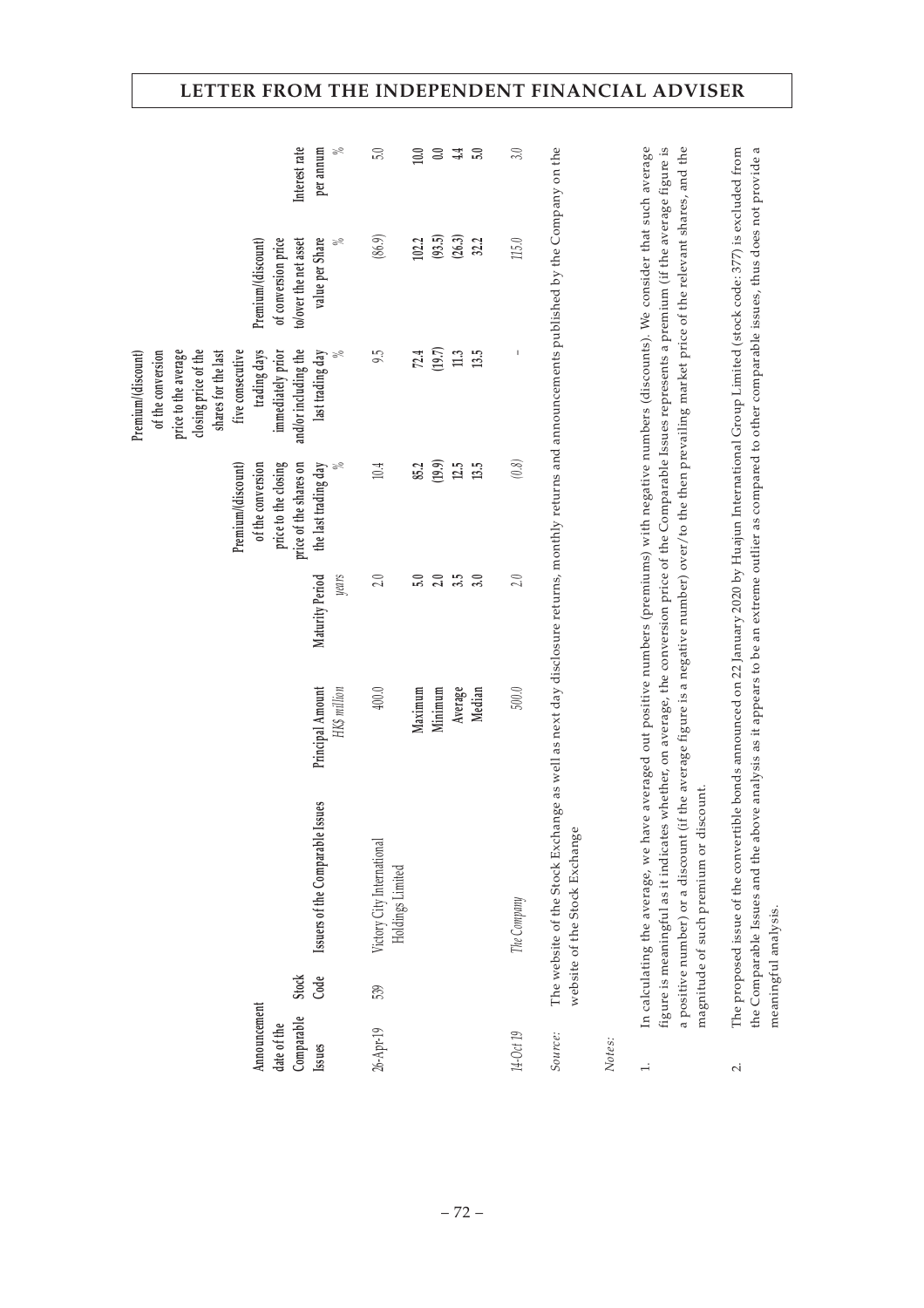As illustrated in the table above, we note that (i) the Last Trading Day Discount represented by the Conversion Price of approximately 0.8% falls within the range of the Last Trading Day Premium/Discount of the Comparable Issue ranged from a discount of approximately 19.9% to a premium of approximately 85.2%, with an average of a premium of approximately 12.5%; (ii) the Conversion Price is equivalent to the average closing price for the five trading days immediately prior to the date of signing of the Subscription Agreement, which falls within the range of the Five Days Premium/Discount of Comparable Issues ranged from a discount of approximately 19.7% to a premium of approximately 72.4%, with an average premium of approximately 11.3%; and (iii) the NAV Premium represented by the Conversion Price of approximately 115.0% is higher than both (a) the range of the NAV Premium/Discount of the Comparable Issues, which ranged from a discount of approximately 93.5% to a premium of approximately 102.2%; and (b) the average discount of approximately 26.3%.

Although the Conversion Price is below the averages of Last Trading Day Premium/Discount and the Five Days Premium/Discount of the Comparable Issues, we considered that a NAV Premium of the Conversion Price indicates that, assuming full conversion of the convertible bonds, the net asset value attributable to the Shareholders per share after the conversion shall increase, we are of the view that a high NAV Premium of the Conversion Price shall be in the interest of the Shareholders.

Moreover, in terms of the Company's ongoing fund needs, we noted that the Group (i) is required to repay the outstanding corporate bonds issued in 2014 during 2021; (ii) requires funds for the aforementioned expansion plans; and (iii) has current and future working capital needs to continue to develop its CBD business as abovementioned. However, based on the current financial conditions of the Group, it has difficulties in fulfilling such funding needs due to (i) the Group's limited cash resources of approximately HK\$7.0 million as at 31 March 2020, which is insufficient to repay the outstanding bonds; (ii) the Group is unable to borrow from banks as the Group does not have any property for collateral; and (iii) other equity fund raising methods with similar scale of the Subscription have not been feasible, as mentioned in the paragraph headed "Other financing alternatives considered by the Company" above.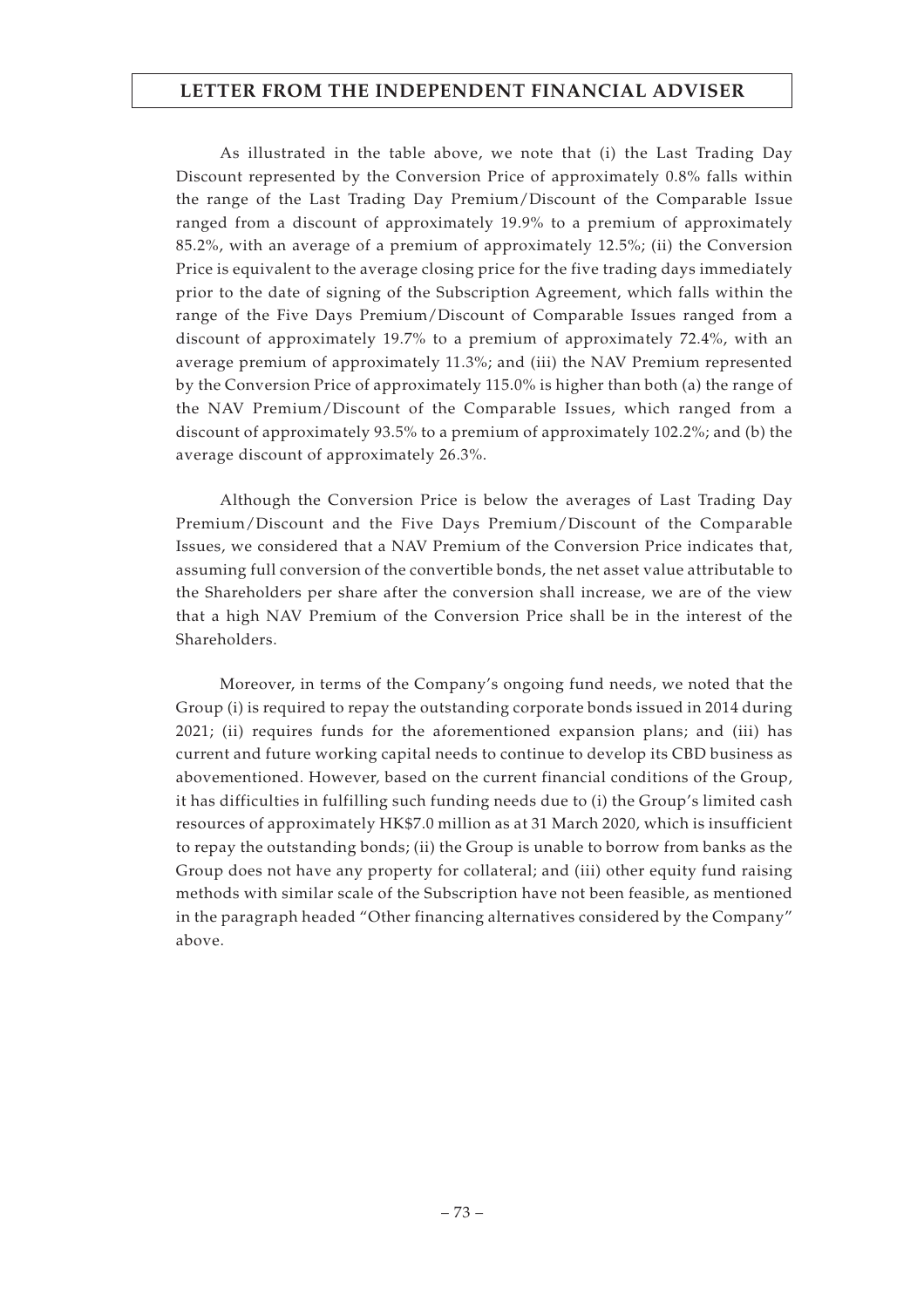As a result, despite the Conversion Price are below the averages of Last Trading Day Premium/Discount and the Five Days Premium/Discount of the Comparable Issues, having considered, in particular,

- (i) the Subscription can provide immediate funding to the Company to meet its imminent and ongoing funding needs, among others, the repayment of the outstanding corporate bonds issued in 2014 during 2021,
- (ii) the Share closing price of the Company was generally on a declining trend prior to the entering into the Subscription Agreement and the low liquidity in the trading of the Shares during the Review Period;
- (iii) the Last Trading Day Discount and Five Days Premium/Discount represented by the Conversion Price falls within the range of the Premium/Discount and Five Days Premium/Discount of the Comparable Issues respectively; and
- (iv) the NAV Premium represented by the Conversion Price is the highest among the Comparable Issues;

we are of the view that the Conversion Price is acceptable and justifiable so far as the Independent Shareholders are concerned.

In addition, considered that (i) the interest rates of the Convertible Bonds of 3.0% falls within range of the interests rates of the Comparable Issues ranged from 0.0% to 10.0% and is lower than the average of the Comparable Issues of approximately 4.4%, which is in the interest of the Shareholders; and (ii) the maturity period of the Convertible Bonds of 2 years falls within the range of the maturity periods of the Comparable Issues ranged from 2 years to 5 years, which is in the interest of the Shareholders, we are of the view that the interests rates and maturity period of the Convertible Bonds are fair and reasonable.

## **6. Financial effects of the Subscription**

#### *(a) Effect on shareholders' equity*

According to the 2019 Annual Report, the audited consolidated shareholders' equity of the Company was approximately HK\$764.0 million or HK\$0.118 per Share as at 31 March 2019. According to the 2020 Annual Report, the audited consolidated shareholders' equity attributable to owners of the Company was approximately HK\$799.8 million or HK\$0.124 per Share as at 31 March 2020. The issued share capital of the Company as at 31 March 2019 and 31 March 2020 were 6,448,152,160 Shares.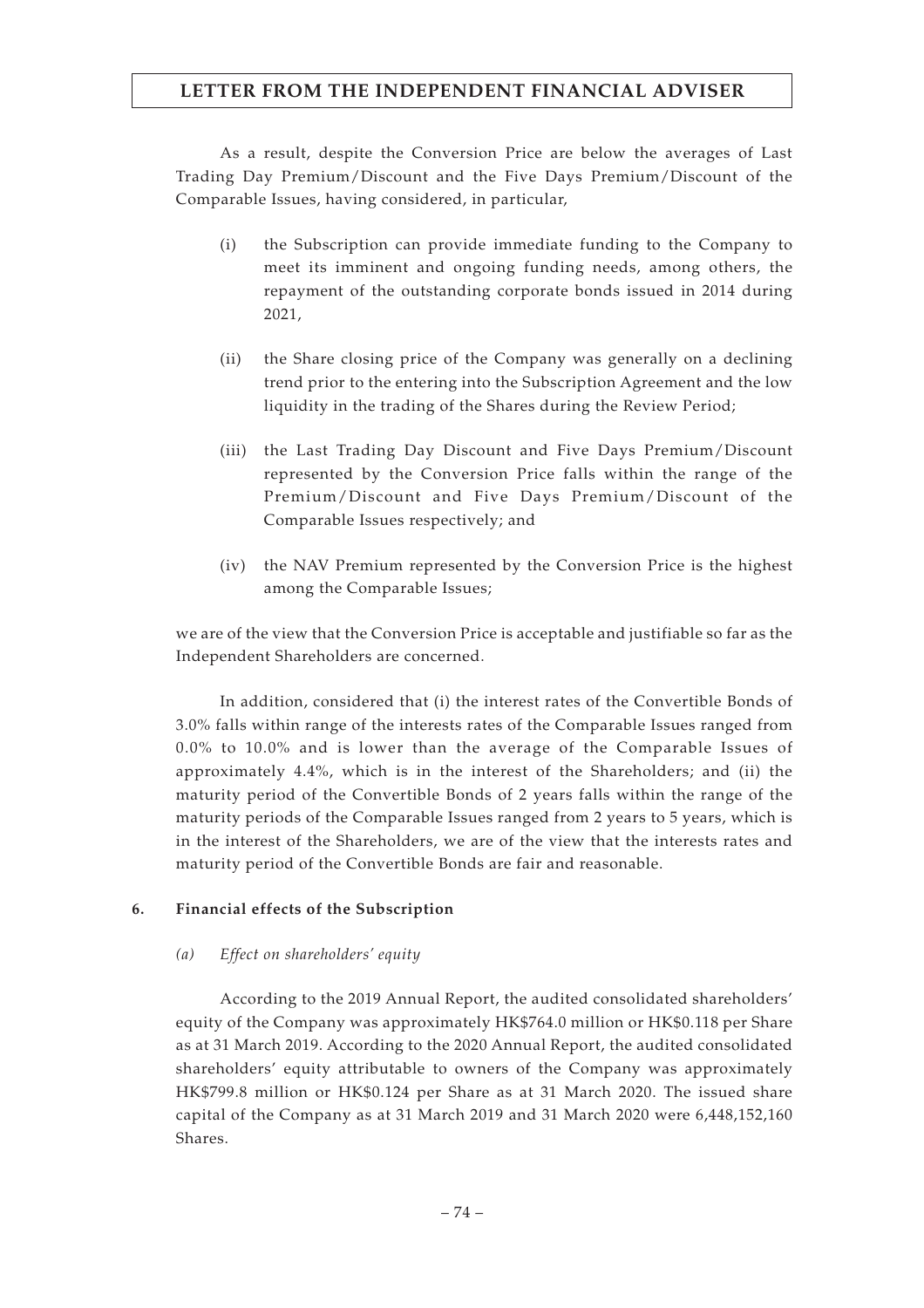It is expected that the Subscription would not lead to any material and immediate change to the shareholder's equity of the Company immediately upon completion of the Subscription. However, if the Convertible Bonds are fully converted into 1,937,984,496 Shares at or before maturity and assuming no other changes in the issued share capital and shareholders' equity, the shareholder's equity attributable to owners of the Company is expected to increase by HK\$498 million (being the net proceeds raised from the Subscription), from approximately HK\$799.8 million or HK\$0.124 per Share as at 31 March 2020 to approximately HK\$1,297.8 million or HK\$0.155 per Share (on the basis of 8,386,136,656 issued Shares of the Company as enlarged by the full conversion of the Convertible Bonds) upon the full conversion of the Convertible Bonds.

## *(b) Effect on working capital*

As confirmed by the Directors, immediately upon the Completion of the Subscription by Yunnan Baiyao Group, it is expected that the working capital of the Group will increase.

## *(c) Effect on gearing ratio*

Based on the 2019 Annual Report, the gearing ratio of the Group, calculated based on the total liabilities divided by total assets, was approximately 11.9% as at 31 March 2019. According to the 2020 Annual Report, gearing ratio of the Group was approximately 17.2% as at 31 March 2020.

It is expected that the gearing ratio of the Group will decrease if the Convertible Bonds are fully or partly converted at or before Maturity, as the outstanding liability component of the Convertible Bonds will be contributed to total equity and total debt of the Group will decrease.

Having considered that, upon the completion of the Subscription, the working capital will be improved, while upon the exercise of the Convertible Bonds, the net asset value of the Group will be increased and the gearing ratio will be improved, we are of the view that the Subscription is beneficial to the Group from the financial point of the view.

It should be noted that the aforementioned analyses are for illustrative purpose only and do not purport to represent how the financial position of the Group will be upon the Completion of the Subscription.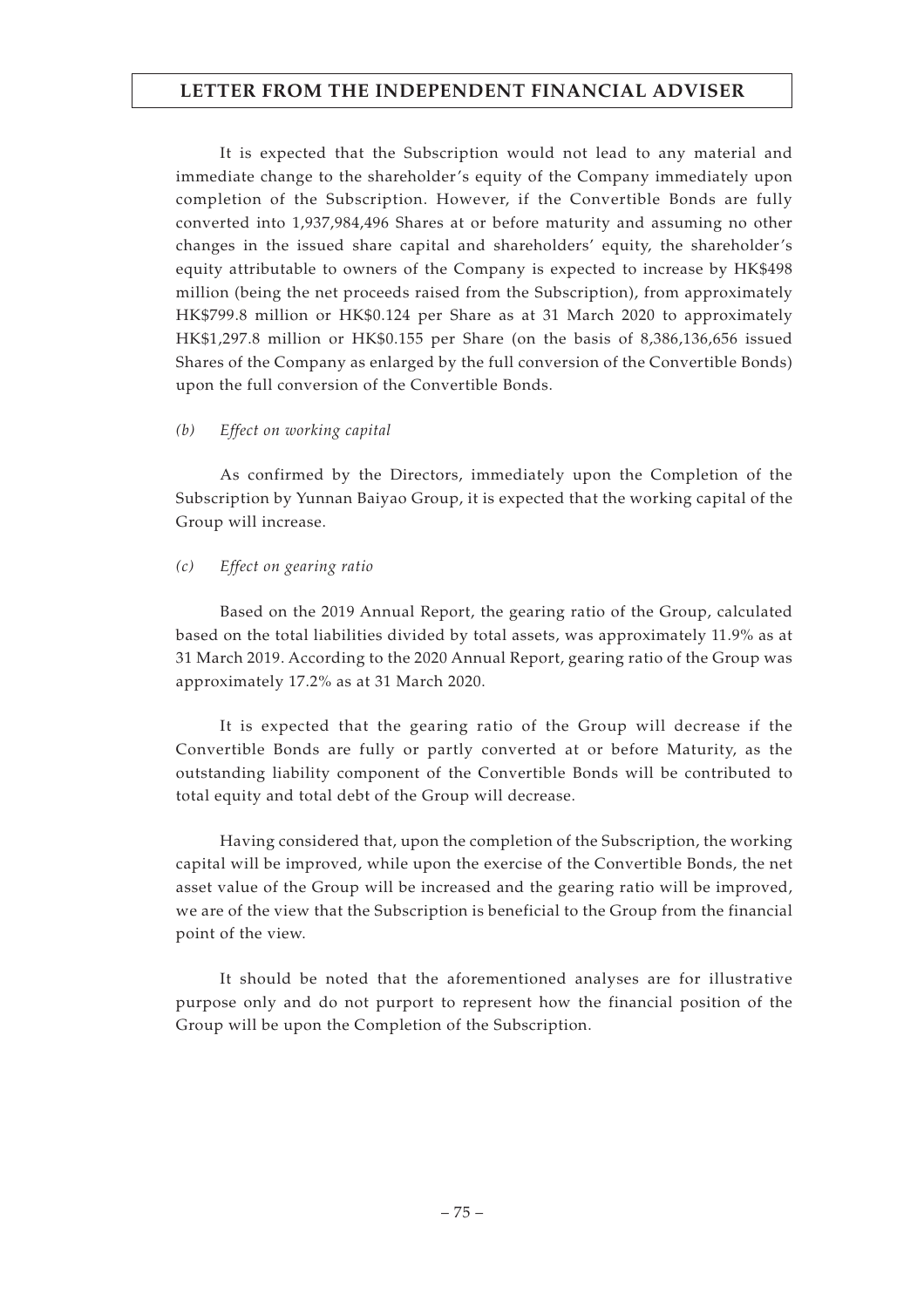## **7. Fund-raising activities of the Company during the past 12 months**

As disclosed from the Letter from the Board, the Company entered into the subscription agreement with Yunnan Baiyao Holdings on 20 August 2018, pursuant to which the Company agreed to issue and allot 1,000,000,000 Shares to Yunnan Baiyao Holdings (the "**2018 Share Subscription**") at the subscription price of HK\$0.18 per Share. The 2018 Share Subscription was completed on 22 November 2018, raising gross proceeds of HK\$180.0 million and net proceeds of HK\$178.8 million. At the time of 2018 Share Subscription, the Company intended to apply the net proceeds: (a) as to approximately HK\$40.0 million for the Group's trading business in China; (b) as to approximately HK\$40.0 million for the Group's trading business in Hong Kong; (c) as to approximately HK\$52.5 million for the Group's personal care product business; (d) as to approximately HK\$28.8 million for the Group's corporate expenses, including HK\$12.4 million for the payment of salaries and remuneration of management and staff, HK\$3.8 million for the payment of bond interest, HK\$4.2 million for rental expenses, HK\$5 million for professional fees and HK\$3.4 million for business development budgets of the Group; and (e) as to approximately HK\$17.5 million for the Group's general working capital.

Save for the 2018 Share Subscription, during the 12 month period immediately preceding the Latest Practicable Date, the Company has not undertaken (whether by reference to the date of announcement or the date of share issue) any rights issue, open offer or any other specific mandate placing.

The proceeds of the 2018 Share Subscription were fully utilised for their originally intended used during the year ended 31 March 2020.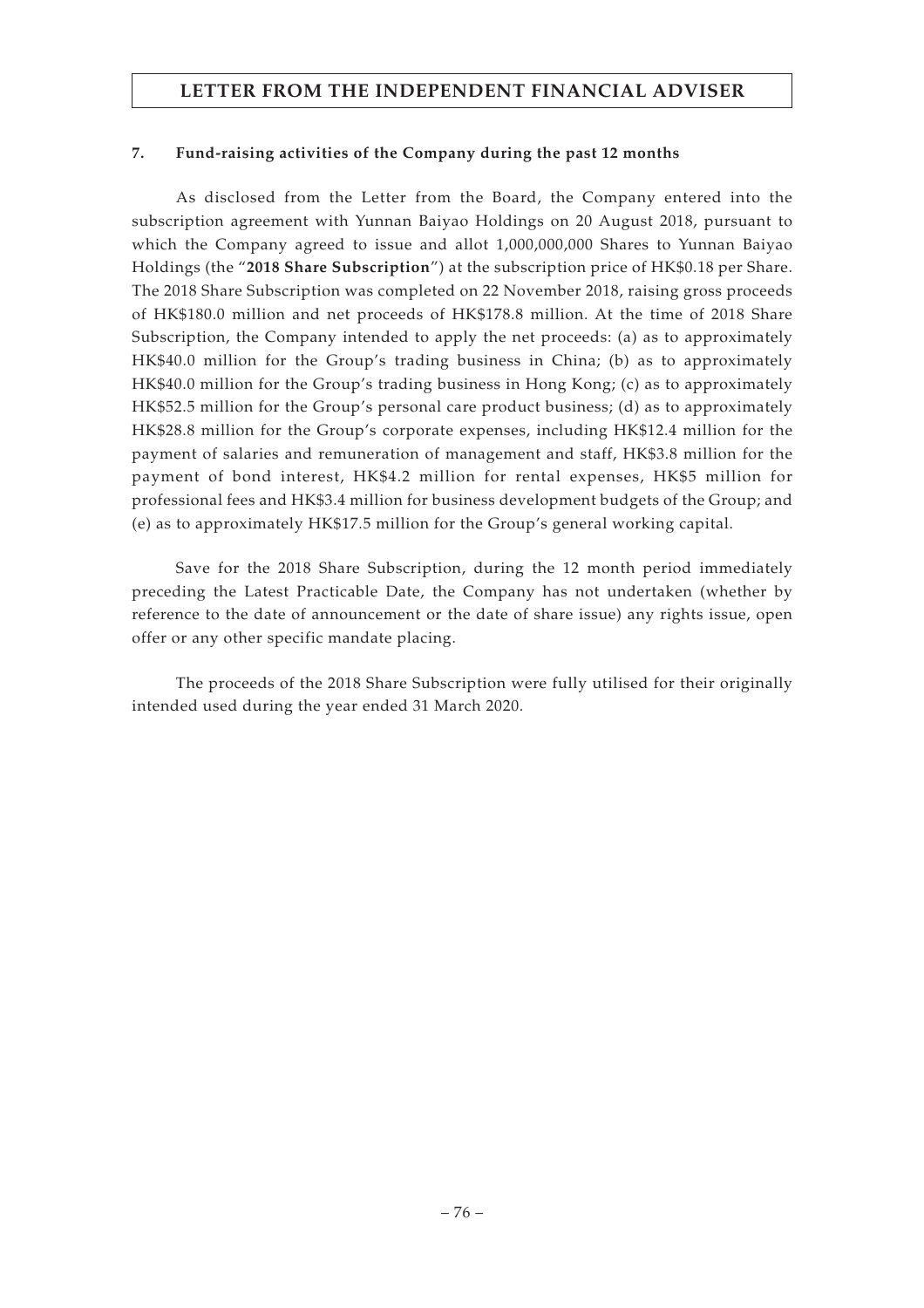#### **8. Potential dilution to the Independent Shareholders' interests**

For illustration purpose, set out below are (i) the shareholding structure of the Company as at the Latest Practicable Date; and (ii) the shareholding structure upon exercise in full of the conversion rights attached to the Convertible Bonds assuming there are no other changes in the shareholding structures of the Company from the Latest Practicable Date to the completion of the conversion of the Convertible Bonds:

|                               |                  |         |                           |         |                        |         | Immediately after the         |         |
|-------------------------------|------------------|---------|---------------------------|---------|------------------------|---------|-------------------------------|---------|
|                               |                  |         |                           |         |                        |         | allotment and issue of the    |         |
|                               |                  |         |                           |         |                        |         | <b>Conversion Shares upon</b> |         |
|                               |                  |         |                           |         |                        |         | the exercise of the           |         |
|                               |                  |         |                           |         |                        |         | conversion rights under       |         |
|                               |                  |         |                           |         |                        |         | the Convertible Bonds         |         |
|                               |                  |         |                           |         |                        |         | (for illustration purpose     |         |
|                               |                  |         |                           |         |                        |         | only) as subject to           |         |
|                               |                  |         |                           |         |                        |         | the restrictions that         |         |
|                               |                  |         |                           |         |                        |         | the conversion does not       |         |
|                               |                  |         |                           |         |                        |         | result in (i) a mandatory     |         |
|                               |                  |         | Immediately before        |         |                        |         | general offer under           |         |
|                               |                  |         | the Conversion of         |         |                        |         | Takeovers Code; and           |         |
|                               |                  |         | the Convertible Bonds and |         |                        |         | (ii) the public float of the  |         |
|                               |                  |         | assuming that no          |         |                        |         | Shares being less than 25%    |         |
|                               |                  |         | Conversion would be       |         | Immediately after      |         | (or such percentage as        |         |
|                               | As at the Latest |         | made due to the           |         | the full conversion of |         | required by the Listing       |         |
|                               | Practicable Date |         | conversion restriction    |         | the Convertible Bonds  |         | Rules of the issued Shares)   |         |
| Shareholders                  | No. of Shares    | $\%$    | No. of Shares             | $\%$    | No. of Shares          | $\%$    | No. of Shares                 | %       |
| Yunnan Baiyao Group<br>(Note) | 1,908,025,360    | 29.59%  | 1,908,025,360             | 29.59%  | 3,846,009,856          | 45.86%  | 1,945,305,360                 | 29.99%  |
| Mr. Chow Wang                 | 495,404,000      | 7.68%   | 495,404,000               | 7.68%   | 495,404,000            | 5.91%   | 495,404,000                   | 7.64%   |
| Mr. Fong For                  | 349,068,000      | 5.41%   | 349,068,000               | 5.41%   | 349,068,000            | 4.16%   | 349,068,000                   | 5.38%   |
| Public Shareholders           | 3,695,654,800    | 57.32%  | 3,695,654,800             | 57.32%  | 3,695,654,800          | 44.07%  | 3,695,654,800                 | 56.99%  |
| Total                         | 6,448,152,160    | 100.00% | 6,448,152,160             | 100.00% | 8,386,136,656          | 100.00% | 6,485,432,160                 | 100.00% |

*Note:* The shareholding number and percentage stated here are for illustration purpose only. The conversion of the Convertible Bonds is limited by the Conversion Restrictions (i.e. if the conversion by the holders of the Convertible Bonds would trigger any mandatory offer obligation under Rule 26 of the Takeovers Code on the part of the exercising bond holders or parties acting in concert with them, or reduce the public float of the Company to less than 25% as prescribed by Rule 8.08(1)(a) of the Listing Rules), such that no bondholder shall convert the Convertible Bonds to an extent which would reduce the public float of the Company to below the percentage prescribed under the Listing Rules, or trigger the mandatory offer obligation under the Takeovers Code on the part of the exercising bond holders and parties acting in concert with them, until and unless the regulatory requirements under the Takeovers Code and the Listing Rules are fully complied with.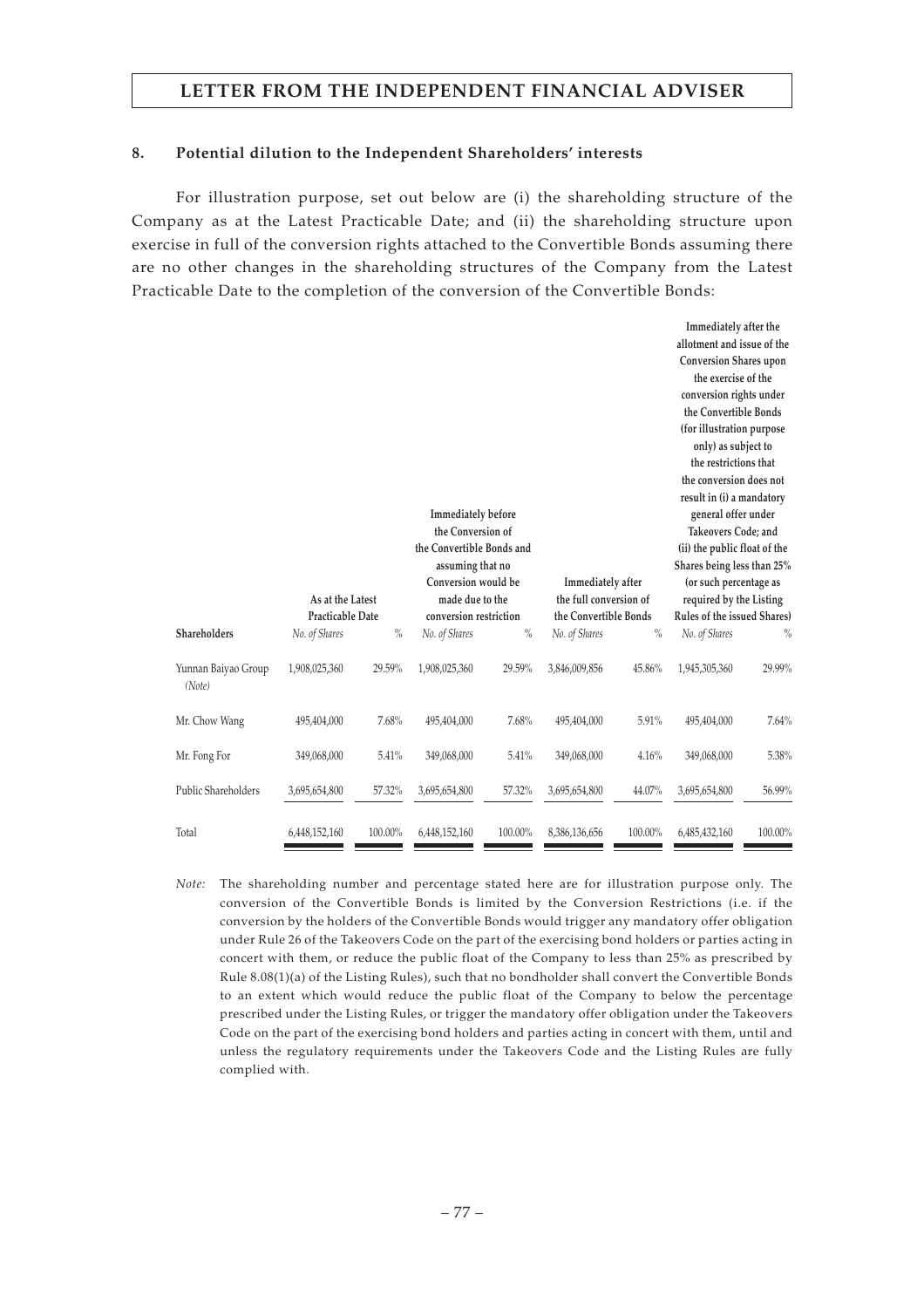The theoretical diluted price, the benchmarked price and the theoretical dilution effect (as those terms are defined under Rule 7.27B of the Listing Rules) for the Subscription under the Specific Mandate are HK\$0.260 per Share, HK\$0.260 per Share and nil, respectively.

Taking in to account (i) the reasons for and benefits of the Subscription as set out in the section headed "3. Reasons for and benefits of the Subscription and use of proceeds"; (ii) the fact that the terms of the Subscription Agreement (as amended and supplemented by the Supplemental Subscription Agreements) and the Convertible Bonds are fair and reasonable so far as the Independent Shareholders are concerned; and (iii) the fact that the conversion of the Convertible Bonds are subject to the Conversion Restrictions, and would only further enhance the equity attributable to owners of the Company if they are being converted, we are of the view that the potential dilution impact and the aforementioned level of dilution to the shareholding interests of the existing public Shareholders are acceptable.

## **RECOMMENDATION**

Having taken into consideration the factors and reasons stated above, in particular,

- (i) the reasons and use of proceeds for the Subscription as discussed in the section headed "3. Reasons for and benefits of the Subscription and use of proceeds" above;
- (ii) the interest rate, term of maturity, Conversion Price of the Convertible Bonds fall within the range of the Comparable Issues and are generally in line with market;
- (iii) the conversion of the Convertible Bonds are subject to the Conversion Restrictions; and
- (iv) the potential dilution effect to the shareholding interest of the public Shareholders arising from the Subscription is acceptable,

we are of the opinion that (i) although the entering into of the Subscription Agreement (as amended and supplemented by the Supplemental Subscription Agreements) is not in the ordinary and usual course of business of the Group, it is on normal commercial terms, fair and reasonable so far as the Independent Shareholders are concerned, and in the interests of the Company and the Independent Shareholders as a whole; and (ii) the terms of the Subscription are fair and reasonable, in particular, the interest rate of the Convertible Bonds is lower than the average of the Comparable Issues, which is in the interests of the Group and the Independent Shareholders as a whole.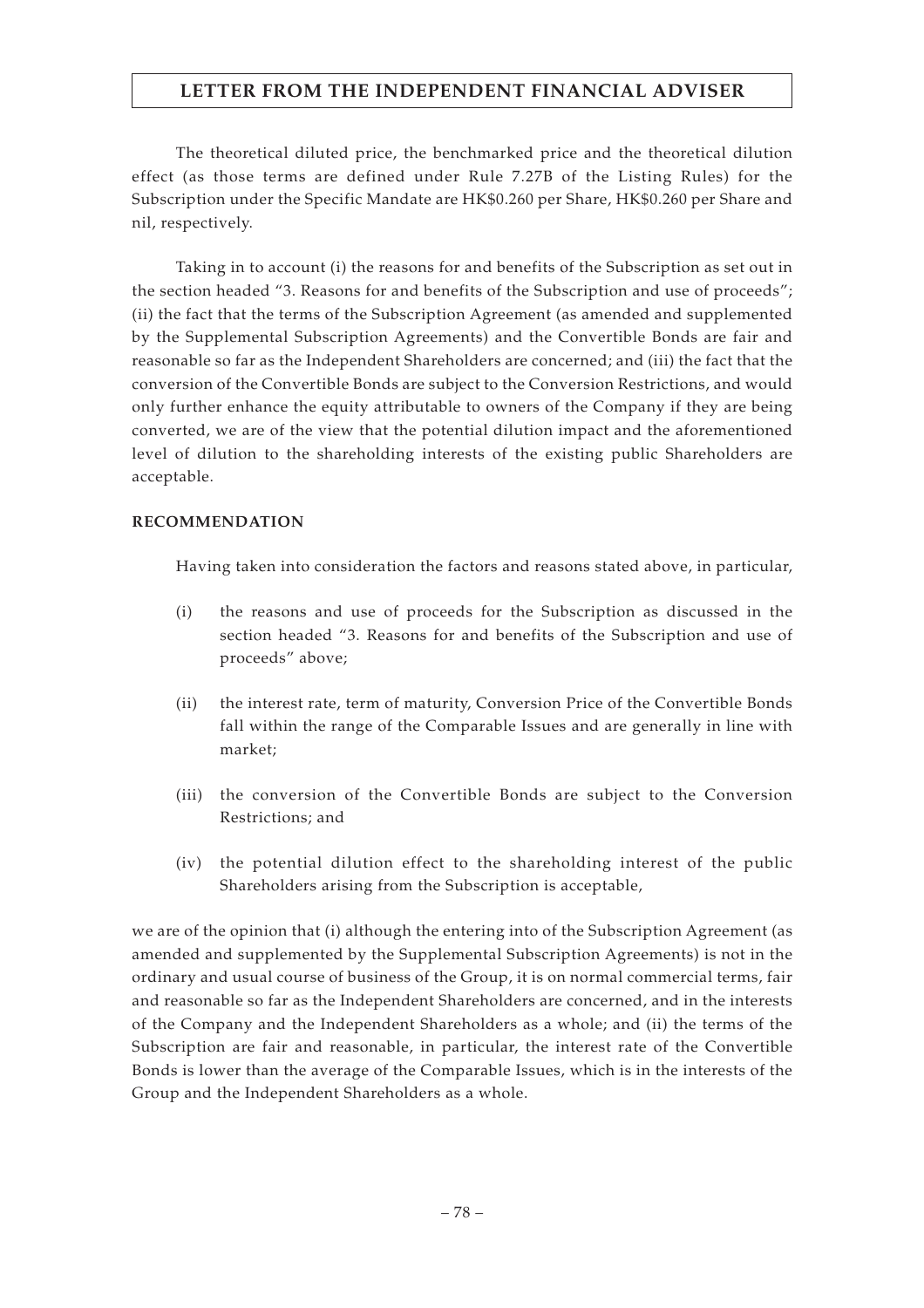Accordingly, we would recommend the Independent Shareholders, as well as the Independent Board Committee to advise the Independent Shareholders, to vote in favour of the relevant resolution(s) to be proposed at the SGM to approve the Subscription Agreement (as amended and supplemented by the Supplemental Subscription Agreements) together with the transactions contemplated thereunder, and the Specific Mandate for the issue of the Convertible Bonds and the Conversion Shares.

> Yours faithfully, For and on behalf of **Red Sun Capital Limited Robert Siu** *Managing Director*

*Note:* Mr. Robert Siu is a licensed person registered with the Securities and Futures Commission of Hong Kong and a responsible officer of Red Sun Capital Limited to carry out type 6 (advising on corporate finance) regulated activities under the SFO and has over 20 years of experience in corporate finance industry.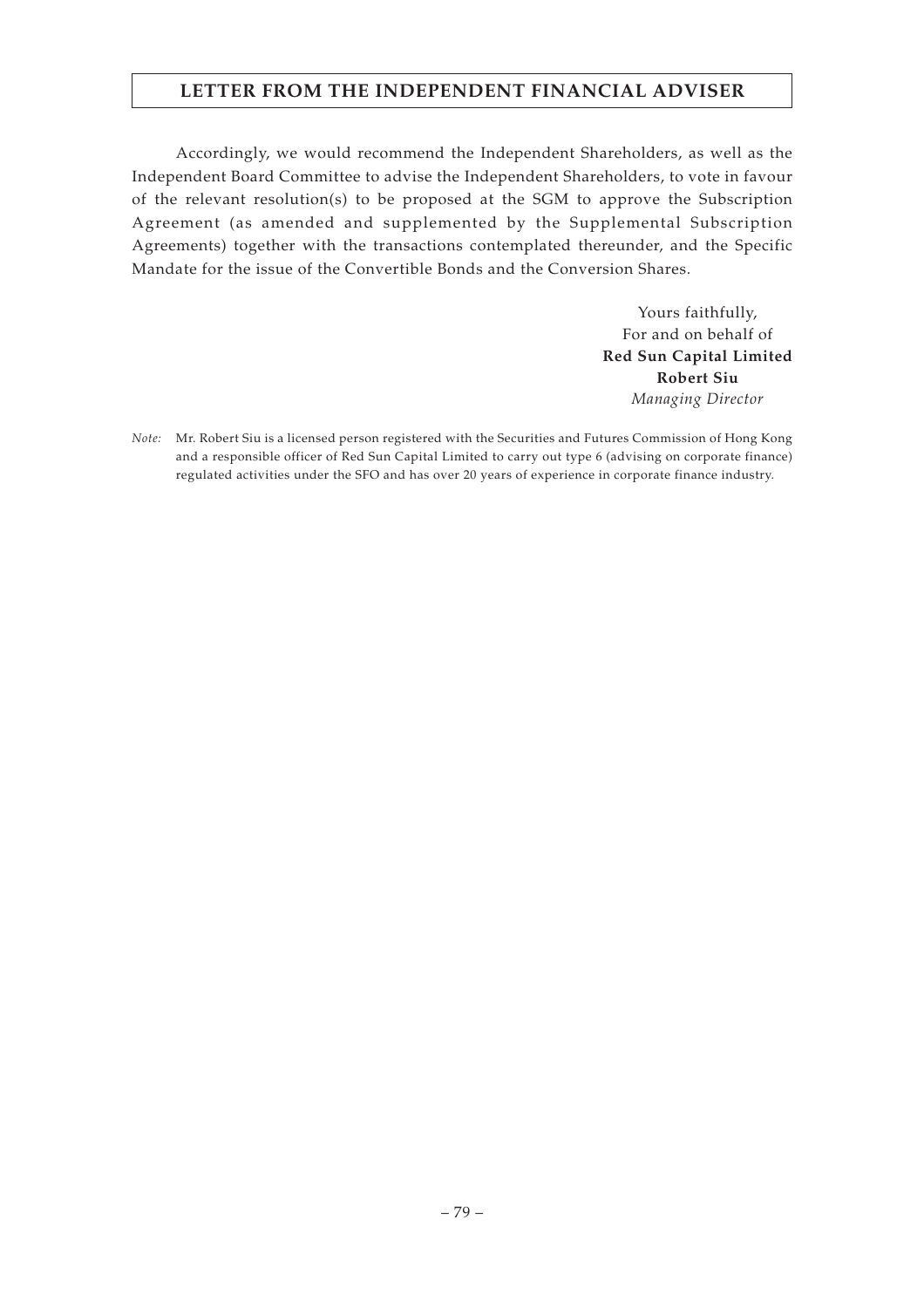### **1. RESPONSIBILITY STATEMENT**

This circular, for which the Directors collectively and individually accept full responsibility, includes particulars given in compliance with the Listing Rules for the purpose of giving information with regard to the Company. The Directors, having made all reasonable enquiries, confirm that to the best of their knowledge and belief the information contained in this circular is accurate and complete in all material respects and not misleading or deceptive, and there are no other matters the omission of which would make any statement herein or this circular misleading.

### **2. SHARE CAPITAL**

The authorised and issued share capital of the Company as at the Latest Practicable Date and immediately upon full conversion of the Convertible Bonds are as follows:

| Authorised share capital: |                                                                    | HK\$             |
|---------------------------|--------------------------------------------------------------------|------------------|
| 20,000,000,000            | <b>Shares</b>                                                      | 200,000,000.00   |
|                           | Issued and fully paid share capital or credited as fully paid:     |                  |
| 6,448,152,160             | Shares in issue as at the Latest Practicable Date                  | 64, 481, 521. 60 |
|                           | Conversion Shares to be issued<br>pursuant to the full exercise of |                  |
| 1,937,984,496             | the Convertible Bonds                                              | 19,379,844.96    |
| 8,386,136,656             |                                                                    | 83,861,366.56    |

As at the Latest Practicable Date, the Company does not have any outstanding convertible debt securities, derivatives, options, warrants or similar rights which confer right to subscribe for, convert or exchange into Shares. The Company has not issued any founder, management or deferred shares.

All Shares in issue rank pari passu in all respects with each other including rights to dividends, voting and return of capital. The Conversion Shares to be issued pursuant to the exercise of conversion rights attaching to the Convertible Bonds, when allotted, issued and fully-paid or credited as fully-paid, will rank pari passu in all respects with the Shares then in issue including as to the right to receive future dividends and distributions which may be declared, made or paid on or after the date of allotment of the Conversion Shares.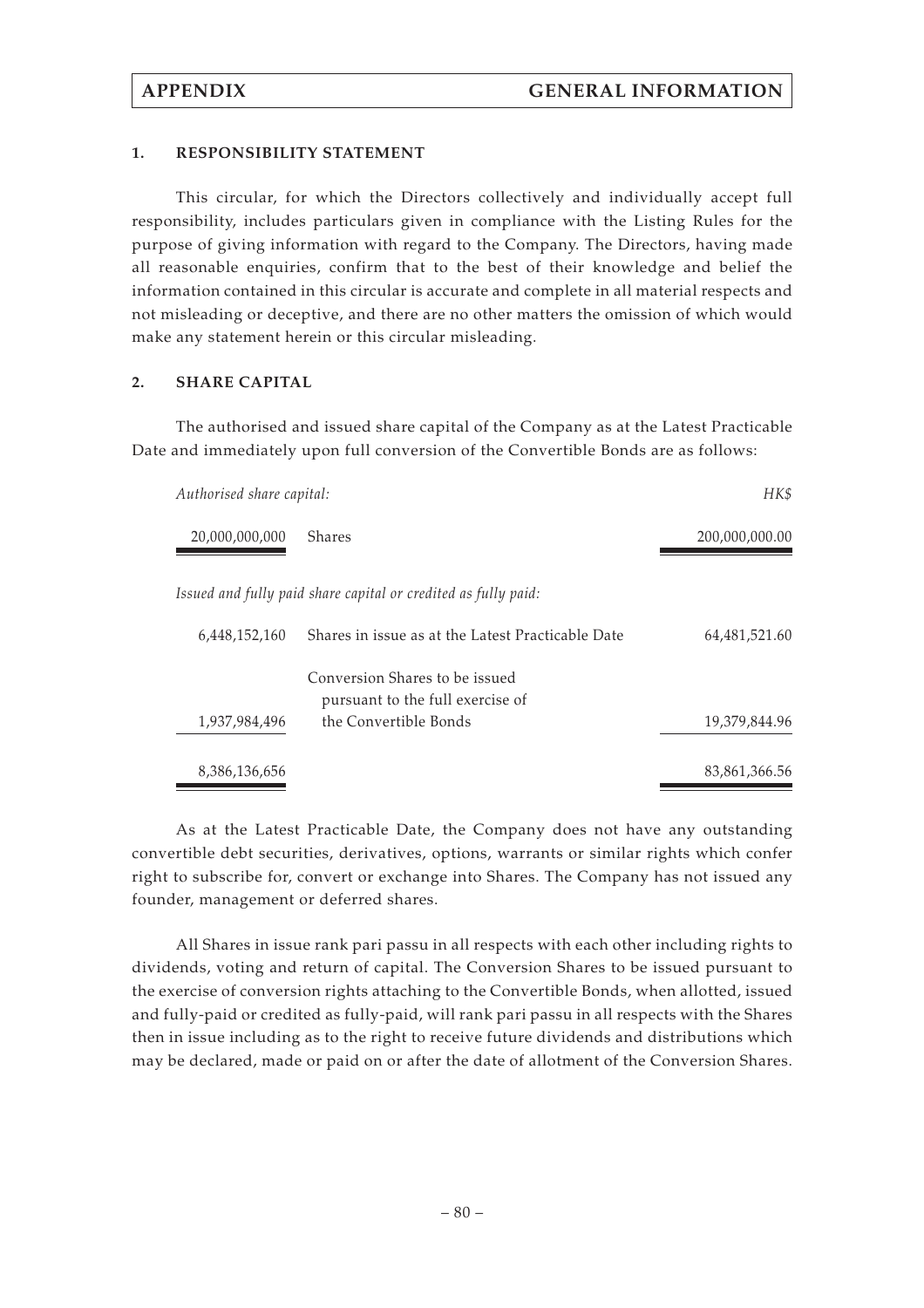The issued Shares are listed and traded on the Main Board of the Stock Exchange. No part of the share capital or any other securities of the Company is listed or dealt in on any stock exchange other than the Stock Exchange and no application is being made or is currently proposed or sought for the Shares or any other securities of the Company to be listed or dealt in on any other stock exchange.

# **3. DISCLOSURE OF INTERESTS BY DIRECTORS AND CHIEF EXECUTIVES IN THE COMPANY**

As at the Latest Practicable Date, the interests and short positions of the Directors and chief executives of the Company in the Shares, underlying shares or debentures of the Company and its associated corporations (within the meaning of Part XV of the SFO) which were (i) notified to the Company and the Stock Exchange pursuant to Divisions 7 and 8 of Part XV of the SFO (including interests or short positions which they were taken or deemed to have under such provisions of the SFO); or (ii) recorded in the register (the "**Section 352 Register**") maintained by the Company pursuant to section 352 of the SFO; or (iii) notified to the Company and the Stock Exchange pursuant to the Model Code for Securities Transactions by Directors of Listed Companies (the "**Model Code**") set out in Appendix 10 to the Listing Rules, were as follows:

| <b>Names of Directors</b> | Capacity or nature<br>of interest | Long<br>positions in<br>Shares and<br>underlying<br><b>Shares</b> | Shareholding<br>percentage<br>(Note) |
|---------------------------|-----------------------------------|-------------------------------------------------------------------|--------------------------------------|
| Mr. Chow Wang             | Beneficial owner                  | 495,404,000                                                       | 7.68%                                |
| Mr. Fong For              | Beneficial owner                  | 349,068,000                                                       | $5.41\%$                             |

*Note:* The percentages are calculated based on the total number of 6,448,152,160 issued Shares as at the Latest Practicable Date.

Save as disclosed above, as at the Latest Practicable Date, none of the Directors nor the chief executives of the Company had or was deemed to have any interests or short positions in the Shares, underlying shares or debentures of the Company or any of its associated corporations which were (i) notified to the Company and the Stock Exchange pursuant to Divisions 7 and 8 of Part XV of the SFO; or (ii) recorded in the Section 352 Register; or (iii) notified to the Company and the Stock Exchange pursuant to the Model Code.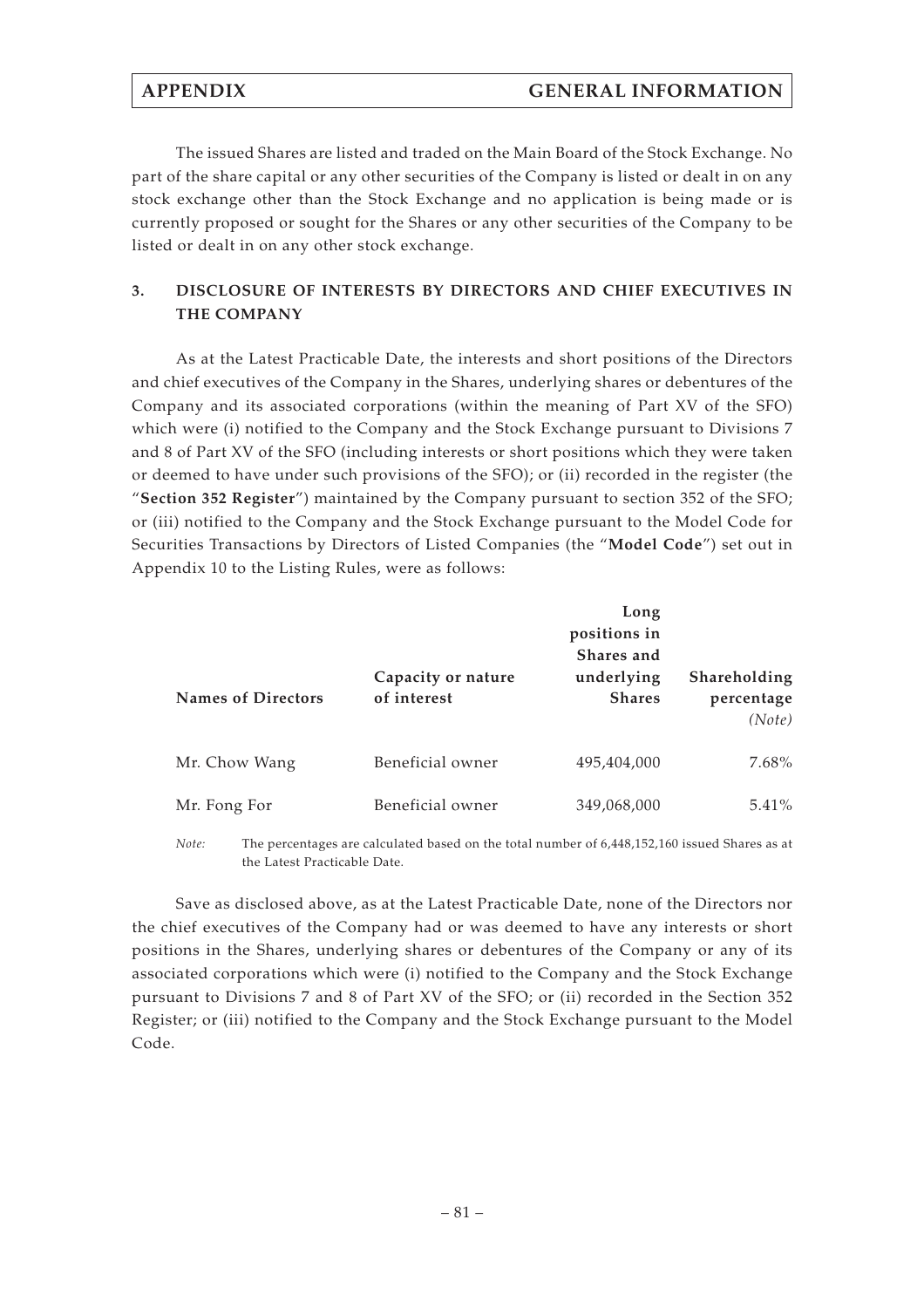# **4. DISCLOSURE OF INTERESTS BY SUBSTANTIAL SHAREHOLDERS AND OTHER PERSONS**

As at the Latest Practicable Date, so far as any Directors are aware based on the disclosure of interest notices filings revealed by the Company from public records, persons (other than the Directors or chief executives of the Company) who have interests or short positions in the Shares or underlying shares of the Company which were disclosed to the Company under Divisions 2 and 3 of Part XV of the SFO or which were recorded in the register (the "**Section 336 Register**") maintained by the Company pursuant to section 336 of the SFO, were as follows:

|                                   | Long positions<br>in Shares and |                                        |
|-----------------------------------|---------------------------------|----------------------------------------|
| Capacity or nature of<br>interest | underlying<br><b>Shares</b>     | Shareholding<br>percentage<br>(Note 2) |
| Beneficial owner                  | 3,846,009,856                   | 59.65%                                 |
|                                   |                                 |                                        |

*Notes:*

- 1. According to disclosure of interest filings, as at the Latest Practicable Date, the 3,846,009,856 Shares and underlying Shares deemed to be interested by Yunnan Baiyao Group comprised 1,908,025,360 Shares held by it and 1,937,984,496 underlying Shares falling to be issued upon the full exercise of the conversion rights attaching to the Convertible Bonds subscribed by it under the Subscription (which is still subject to conditions and has yet to complete).
- 2. The percentages are calculated based on the total number of 6,448,152,160 issued Shares as at the Latest Practicable Date.

Save as disclosed above, as at the Latest Practicable Date, the Directors are not aware of any persons (other than the Directors or chief executives of the Company) who have interests or short positions in the Shares or underlying shares of the Company which were disclosed to the Company under Divisions 2 and 3 of Part XV of the SFO or recorded in the Section 336 Register.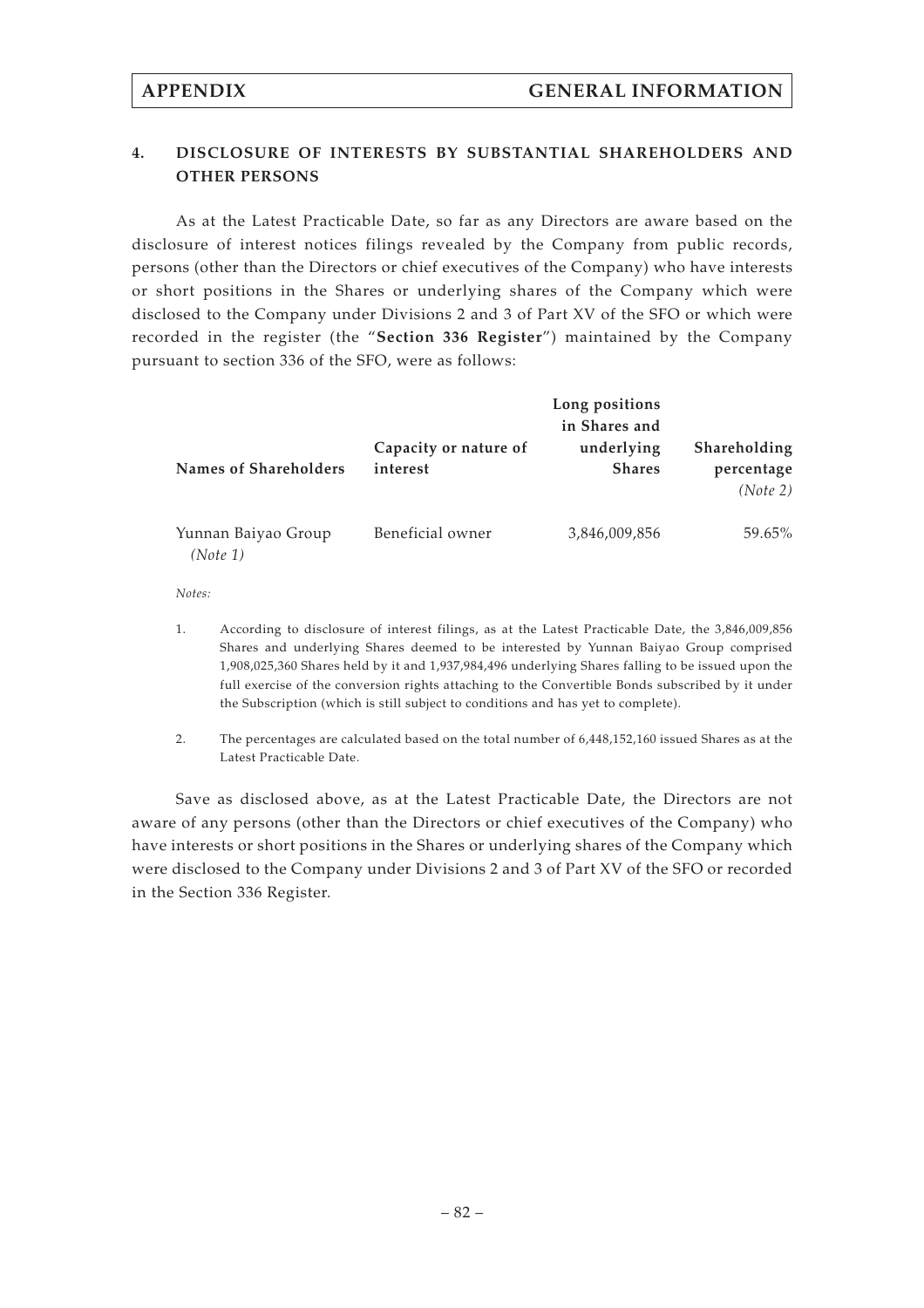### **5. DIRECTORS' SERVICE CONTRACTS**

As at the Latest Practicable Date, none of the Directors had any existing or proposed service contracts with any member of the Group (excluding contracts expiring or determinable by the employer within one year without payment of compensation (other than statutory compensation)).

### **6. COMPETING INTERESTS**

As at the Latest Practicable Date, none of the Directors nor their respective close associates (as defined in the Listing Rules) was interested in any business apart from the business of the Group, which competes or is likely to compete, either directly or indirectly, with the business of the Group.

### **7. SHARE OPTION SCHEME**

In order to provide the Company with a flexible means of giving incentive to Eligible Participants to recognize and acknowledge the contributions that Eligible Participants made or may make to the Group, a share option scheme (the "**Share Option Scheme**") has been approved by the shareholders at the annual general meeting of the Company held on 30 September 2013 (the "**Adoption Date**"), the Directors may, at their discretion, invite any participants to take up options to subscribe for fully paid ordinary shares in the Company subject to the terms and conditions stipulated therein. The Share Option Scheme is valid and effective for ten years and will expire on 29 September 2023. From the Adoption Date up to 31 March 2020, no option has been granted. Save for the Share Option Scheme, the Company do not have any other share option scheme as at 31 March 2020.

#### **8. DIRECTORS' INTEREST IN CONTRACTS OR ARRANGEMENTS**

As at the Latest Practicable Date, there was no contract or arrangement subsisting in which any Director was materially interested and which was significant in relation to any business of the Group.

As at the Latest Practicable Date, none of the Directors had any direct or indirect interest in any assets which had since 31 March 2020 (being the date to which the latest published audited financial statements of the Group were made up) been acquired by, disposed of by or leased to any member of the Group, or were proposed to be acquired by, disposed of by or leased to any member of the Group.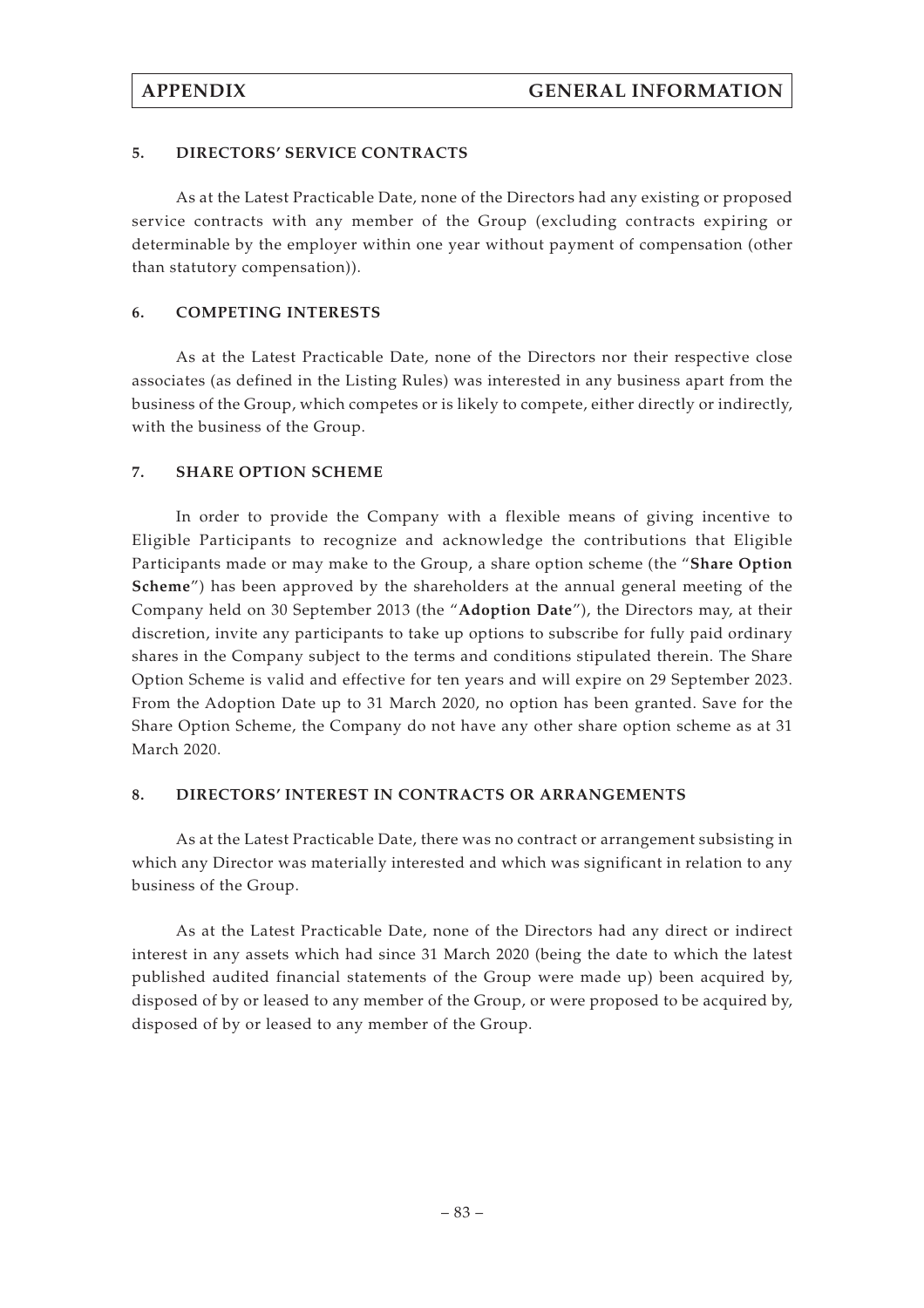### **9. MATERIAL ADVERSE CHANGE**

As at the Latest Practicable Date, the Directors were not aware of any material adverse change in the financial or trading positions of the Group since 31 March 2020, being the date to which the latest published audited financial statements of the Group were made up.

### **10. LITIGATION**

As at the Latest Practicable Date, neither the Company nor any of its subsidiaries was engaged in any litigation or arbitration of material importance and no litigation, arbitration or claim of material importance was known to the Directors to be pending or threatened against any member of the Group.

### **11. MISCELLANEOUS**

- (1) The estimated expenses payable by the Company in connection with the Subscription (including printing, translation, legal and otherwise) is estimated to be in the amount of approximately HK\$2 million.
- (2) No commissions, discounts, brokerages or other special terms (such as installment payments) have been granted since 31 March 2020 (being the date to which the latest published audited accounts of the Company were made up) in connection with the issue or sale of any capital of any member of the Group.
- (3) There has been no alteration in the capital of any member of the Group since 31 March 2020 (being the date to which the latest published audited accounts of the Company were made up), whether fully or partly paid up in cash or otherwise.
- (4) No share or loan capital of the Company or any of its subsidiaries has been put under option or agreed conditionally or unconditionally to be put under option. In particular, as at the Latest Practicable Date, no option has been granted or agreed to be granted to any eligible participants of the Company's share option scheme as adopted on 30 September 2013.
- (5) Subsequent to 31 March 2020 (being the date to which the latest published audited accounts of the Company have been made up), no member of the Group has acquired or agreed to acquire or is proposing to acquire a business or an interest in the share capital of a company whose profits or assets make or will make a material contribution to the figures in the auditors' report or next published accounts of the Company.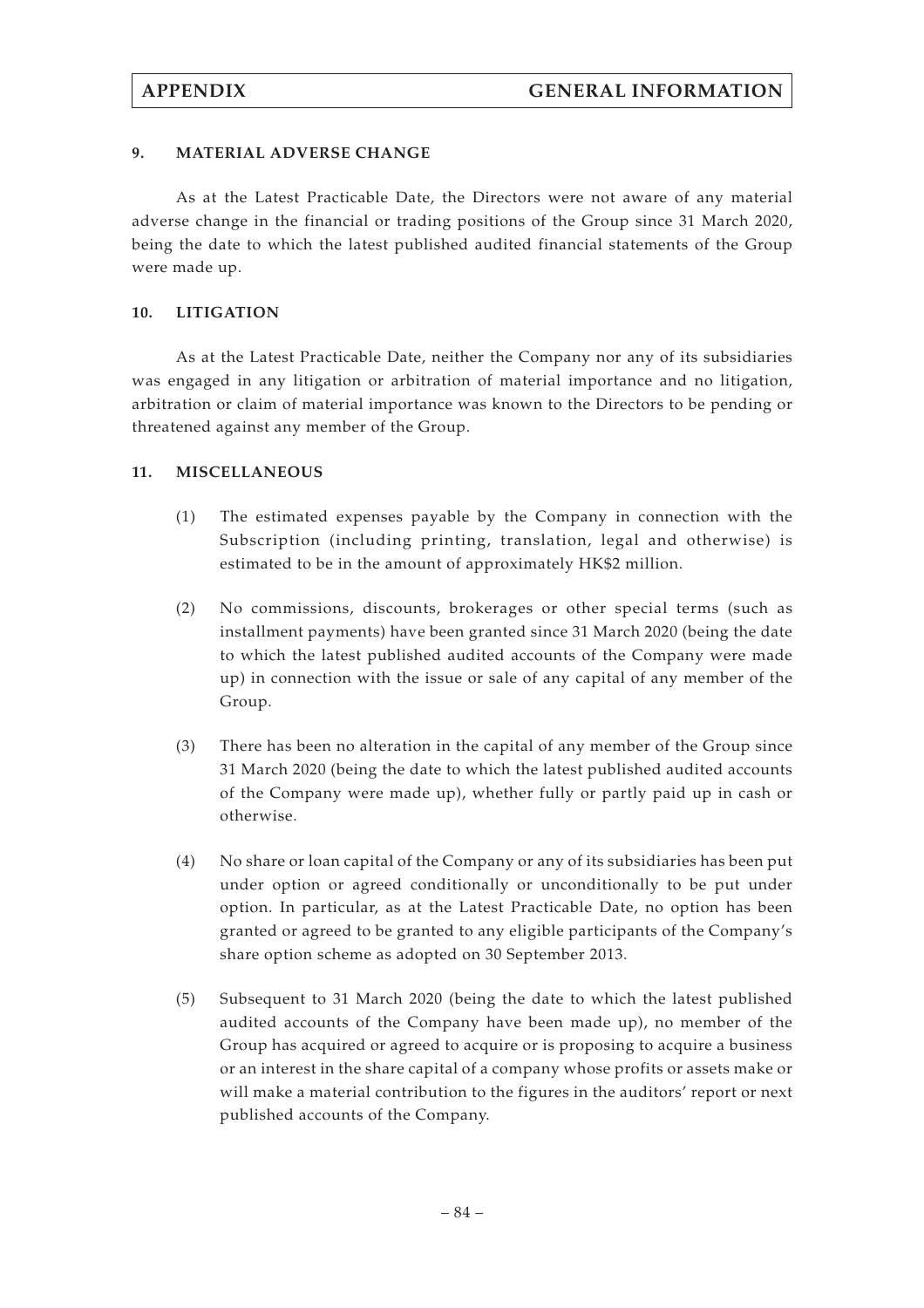- (6) No company has been acquired since the date of the last published audited accounts of the Group in respect of which an accountants' report has already been submitted to Shareholders or which was itself during the last 12 months a listed issuer.
- (7) The Group conducted its business operations principally in Hong Kong and China. There are no foreign exchange controls in force in Hong Kong, and Hong Kong dollars are freely convertible into other currencies. Regarding the PRC, there are exchange control regulations governing the requirement of obtaining approval for the inflow and outflow of foreign exchange, especially as regards capital account items (such as interest and repatriation of capital). Foreign exchange under current account items (such as dividends and profits) can be remitted abroad upon presentation of necessary documents required by State Administration of Foreign Exchange of the PRC.

# **12. MATERIAL CONTRACTS**

The following contracts (being contracts not entered into in the ordinary course of business of the Group) have been entered into by the members of the Group within two years immediately preceding the Latest Practicable Date which are or may be material:

- (1) the subscription agreement dated 20 August 2018 and entered into between the Company and Yunnan Baiyao Holdings in relation to the subscription of 1,000,000,000 Shares by Yunnan Baiyao Holdings for the subscription price of HK\$0.180 per Share;
- (2) the supplemental agreement dated 15 October 2018 and entered into between the Company and Yunnan Baiyao Holdings in relation to the extension of long stop date of the share subscription agreement from 31 October 2018 to 26 November 2018;
- (3) the Supplemental Subscription Agreement I dated 31 December 2019 and entered into between the Company and Yunnan Baiyao Group in relation to the extension of the Long Stop Date from 31 December 2019 to 28 February 2020 (or such later date as the Company and Yunnan Baiyao Group may agree);
- (4) the Supplemental Subscription Agreement II dated 28 February 2020 and entered into between the Company and Yunnan Baiyao Group in relation to the extension of the Long Stop Date from 28 February 2020 to 30 April 2020 (or such later date as the Company and Yunnan Baiyao Group may agree);
- (5) the Supplemental Subscription Agreement III dated 30 April 2020 and entered into between the Company and Yunnan Baiyao Group in relation to the extension of the Long Stop Date from 30 April 2020 to 31 July 2020 (or such later date as the Company and Yunnan Baiyao Group may agree);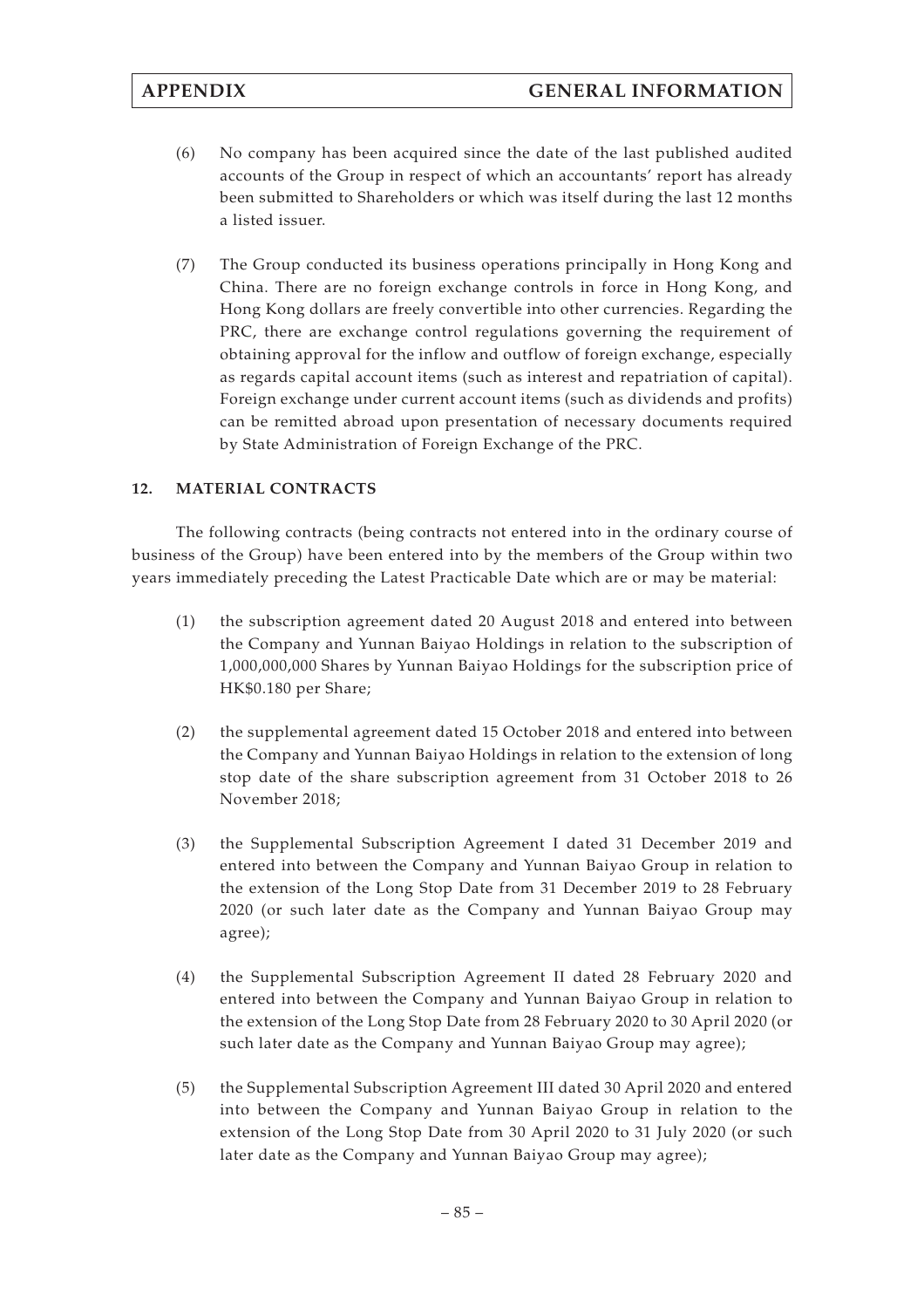- (6) the Supplemental Subscription Agreement IV dated 31 July 2020 and entered into between the Company and Yunnan Baiyao Group in relation to the extension of the Long Stop Date from 31 July 2020 to 31 October 2020 (or such later date as the Company and Yunnan Baiyao Group may agree);
- (7) the Supplemental Subscription Agreement V dated 10 September 2020 and entered into between the Company and Yunnan Baiyao Group in relation to, among others, the reduction of the aggregate principal amount and the Subscription Price of the Convertible Bonds from HK\$730,000,000 to HK\$500,000,000;
- (8) the sale and purchase agreement dated 31 January 2019 and entered into between the Company and Mr. Liu Guoming in relation to the disposal by the Company of 60% issued share capital of Jun Qiao Limited for a cash consideration of HK\$100,000 (together with an outcome sharing adjustment which is equivalent to 30% of any compensation successfully recovered from the recovery actions relating to the mining assets owned by the subsidiaries of Jun Qiao Limited, after deducting recovery costs); and
- (9) the conditional Subscription Agreement dated 14 October 2019 and entered into between the Company and Yunnan Baiyao Group in relation to the subscription of the Convertible Bonds in the principal amount of HK\$730,000,000 by Yunnan Baiyao Group for the subscription price which is equivalent to the principal amount.

# **13. EXPERT AND CONSENT**

The following is the qualification of the expert who has given opinion or advice contained in this circular:

| Name of expert                              | <b>Oualification</b>                                                                                                                                  |
|---------------------------------------------|-------------------------------------------------------------------------------------------------------------------------------------------------------|
| Red Sun Capital Limited                     | A corporation licensed to carry on type 1 (dealing in<br>securities) and type 6 (advising on corporate finance)<br>regulated activities under the SFO |
| Frost & Sullivan<br>International Limited   | Industry consultant                                                                                                                                   |
| Beijing Yingke Law Firm<br>Guangzhou office | Legal advisers as to PRC laws                                                                                                                         |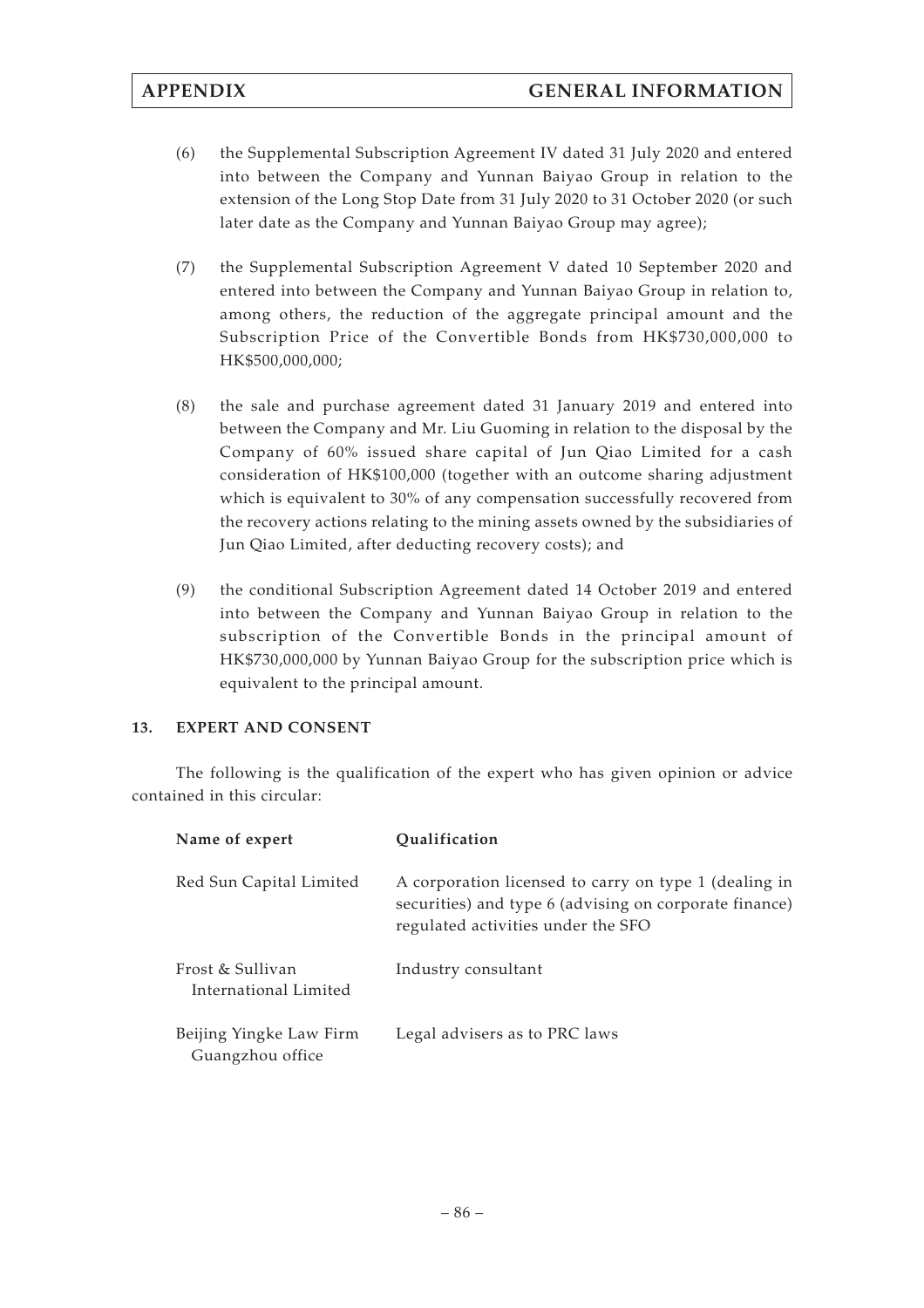The above expert has given and has not withdrawn its written consent to the issue of this circular with the inclusion herein of its letter and references to its name in the form and context in which it appears.

As at the Latest Practicable Date, the above expert did not have any shareholding in any member of the Group or the right (whether legally enforceable or not) to subscribe for or to nominate persons to subscribe for securities in any member of the Group.

As at the Latest Practicable Date, the above expert did not have any direct or indirect interest in any assets which have been acquired by, disposed of by or leased to any member of the Group, or which are proposed to be acquired by, disposed of by or leased to any member of the Group since 31 March 2020 (being the date to which the latest published audited accounts of the Group were made up).

## **14. CORPORATE INFORMATION OF THE GROUP**

- (a) The registered office of the Company is at Clarendon House, 2 Church Street, Hamilton HM 11, Bermuda.
- (b) The principal place of business of the Company in Hong Kong is situated at Room 2709-10, 27/F., China Resources Building, 26 Harbour Road, Wanchai, Hong Kong.
- (c) The principal share registrar and transfer agent of the Company is CONYERS CORPORATE SERVICES (BERMUDA) LIMITED, situated at Clarendon House, 2 Church Street, Hamilton HM 11, Bermuda.
- (d) The Hong Kong branch share registrar and transfer office of the Company is Computershare Hong Kong Investor Services Limited, situated at Shops 1712-1716, 17th Floor, Hopewell Centre, 183 Queen's Road East, Wanchai, Hong Kong.
- (e) The company secretary of the Company is Ms. Li Wing Sze. Ms. Li Wing Sze is an associate member of Hong Kong Institute of Chartered Secretaries and an associate member of the Institute of Chartered Secretaries and Administrators.
- (f) The authorised representatives of the Company are Mr. Chow Wang and Mr. Chu Ka Wa.
- (g) The auditors of the Company is HLB Hodgson Impey Cheng Limited, who are Certified Public Accountants and situated at 31/F, Gloucester Tower, The Landmark, 11 Pedder Street, Central, Hong Kong.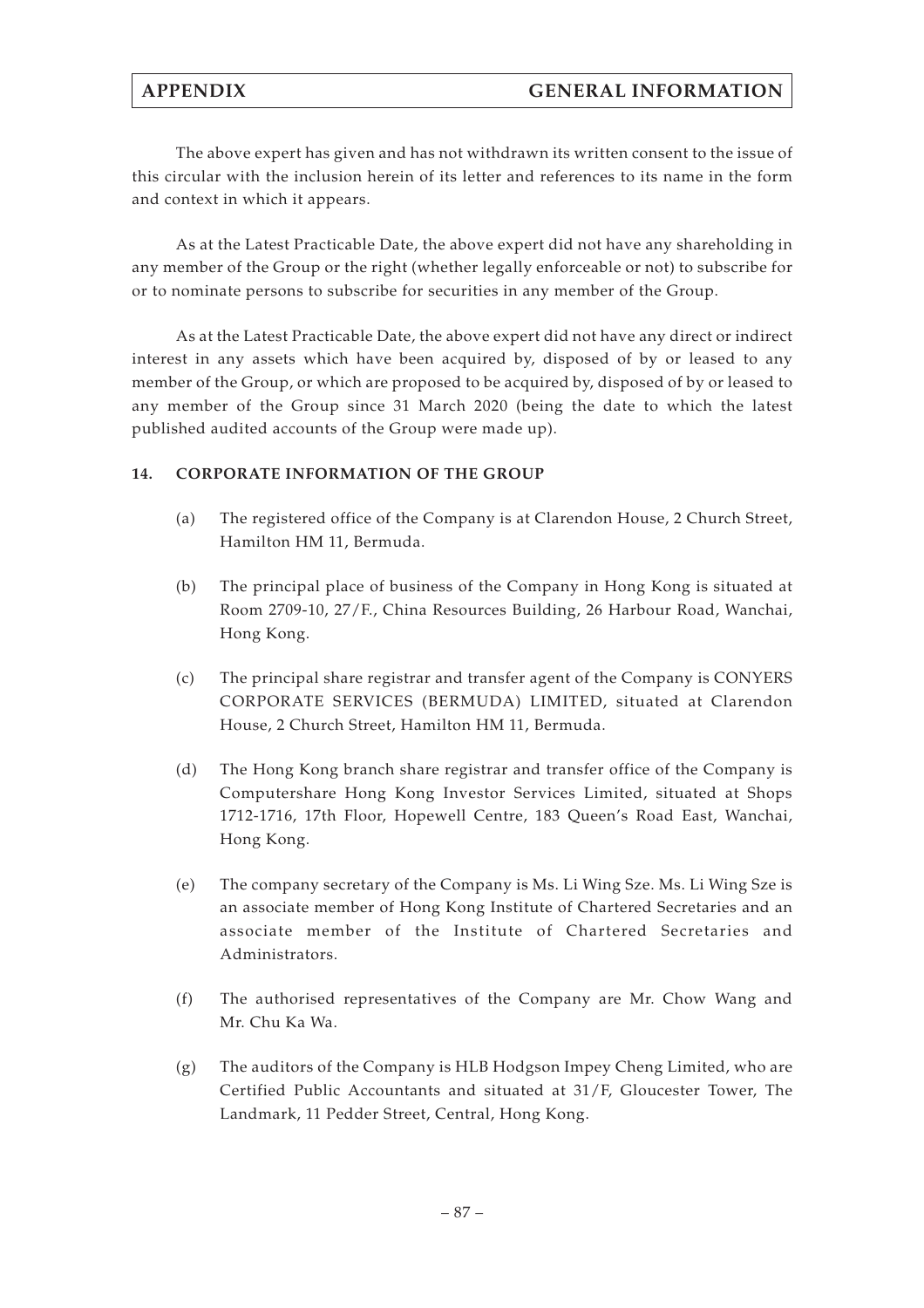| (h) | Directors | Mr. Wang Minghui<br>Room 701, Unit 5, Yunchen Garden, Dongsi Rd<br>Kunming, Yunnan, P.R. China                                                      |
|-----|-----------|-----------------------------------------------------------------------------------------------------------------------------------------------------|
|     |           | Mr. Chow Wang<br>Flat A2, 15/F, Park View Court, 1 Lyttelton Road<br>Mid-Level West, Hong Kong                                                      |
|     |           | Mr. Yin Pinyao<br>No.102, Unit 1, Building 22, Qiushili<br>No. 3978, Yunnan Baiyao Street, Chenggong District<br>Kunming City, Yunnan Province, PRC |
|     |           | Mr. Chu Ka Wa<br>Flat J, 15/F, Tower 5, One Kai Tak (II)<br>No. 8 Muk Ning Street, Kowloon<br>Hong Kong                                             |
|     |           | Mr. Wang Zhaoqing<br>Flat A, 7/F, Block T8, One Beacon Hill<br>1 Beacon Road, Kowloon Tong<br>Kowloon, Hong Kong                                    |
|     |           | Mr. Fong For<br>Room 20A, Building 306, Mangrove West Coast<br>Shenwan 1 Street, Nanshan District<br>Shenzhen, PRC                                  |
|     |           | Mr. Jiang Zhi<br>Flat 13AD, Block C, Chang Le Hua Yuan<br>No. 9 Bai Hua Si Lu, Futian District<br>Shenzhen, Guangdong Province, PRC                 |
|     |           | Mr. Leung Ka Kui, Johnny<br>9 Lily Path, Palm Spring, Yuen Long<br>New Territories, Hong Kong                                                       |
|     |           | Ms. Wong Chui San, Susan<br>Block A, 5th Floor, Kam Yuen Mansion<br>3 Old Peak Road, Mid-Levels<br>Hong Kong                                        |
|     |           |                                                                                                                                                     |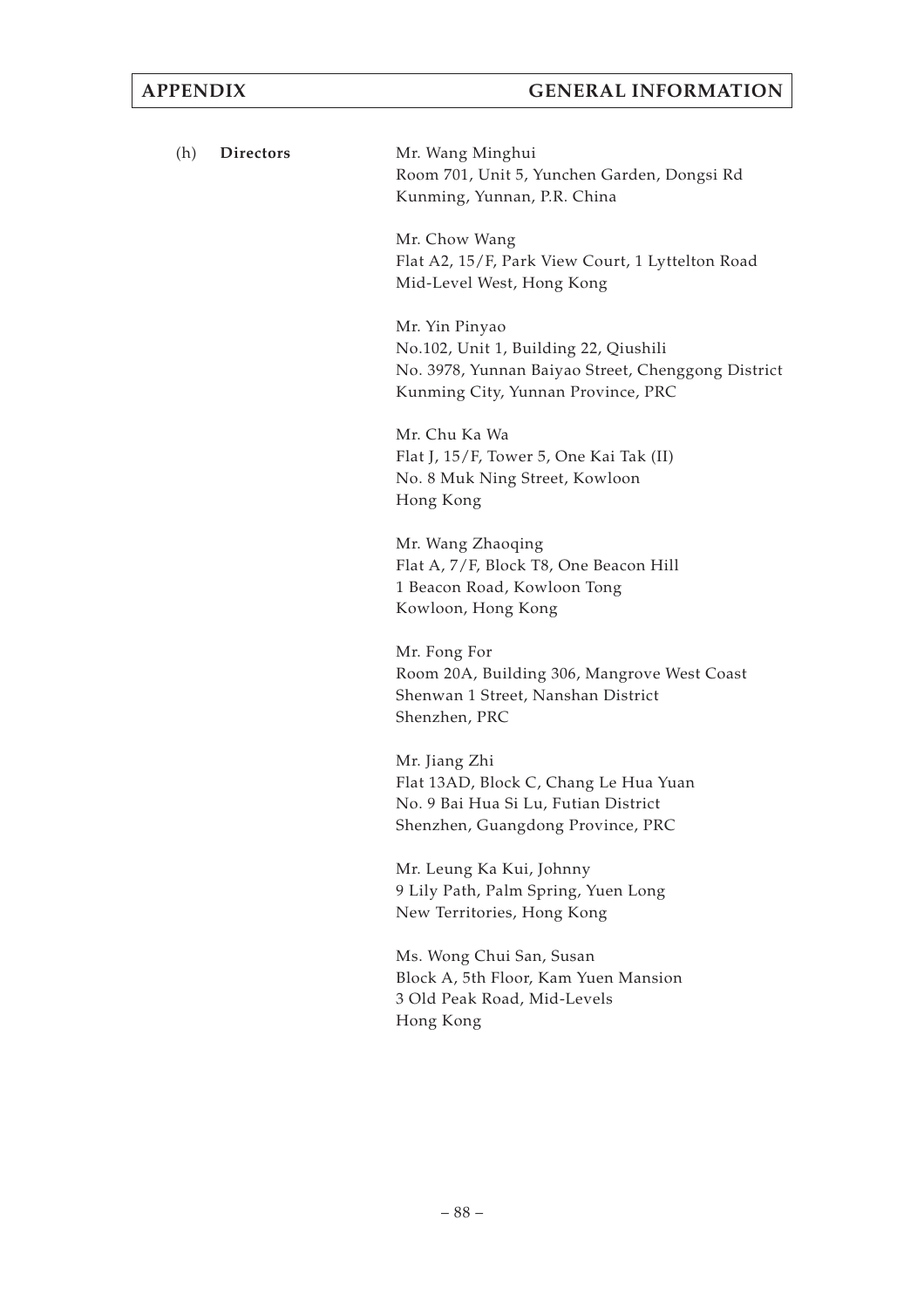#### **15. BIOGRAPHICAL DETAILS OF DIRECTORS**

#### **Executive Directors**

**Mr. Wang Minghui ("Mr. Wang")**, aged 58, was appointed as an Executive Director and the Chairman of the Company with effect from 12 September 2019. Mr. Wang graduated from Yunnan University with a post-graduate degree in foreign economics and management. Mr. Wang is a senior economist in China and has over 36 years of management experience occupying key management roles in pharmaceutical enterprises in China. He is currently the chairman of the board and interim chief executive officer of Yunnan Baiyao Group, a company whose A shares are listed on the Shenzhen Stock Exchange with stock code 000538. As at the Latest Practicable Date, Yunnan Baiyao Group is a substantial shareholder holding approximately 29.59% of the total issued shares of the Company.

**Mr. Yin Pinyao ("Mr. Yin")**, aged 51, was appointed as an Executive Director with effect from 12 September 2019. Mr. Yin graduated from Yunnan University with a bachelor degree in economics. Mr. Yin is a senior economist in China and has over 25 years of management and finance experience occupying key management roles in pharmaceutical enterprises in China. He is currently the chief operation officer and senior vice president of Yunnan Baiyao Group. As at the Latest Practicable Date, Yunnan Baiyao Group is a substantial shareholder of the Company holding approximately 29.59% of the total issued shares of the Company.

**Mr. Chow Wang ("Mr. Chow")**, aged 56, has over more than 21 years of experience in the field of business development, trading and investment. After Mr. Chow finished his secondary education in China in early 80's, he was engaged in trading business in Shenzhen, China. After relocating to Hong Kong in late 80's, Mr. Chow established Ban Loong Shareholding Limited ("**Ban Loong Shareholding**") and acquired Union Shine Technology Limited ("**Union Shine**"). Ban Loong Shareholding is engaged in the investment in private equity projects in Hong Kong and China, while Union Shine is engaged in the production of consumer electronic products, accessories and parts. Mr. Chow has extensive experience in corporate development and management, and has a well-established social network in financial and business sectors in Hong Kong and China. As at the Latest Practicable Date, Mr. Chow has interest in 495,404,000 shares of the Company representing approximately 7.68% of the total number of shares in issue of the Company.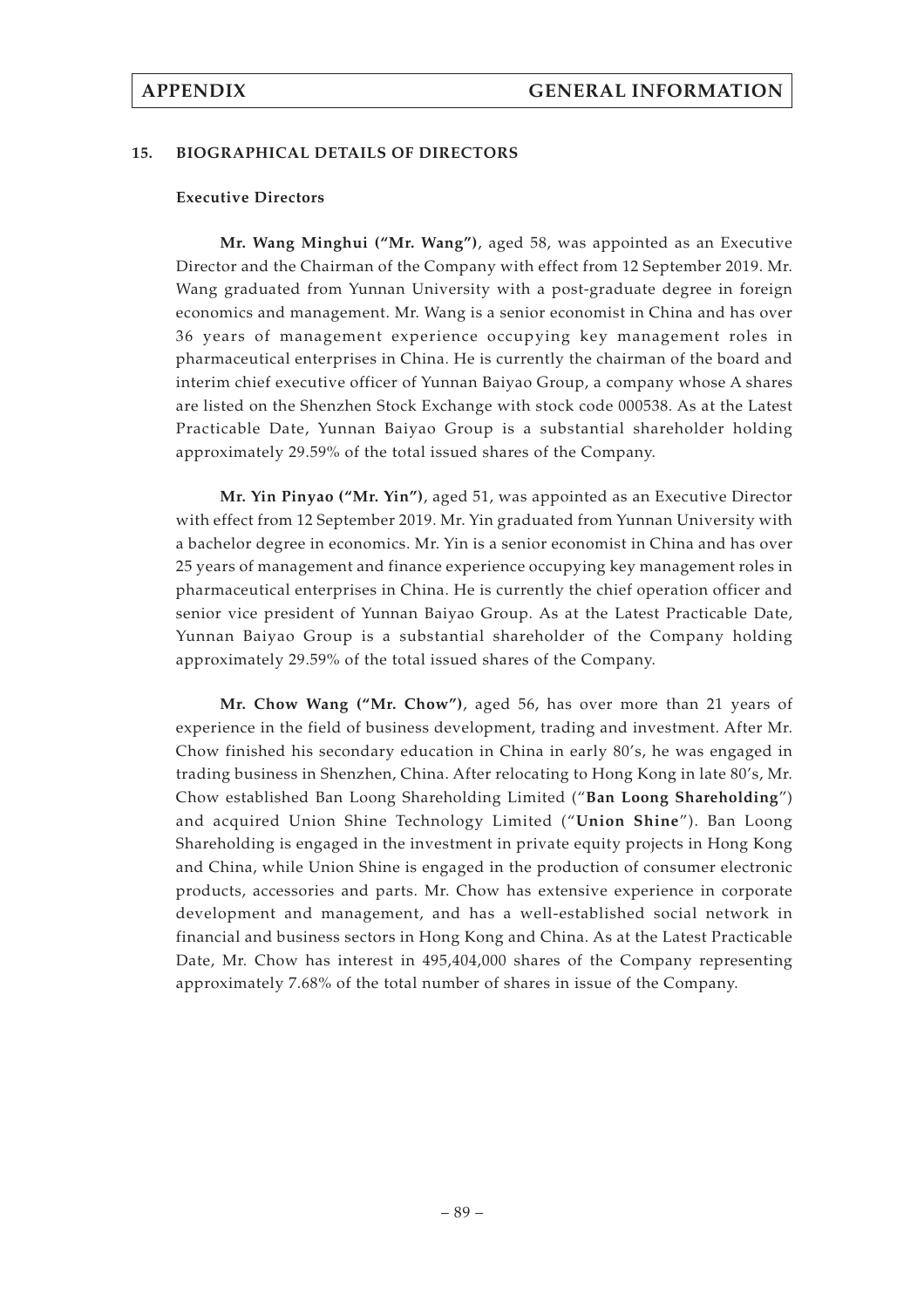Mr. Chow was appointed as an Executive Director, the Chairman of the Board, the chairman of the Nomination Committee and a member of the Remuneration Committee of the Company with effect from 9 October 2014. Mr. Chow was appointed as a Chief Executive Officer of the Company with effect from 23 January 2017. With effect from 12 September 2019, Mr. Chow ceased to be the Chairman of the Board and was re-designated as the Deputy Chairman, continued to occupy the position of Chief Executive Officer, ceased to be the chairman but continue to be a member of the Nomination Committee. Mr. Chow currently acts as director of the following subsidiaries of the Company, namely, Ban Loong Finance Company Limited, Wan Long Xing Ye Commercial Trading (Hong Kong) Limited, Yunnan Baiyao Qingyitang Hong Kong Limited and Ban Loong Fund Investment Limited.

**Mr. Chu Ka Wa ("Mr. Chu")**, aged 35, obtained a Bachelor of Accounting degree from The Hong Kong University of Science and Technology in 2008 and a Master of Corporate Governance degree from The Hong Kong Polytechnic University in 2016. Mr. Chu is a member of Hong Kong Institute of Certified Public Accountants, an associate member of Hong Kong Institute of Chartered Secretaries and an associate member of the Institute of Chartered Secretaries and Administrators. Mr. Chu had over 9 years' experience in auditing and financial management.

Mr. Chu joined the Company in 2013 and was appointed as the Financial Controller of the Company since March 2013. Mr. Chu was appointed as an Executive Director and Chief Financial Officer of the Company on 23 January 2017. He was also appointed as an authorized representative and a member of the Nomination Committee and the Remuneration Committee of the Company on 24 January 2017. With effect from 12 September 2019, Mr. Chu ceased to be a member of the Nomination Committee. Mr. Chu currently acts as a director of the following subsidiaries of the Company, namely, Ban Loong Finance Company Limited, Wan Long Xing Ye Commercial Trading (Hong Kong) Limited, Yunnan Baiyao Qingyitang Hong Kong Limited, Susanoo Ventures Limited, Ban Loong Asset Management Limited, Ban Loong Fund Investment Limited and Ban Loong Hemp Technology Limited.

**Mr. Wang Zhaoqing ("Mr. Wang")**, aged 57, graduated from College for Administrative Personnel of the Customs, China in 1987 and College of Economics, Jinan University, Guangzhou in 1989. He also obtained a Master of Business Administration degree from Hong Kong Baptist University in 2004. Mr. Wang obtained a Doctor of Business Administration degree from Victoria University, Switzerland in 2009. From 2007 to 2008, he was a Senior Visiting Scholar in Asia School of Business Singapore. Mr. Wang has over 25 years of working experience in the business operating sector, and is experienced in financial and economic analysis, and the management of import and export.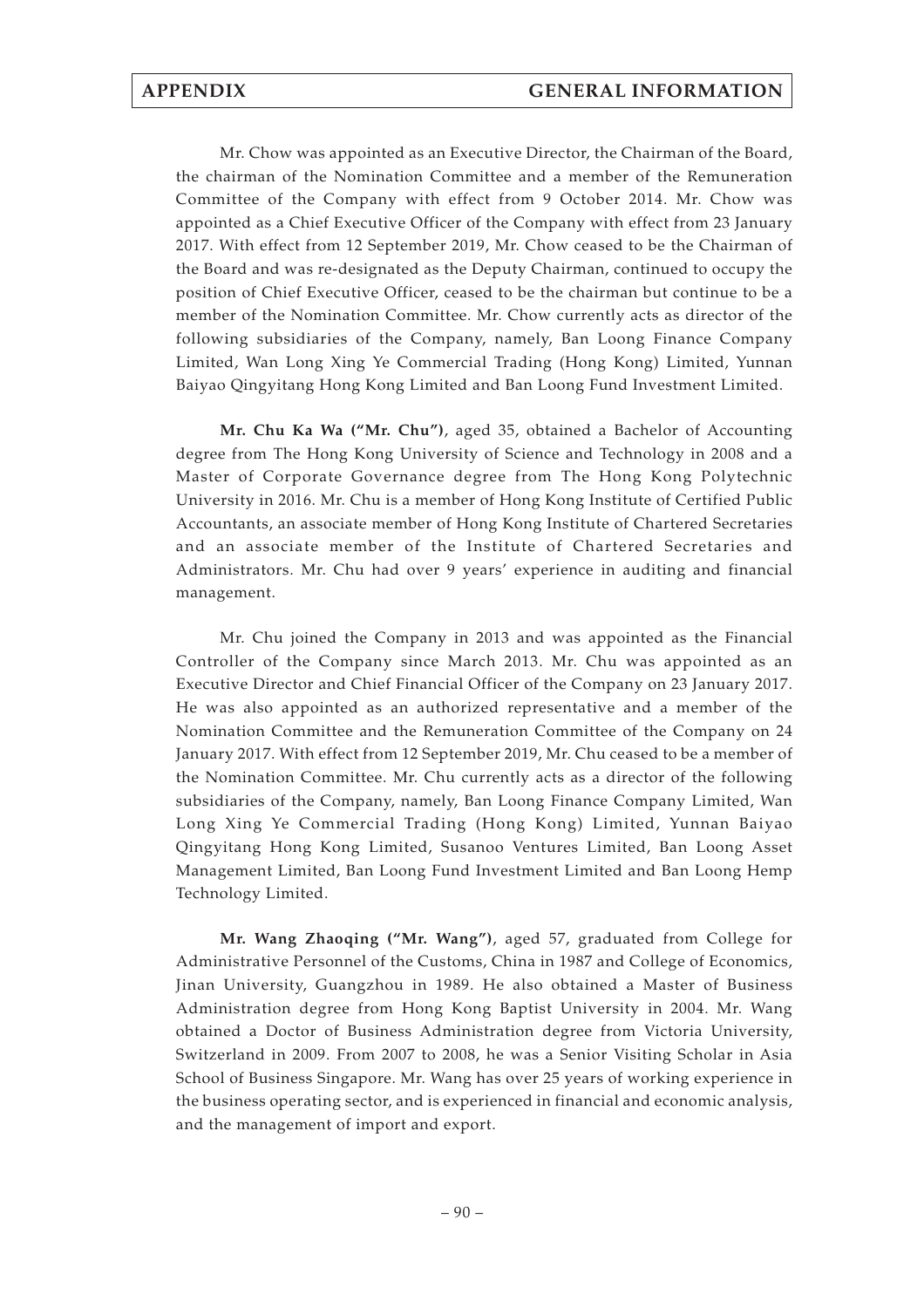Mr. Wang joined the Company in 2013 and was appointed as the Chief Operating Officer of the Company since December 2013. Mr. Wang was appointed as an Executive Director of the Company with effect from 23 January 2017. Mr. Wang currently acts as a director of Ban Loong Finance Company Limited, a subsidiary of the Company.

## **Non-executive Director**

**Mr. Fong For ("Mr. Fong")**, aged 61, was appointed as a Non-Executive Director of the Company with effect from 12 December 2014. Mr. Fong completed his high school education in Lufeng, Guangdong, China. He is currently an Honorary President of the Confederacy of Hong Kong Shanwei Clansmen Limited, and a Vice President of the Standing Committee of the Overseas Friendship Association of Shanwei. Mr. Fong was also previously a member of the Shanwei Committee of the Chinese People's Political Consultative Conference. Mr. Fong has many years of business and management experience in textile, trading, investments, property development and logistics. As at the Latest Practicable Date, Mr. Fong is interested in 349,068,000 shares of the Company, representing approximately 5.41% of the total number of shares in issue of the Company.

## **Independent non-executive Directors**

**Mr. Jiang Zhi ("Mr. Jiang")**, aged 51, was appointed as an Independent Non-executive Director, a member of the Audit Committee, Nomination Committee and Remuneration Committee of the Company with effect from 19 January 2015. Mr. Jiang obtained a master degree (major in civil and commercial law) from Southwest University of Political Science & Law in Shenzhen, PRC in 2001. Mr. Jiang has been practising in various reputable law firms in Shenzhen since 1989. Mr. Jiang obtained PRC solicitors practising certificate and became a qualified lawyer in China in 1993. Mr. Jiang was previously a founder and currently a partner of Guangdong Jun Yan Law Firm from 2003 to August 2015. Mr. Jiang now is the partner of 廣東深信律師事 務所. Mr. Jiang provides legal advice to many clients in different industries in the PRC. His practice area includes mainly contract law, real estate law, corporate law and medical law. Mr. Jiang has solid academic foundation and rich practical experience in those areas. Mr. Jiang was re-appointed as an arbitrator of the Qingyuan Arbitration Commission with hiring period from 1 June 2020 to 30 May 2022. Mr. Jiang was also appointed as deputy secretary for the Secretariat of the Qingyuan Arbitration Commission with hiring period from 27 May 2017 to 28 May 2020.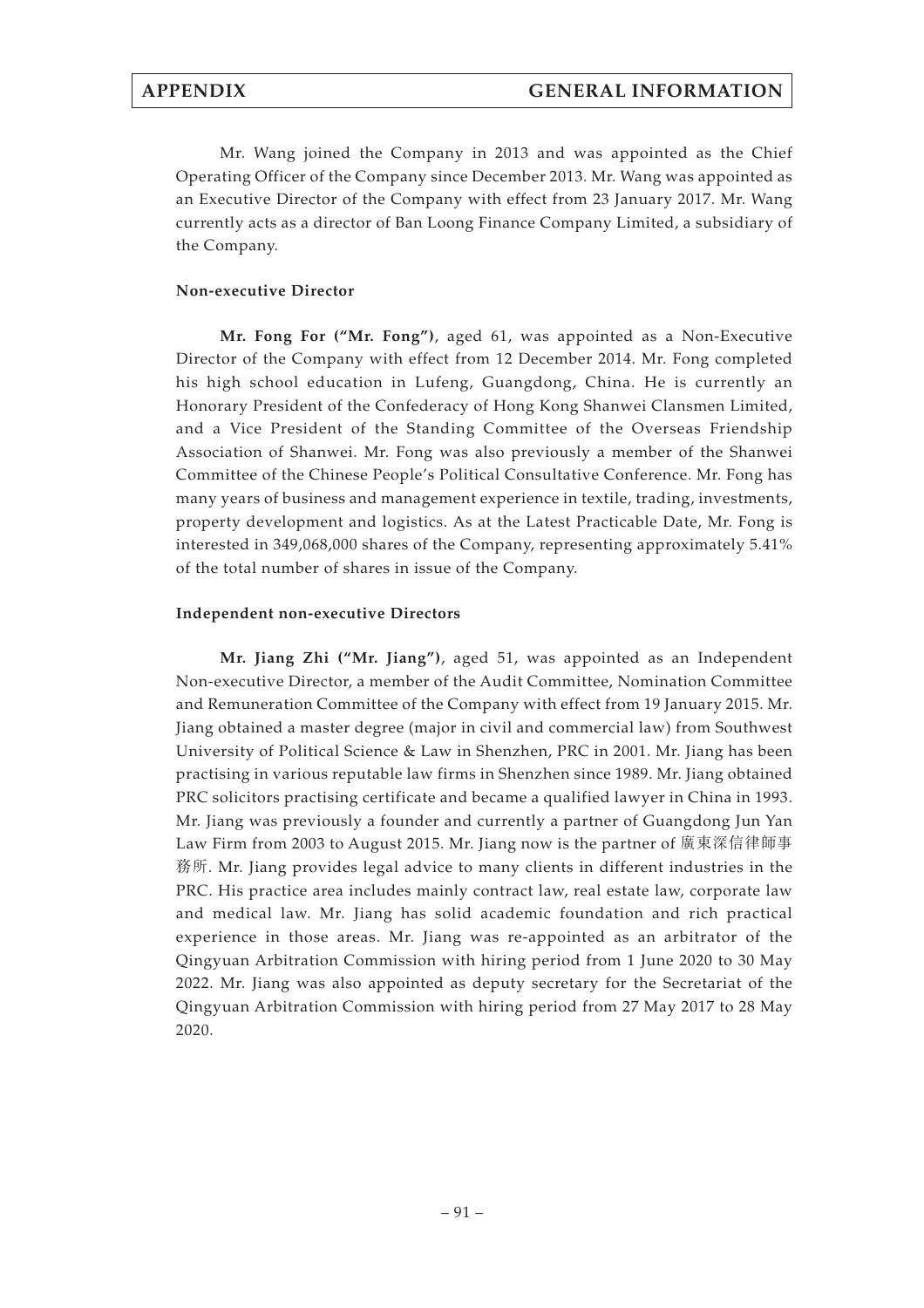**Mr. Leung Ka Kui, Johnny ("Mr. Leung")**, aged 63, was appointed as an Independent Non-executive Director, the Chairman of the Remuneration Committee and a member of the Audit Committee and the Nomination Committee of the Company on 9 October 2014. Mr. Leung holds a Bachelor of Laws of the University of London. Mr. Leung is a qualified solicitor in Hong Kong, England & Wales and Singapore, and is a Notary Public and China Appointed Attesting Officer. He has over 33 years of experience in legal field and is the senior partner of Messrs. Johnny K.K. Leung & Co., Solicitors & Notaries. Mr. Leung is currently an independent non-executive director of Celestial Asia Securities Holdings Limited (Stock Code: 1049) and Affluent Partners Holdings Limited (Stock Code: 1466), the shares of which are listed on the Main Board of the Stock Exchange, and Phoenitron Holdings Limited (Stock Code: 8066), the shares of which are listed on GEM of the Stock Exchange. Mr. Leung was formerly an independent non-executive director of Aeso Holding Limited (Stock Code: 8341, a GEM listed company) for the period from 13 January 2017 to 8 June 2017, and an independent non-executive director of Asia Coal Limited (Stock Code: 835, a Main Board listed company) for the period from 12 September 2018 to 6 June 2019.

**Ms. Wong Chui San, Susan ("Ms. Wong")**, aged 47, was appointed as an Independent Non-executive Director, the Chairman of the Audit Committee and a member of the Nomination Committee and the Remuneration Committee of the Company on 9 October 2014. Ms. Wong has been a certified practising accountant of the Australian Society of Certified Practising Accountants and a certified public accountant of the Hong Kong Institute of Certified Public Accountants since May 1999 and May 2000, respectively. She is also a member of The Society of Chinese Accountants and Auditors, a fellow and a certified tax adviser of the Taxation Institute of Hong Kong. Ms. Wong has more than 19-year experience in auditing, accounting and taxation. She is the founder of Messrs. C.S. Wong & Co.. Ms. Wong is currently an independent non-executive director of Loco Hong Kong Holdings Limited (Stock Code: 8162), the shares of which are listed on GEM of the Stock Exchange. Ms. Wong was formerly the company secretary of Grand Investment International Limited (now renamed as Youth Champ Financial Group Holdings Limited) (Stock Code: 1160, a Main Board listed company) between 14 November 2014 and 16 June 2017, and the chief financial officer and company secretary of Astrum Financial Holdings Limited (Stock Code: 8333, a GEM listed company) between 19 January 2015 to 31 August 2019.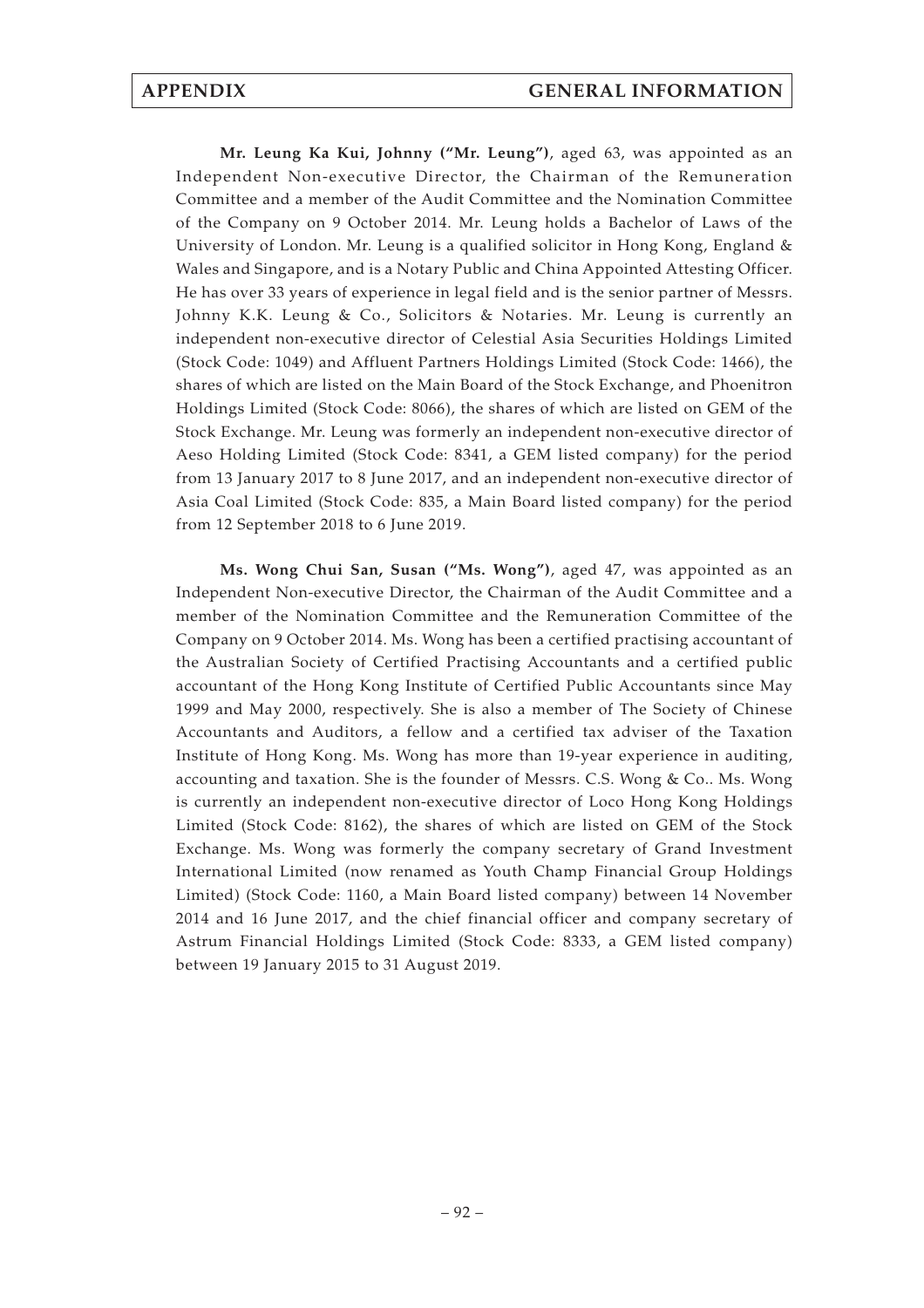### **16. DOCUMENTS AVAILABLE FOR INSPECTION**

Copies of the following documents will be made available for inspection during normal business hours (i.e. 9:00 a.m. to 1:00 p.m. and 2:00 p.m. to 5:00 p.m. on weekdays excluding Saturdays, Sundays and Hong Kong public holidays) from the date of this circular up to and including the date of the SGM at the principal place of business in Hong Kong of the Company at Room 2709-10, 27/F., China Resources Building, 26 Harbour Road, Wanchai, Hong Kong:

- (a) the memorandum of association and the bye-laws of the Company;
- (b) the "Letter from the Board", the text of which is set out on pages 6 to 44 of this circular;
- (c) the "Letter from the Independent Board Committee", the text of which is set out on page 45 of this circular;
- (d) the "Letter from the Independent Financial Adviser", the text of which is set out on pages 46 to 79 of this circular;
- (e) the material contracts referred to in the paragraph headed "Material Contracts" of this appendix;
- (f) the written consent referred to in the paragraph headed "Expert and Consent" of this appendix;
- (g) the Subscription Agreement;
- (h) the 2017 Annual Report, the 2018 Annual Report, the 2019 Annual Report and the 2020 Annual Report;
- (i) this circular;
- (j) the PRC legal opinion issued by our PRC Legal Advisers; and
- (k) the F&S Report prepared by Frost & Sullivan, the market research consultant of the Company.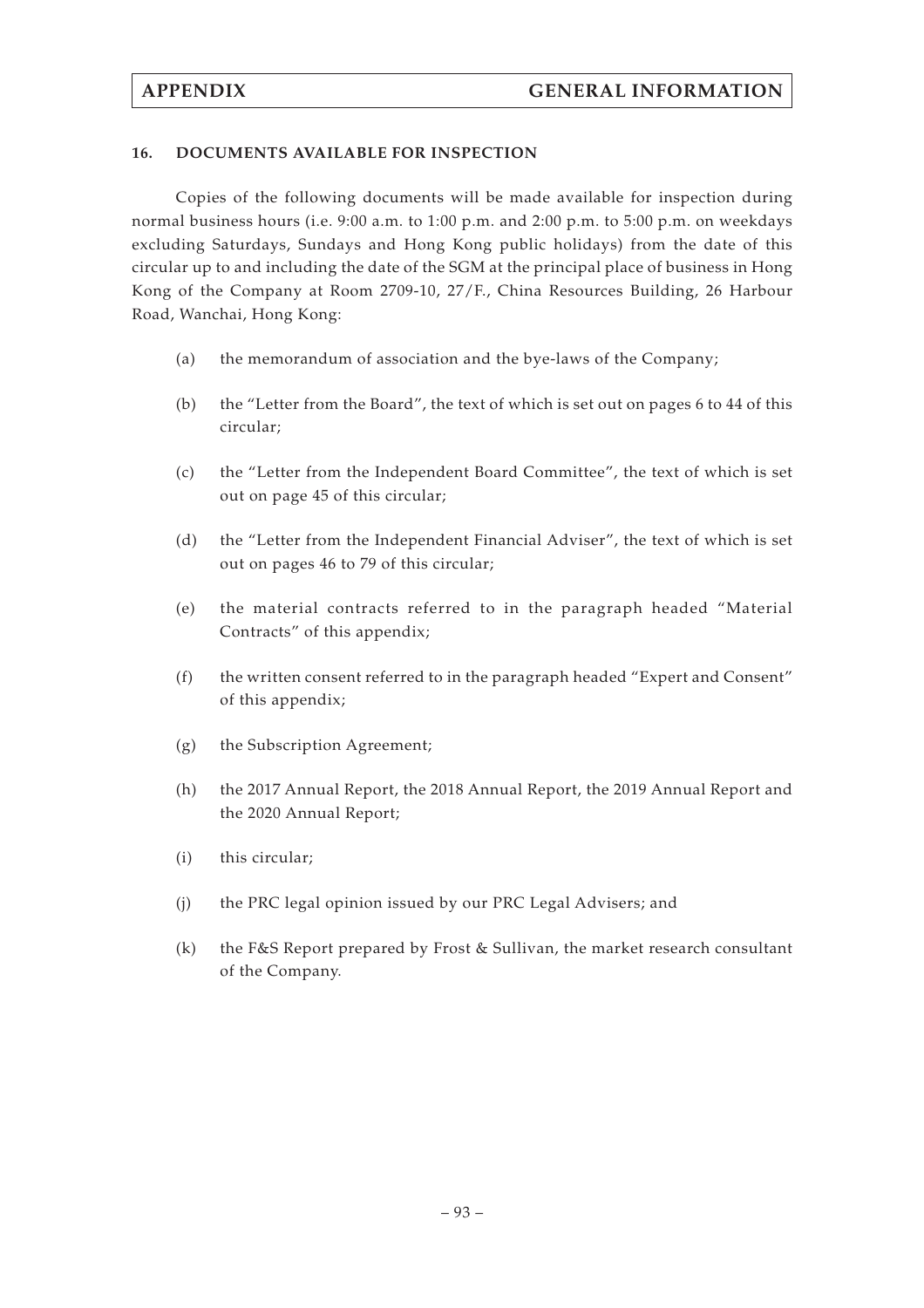

# **NOTICE OF SPECIAL GENERAL MEETING**

**NOTICE IS HEREBY GIVEN** that a special general meeting (the "**SGM**") of Ban Loong Holdings Limited (the "**Company**") will be held at Boardroom 5, M/F, Renaissance Harbour View Hotel Hong Kong, 1 Harbour Road, Wanchai, Hong Kong on Monday, 28 September 2020 at 11:30 a.m. for the purpose of considering and, if thought fit, passing the following resolution, with or without amendments, as an ordinary resolution of the Company:

## **ORDINARY RESOLUTION**

## 1. "**THAT**:

- (a) the terms of the subscription agreement dated 14 October 2019 (as amended and supplemented by the supplemental agreements dated 31 December 2019, 28 February 2020, 30 April 2020, 31 July 2020 and 10 September 2020 (collectively the "**Subscription Agreement**"), a copy of which has been produced to this meeting marked "**A**" and signed by the chairman of this meeting for the purpose of identification) entered into by the Company as issuer and Yunnan Baiyao Group Co., Ltd. ("**Yunnan Baiyao Group**") as subscriber (details relating to the Subscription Agreement are set out in the circular of the Company dated 11 September 2020), be and are hereby approved, confirmed and ratified;
- (b) the issue by the Company, pursuant to the Subscription Agreement, of the convertible bonds in the aggregate principal amount of HK\$500,000,000 at an initial conversion price of HK\$0.258 per ordinary share (the "**Convertible Bonds**") (subject to adjustment pursuant to the terms and conditions of the Convertible Bonds) together with the issuance of the bond certificate, to Yunnan Baiyao Group, be and are hereby approved;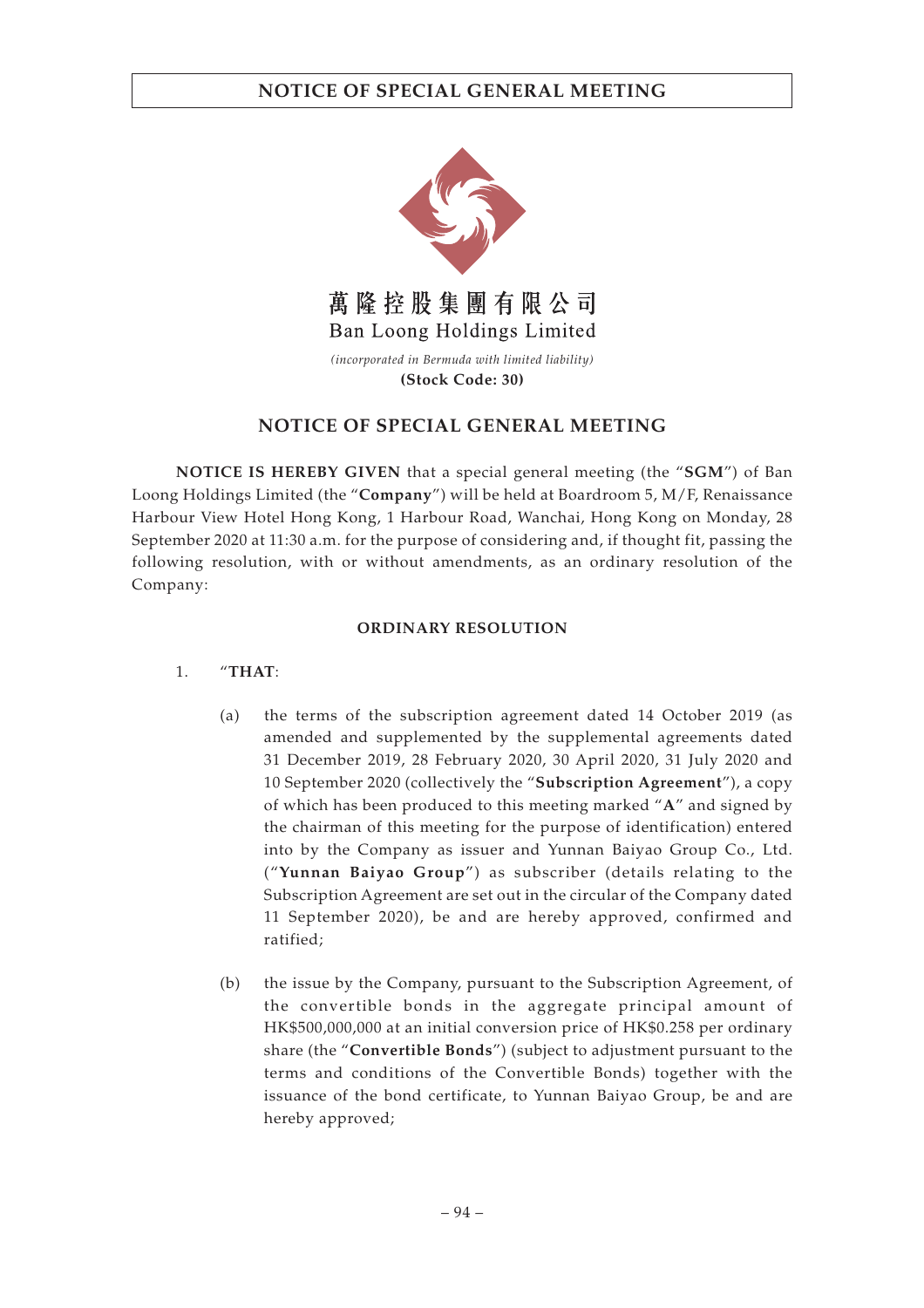# **NOTICE OF SPECIAL GENERAL MEETING**

- (c) conditional upon the Listing Committee of The Stock Exchange of Hong Kong Limited approving the listing of, and granting permission to deal in, the Conversion Shares (as defined below) to be allotted and issued upon the conversion of the Convertible Bonds, the directors of the Company (the "**Directors**") be and are hereby granted a specific mandate (the "**Specific Mandate**") to allot and issue 1,937,984,496 ordinary shares of HK\$0.01 each of the Company upon the exercise of the conversion rights attaching to the Convertible Bonds at an initial conversion price of HK\$0.258 per share (subject to adjustment pursuant to the terms and conditions of the Convertible Bonds), on and subject to the terms and conditions of the Convertible Bonds (the "**Conversion Shares**"), provided that the Specific Mandate shall be in addition to and shall not prejudice nor revoke the existing general mandate granted to the Directors by the shareholders of the Company in the annual general meeting of the Company held on 27 September 2019 or such other general or specific mandate(s) which may from time to time be granted to the Directors prior to or after the passing of this resolution;
- (d) the transactions contemplated under the Subscription Agreement in connection with the issue of the Convertible Bonds (the "**Transactions**") be and are hereby approved; and
- (e) any one or more of the Directors be and is/are hereby authorised to do all such acts and things and sign and execute all such documents (in case of execution of documents under seal, to do so by any two Directors or any Director together with the secretary of the Company) and to take such steps as he/they may consider necessary, desirable or expedient for the purpose of, or in connection with, the implementation of and giving effect to the Subscription Agreement and the Transactions, including but not limited to the issue of the Convertible Bonds and the allotment and issue of the Conversion Shares."

By order of the Board **Ban Loong Holdings Limited Chow Wang** *Deputy Chairman & Chief Executive Officer*

Hong Kong, 11 September 2020

*As at the date of this notice, the executive directors of the Company are Mr. Wang Ming Hui (Chairman), Mr. Chow Wang (Deputy Chairman and Chief Executive Officer), Mr. Yin Pinyao, Mr. Chu Ka Wa (Chief Financial Officer), Mr. Wang Zhaoqing (Chief Operating Officer), non-executive director of the Company is Mr. Fong For, and the independent non-executive directors of the Company are Mr. Jiang Zhi, Mr. Leung Ka Kui, Johnny and Ms. Chui San, Susan.*